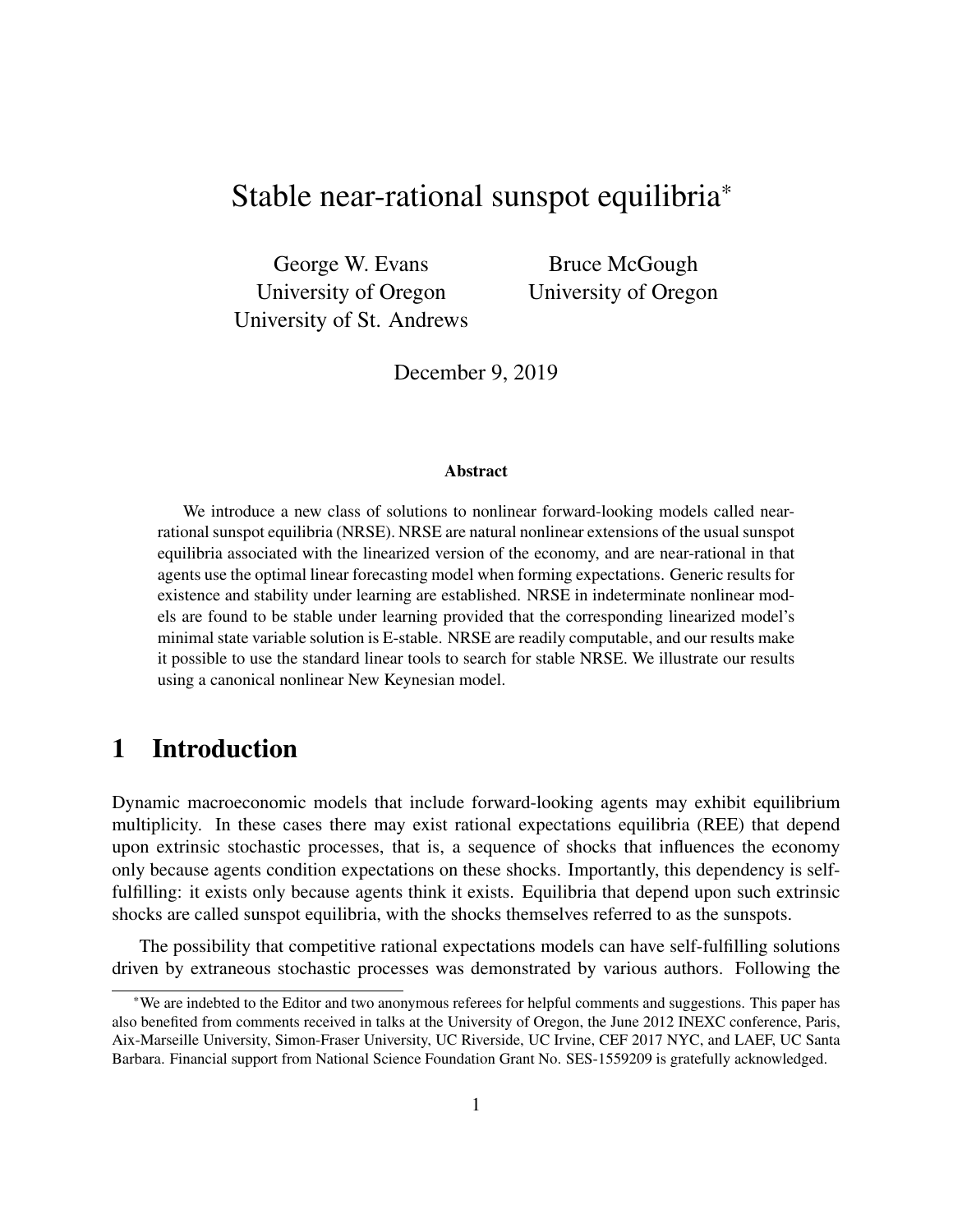early literature, which we discuss in Section 2, models with multiple REE have been found in many areas of applied macroeconomics and finance. For example, Farmer, Benhabib and coauthors developed an entire research program devoted to explaining business cycle co-movements through the incorporation of non-convexities into competitive DSGE models and through the analysis of the sunspot equilibria associated with the linearized versions of these models: see, for example, Farmer and Guo (1994) and Benhabib and Farmer (1994). Separately, a literature emerged warning of the dangers of sunspot equilibria resulting from poorly designed policy in DSGE models with price frictions, e.g. Clarida, Gali, and Gertler (2000) argued that passive monetary policy pre-1980 may have allowed for self-fulfilling sunspot fluctuations. Simultaneously, Sims (2001) provided a convenient took-kit to characterize the set of sunspot solutions in indeterminate linear models, and Lubik and Schorfheide (2004) developed techniques for testing for indeterminacy econometrically.

More recently, following the Great Recession, discussions of neo-Fisherian policies have raised the issues of indeterminacy and equilibrium selection in New Keynesian models when policy follows an interest-rate peg; see Cochrane (2017), Evans and McGough (2018b), Evans and McGough (2018a) and Garcia-Schmidt and Woodford (2019). The multiplicity generated by the zero lower bound to interest rates, emphasized by Benhabib, Schmitt-Grohe, and Uribe (2001), has also recently highlighted the potential relevance of sunspot equilibria, e.g. Mertens and Ravn (2014). In finance a recent strand of research relating to excess volatility due to asset price bubbles has stressed the possibility of stationary asset price bubbles driven by an extraneous exogenous process, which are in effect sunspots: see Martin and Ventura (2012), Gali (2014) and Miao, Shen, and Wang (2019). The possibility of multiplicity is also well-known in several other prominent areas, including labor search and monetary search models.<sup>1</sup>

While the issue of multiple equilibria in macroeconomics is salient and acute, reactions vary considerably. Multiplicity is viewed by some as awkward because it begs the issue of equilibrium selection. The implications of a model with indeterminacy, e.g. policy implications, may then depend critically on which equilibria are selected. Sunspot equilibria have an additional dimension of indeterminacy based on the selection of the exogenous sunspot variable itself.

One possible reaction to indeterminacy is to treat models with multiple equilibria as defective and thus to impose assumptions on models that shut down any multiplicity. However, since multiplicities frequently arise from market distortions that are plausibly present in the economy, we think that a better approach is to embrace multiplicity when it arises naturally and to study its implications for the behavior of the economy and for policy. At the same time, we believe significant discipline can and should be imposed following the adaptive learning literature. Stability of REE under least-squares learning provides a natural equilibrium-selection mechanism: see, for example, Bray and Savin (1986), Marcet and Sargent (1989), Evans (1985), Evans (1989) and Evans and Honkapohja (2001). Under the adaptive learning approach agents estimate and update statistical models for forecasting key variables relevant to their decision-making. When the model is determinate, for a wide range of models, though not in all cases, the unique nonexplosive REE

<sup>&</sup>lt;sup>1</sup>Sunspots may appear to be closely related to "sentiments." In the literature sentiments has a range of interpretations that depend on the precise model under consideration. See, for example, Benhabib, Wang, and Wen (2015) and Xiong and Yan (2010).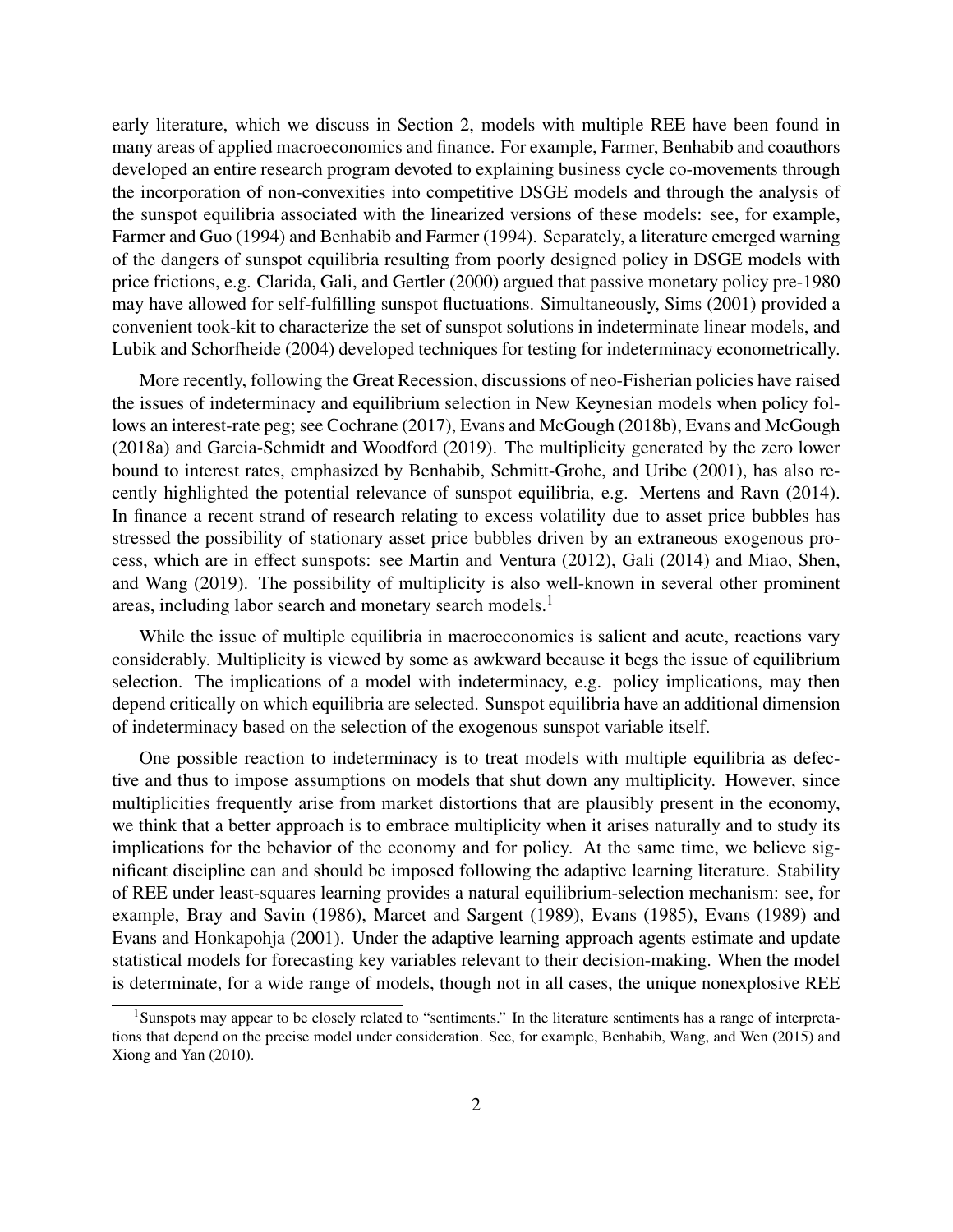will be stable under learning.<sup>2</sup> This naturally raises the question of whether sunspot equilibria can be stable under adaptive learning in the indeterminate case.

Woodford (1990) showed, for a nonlinear overlapping generations model with an indeterminate steady state, that if agents thought certain finite state Markov sunspot processes *might* be relevant for forecasting, these agents would learn that the sunspots *are* relevant: Woodford showed that under real-time adaptive learning the economy converged, in an appropriate sense, to the associated sunspot equilibrium. However, there are other models in which sunspot equilibria are not stable under learning; thus stability under learning of sunspot equilibria cannot be, in general, assumed, and techniques are needed for the assessment of their stability in particular models.

The stability under learning of an REE is generally governed by the E-stability principle emphasized in Evans and Honkapohja (2001). In many cases these stability conditions are straightforward to compute, and stability under learning then provides a selection criterion among the set of REE. Furthermore the set of stable sunspot equilibria, when they exist, will of course satisfy specific time-series properties.<sup>3</sup> This procedure to equilibrium selection thus provides considerable discipline in the cases of indeterminate models: (i) attention is restricted to sunspot equilibria that agents could plausibly coordinate on using an adaptive learning process, and (ii) these sunspot equilibria will satisfy autocorrelation restrictions – and in the multivariate case cross-equation restrictions. As with REE in the determinate case, under indeterminacy stable sunspot equilibria impose strong conditions on the data.

E-stability, together with its implication for adaptive learning, has played an important role recently in several strands of applied work. Milani (2007) and Slobodyan and Wouters (2012) have found that the implementation of adaptive learning in New Keynesians improves empirical fit. Adam, Marcet, and Nicolini (2016) show that adaptive learning models in finance can be used to explain a number of financial-market puzzles. Benhabib, Evans, and Honkapohja (2014) argue that with strong pessimistic expectations shocks, adaptive learning can lead to unstable dynamics, which require aggressive monetary and fiscal policy to avoid. Evans and McGough (2018b) criticize the neo-Fisherian view by exposing the instability under adaptive learning of interest-rate pegs. For new-Keynesian models more generally, the importance of adaptive learning for monetary policy has been emphasized in the survey paper by Eusepi and Preston (2018).

The current paper advances this literature in several key ways. Although Woodford (1990) and Evans and Honkapohja (1994) used a univariate nonlinear set-up satisfied by simple overlapping generations models, most of the results for stability under learning in stochastic multivariate settings are for linearized models. In addition, for technical reasons, Woodford (1990), Evans and Honkapohja (1994) and Evans and Honkapohja (2003) focused on nonlinear models without intrinsic exogenous shocks and with sunspots taking the form of a 2-state Markov process. However, most DSGE models include continuously measured AR(1) or VAR(1) exogenous stochastic shocks, and the sunspot equilibria usually considered in these models are driven by variables with

<sup>&</sup>lt;sup>2</sup>See, for example, Bullard and Mitra (2002) and Bullard and Eusepi (2014).

<sup>3</sup>The E-stability Principle in effect identifies E-stability and stability under adaptive learning. Throughout the paper we will frequently use the generic term "stability" to refer to both notions.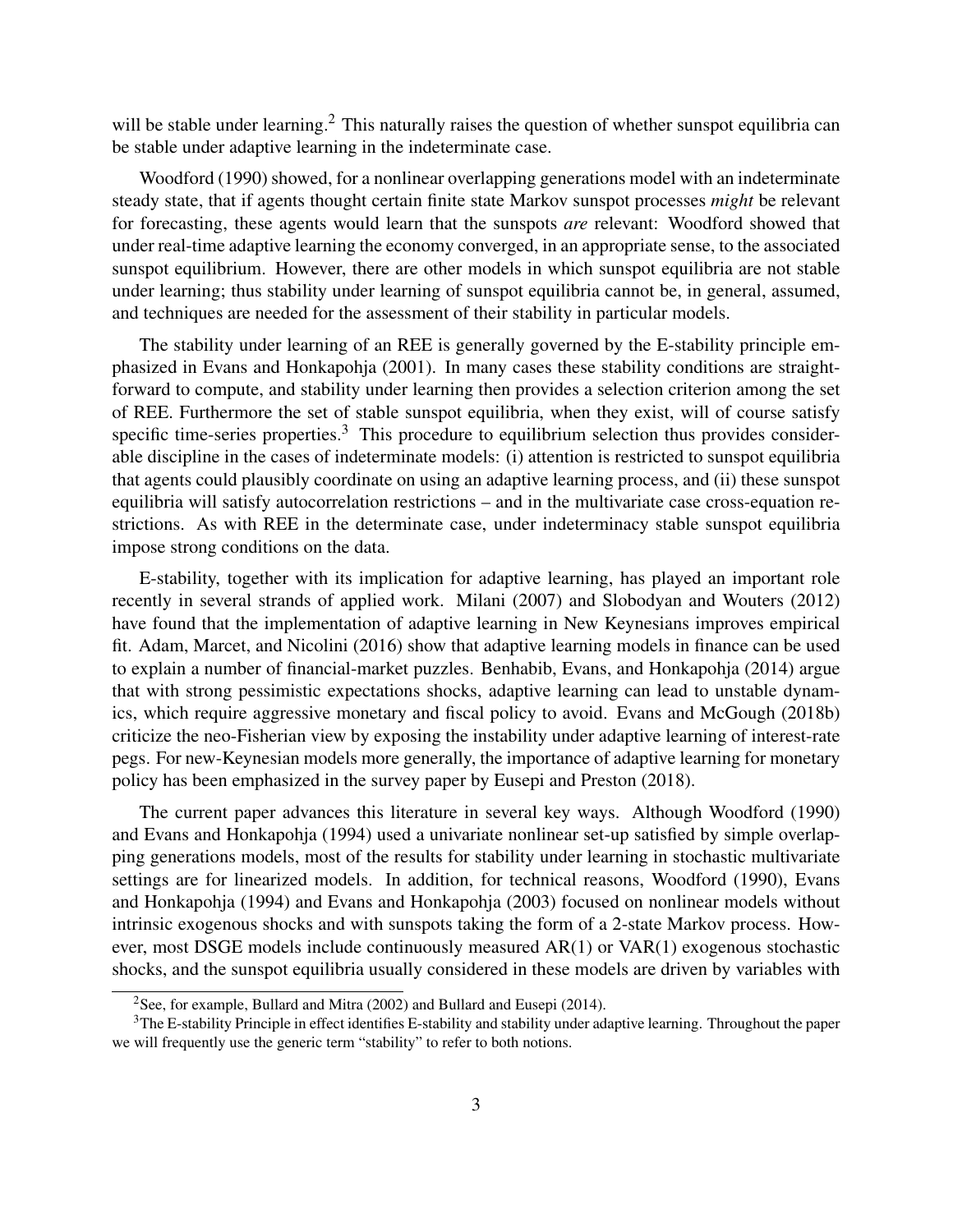continuous support. Meanwhile, the current trend in macroeconomic research for determinate models is to retain the nonlinear features of DSGE models and to study approximations more accurate than first order to the REE. In the approach of this paper, we retain the economic model's nonlinear structure and allow for continuously measured exogenous stochastic shocks. After presenting the theory we illustrate the power of our techniques by examining monetary policy in a simple, non-linear New-Keynesian model.

The principal goal of our paper is to point the way to how one can model and obtain results on adaptive learning in nonlinear models in which indeterminacy is present and agents may be coordinating on a continuously valued AR(1) or VAR(1) stationary sunspot variable. The key assumption required for our analysis is that agents form expectations using a linear forecasting equation.<sup>4</sup> We regard this as plausible: linear models comprise the benchmark forecasting technique used in applied econometrics, and so it seems natural to impose this restriction on the forecasting models used by our boundedly rational agents. Given this assumption we can then study near-rational sunspot equilibria, i.e. stochastic processes generated in our nonlinear model by agents using a linear forecast rule that depends on an observed sunspot variable. These solutions are equilibria in the sense that the forecast coefficients used by each agent are optimal provided that all other agents are using the same forecast coefficients.

The paper is organized as followed. Following discussion in Section 2 of existing issues and open questions, Section 3 provides a complete analysis of a generic forward-looking univariate nonlinear model, in which we obtain conditions for existence and stability under learning of nearrational sunspot equilibria (NRSE). The model is tractable: generic existence and E-stability conditions for NRSEs are easily checked, and we show that NRSEs resolve the outstanding issues listed in Section 2. In doing so we show how to link the properties of NRSEs to simple properties of the linearized model, and we illustrate the results for a standard overlapping generations model. In Section 4 we then show how it is possible to extend our procedure to handle implicit formulations, intrinsic stochastic shocks, multivariate settings, and models with lags. This Section thus strongly suggests that our approach has a range of application sufficient to include most current nonlinear DSGE models. Finally, in Section 5 we illustrate the generality of our approach by showing the existence of stable NRSE in a canonical bivariate nonlinear New Keynesian model. We conclude that our approach provides the tools for analyzing and assessing sunspot equilibria in modern macroeconomic settings.

## 2 Existing Results, Questions and Issues

The existence of rational sunspot equilibria in macroeconomic environments was first established by Shell (1977), Azariadis (1981), Cass and Shell (1983), Azariadis and Guesnerie (1986) and Guesnerie  $(1986)$ <sup>5</sup>. These existence results were originally obtained in simple stylized models,

<sup>&</sup>lt;sup>4</sup>The assumption that agents use a linear forecasting model is not as restrictive as it appears: the forecasting model is assumed to be linear in its parameters, but in principle it could condition on nonlinear functions of observables.

<sup>5</sup>See the extensive survey in Guesnerie and Woodford (1992).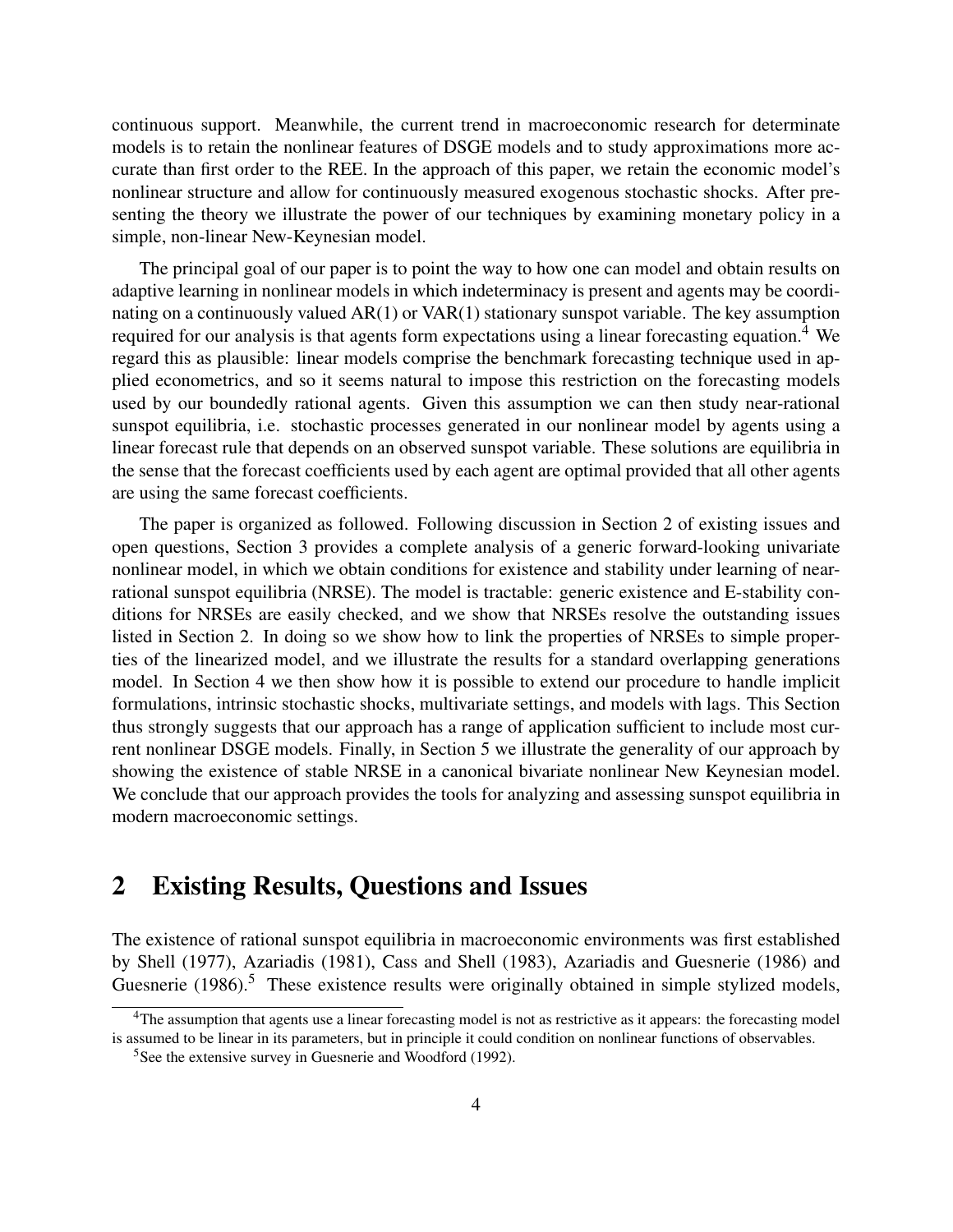such as the overlapping generations model of money, and the sunspot drivers were typically taken to be finite-state Markov processes; but generic results providing criteria for local equilibrium uniqueness have also been established. Blanchard and Kahn (1980) present a practical technique for determining whether a linear model is "determinate," i.e. has a unique non-explosive equilibrium, or "indeterminate," i.e. has multiple such solutions including sunspot equilibria. Woodford (1986) shows that local equilibrium uniqueness in a nonlinear model is implied by uniqueness in the linearized model. As emphasized in the introduction, subsequent research has established the possibility of sunspot equilibria in a wide range of DSGE models.

Before proceeding to our formal analysis, we situate our approach within the context of existing results and the apparent impediments to the general analysis of sunspot equilibria in nonlinear models. As foreshadowed in the Introduction, there is a tension in the literature between results obtained in linear versus nonlinear models, and this has led to several issues, including concerns about the plausibility of sunspot equilibria in linear models and the lack of general techniques in nonlinear models. We will show that our approach resolves these concerns, and in doing so we are able to link our findings to known results on existence and stability of sunspot equilibria in linearized models. A particularly important finding is that appropriate analysis of a linearized model provides useful information on existence and stability of the associated NRSEs in the corresponding nonlinear models. Because the analysis of linearized models is relatively straightforward, our approach provides a powerful tool for assessing the existence of stable NRSE in nonlinear models.

The methods of Blanchard and Kahn (1980) and Sims (2001) can be used to establish the existence of sunspot equilibria in linear models. Importantly, these existence results are constructive: the equilibria present in an easily analyzed VAR form; and, the extrinsic processes – the sunspots – characterizing the sunspot equilibria in these linear models have (or, at least, can have) continuous support, and are thus more general than the finite-state equilibria examined in Woodford (1990) and Evans and Honkapohja (1994). Some general results establishing the existence of sunspot equilibria in nonlinear models are also available: Woodford (1986) showed that equilibrium multiplicity in the linearized model implies local equilibrium multiplicity in the nonlinear model. Unlike their linearized counterparts, however, the sunspot equilibria associated with the nonlinear models are not easily analyzed: the existence result relies on an implicit function theorem and is not constructive in nature; indeed, given a nonlinear model, there is no general technique for establishing a closed-form representation, or even a numerical approximation of an equilibrium associated to a sunspot with continuous support.

Subsequent research on the stability under learning of constructible sunspot equilibria associated with specific *linearized* models has obtained varying results. While certain linear(ized) models are known to have stable sunspot equilibria, Evans and Honkapohja (2001) showed that the sunspot equilibria associated with the model examined by Farmer and Guo (1994), at least for the particular calibration used, were not stable under learning. Evans and McGough (2005a) and Duffy and Xiao (2007) extended this instability result to a host of non-convex RBC-type models.

Stability in linear models also depends upon the stochastic properties of the sunspot process associated with the equilibrium. For example, in a model previously thought to have no stable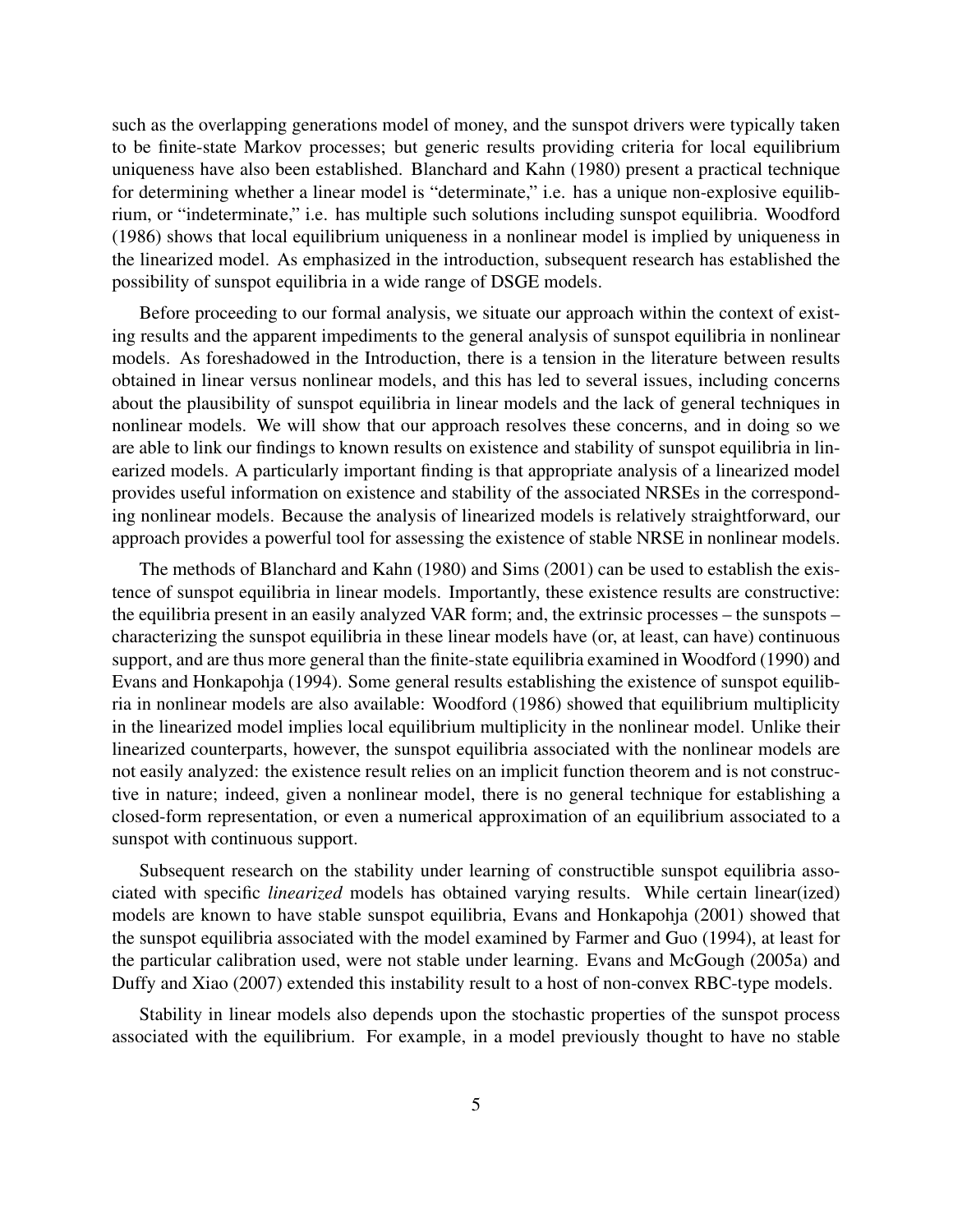sunspot equilibria, Evans and McGough (2005c) found that the equilibria may be stable provided that the associated sunspot process exhibited the appropriate serial correlation, known as the "resonance frequency." Using this insight, Evans and McGough (2005b) established the existence of stable sunspot equilibria in a variety of New Keynesian specifications.

This research on sunspot equilibria and their stability under learning has raised a number of concerns, including three important issues we catalog here.

- 1. No nonlinear equilibrium recursions. The challenge of constructing and analyzing continuous support sunspot equilibria in nonlinear models is problematic not only for the modeler, but also (indeed, even more so) for the model's agents. If we, as theoretical economists, are unable to recursively represent a particular equilibrium and thereby capture the conditional distributions of the endogenous variables, how then do we imagine agents making optimal forecasts? And even if we wish to adopt a learning perspective, what forecasting model do we provide our agents?
- 2. The knife-edge of resonance. The discovery of resonance frequency sunspots has greatly expanded the literature's catalog of models exhibiting stable sunspot equilibria; however, some researchers have questioned reliance on the existence of extrinsic processes meeting the knife-edge resonance frequency condition.
- 3. No general stability results. Woodford's stability result has been extended to the general univariate, forward-looking case by Evans and Honkapohja (2003), provided that the sunspots are finite state. No stability results are available for equilibria in nonlinear models associated with sunspots that have continuous support. In particular, it is not known whether sunspot stability in a linearized model is, in general, even related to stability of sunspot equilibria in the nonlinear model.

In this paper, we develop a new equilibrium concept designed to simultaneously address the above questions and concerns. We take our cue from the literature on bounded rationality and embrace the possibility that our agents have insufficient information and/or cognitive capacity to uncover the economy's endogenous distributions. Instead, we assume agents use simple, linear forecasting models when forming expectations. If the linear forecasting model used by agents is optimal among all similarly specified linear models then the economy is in a *near-rational equilibrium*. If the linear model includes a conditional dependency upon a sunspot process then the economy is in a *near-rational sunspot equilibrium*.

While in a near-rational equilibrium the forecasting model used by agents is optimal within a restricted class, it is misspecified in the sense that superior forecasting models exist. How easy it would be for agents to detect this misspecification depends the specific circumstances. If, as is commonly assumed, the economic model's shocks have small support, then the linear forecasting models used by agents will be quite accurate; consequently, detecting the misspecification would require both considerable sophistication and a large sample size. Also, as noted above, in general the forecasting models need only be linear in parameters: our methods would allow agents to regress on nonlinear functions of observables, in particular on polynomial terms that might better approximate the nonlinear dynamics of the data-generating process implied by agents' beliefs.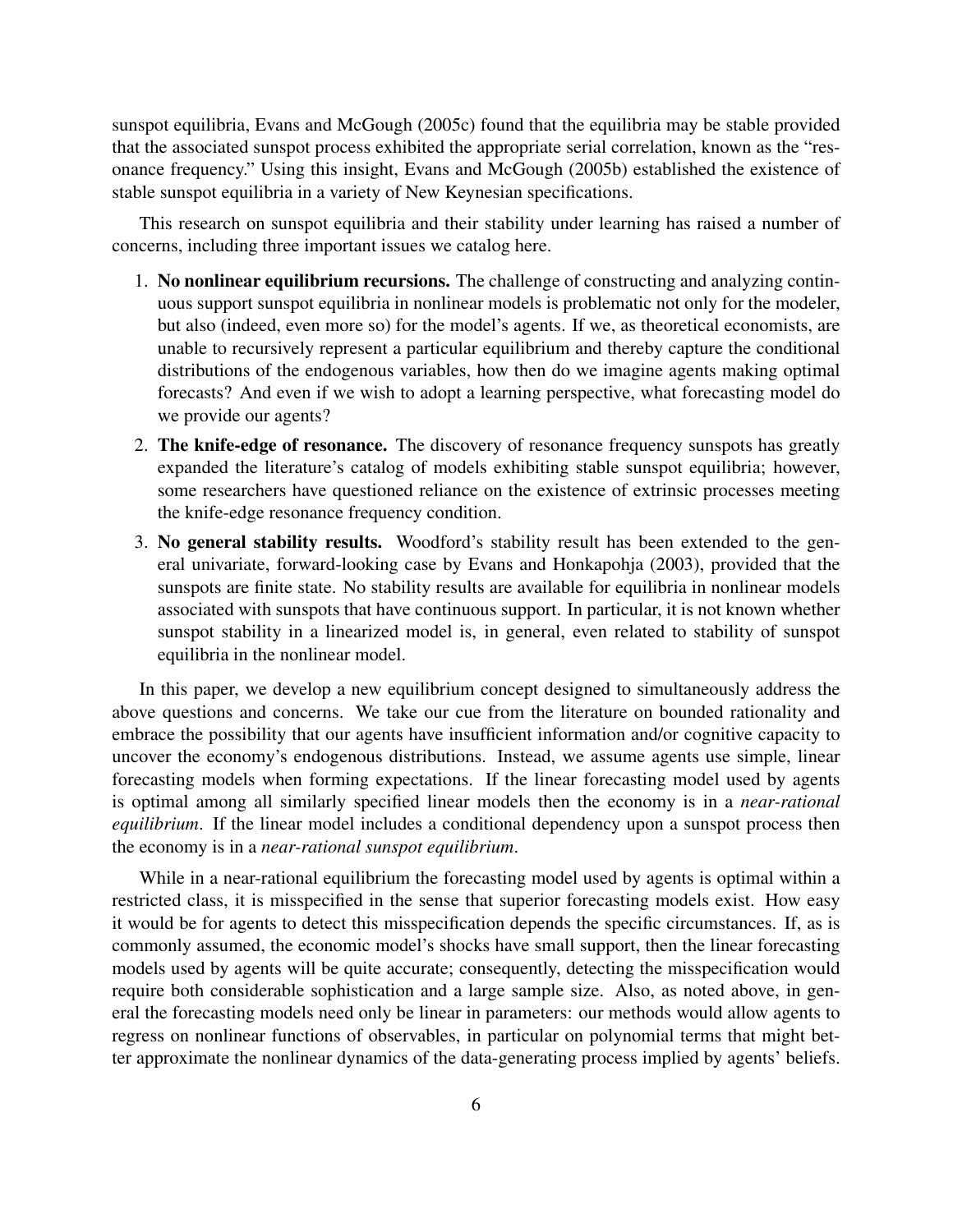While our equilibrium concept extends naturally to accommodate forecast models that are nonlinear in observables, for simplicity and tractability we do not pursue their analysis here. Finally, we note that the well-known trade-off between fit and precision may in any event incline agents to prefer parsimonious specifications for their forecasting models.

To show how the NRSE approach can address the enumerated concerns we first study in detail a univariate nonlinear model in which all three issues arise. Within this set-up, we establish in Section 3 a generic existence result: if the linearized model is indeterminate then NRSE exist. Importantly, while the existence result itself relies on a bifurcation argument and is thus not constructive in nature, NRSE are identified as fixed points of finite dimensional functions and thus easily computed; furthermore the associated equilibrium process has a computable, recursive structure and so is amenable to detailed analysis. This addresses point one.

The sunspot processes associated with NRSE are found to be natural generalizations of the linearized model's resonance frequency sunspots: the processes are serially correlated, with the required correlation converging to the associated resonance frequency as the model's curvature (nonlinearity) vanishes. However, for given curvature there is an open set of serial correlations corresponding to NRSEs. We conclude that the knife-edge resonance frequency condition is an artifact of the linearization, and point two is addressed.

The linear forecasting structure of an NRSE makes it amenable to stability analysis: simply provide agents with a linear perceived law of motion that precisely includes the conditioning variables in the NRSE. We find that if the linearized model is indeterminate and the steady state solution is stable under learning, then the NRSE are also stable under learning. In Evans and Mc-Gough (2011) we showed that, in this linearized model, indeterminacy together with stability of the steady state solution is equivalent to the existence of stable sunspot equilibria. This provides a link between the linear and nonlinear models: stable sunspot equilibria in the linear model imply stable NRSE in the nonlinear model. This addresses point three.

In summary, for a univariate forward-looking model we establish that all three concerns are addressed using the NRSE approach. Of course, realistic microfounded general equilibrium macroeconomic models go beyond the framework of Section 3 in several significant ways, raising the question of whether our results will generalize to applied DSGE models. To study this issue, we establish in Section 4 that our results appear to be quite general.

It is not our intention to develop our results within the broadest possible framework in part because of the tediousness of the exercise, and also in part because it not clear what the most useful framework is for applied work where tractability is critical. Instead, we extend our results along different dimensions separately, thus providing an architecture for future extensions should they become needed.

In particular, in Section 4 we provide results establishing the existence of NRSE when the endogenous variable is implicitly defined, when the model has fundamental stochasticity, and when the model is multivariate – each of these results is demonstrated using the same proof strategy as the non-stochastic, univariate case, but each also holds its own special nuances. The remaining natural extension – the inclusion of a lagged endogenous variable – involves a significant technical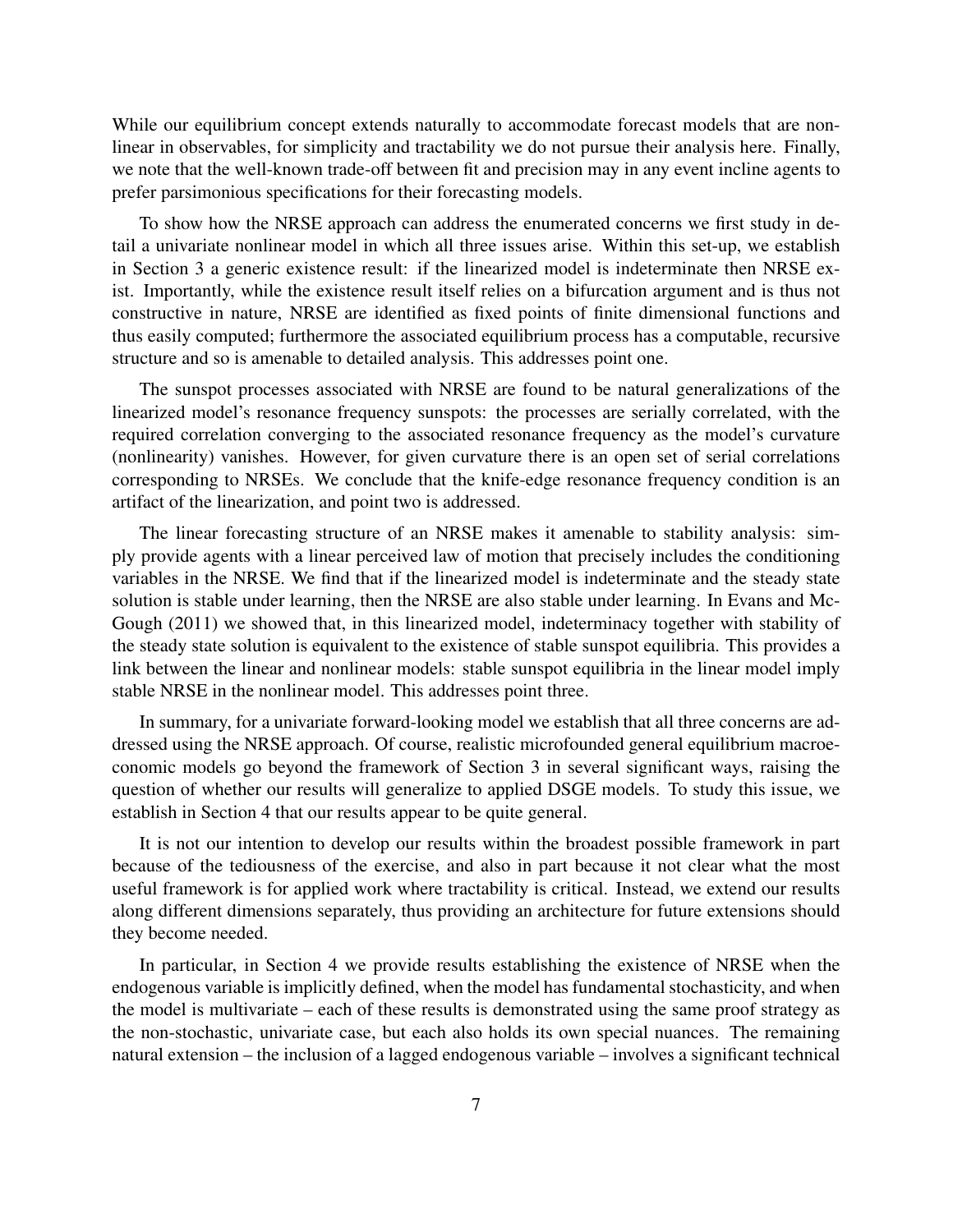barrier, so we consider this case numerically.

Our results suggest that there is a broader principle at work that governs whether stable NRSE will arise. When a linear model is determinate, the unique nonexplosive solution takes the form of a minimal state variable (MSV) solution, and MSV solutions also exist for linear models that are indeterminate.<sup>6</sup> Taken together, the theoretical results obtained in Sections 3 and 4 can be summarized as follows: if the linearized model is indeterminate and has an MSV solution that is stable under learning, then (generically) there exist NRSE that are stable under learning. We call this the *MSV Principle*, and we conjecture that it applies quite generally. This principle is important because it is straightforward both to check for indeterminacy of a linear model and to check for E-stability of an MSV solution.

In Section 5 we illustrate the MSV principle using a standard microfounded nonlinear bivariate New Keynesian model with a forward-looking interest-rate rule. Because the model is both multivariate and implicit, and because of the specific form of the interest-rate rule, the model does not fit into any of the specific extensions of Section 4; however, appealing to the MSV principle, we first examine the linearized model. As shown in Evans and McGough (2005b), we may pick policy parameters that generate an indeterminate steady state with an MSV solution of the linearized model that is E-stable and thus stable under learning. We may then construct a suitable sunspot variable and study numerically whether under learning there is convergence to an NRSE. The numerical findings indicate that there is indeed such convergence, consistent with the MSV principle. Our results confirm that the techniques provided in this paper make it possible to use standard tools for assessing indeterminacy and E-stability in linear models to assess the existence of learnable near-rational solutions for nonlinear models, in which economic fluctuations are driven in part by extraneous variables. These results appear scalable, in the sense that they could be extended and applied to larger computational macro models.

## 3 Near-rational Sunspot Equilibria (NRSE)

We start the formal analysis by developing our ideas in the simplest possible framework: a univariate nonlinear one-step-ahead forward-looking model with no exogenous shocks. This simple framework, consistent with the overlapping generations model of money, was used in the early theoretical literature to establish conditions for the existence of finite-state Markov sunspot equilibria and to study their stability under adaptive learning, e.g. Azariadis and Guesnerie (1986), Guesnerie (1986), Woodford (1990), Evans and Honkapohja (1994) and Evans and Honkapohja (2003). In revisiting this framework we are able to establish our main results: when the steady state is indeterminate, so that sunspot equilibria must exist, NRSE that depend on a stationary AR(1) sunspot process, must also exist; and that when the E-stability condition is also satisfied, which is easily determined, the NRSE are stable under adaptive learning; and, furthermore, all of the concerns

<sup>6</sup>We are using MSV in the sense of the primary criterion originally specified by McCallum (1983) for linear RE models: an MSV solution is one that depends linearly on a set of variables, and which is such that there does not exist a solution that depends linearly on a strict subset of those variables. See also Evans and Honkapohja (2001).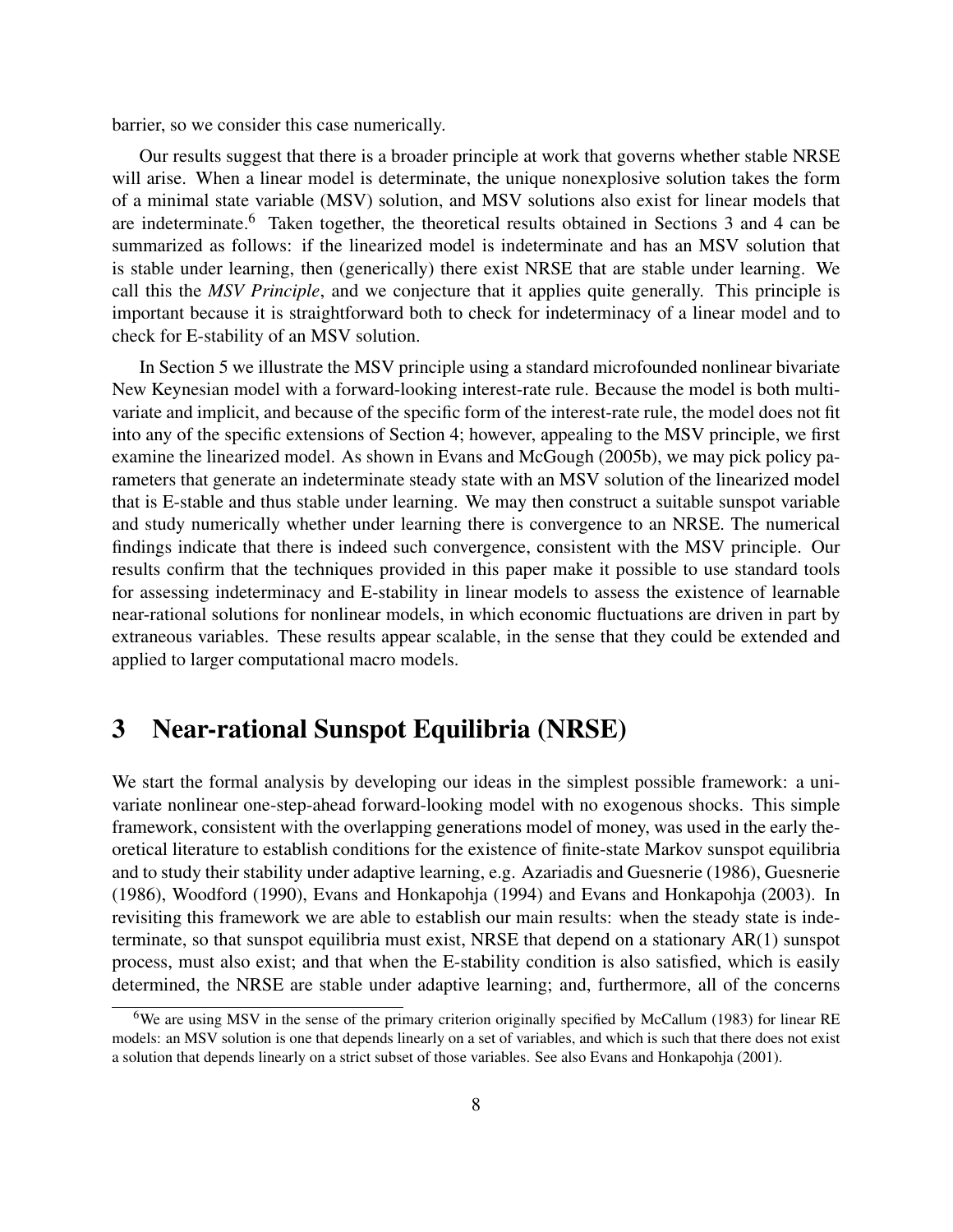described in the preceding Section are readily addressed.

We examine the univariate case with considerable care in order to provide intuition for our results. Throughout we take as primitive a complete probability space  $(\Omega, \mu)$ . Let  $F : \mathbb{R} \to \mathbb{R}$  be *C*<sup> $k$ </sup> for  $k \ge 4$ , with an isolated fixed point normalized to be zero, i.e.  $F(0) = 0$  and  $F'(0) = \beta \ne 0$ . Unless otherwise noted,  $|\beta| > 1$ . The abstract economy is taken as characterized by the following sequence of reduced-form equations:

$$
y_t = E_t^* F(y_{t+1}).
$$
\n(1)

Here  $E_t^*$  denotes the representative agent's subjective expectation based on their time  $t$  forecasting model of  $y_{t+1}$ . Given the specification of  $E^*$ , we are interested in solutions  $\{y_t\}$  to (1) satisfying  $y_t \in L^{\infty}(\Omega)$ , and  $\sup_t ||y_t||_{\infty} < \infty$ .

When agents satisfy the rational expectations hypothesis a rational expectations equilibrium (REE) of the model is any appropriately bounded stochastic process  $y_t$  satisfying (1) for  $E_t^*$  =  $E_t$ , where  $E_t$  denotes the true time *t* conditional expectation.<sup>7</sup> By the assumption  $F(0) = 0$ , it follows that  $y_t = 0$  is a perfect foresight solution, which, clearly, is an MSV solution. Because we have assumed  $|\beta| > 1$ , we know from Woodford (1986) that the model is locally indeterminate: given any open neighborhood *V* of the origin, there is a non-MSV equilibrium (and in particular a sunspot equilibrium) with support in *V*; however, as noted in Section 2, these sunspot equilibria are, in general, difficult to characterize or even numerically approximate. Major attractions of the NRSE approach are that NRSE exist when sunspot equilibria exist and that it is straightforward to characterize NRSE and to assess their stability under adaptive learning. We begin with some preliminaries.

#### 3.1 NRSE: Preliminaries

Our construction of near-rational sunspot processes for the nonlinear model (1) is motivated by the corresponding sunspots in the rational linear model. The linearized model associated to (1) is given by  $y_t = \beta E_t^* y_{t+1}$ . We define an REE of this model to be any stationary process  $y_t$  satisfying  $y_t = \beta E_t y_{t+1}$ , and we observe that  $y_t = 0$  is the MSV solution. Now let  $\varepsilon_t$  be a zero-mean iid process, and with  $\lambda = \beta^{-1}$ , set  $\eta_t = \lambda \eta_{t-1} + \varepsilon_t$ . Then  $\eta_t$  is stationary provided that  $|\beta| > 1$ . Further, if  $\hat{y}_t = \eta_t$  then  $E_t \hat{y}_{t+1} = \lambda \eta_t$ , so that  $\hat{y}_t$  is a solution to the linearized model. The stochastic process  $\eta_t$  is usually referred to as a "sunspot" and the solution  $\hat{y}_t = \eta_t$  as a sunspot equilibrium;  $\hat{y}_t$  is an REE associated with the serially correlated sunspot process  $\eta_t$ . We note that  $\hat{y}_t$  can be viewed as the sum of the MSV solution and a sunspot process with appropriate serial correlation. We conclude with the well-known result that if  $|\beta| > 1$  then sunspot equilibria exist within the linearized model.

Returning to the nonlinear model (1) we now define our new equilibrium notion couched in the language and paradigms of bounded rationality. Similar to rational sunspot equilibria, the

 $7$ Our framework thus does not cover the "explosive" bubbles case.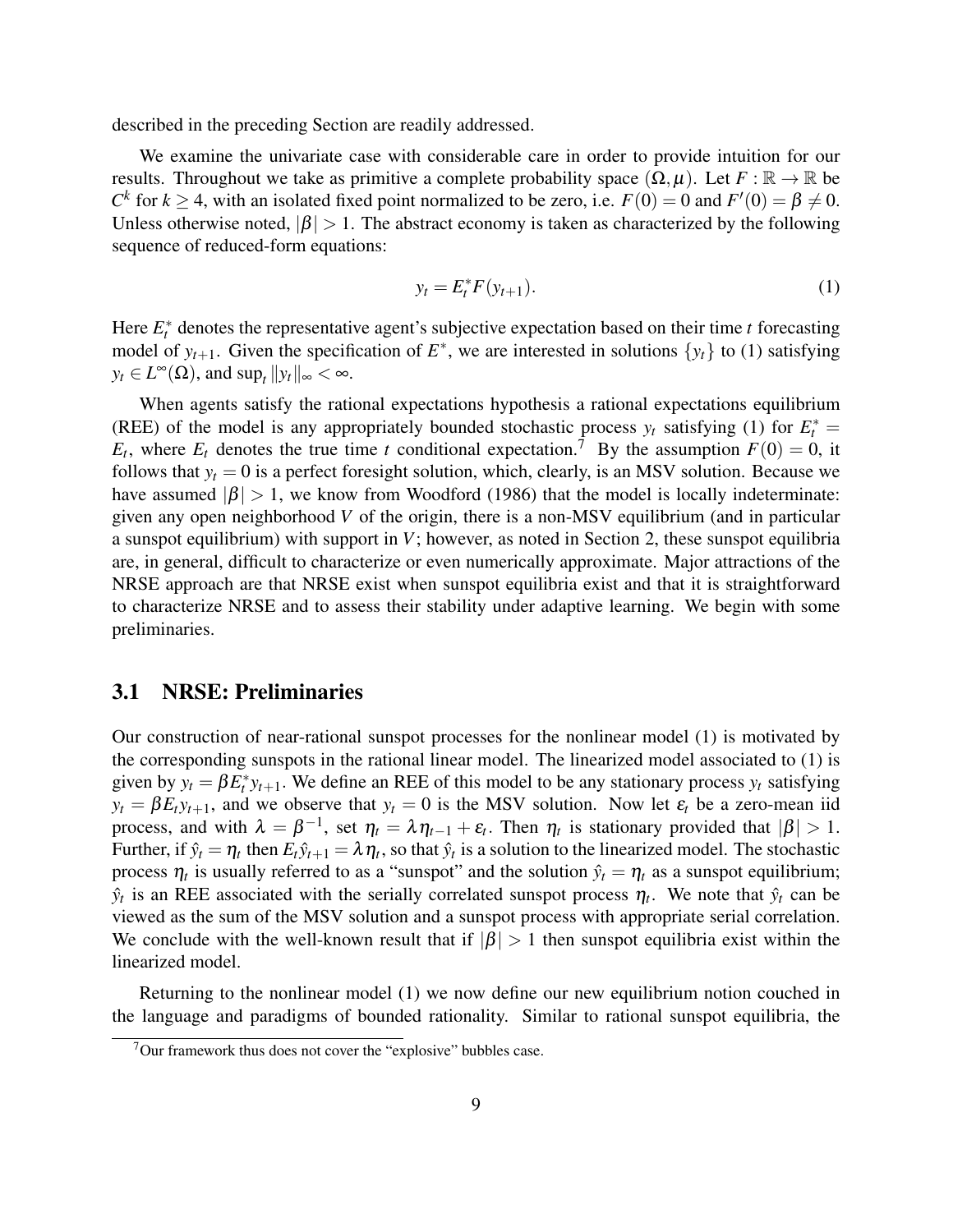equilibrium processes we identify will also depend upon extrinsic noise in a self-fulfilling manner: the dependence exists only if agents believe it exists. Unlike sunspot equilibria, however, the new equilibria are easily characterized, and amenable to both numerical and analytical examination.

We assume agents form expectations using linear forecasting models; and to impart discipline, we require in an NRSE that each agent's forecasting model is optimal among similarly specified linear models.

Let  $\{\varepsilon_t\}_{t\in\mathbb{Z}}$  be an iid process in  $L^{\infty}(\Omega)$  with zero mean and  $\sigma_{\varepsilon}^2 > 0$ . We assume further that, as a random variable,  $\varepsilon_t$  has compact support. Assume  $\xi \in \mathbb{R}$  is such that  $\lambda(\xi) = \beta^{-1} + \xi \in (-1,1)$ . It follows that

$$
\eta_t^{\xi} = \sum_{k \geq 0} \lambda(\xi)^k \varepsilon_{t-k} \in L^{\infty}(\Omega).
$$

The agents' Perceived Law of Motion (PLM), that is, the linear forecasting model used to form expectations, is given as

$$
y_t = a + b \eta_t^{\xi} \tag{2}
$$

$$
\eta_t^{\xi} = \lambda(\xi)\eta_{t-1}^{\xi} + \varepsilon_t.
$$
\n(3)

Observe that since  $\eta_t^{\xi} \in L^{\infty}(\Omega)$ , we have that for any continuous  $f : \mathbb{R} \to \mathbb{R}$ ,  $f \circ \eta_t^{\xi}(\cdot) \in L^{\infty}(\Omega)$ ; further, since  $\eta_t^{\xi}$  is stationary, it follows that for any *s* and *t*,

$$
\int_{\Omega} f \circ \eta_t^{\xi}(\omega) d\mu(\omega) = \int_{\Omega} f \circ \eta_s^{\xi}(\omega) d\mu(\omega) = \int_{\Omega} f(\eta^{\xi}(\omega)) d\mu(\omega),
$$

which exploits the time-invariant nature of the distribution against which the integral is taken. We will use this and similar observations repeatedly in the computations below, without further comment.

The PLM specifies  $E^*$ , yielding the following Actual Law of Motion (ALM):

$$
y_t = \int_{\Omega} F(a + b\lambda(\xi)\eta_t^{\xi} + b\varepsilon_{t+1}(\omega))d\mu(\omega) \equiv \hat{F}(a, b, \xi, \eta_t^{\xi}).
$$
 (4)

The ALM is the stochastic process (or "data generating process") that arises when agents form expectations based on a specified PLM.<sup>8</sup>

We may define the T-map  $T(\cdot,\cdot,\xi): \mathbb{R}^2 \to \mathbb{R}^2$  as the least squares projection of the ALM onto the span of  $\{1, \eta_t^{\xi}\}$ :

$$
\begin{pmatrix} a \\ b \end{pmatrix} \xrightarrow{T=T(a,b,\xi)} \begin{pmatrix} \int_{\Omega} \hat{F}(a,b,\xi,\eta^{\xi}(\omega)) d\mu(\omega) \\ \frac{1}{\sigma_{\xi}^{2}} \int_{\Omega} \eta^{\xi}(\omega) \hat{F}(a,b,\xi,\eta^{\xi}(\omega)) d\mu(\omega) \end{pmatrix} \equiv \begin{pmatrix} T^{a}(a,b,\xi) \\ T^{b}(a,b,\xi) \end{pmatrix}, \qquad (5)
$$

<sup>&</sup>lt;sup>8</sup>The properties of  $\hat{F}$ , including its differentiability in *a* and *b*, as well as the properties of the many related functions, such as the various T-maps (e.g. equation (5)) are discussed in the Appendix and derived in the On-line Appendix.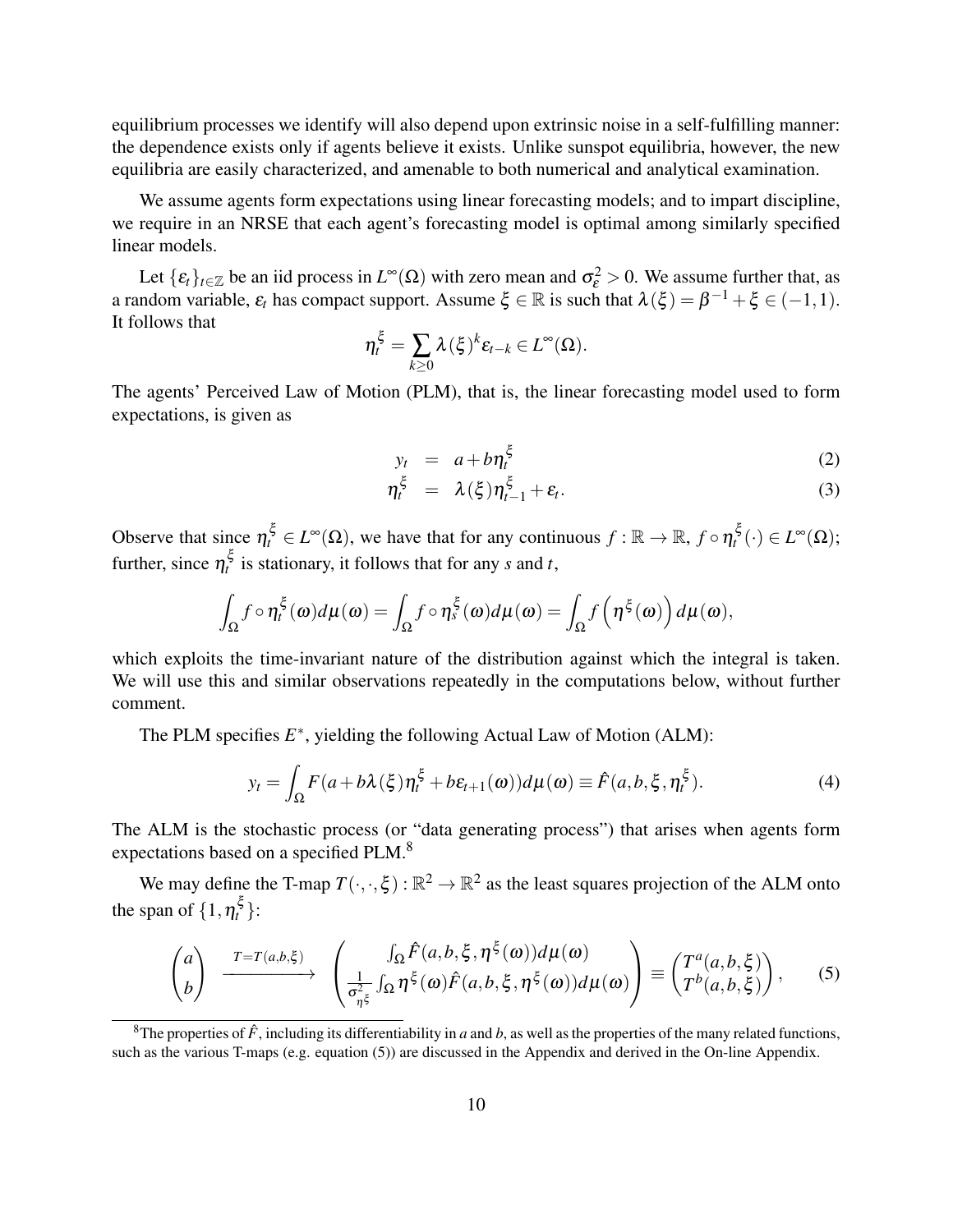where

$$
\sigma_{\eta^{\xi}}^2 = \int_{\Omega} \left( \eta^{\xi}(\omega) \right)^2 d\mu(\omega).
$$

Observe that  $T(0,0,\xi) = (0,0)'.$ 

**Definition (NRSE).** A non-trivial fixed point  $(\bar{a}, \bar{b})$  of the T-map, i.e. with  $\bar{b} \neq 0$ , is a *near-rational sunspot equilibrium*.

This definition is natural because  $T(\bar{a}, \bar{b}, \xi) = (\bar{a}, \bar{b}, \xi)$  implies that in the equilibrium in which all agents use a linear forecast rule with parameters  $(\bar{a}, \bar{b})$ , any other choice of coefficients  $(a, b)$ would lead to forecasts with a larger mean square forecast error.

The NRSE concept can be viewed as a specific type of Restricted Perceptions Equilibrium (RPE). In an RPE agents use the optimal forecasting model within a pre-specified class. If this class does not include a forecasting model consistent with an REE then the RPE is not a rational expectations equilibrium. The RPE approach is quite general in the sense that it can be applied to PLMs characterized by omitted variables, omitted lags or misspecified functional forms: for its relation to adaptive learning see Evans and Honkapohja (2001) and for a general survey see Branch (2006).<sup>9</sup> In the current context the class of models is restricted to linear forecasting rules depending on a serially correlated sunspot.

We note that other authors have focused on the implications of linear forecasts in a nonlinear world. Hommes and Sorger (1998) consider a non-stochastic non-linear cobweb model in which agents use (linear) AR(1) models for forecasting, and require, in equilibrium, that the autocorrelogram of forecast models match the implied data. Hommes, Sorger, and Wagener (2013) extend these results to a stochastic environment by introducing white-noise shocks into the model. Branch and McGough (2005) demonstrate the existence of RPE in a non-linear forward model. The contribution of our paper is to extend the tractable analysis of self-fulfilling equilibrium dynamics to general nonlinear macroeconomic environments by leveraging adaptive learning and the RPE approach.

### 3.2 Illustrative special case: the simple cubic

The general examination of existence and stability of NRSE even in the univariate case requires a thorough and somewhat tedious two-dimensional bifurcation analysis. Before tackling the generic specification we provide intuition by restricting attention to the case in which *F* is cubic and symmetric about the origin:

$$
F(y) = \beta y + \phi y^3. \tag{6}
$$

We also assume here that  $\mu_3^{\varepsilon} = \mu_3^{\eta^{\xi}} = 0$ , where  $\mu_n^x$  is the *n*<sup>th</sup>-moment of *x* for *n* > 2. All of these assumptions will be relaxed in the general case examined below in Section 3.3.

<sup>9</sup>Hommes and Zhu (2014) show the possibility of multiple RPE arising when dynamics are underparamerized. Branch, McGough, and Zhu (2017) find that stable "sunspot RPE" exist in linear models for which no sunspot REE exist.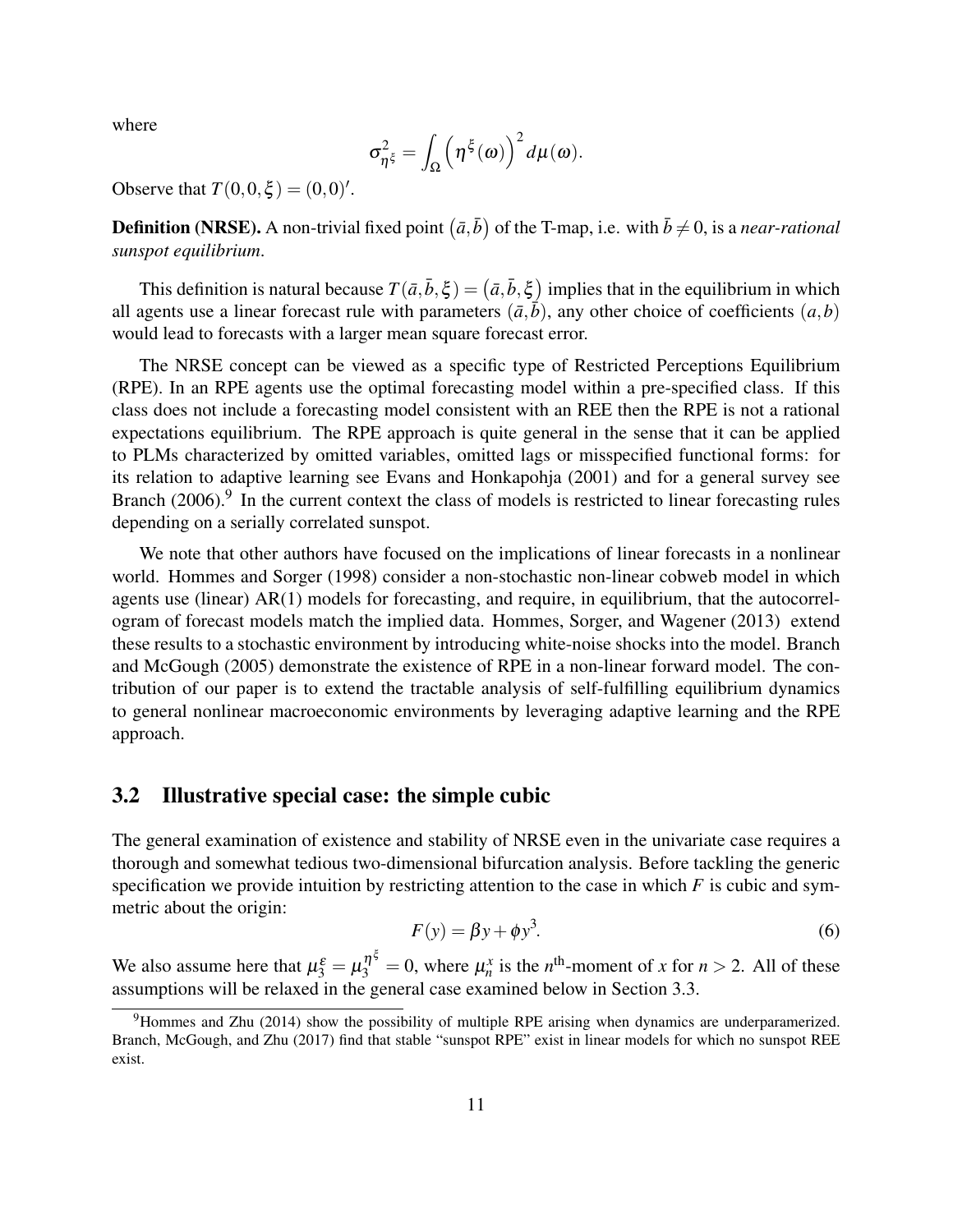Recall  $\lambda(\xi) = \beta^{-1} + \xi$ . Assuming that agents use (2)-(3), a straightforward computation yields the following formulae for the T-map:

$$
T^{a}(a,b,\xi) = \beta a + \phi a^{3} + 3\phi \sigma_{\eta\xi}^{2} ab^{2}
$$
  
\n
$$
T^{b}(a,b,\xi) = \beta \lambda(\xi)b + 3\phi \lambda(\xi)a^{2}b + \phi \theta(\xi)b^{3}, \text{where}
$$
  
\n
$$
\theta(\xi) = \frac{\lambda(\xi)^{3} \mu_{4}^{n^{\xi}}}{\sigma_{\eta\xi}^{2}} + 3\lambda(\xi)\sigma_{\varepsilon}^{2}.
$$

Fixed points of the T-map correspond either to steady-state MSV solutions or to NRSE. The solution to  $T^a = a$  is given by the line  $a = 0$  and the (possibly empty) set  $\mathscr{E}_a$ , and the solution  $T^b = b$ is given by the line  $b = 0$  and the (possibly empty) set  $\mathcal{E}_b$ , where

$$
\mathcal{E}_a : \frac{a^2}{\phi^{-1}(1-\beta)} + \frac{b^2}{\left(3\phi\sigma_{\eta^{\xi}}^2\right)^{-1}(1-\beta)} = 1
$$

$$
\mathcal{E}_b : \frac{a^2}{-(3\phi\lambda(\xi))^{-1}\beta\xi} + \frac{b^2}{-(\phi\theta(\xi))^{-1}\beta\xi} = 1.
$$

Observing that for each of these equations the denominators have the same sign, it follows that when  $\mathscr{E}_a$  and  $\mathscr{E}_b$  are nonempty they are ellipses.

From the above it can be seen that the set of fixed points always includes the MSV solution (0,0), and, when they exist, also includes the MSV solutions  $(\pm \sqrt{\phi^{-1}(1-\beta)},0)$  and/or the NRSE given by  $(0, \pm \sqrt{-(\phi \theta(\xi))^{-1} \beta \xi})$ . Additional solutions in which both components are nonzero may also exist. Recalling that the sunspot  $\eta$  is stationary when  $|\beta| > 1$  and  $\xi$  is sufficiently small, and observing that the perturbation parameter  $\xi$  may be chosen to be either positive or negative, we conclude that  $|\beta| > 1$  is in fact sufficient to guarantee existence of NRSE in this model. Importantly, there is an open set of "resonance frequencies" near  $\beta^{-1}$  for which NRSE exist: the "knife-edge of resonance" is indeed an artifact of the linearization. Of course our work allows us to conclude much more. We know exactly what the associated sunspots look like, and given the map *F*, we know how to compute the NRSE.

The T-maps defined above also allow us to address stability under learning. The precise connection will be made in Section 3.4 below. Here we simply note that the learning dynamics are characterized by the following differential equation system:

$$
\dot{\gamma} = T(\gamma) - \gamma,\tag{7}
$$

where  $\gamma = (a, b)'$  and  $T = (T^a, T^b)'$ . It is worth observing that NRSE correspond to fixed points of this dynamic system, and this correspondence, together with bifurcation analysis, will be exploited to establish both existence and stability in the general case. To determine local stability of the NRSE for the case at hand we compute the eigenvalues of *DT* evaluated at the corresponding fixed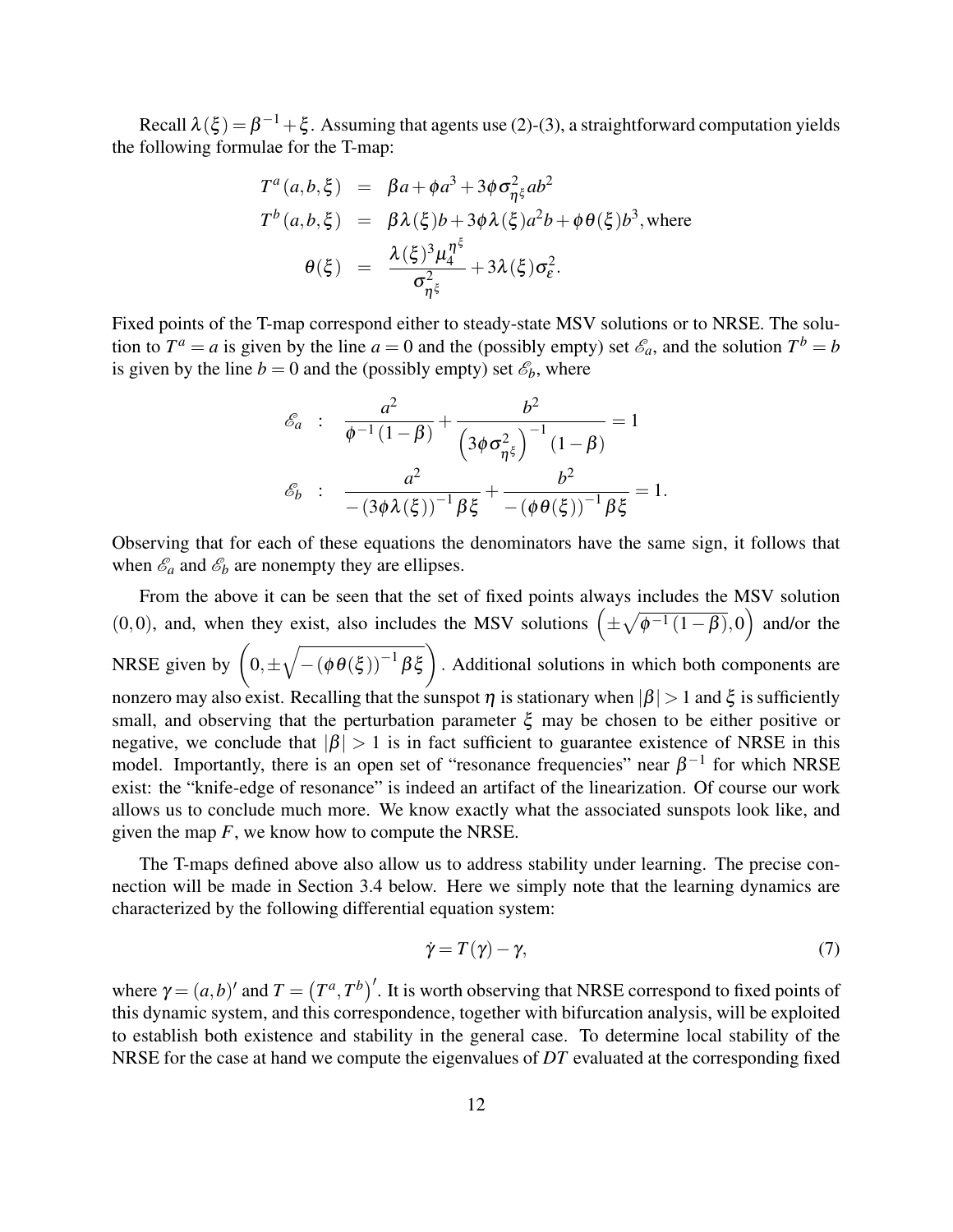points  $(0, \pm \sqrt{-(\phi \theta(\xi))^{-1} \beta \xi})$ . An elementary calculation shows that the eigenvalues are given by

$$
\beta - 1 - 3\beta \xi \sigma_{\eta\xi}^2 \theta(\xi)^{-1} \text{ and } -2\beta \xi.
$$

Since these eigenvalues are necessarily real, a sufficient condition for stability is that they be negative. Noting that for  $\xi$  near zero the quantity  $\sigma_{\eta\xi}^2 \theta(\xi)^{-1}$  is bounded and does not change sign, we see that for  $\beta$  < 1 the first term is negative for any small perturbation  $\xi$ . It follows that for small positive  $\xi$ , both eigenvalues are negative when  $\beta < 1$ . Finally, recalling that  $|\beta| > 1$  is needed for existence of NRSE, we conclude that  $\beta < -1$  is necessary and sufficient for existence of stable NRSE.

This stability result vindicates the MSV principle within the context of this simple cubic model. To see the connection, note that the linearized version of this model coincides with the linear model  $y_t = \beta E_t^* y_{t+1}$  considered in Section 3.1. In the linearized model, the MSV solution is given by  $y_t = 0$ . Assessment of stability of this solution can be conducted by assuming agents use the PLM  $y_t = a$  when forming forecasts. The associated T-map is easily seen to be given by  $a \rightarrow \beta a$ ,



**Figure 1.** Cubic model with  $\beta < -1$ . Stable NRSE corresponding to fixed points with  $a = 0, b \neq 0$ .

and the learning dynamics are characterized by  $\dot{a} = (\beta - 1)a$ . This yields the well-known result that  $\beta$  < 1 guarantees stability of the MSV solution in the linearized model. Observing that the linearized model is indeterminate when  $|\beta| > 1$ , it follows that, according to the MSV principle, stable NRSE should exist in the cubic model when  $\beta < -1$ , which is precisely what we have established.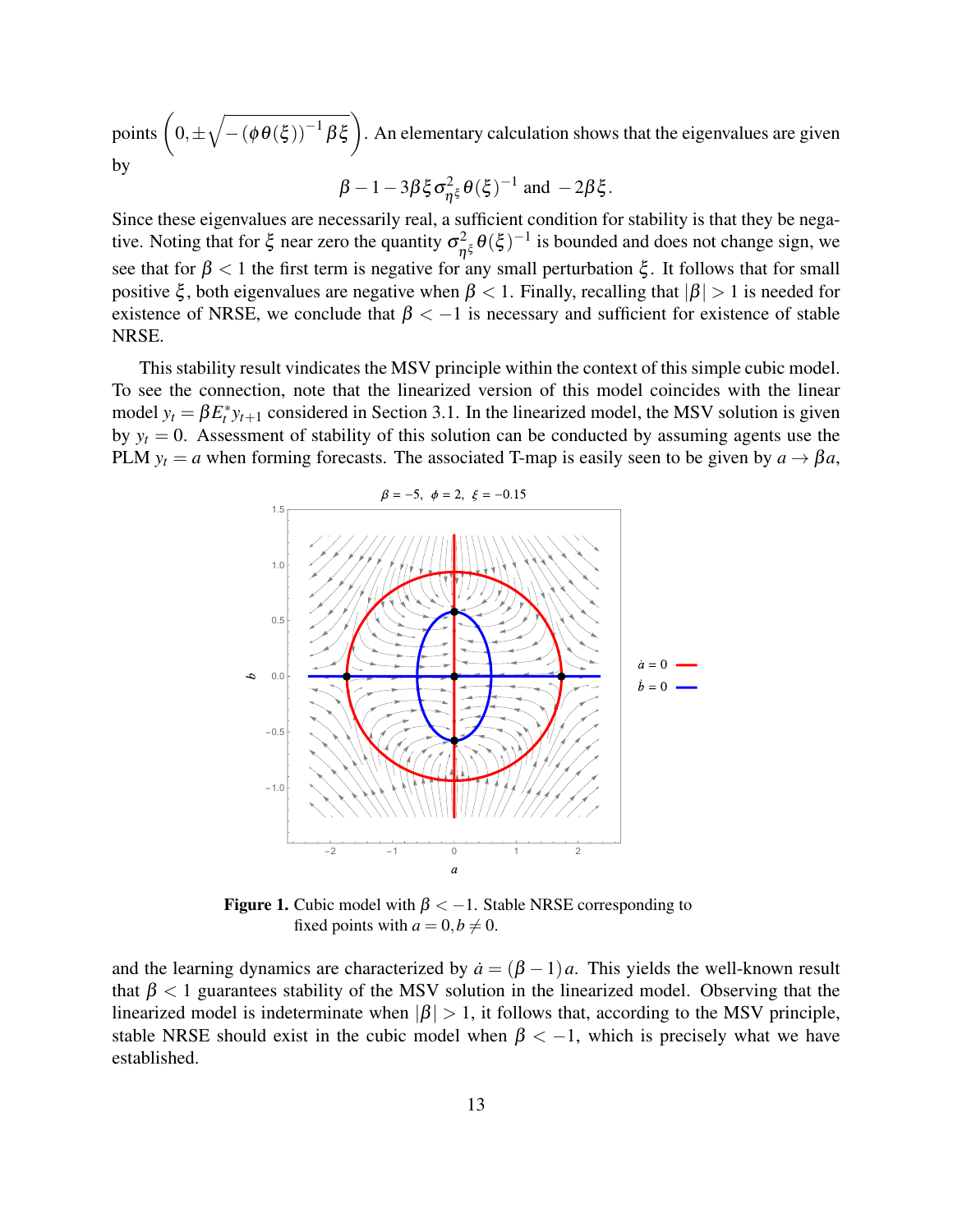Global dynamics can be illustrated numerically. Figure 1 provides an example when  $\beta < -1$ . We observe five fixed points including, as expected, two stable NRSE. The remaining three fixed points, which all lie on the horizontal axis, correspond to fixed points of the cubic *F*, and thus to distinct perfect foresight steady-state equilibria of the cubic model. As is evident from the figure, these equilibria are not stable. Their instability in part reflects the inclusion of the sunspot variable in the PLM. In fact, if agents used the PLM  $y_t = a$  then the steady state  $y_t = 0$  is stable, as is evidenced in the figure by restricting attention to the dynamics on the horizontal axis.



**Figure 2.** Cubic model with  $\beta > 1$ . Stable perfect foresight steady states corresponding to fixed points with  $a \neq 0, b = 0$ .

Figure 2 illustrates the case  $\beta > 1$ . As expected, neither the fixed points corresponding to NRSE, nor the steady state  $y_t = 0$ , are stable. However, the two non-zero perfect foresight steadystate equilibria are stable. This suggests the possibility of a more general phenomenon: in complex economic environments, agents may learn to coordinate on equilibria that are far from their initial priors (and perhaps not known to the economic modelers/policymakers).

### 3.3 Existence of NRSE

While the simple cubic of the preceding section conveys the key insights, it is of course important to show how these central results apply to the general nonlinear model (1). An economic example covered by this setup is given in Section 3.7.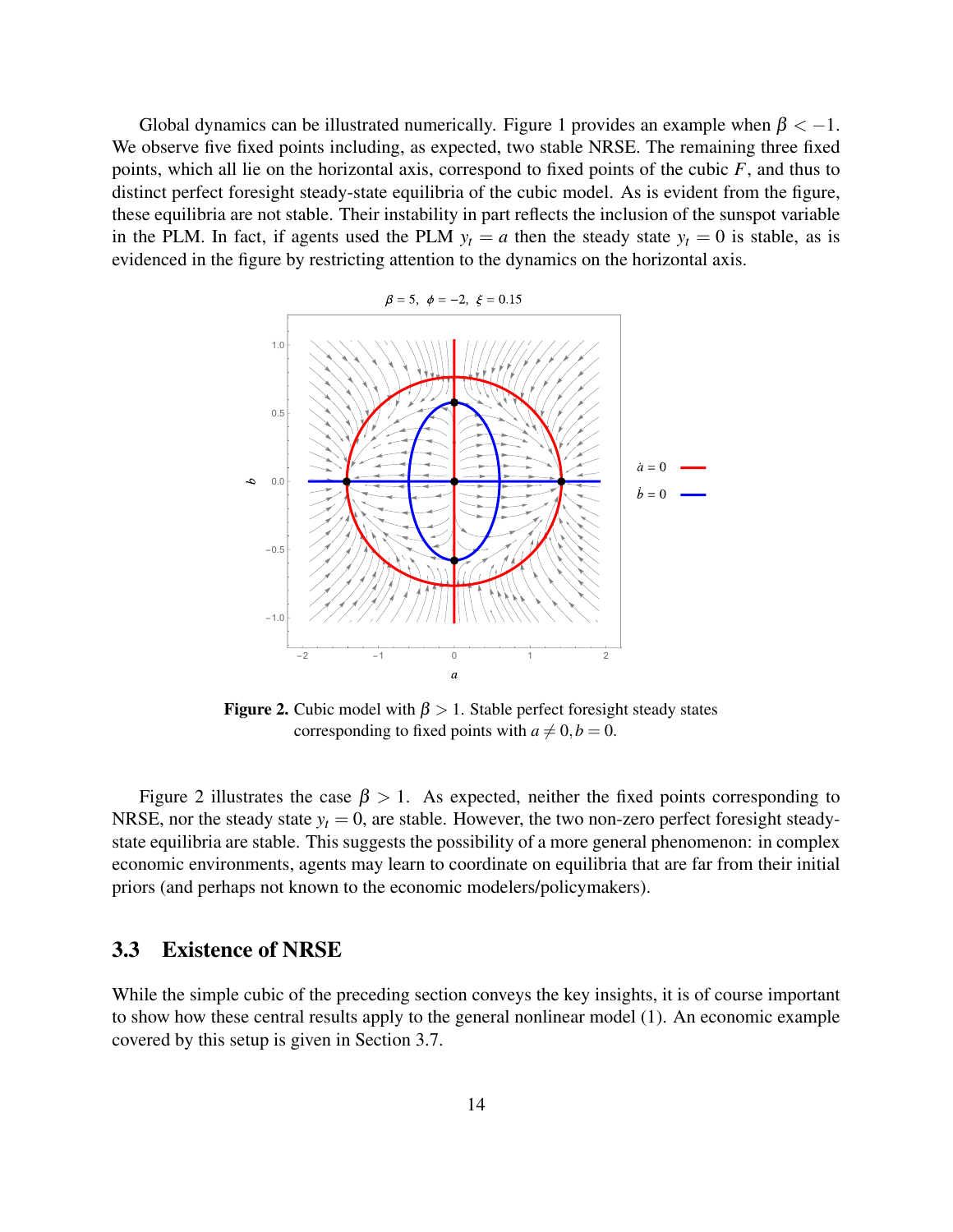The following is our main existence result, and is stated to emphasize the open set of resonance frequencies consistent with NRSE.

**Theorem 1 (***Existence of NRSE*) Assume that  $|\beta| > 1$  and that either of the following two regu*larity conditions are met:*

*Condition 1.1*  $F''(0) \neq 0$  *and*  $\mu_3^{\varepsilon} \neq 0$ 

Condition 1.2 
$$
\mathscr{BC} \equiv F'''(0) \left( \frac{3\sigma_{\varepsilon}^2}{\beta} + \frac{\mu_4^{\eta^{\xi}}}{\beta^3 \sigma_{\eta^{\xi}}^2} \right) + \left( \frac{3(F''(0))^2}{(1-\beta)\beta} \right) \sigma_{\eta^{\xi}}^2 \neq 0
$$

*Then NRSE exist: there exists a neighborhood V of*  $\beta^{-1}$  such that given any open set W  $\subset$  V *containing*  $\beta^{-1}$  *there exist*  $\lambda(\xi) \in W$  *and*  $(a,b) \in \mathbb{R}^2$  *with*  $b \neq 0$  *satisfying*  $T(a,b,\xi) = (a,b)'$ *.* 

The proof of Theorem 1 proceeds by conducting bifurcation analysis on the system (7). The argument is discussed in the Section A.2 of the Appendix, and the detailed proof of the result, as well as the proofs of all results in this paper, is contained in the On-line Appendix.

Theorem 1 generically addresses the first two concerns raised in the introduction and identified as motivating this effort. We now know when NRSE exist and what they look like. Further, we know that the resonance frequency restriction is an artifact of the linearization procedure: in fact, the sunspot's serial correlation acts a bifurcation parameter in the general case. Finally, and perhaps most interestingly, existence of NRSE obtains *if and only if* rational sunspot equilibria exist. This observation is particularly important from a practical perspective: assessing whether a given model may exhibit NRSE requires no new analytic tools.

Having established the generic existence of NRSE in the case  $|\beta| > 1$ , we now turn to the question of stability under learning.

#### 3.4 Stability of NRSE

The existence of NRSE does not necessarily imply their importance. Can they arise in practice? This been a recurring issue in the sunspot literature and it is important to address it for NRSE. We follow the most widely used approach to assess the plausibility of sunspot equilibria by looking at whether they can emerge adaptively through statistical learning procedures. As is standard in the literature and natural given our assumptions regarding the forecasting behavior of agents, we have agents update their beliefs over time using recursive least squares: see Marcet and Sargent (1989) and Evans and Honkapohja (2001).

Let  $\gamma_t = (a_t, b_t)'$  represent agents' beliefs conditional on information dated *t* and earlier. These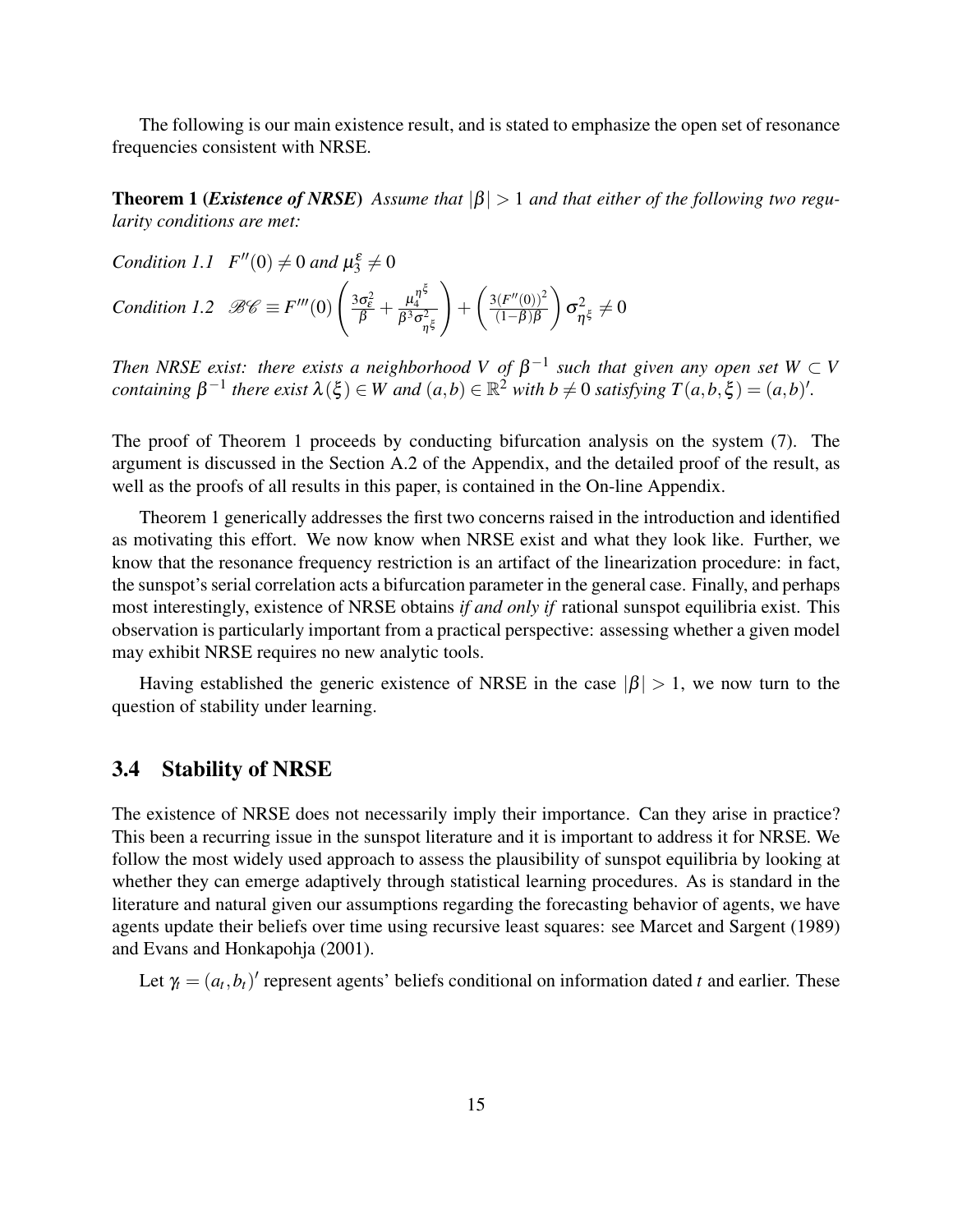beliefs evolve according to the following recursions:

$$
\gamma_t = \gamma_{t-1} + \psi_t R_t^{-1} \left( \frac{1}{\eta_t^{\xi}} \right) \left( \hat{F} \left( a_{t-1}, b_{t-1}, \xi, \eta_t^{\xi} \right) - \gamma_{t-1}' \left( \frac{1}{\eta_t^{\xi}} \right) \right)
$$
\n(8)\n
$$
R_t = R_{t-1} + \psi_t \left( \left( \frac{1}{\eta_t^{\xi}} \right) \left( 1 \eta_t^{\xi} \right) - R_{t-1} \right),
$$

where  $R_t$  captures the sample second-moments matrix. Here  $\psi_t$  is referred to as the "gain" sequence and under least-squares learning we set  $\psi_t = t^{-1}$ . In many cases, including empirical applications, a constant gain  $0 < \psi_t = \psi < 1$  is used.

The asymptotic behavior of this system may be analyzed by considering the differential equation system

$$
\dot{\gamma} = R^{-1} \int_{\Omega} \left( \begin{pmatrix} 1 \\ \eta^{\xi}(\omega) \end{pmatrix} \hat{F} \left( a, b, \xi, \eta^{\xi}(\omega) \right) d\mu(\omega) - R^{-1} M \gamma
$$
  

$$
\dot{R} = M - R,
$$

where

$$
M = \int_{\Omega} \left( \begin{pmatrix} 1 \\ \eta^{\xi}(\omega) \end{pmatrix} \begin{pmatrix} 1 & \eta^{\xi}(\omega) \end{pmatrix} d\mu(\omega) \right)
$$

is the a.e. limit of  $R_t$  by the law of large numbers. It can be shown that the stability of this system at a given rest point  $(\gamma^*, M)$  is determined by the stability of the system (7), with the Tmap given by equation (5). Since  $\gamma^* \equiv (a^*, b^*)'$  corresponds to a fixed point of the T-map, it identifies an NRSE when  $b^* \neq 0$ . The theory of stochastic recursive algorithms tells us that if this fixed point is a Lyapunov stable rest point of (7), then an appropriately modified version of (8) will converge to it:<sup>10</sup> the associated NRSE is stable under learning. We note that the ordinary differential equation (ode) given by (7) corresponds to the usual E-stability differential equation, and thus, in the remainder of the paper, we will rely on E-stability when assessing the stability NRSE under learning.

If the model is linear then, as noted above, NRSE correspond to resonance frequency sunspot equilibria:  $\lambda = \beta^{-1}$ . Assuming agents know  $\lambda$ , it follows that  $E_t^* y_{t+1} = a + b\lambda \eta_t$ , so that the actual law of motion is given by

$$
y_t = \beta a + b \eta_t.
$$

We find that  $T(a,b) = (\beta a,b)'$ , so that the eigenvalues of DT are  $\beta$  and 1. We conclude that for the linear model sunspot stability obtains provided that  $\beta < -1$ .<sup>11</sup> An additional observation is warranted: if agents do not condition on the sunspot then the map from PLM to ALM is given

 $10$ To guarantee almost sure convergence, learning algorithms may, in some cases, require a projection facility: see Evans and Honkapohja (2001) for details.

 $11$ It is standard, in the stability analysis of sunspot equilibria associated to linear models, for the T-map to have at least one unit eigenvalue. This neutral stability reflects the (artificial) fact that, in a linear environment, any scalar multiple of a sunspot is again a sunspot. For a discussion, see Evans and McGough (2005a).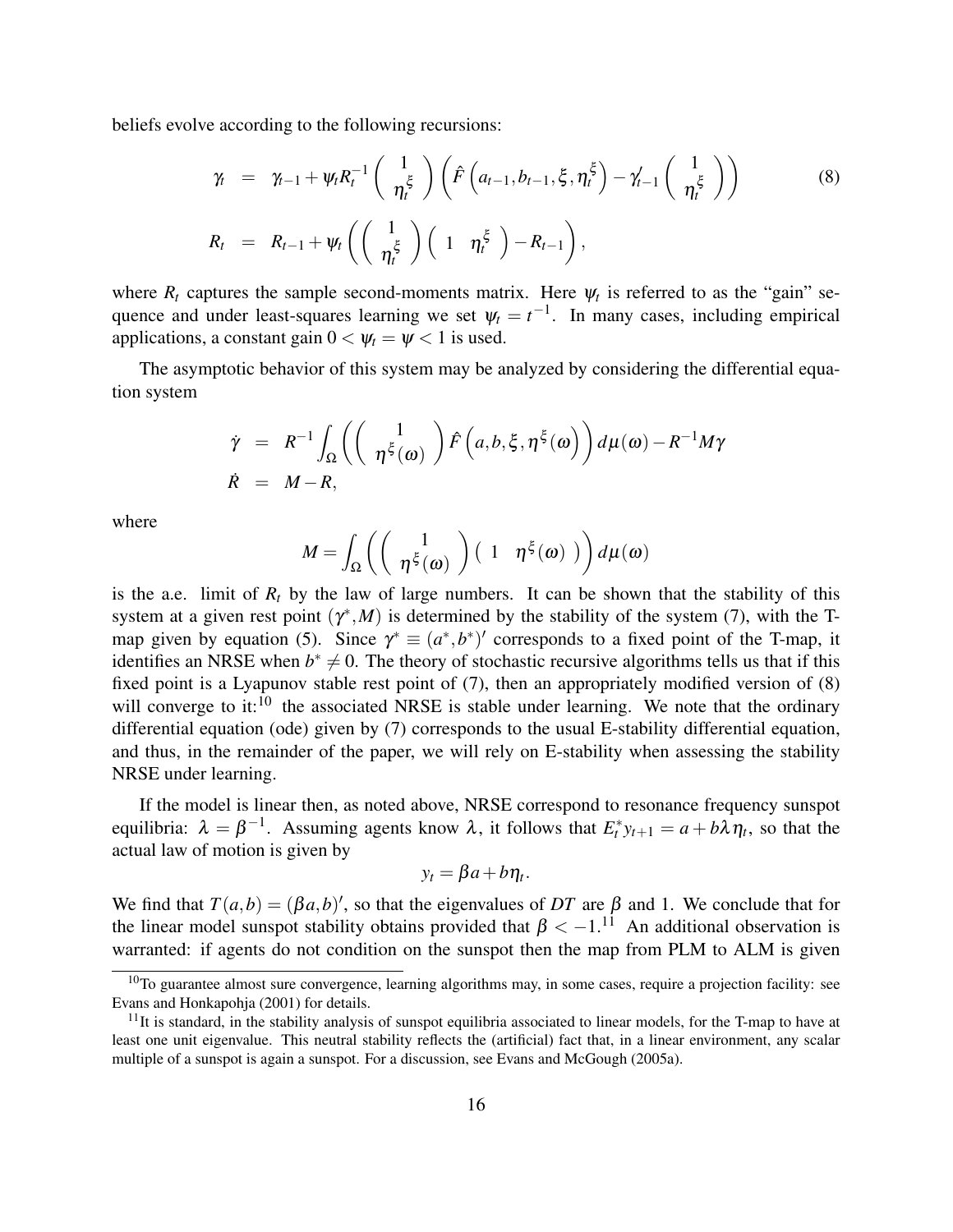by  $a \rightarrow \beta a$ , so that the MSV solution is also E-stable exactly when  $\beta < -1$ . It is thus natural to view the sunspot equilibria as inheriting the stability of the MSV solution. This observation is an instance of the MSV principle in the linearized case.

**Theorem 2 (***Stability of NRSE*) Assume that  $\beta < -1$  and that either condition 1.1 holds or that *condition 1.2 holds with*  $\mathcal{B}\mathcal{C} < 0$ . Then there exist NRSE that are stable under adaptive learning.

When  $\beta < -1$ , the coefficients of  $\sigma_n^2$  $n_{\xi}^{2}$  and  $F'''(0)$ , in the expression  $\mathcal{BC}$ , are negative. This observation leads to the following corollary:

Corollary 1 (*Simple conditions for presence of stable NRSE*) *If*  $\beta < -1$  *and either F*<sup>''</sup>(0)  $\neq 0$  *or*  $F'''(0) > 0$  *then stable NRSE exist.* 

This result should be understood to mean that if the conditions of the corollary are met then stable NRSE exist for suitable choices of sunspot processes. More specifically, if  $F'''(0) > 0$  then Condition 2 is met for any sunspot process with  $\xi$  near and on the appropriate side of  $\beta^{-1}$ , while if  $F''(0) \neq 0$  then Condition 1 will be met for sunspots with  $\xi$  near and on the appropriate side of  $\beta^{-1}$  and  $\mu_3^{\varepsilon} \neq 0$ .

Returning now to the case of the simple cubic in Section 3.2, note that  $F''(0) = 0$  and  $F'''(0) = 0$ 6. Thus if  $|\beta| > 1$ , condition 2 of Theorem 1 will be met for suitable sunspot processes  $\eta^{\xi}$ . Hence NRSE exist, and, by Corollary 1, they are stable if  $\beta < -1$ .

Theorems 1 and 2 provide vindication for resonance frequency sunspot equilibria: the knifeedge requirement needed in linear models is an artifact of the linearization and the tendency of resonance frequency sunspot equilibria to inherit the stability of the MSV solutions prevails in the nonlinear world. Put differently, by Theorem 2, E-stability of resonance frequency sunspot equilibria in the linear model guarantees the existence of stable NRSE in the nonlinear model (provided  $F''(0) \neq 0$ , which is a striking demonstration of the deep and broad reach of the E-stability principle. Theorem 2 also establishes the MSV principle in the context of the univariate forward-looking models studied in this Section: if  $\beta < -1$  then the linearized model is indeterminate and its MSV solution is E-stable; theorem 2 shows that in this case stable NRSE exist.

#### 3.5 Near-rational MSV solutions

The previous two subsections validate the MSV principle as it speaks to the existence of stable NRSE. In fact, in stochastic nonlinear models the MSV principle extends to near-rational solutions that only depend on the fundamentals. Specifically, if the MSV solution of the linear model is stable, then in the nonlinear model there are stable restricted perceptions equilibria associated with forecasting models that are linear in the fundamentals. We refer to these types of equilibria as nearrational MSV solutions, and we establish their existence and stability here within the context of a univariate model. This result is of interest in its own right, since boundedly-rational agents may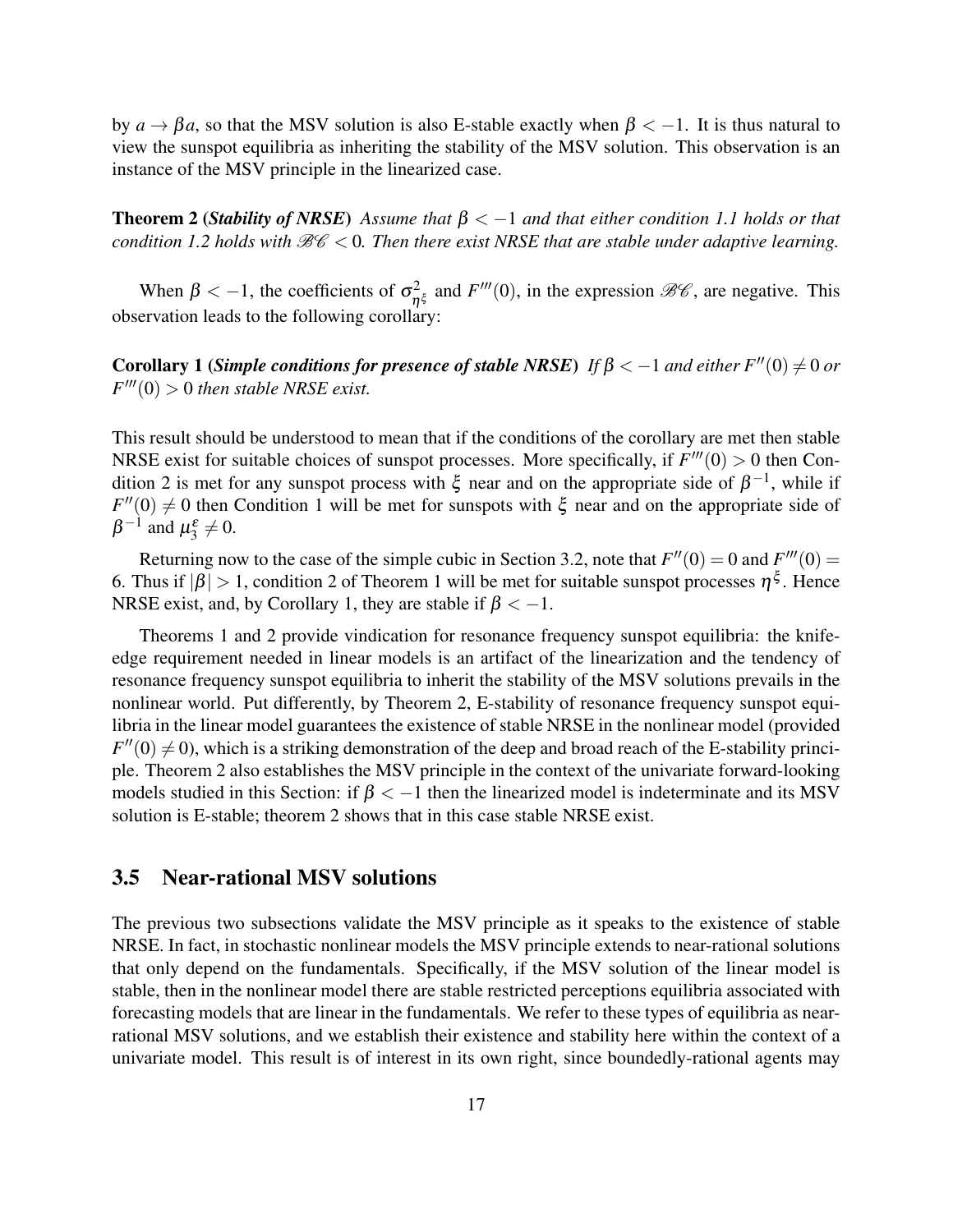plausibly use linear forecasting rules even in determinate nonlinear models, and it also provides a backdrop to our results on NRSE in stochastic models, which we study below in Section 4.2.

Let  $F: \mathbb{R}^2 \to \mathbb{R}$  be  $C^k$  ( $k \ge 4$ ), with  $F(0,0) = 0$  and  $\beta = DF_y(0,0)$ . Let  $\zeta_t \in L^{\infty}(\Omega)$  be an iid process, let  $0 < \rho < 1$ , and let

$$
v_t^{\sigma}(\omega) = \rho v_{t-1}^{\sigma}(\omega) + \sigma \zeta_t(\omega) = \sigma \sum_{k \geq 0} \rho^k \zeta_{t-k}(\omega) \in L^{\infty}(\Omega),
$$

for  $\sigma \in \mathbb{R}$ . The model is given by  $y_t = E_t^* F(y_{t+1}, v_{t+1}^{\sigma})$ . Given the specification of  $E^*$ , we are interested in solutions  $\{y_t\}$  satisfying  $y_t \in L^{\infty}(\Omega)$ , and  $\sup_t ||y_t||_{\infty} < \infty$ .

For notational simplicity, we will suppress the dependence of  $v_t$  on  $\sigma$ . We assume agents use a PLM of the form  $y_t = a + bv_t$ , which yields the following ALM:

$$
y_t = \int_{\Omega} F(a + b\rho v_t + b\sigma \zeta_{t+1}(\omega), \rho v_t + \sigma \zeta_{t+1}(\omega)) d\mu(\omega) \equiv \tilde{F}(a, b, \sigma, v_t). \tag{9}
$$

The corresponding T-map is given by

$$
\begin{pmatrix} a \\ b \end{pmatrix} \xrightarrow{T=T(a,b,\sigma)} \begin{pmatrix} \int_{\Omega} \tilde{F}(a,b,\sigma,v(\omega)) d\mu(\omega) \\ \left(\sigma_v^2(\sigma)\right)^{-1} \int_{\Omega} v(\omega) \tilde{F}(a,b,\sigma,v(\omega)) d\mu(\omega) \end{pmatrix} \equiv \begin{pmatrix} T^a(a,b,\sigma) \\ T^b(a,b,\sigma) \end{pmatrix},
$$

where

$$
\sigma_{\nu}^{2}(\sigma) = \int_{\Omega} (\nu(\omega))^{2} d\mu(\omega).
$$

A fixed point of the T-map provides a near-rational MSV solution of this nonlinear model, and the stability of this solution is assessed by the associated differential equation system as above. We have the following existence and stability result.

**Theorem 3** (*Near-rational MSV solutions*) Assume  $DF_v(0,0) \neq 0$  and  $\beta \neq 1$  or  $\rho^{-1}$ .

*1. For given* |σ| *sufficiently small, there exists a unique near-rational MSV solution, i.e. there*  $\emph{exists unique }~ (a^*(\sigma),b^*(\sigma))' \in R^2,~ with~ b^*(\sigma) \neq 0,~ such~ that$ 

$$
T(a^*(\sigma), b^*(\sigma), \sigma) = (a^*(\sigma), b^*(\sigma))'.
$$

*2. If, in addition,* β < 1 *then this near-rational MSV solution is stable under adaptive learning.*

This result shows that the near-rational equilibrium approach is of interest beyond the study of sunspot equilibria. If agents use linear forecasting rules within a nonlinear set-up, and if the E-stability condition for the linearized model  $\beta$  < 1 is met, then the near-rational MSV solution is stable under least-squares learning whether or not the linearized model is determinate or indeterminate.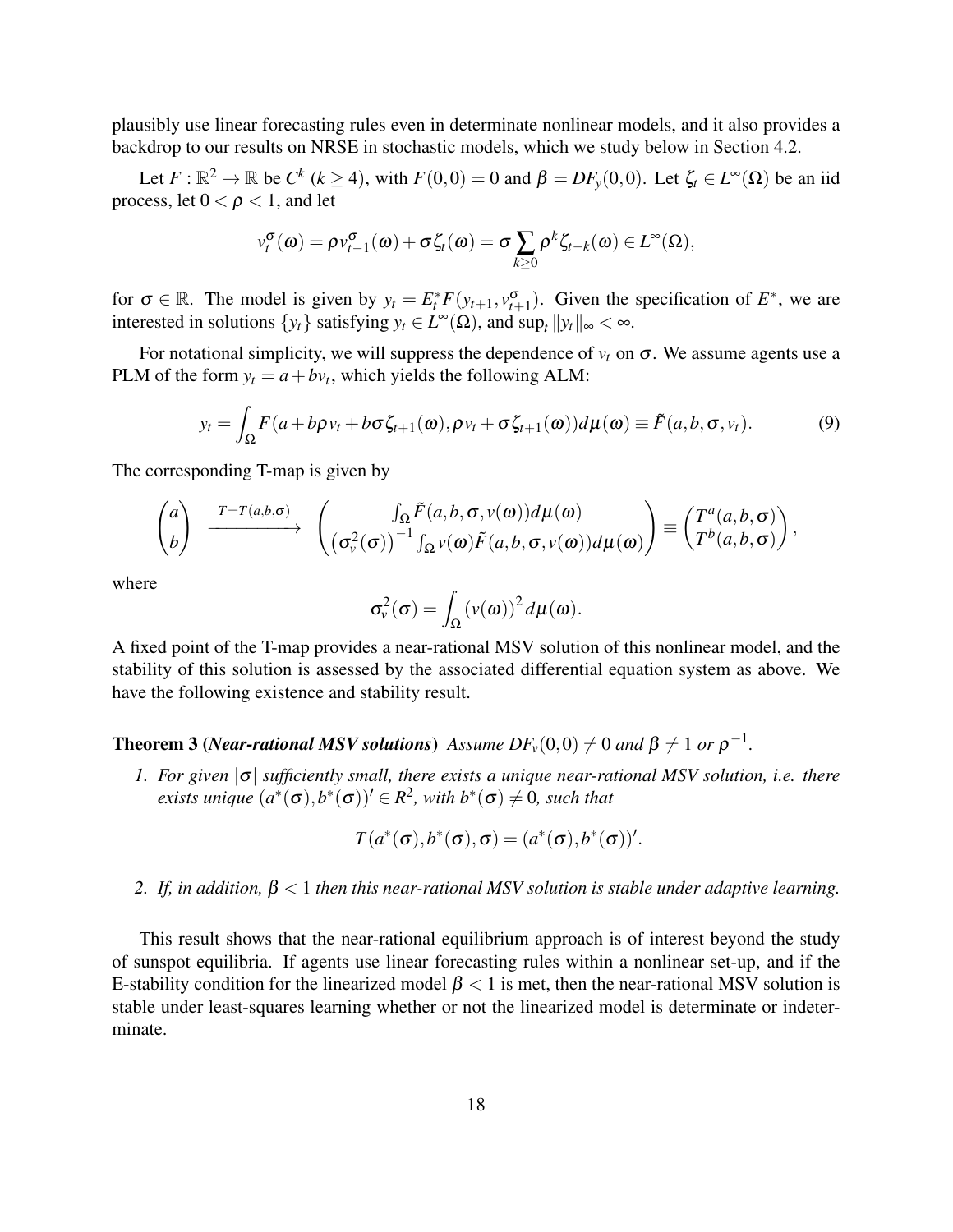### 3.6 NRSE and REE

While we regard near-rational sunspot equilibria as a stand-alone equilibrium concept, it is natural to wonder about their connection to rational expectations equilibria. Establishing a formal connection requires taking a stand on the metric used for comparison, and is further complicated by the concepts' inherent multiplicities: even with a selected metric, which NRSE should be compared to which REE?

To make progress, we first characterize, to the extent possible, the REE local to the (indeterminate) steady state  $y^* = 0$  of our model (1). Fix a martingale difference sequence (mds)  $\hat{\epsilon}_t$  with small support, and interpret it as the following rational forecast error:  $\hat{\epsilon}_t = F(y_t) - E_{t-1}F(y_t)$ . It follows that the associated REE  $y_t$  must satisfy  $F(y_t) = y_{t-1} + \hat{\epsilon}_t$ . Since  $\hat{\epsilon}_t$  has small support and  $F'(0) \neq 0$ , provided that  $|y_{t-1}|$  is small, there is an open neighborhood *U* of the origin in  $\mathbb{R}^2$ , and a function  $h: U \to \mathbb{R}$  so that  $y_t = h(y_{t-1}, \hat{\epsilon}_t)$ . Furthermore, expanding h, we have that

$$
y_t = \beta^{-1} y_{t-1} + \beta^{-1} \hat{\varepsilon}_t + \mathcal{O} \left( \| (y_{t-1}, \hat{\varepsilon}_t) \|^2 \right),
$$

which, by indeterminacy (i.e.  $|\beta| > 1$ ) guarantees that  $|y_{t-1}|$  will remain small if initialized near the origin. We conclude that the function *h* characterizes the REE associated to the mds  $\hat{\epsilon}_t$ .<sup>12</sup> Conversely, all REE local to the steady state can be represented in this fashion: simply note that if *y*<sup>*t*</sup> is an REE local to the steady state then, by setting  $\hat{\varepsilon}_t = F(y_t) - E_{t-1}F(y_t)$ . we may construct a function *h* so that  $y_t = h(y_{t-1}, \hat{\epsilon}_t)$ .

The characterization of REE by the function *h* provides the connection between REE and NRSE. In particular, note that, to first order, *any* mds  $\hat{\epsilon}_t$  induces an REE with serial correlation given by  $\beta^{-1}$ , and the serial correlation of *any* NRSE is a perturbation of this same value  $\beta^{-1}$ . Thus, to-first-order/up-to-perturbation, the correlograms of all REE and all NRSE are the same.

#### 3.7 A simple economic example

Here, to provide an illustration of how to apply our results, we develop a simple economy that fits the hypotheses of Theorems 1 and 2.

Consider an overlapping-generations environment in which there is a continuum of agents born at each time *t* indexed by  $v_t \in \Upsilon$ . Each agent lives two periods, works when young and consumes when old. The population is constant at unit mass. Each agent owns a production technology that is linear in labor and produces a common, perishable consumption good. The agent can sell his produced good in a competitive market for a quantity of fiat currency, anticipating that he will be able to use this currency when old to purchase goods for consumption.

While we will focus on the homogeneous case, it remains important, especially in models with boundedly rational decision-making, to distinguish agent-level and aggregate variables. For this

<sup>&</sup>lt;sup>12</sup>Note that, provided  $F$  is sufficiently smooth,  $h$  can be approximated to arbitrarily high order by expanding each side of  $F(h(y_{t-1}, \hat{\epsilon}_t)) = y_{t-1} + \hat{\epsilon}_t$  around (0,0) and equating coefficients.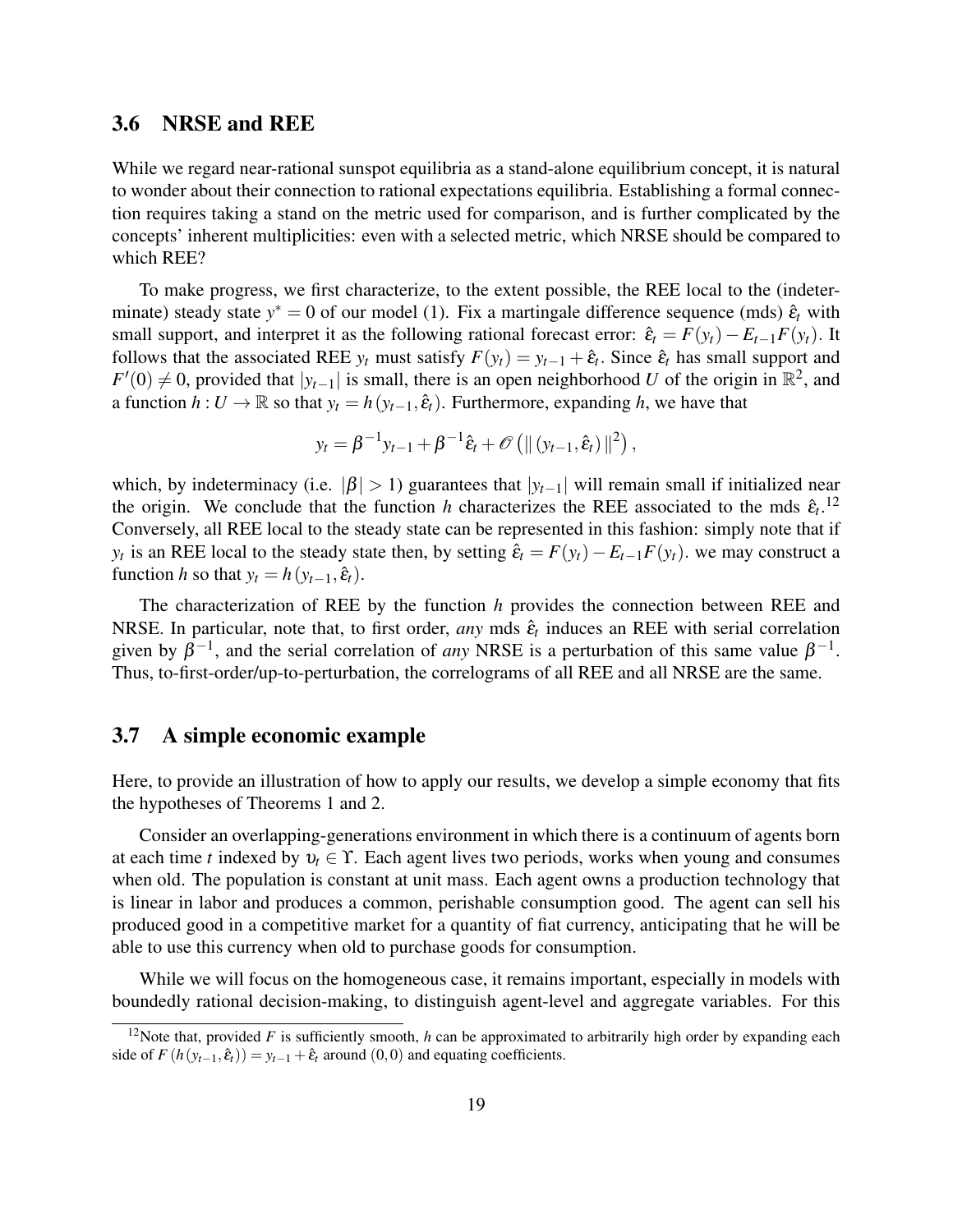reason, we will retain agent-specific indexes for our initial analysis. Thus let  $v_t \in \Upsilon$  be the index of an agent born in time *t*. His problem is given by

$$
\max_{\substack{c_{t+1}(\mathbf{v}_t), n_t(\mathbf{v}_t) \\ M_t(\mathbf{v}_t)}} E^*(\mathbf{v}_t) (u(c_{t+1}(\mathbf{v}_t)) - \chi(n_t(\mathbf{v}_t))
$$
\n
$$
\text{subject to} \qquad n_t(\mathbf{v}_t) = q_t M_t(\mathbf{v}_t) \text{ and } c_{t+1}(\mathbf{v}_t) = q_{t+1} M_t(\mathbf{v}_t)
$$
\n
$$
(10)
$$

Here,  $n_t(v_t)$  is the agent's labor supply when young as well as his output. Also,  $q_t$  is the time *t* goods price of money and  $c_{t+1}(v_t)$  is the agent's planned consumption when old. The expectations operator  $E^*(v_t)(\cdot)$  denotes the expectation of agent  $v_t$  at time *t*, taken with respect to his subjective beliefs conditional on the information available to him. This information includes  $n_t(v_t)$ ,  $M_t(v_t)$ and current and lagged values of *q<sup>t</sup>* .

The first order condition is given by

$$
\chi'(n_t(v_t)) = E^*(v_t) \left( \frac{q_{t+1}}{q_t} u'(c_{t+1}(v_t)) \right), \qquad (11)
$$

and to make our model particularly tractable, we assume that  $\chi' = 1$  and  $u(c) = \frac{1}{1-\sigma} (c^{1-\sigma} - 1)$ . With simplification, we obtain agent υ*t*'s decision rules:

$$
n_t(\mathbf{v}_t) = (q_t^{\sigma-1} E^*(\mathbf{v}_t) (q_{t+1}^{1-\sigma}))^{\frac{1}{\sigma}}
$$
  

$$
M_t(\mathbf{v}_t) = (\frac{1}{q_t} E^*(\mathbf{v}_t) (q_{t+1}^{1-\sigma}))^{\frac{1}{\sigma}};
$$

and we note that, as is natural, the quantity of money demanded by agent  $v_t$  at time *t*, depends on, among other things, the price at time *t*.

Assuming a constant (unit) supply of money, we obtain the market-clearing condition

$$
\int_{\Upsilon} M_t(v_t) dv_t = 1,
$$

which yields

$$
q_t = \left(\int_{\Upsilon} \left(E^*(v_t)\left(q_{t+1}^{1-\sigma}\right)\right)^{\frac{1}{\sigma}} dv_t\right)^{\sigma}.
$$
\n(12)

Equation (12) characterizes the equilibrium price path.

If agents are homogeneous, the model reduces to  $q_t = E_t^* q_{t+1}^{1-\sigma}$ , which is consistent with the framework considered in Section 3. If all agents have rational expectations then  $q = 1$  is the unique, non-autarky, perfect-foresight steady state. The system may be log-linearized around this steady state to yield  $\log q_t = (1 - \sigma)E_t \log q_{t+1}$ . The steady state is indeterminate if  $\sigma > 2$ : in this case the expectational feedback parameter is negative and sunspot equilibria exist in both the linearized and nonlinear models.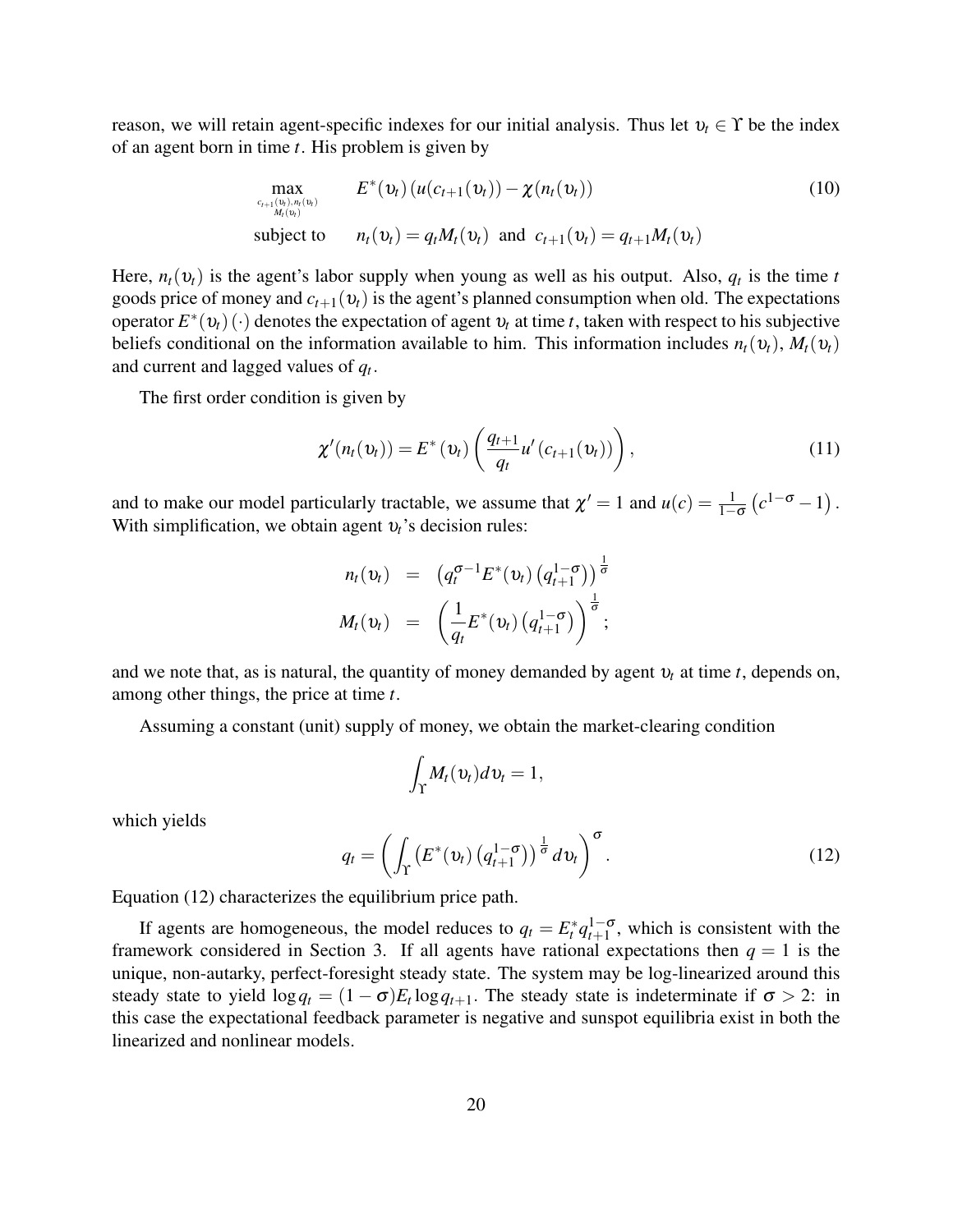

Figure 3. NRSE learning dynamics in the overlapping generations model PLM:  $y_t = a + b\eta_t$ , convergence to an NRSE

To apply our theorems, let  $F(y) = (y+1)^{1-\sigma} - 1$ , so that the model becomes  $y_t = E_t F(y_{t+1})$ , with *y* = *q* − 1. We compute  $F'(0) = 1 - \sigma$  and  $F''(0) = \sigma(\sigma - 1)$ , so that, by Corollary 1, stable NRSE exist provided  $\sigma > 2$ .

To assess this claim numerically, we calibrate the model by setting  $\sigma = 2.5$ , and, since  $F''(0)$ 0, we select a negative perturbation ( $\xi$  < 0), so that the NRSE is stable. Then, choosing an asymmetric iid martingale difference sequence  $\varepsilon$ <sub>t</sub>, we simulate the real-time learning dynamics corresponding to a variety of initial conditions: see Figure 3, which plots the dynamics of  $b_t$ , the time *t*-value of the sunspot coefficient in the agent's forecasting model.<sup>13</sup> We observe convergence to the estimated NRSE value of  $b^* = .195.^{14}$ 

## 4 Stable NRSE: extensions

The reduced form model (1) served as a platform to discuss and provide intuition for our main existence and stability results; however, most applied macro models do not present so simply. Ideally, the theory of NRSE should be developed against a sequence of reduced-form equations of

<sup>&</sup>lt;sup>13</sup>For this Figure we use the following specification for the sunspot process:  $\varepsilon_t \in \{-.475, .025\}$  is iid with Pr( $\varepsilon$ <sub>*t*</sub> = .025) = .95, and ξ = −.0175. Since β = −1.5 this gives  $\lambda$ (ξ) = −.684. We use a constant gain of  $\psi$  = 0.015.

<sup>&</sup>lt;sup>14</sup>It can be shown that if  $2 < \sigma < \frac{1}{4}(5 + \sqrt{17}) \approx 2.28$  then the sunspot's stochastic driver  $\varepsilon_t$  can be taken as symmetric.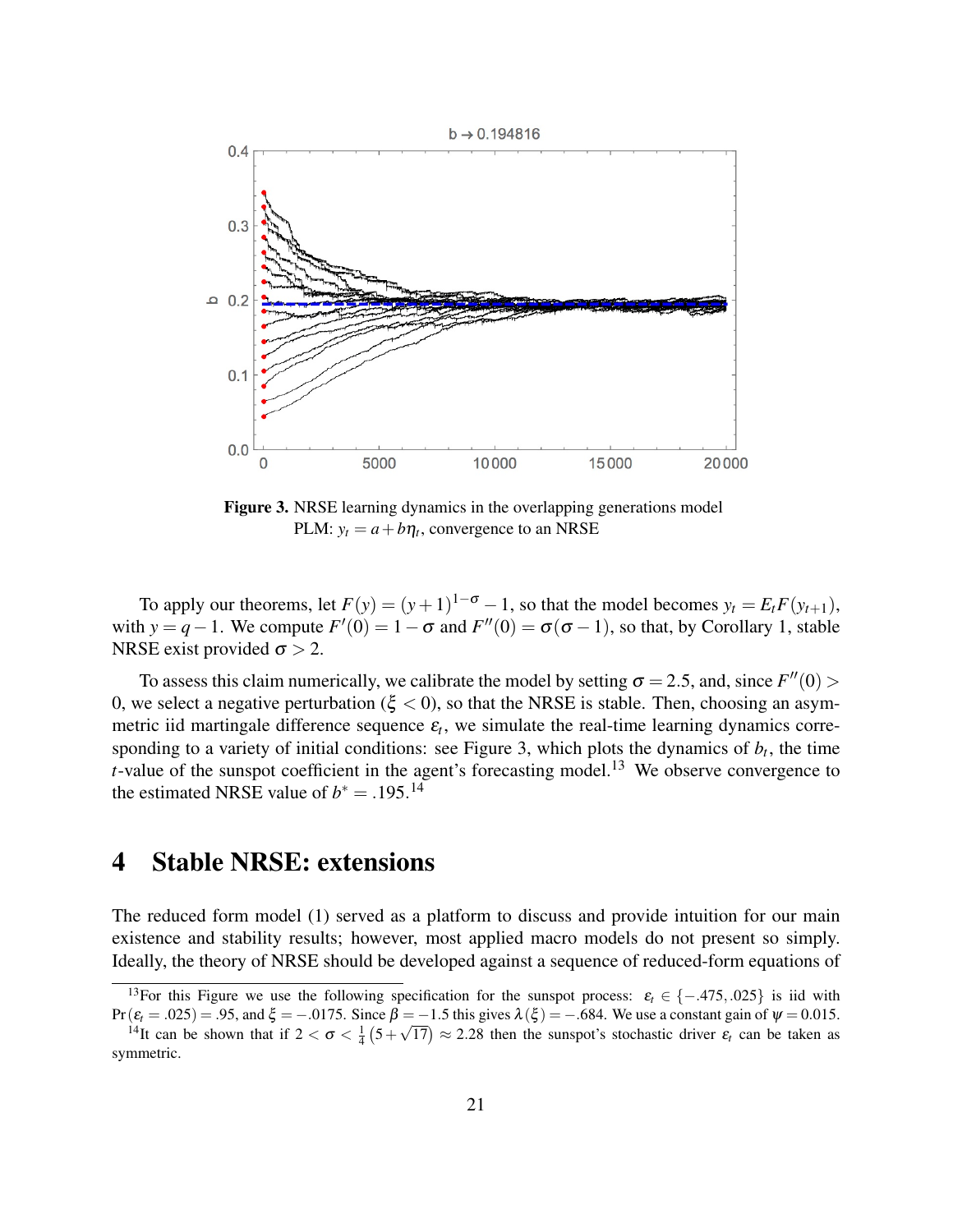the form

$$
E_t^* F(y_t, y_{t+1}, y_{t-1}, v_t) = 0,
$$
\n(13)

where  $y_t \in \mathbb{R}^n$  is endogenous,  $v_t \in \mathbb{R}^m$  is a stationary exogenous process, and  $F : \mathbb{R}^{3n} \oplus \mathbb{R}^m \to \mathbb{R}^n$  is  $C<sup>k</sup>$  for  $k \geq 4$ ; however, results for models at this level of generality are not yet available. To make some progress, and to show how modifications of our underlying framework and arguments apply in more general settings, in this Section we consider, separately, a variety of extensions suggested by the model (13). Because the development and argument structure are similar to the work done in Section 3, our discussions here will be considerably more brief.

### 4.1 Stable NRSE: the implicit case

In many modeling environments, the time *t* endogenous variable is defined only implicitly in terms of expectations of future variables. For example, in some set-ups Euler equations cannot easily or naturally be transformed into explicit equations, and it is important to know if our results extend to implicit equation frameworks.

To consider this case, let  $F : \mathbb{R}^2 \to \mathbb{R}$  be  $C^k$  ( $k \ge 4$ ), with  $F(0,0) = 0$ ,  $F_1(0,0) \ne 0$ , and  $\beta =$  $-F_2(0,0)/F_1(0,0)$ , where, in this section,  $F_i$  is the partial of F with respect to the *i*-th variable. The sequence of reduced-form equations is given by

$$
E_t^* F(y_t, y_{t+1}) = 0.
$$
 (14)

Given the specification of  $E^*$ , we are interested in solutions  $\{y_t\}$  to (14) satisfying  $y_t \in L^{\infty}(\Omega)$ , and  $\sup_t \|y_t\|_{\infty} < \infty.$ 

As in the previous section, let  $\{\varepsilon_t\} \subset L^\infty(\Omega)$  be a zero-mean iid process with compact support, and assume  $\xi \in \mathbb{R}$  is such that  $\lambda(\xi) = \beta^{-1} + \xi \in (-1,1)$ . The agents' PLM is given as

$$
y_t = a + b\eta_t^{\xi}
$$
  

$$
\eta_t^{\xi} = \lambda(\xi)\eta_{t-1}^{\xi} + \varepsilon_t
$$

,

which, by specifying  $E^*$ , gives the following implicitly defined ALM:

$$
\tilde{F}\left(y_t,a,b,\xi,\eta_t^{\xi}\right) \equiv \int_{\Omega} F\left(y_t,a+b\lambda(\xi)\eta_t^{\xi}+b\varepsilon(\omega)\right) d\mu(\omega) = 0.
$$

Noting that  $\tilde{F}(0,0,0,\xi,\eta_t^{\xi}) = 0$  and that, evaluated at  $y_t = a = b = 0$ , we have  $\tilde{F}_y = F_1(0,0) \neq 0$ , the implicit function theorem implies that locally the ALM may be written  $y_t = \hat{F}(a, b, \xi, \eta_t^{\xi})$ , where we are now assuming that the support of  $\varepsilon$ <sub>*t*</sub> is such that  $\eta^{\xi}$  remains in the domain of  $\hat{F}$  for small  $\xi$ .

With  $\hat{F}$  so defined, we may proceed just as in the previous case by defining the T-map  $T(\cdot, \cdot, \xi)$ :  $\mathbb{R}^2 \to \mathbb{R}^2$  as the projection of the ALM onto the span of  $\{1,\eta_t^{\xi}\}$ . This again yields the formula in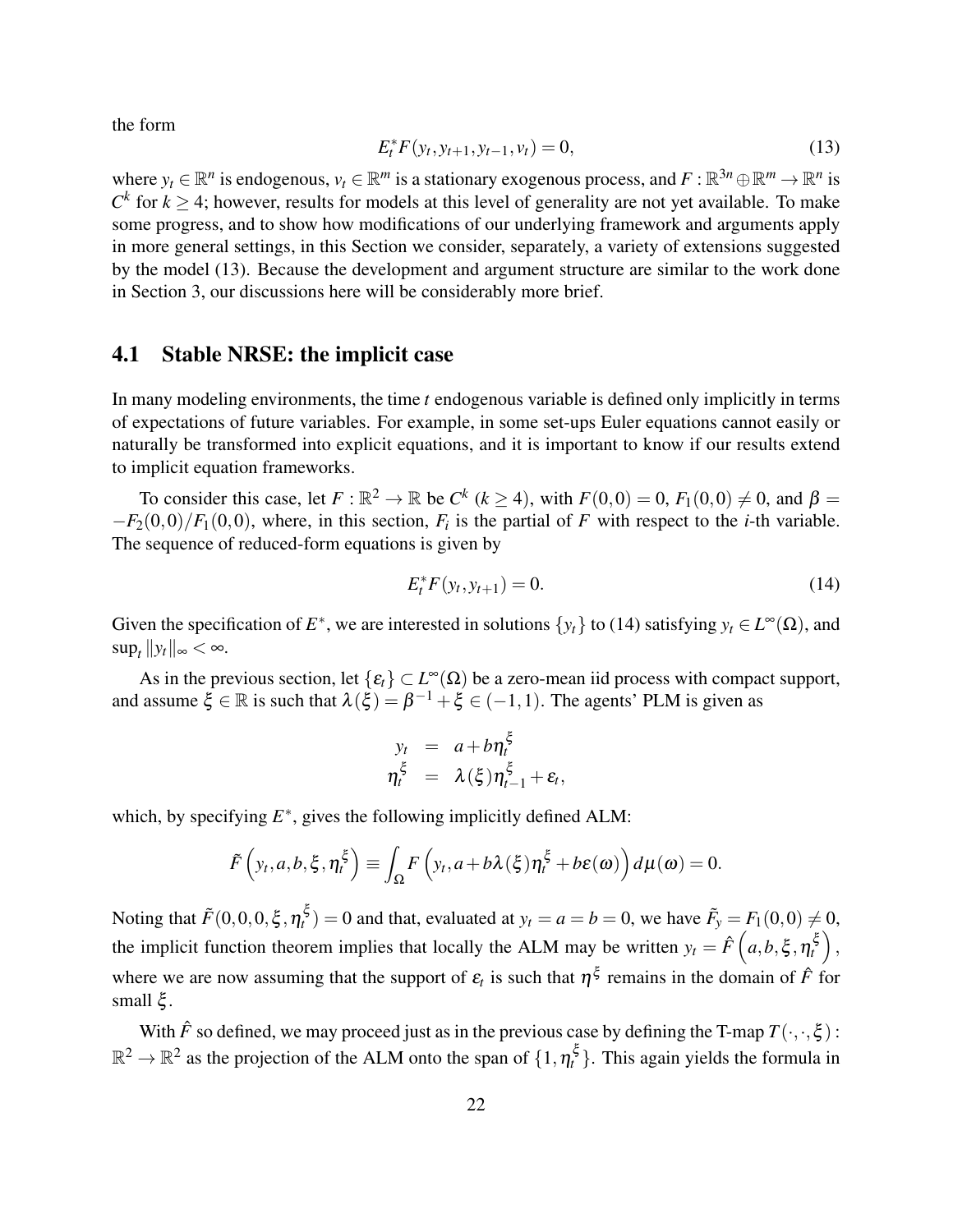equation (5). Again observe that  $T(0,0,\xi) = (0,0)'$ . An NRSE of this model is a non-trivial fixed point of this T-map.

The following result provides conditions for existence and stability. The complicated expression corresponding to  $\mathscr{I}\mathscr{C}$  is given by equation (46f) in the Online Appendix. All derivatives are evaluated at zero.

**Theorem 4 (***Extension: implicit case*) *Assume that*  $|\beta| > 1$ *.* 

*• Existence. Assume that either of the following two regularity conditions is met:*

*Condition 4.1*  $(2\beta F_{12} + F_{22}) \mu_3^{\varepsilon} \neq \beta F_{112} \mu_4^{\eta^{\xi}}$ 4 *Condition 4.2*  $\mathscr{I}\mathscr{C}\neq 0$ 

*Then NRSE exist. Specifically, there exists a neighborhood V of*  $\beta^{-1}$  such that given any *open set*  $W \subset V$  *containing*  $\beta^{-1}$  *there is a*  $\lambda(\xi) \in W$  *and*  $(a,b) \in \mathbb{R}^2$  *with*  $b \neq 0$  *satisfying*  $T(a,b,\xi) = (a,b)'.$ 

*• Stability. Assume that* β < −1 *and that either condition 4.1 holds or that condition 4.2 holds with*  $\mathcal{I}\mathcal{C}$  < 0. Then the NRSE are stable under adaptive learning.

We observe that existence, and stability in case  $\beta < -1$ , are generic in the sense that they obtain for appropriate  $\varepsilon_t$  if  $F_{112} \neq 0$ . We note also that setting  $F_1 = -1$  and  $F_{1*} = 0$  corresponds to the previous case in which  $y_t = E_t^* \breve{F}(y_{t+1})$  (for appropriate  $\breve{F}$ ); and, the conditions we obtain here reduce to the conditions found in Theorems 1 and 2. In summary, apart from the specific regularity assumptions needed to rule out non-generic cases, our results on NRSEs extend to the implicit case.

### 4.2 Stable NRSE: the stochastic case

The benchmark set-up of Section 3 does not include intrinsic stochastic shocks. Most modern macroeconomic models include exogenous stochastic shocks to variables such as productivity, preferences and policy, and RE solutions will then depend on the realized shocks. Near-rational solutions depending on these shocks were already briefly considered in Section 3.5. We now turn to existence and stability of NRSE associated with the near-rational MSV solution of the stochastic model presented in that Section and reproduced here for convenience:  $y_t = E_t^* F(y_{t+1}, v_{t+1})$ .

Agents are assumed to use a PLM of the form  $y_t = a + bv_t + c\eta_t^{\xi}$ . In what follows, unless otherwise specified, derivatives are evaluated at

$$
(a,b,c,\xi) = (a^*,b^*,0,0).
$$

As argued in the proof of Theorem 5, by choosing  $|\sigma|$  small we may assume that  $DF_{\star}(y, v) \approx$  $DF_{\star}(0,0)$  for  $\star = y, v, yy$ , etc. Thus, we may assume, for the remainder of this section, that  $|\beta| > 1$ , whence we may choose  $\sigma$  small enough that  $|DF_v| > 1$ .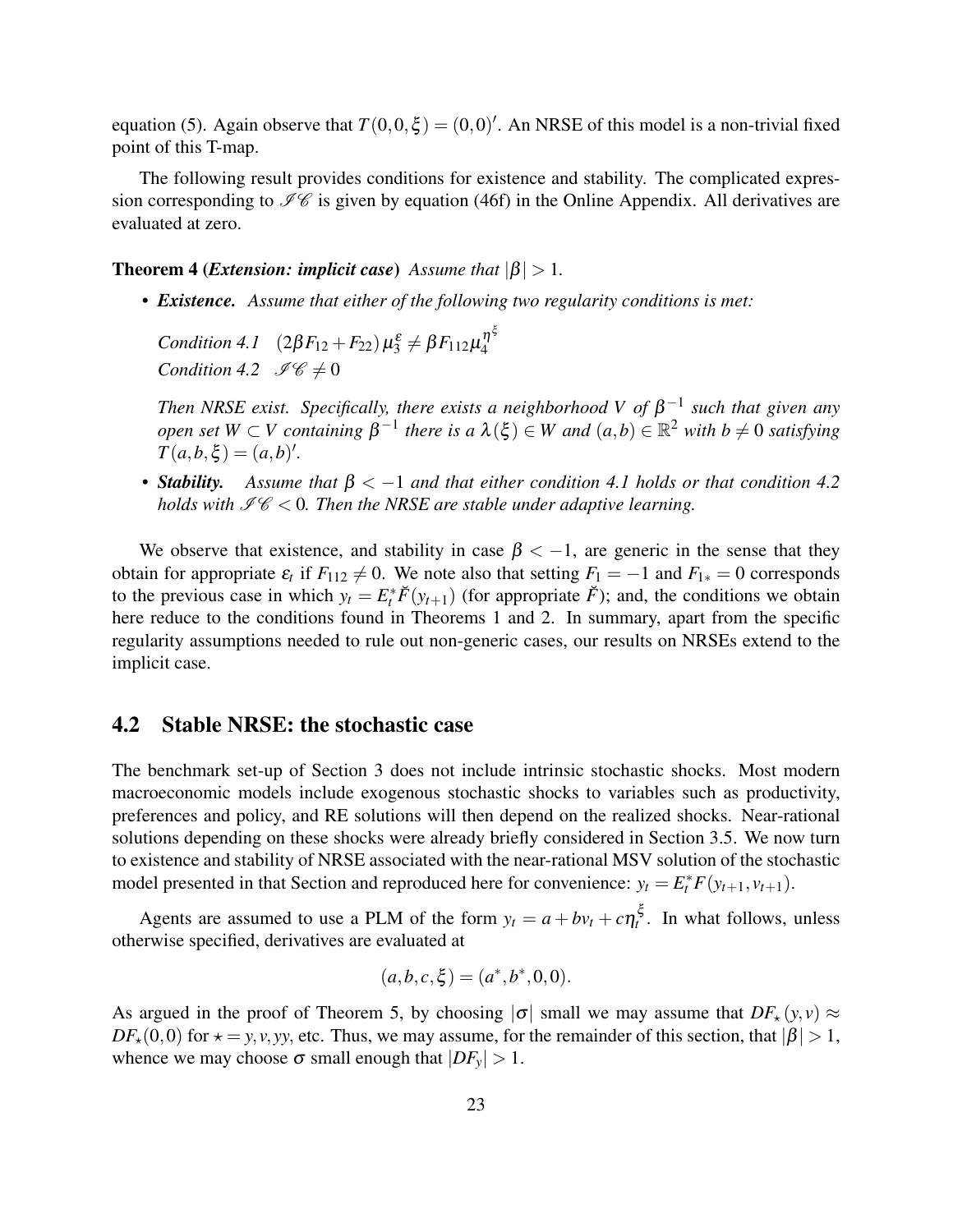Turning first to expectations, the PLM is given by

$$
y_t = a + bv_t + c\eta_t^{\xi}
$$
  
\n
$$
v_t = \rho v_{t-1} + \sigma \zeta_t
$$
  
\n
$$
\eta_t^{\xi} = \lambda(\xi)\eta_{t-1}^{\xi} + \varepsilon_t,
$$

where  $0 < \rho < 1$  and  $\lambda(\xi) = \beta^{-1} + \xi \in (-1,1)$ . We further assume that  $\zeta_t \perp \varepsilon_s$  for all *t*,*s*. For fixed small σ, the ALM is given by  $y_t = \hat{F}\left(a, b, c, \xi, v_t, \eta_t^{\xi}\right)$  where

$$
\hat{F} = \int_{\Omega} F(a + b\rho v_t + b\sigma \zeta_{t+1}(\omega) + c\lambda(\xi)\eta_t^{\xi} + c\epsilon_{t+1}(\omega), \rho v_t + \sigma \zeta_{t+1}(\omega))d\mu(\omega).
$$
 (15)

Exploiting independence, the T-map is given by

$$
a \xrightarrow{T^a(a,b,c,\xi)} \int_{\Omega} \hat{F}\left(a,b,c,\xi,v(\omega),\eta^{\xi}(\omega)\right) d\mu(\omega)
$$
  
\n
$$
b \xrightarrow{T^b(a,b,c,\xi)} \frac{1}{\sigma_v^2} \int_{\Omega} v(\omega) \hat{F}\left(a,b,c,\xi,v(\omega),\eta^{\xi}(\omega)\right) d\mu(\omega)
$$
  
\n
$$
c \xrightarrow{T^c(a,b,c,\xi)} \frac{1}{\sigma_{\eta^{\xi}}^2} \int_{\Omega} \eta^{\xi}(\omega) \hat{F}\left(a,b,c,\xi,v(\omega),\eta^{\xi}(\omega)\right) d\mu(\omega)
$$

Finally, let  $(a^*(\sigma), b^*(\sigma)) = (a^*, b^*)$  be the near-rational MSV solution corresponding to  $\sigma$ , and note, using (15), that

$$
T(a^*,b^*,0,\xi)=(a^*,b^*,0)'
$$

A non-trivial (i.e.  $c \neq 0$ ) fixed point of the T-map is an NRSE.

**Theorem 5 (***Extension: intrinsic stochasticity***)** *Assume DF*<sub>*v*</sub>(0,0)  $\neq$  0,  $|\beta|$  > 1,  $\beta \rho \neq 1$ *, and that*  $|\sigma|$  *is sufficiently small.* 

*• Existence. Assume that either of the following two regularity conditions are met: Condition 5.1*  $DF_{yy} \neq 0$  *and*  $\mu_3^{\varepsilon} \neq 0$ 

Condition 5.2 
$$
\mathscr{S}\mathscr{C} \equiv DF_{\text{yyy}} \left( \frac{3\sigma_{\xi}^2}{\beta} + \frac{\mu_{4}^{\eta^{\xi}}}{\beta^3 \sigma_{\eta^{\xi}}^2} \right) + \frac{3(DF_{\text{yy}})^2 \left( \sigma_{\eta^{\xi}}^2 + \beta^2 \sigma_{\xi}^2 \right)}{(1-\beta)\beta^3} \neq 0
$$

Then NRSE exist. Specifically, there exists a neighborhood V of  $\beta^{-1}$  so that given any open *set*  $W \subset V$  containing  $\beta^{-1}$  there is a  $\lambda(\xi) \in W$  and  $(a,b,c) \in \mathbb{R}^3$  with  $c \neq 0$  satisfying  $T(a,b,c,\xi) = (a,b,c)'.$ 

*• Stability. Assume further that* β < −1 *and that either condition 5.1 holds or that condition 5.2 holds with*  $\mathcal{L}\mathcal{C} < 0$ . Then the NRSE are stable under adaptive learning.

Theorem 5 tells us that our existence and stability results for NRSEs also hold when fundamental exogenous shocks are present. In particular provided  $\beta < -1$ , so that the linearized model is indeterminate and the E-stability condition is satisfied, then generically stable NRSE exist in a stochastic set-up.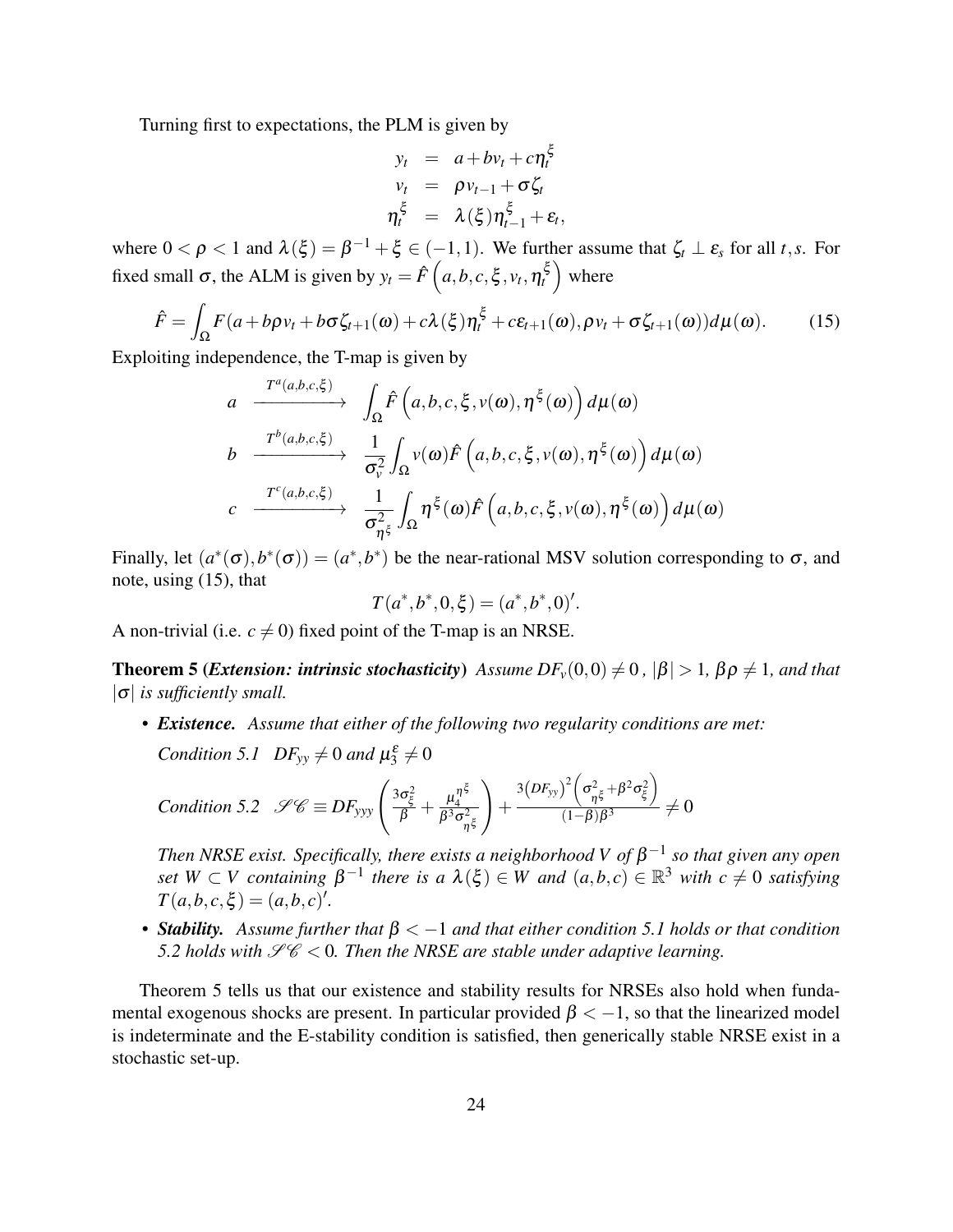### 4.3 Stable NRSE: the multivariate case

Modern macroeconomic models are essentially multivariate, i.e. they have multiple endogenous variables. Even the simplest canonical textbook New Keynesian framework specifies a bivariate model of output and inflation, and medium-scale DSGE models include many endogenous variables.

In principle, there is no difficulty conducting the above analysis in higher dimensions, though in practice the work is somewhat more tedious; and, two distinct cases arise, depending on the nature of the model's roots. Let  $F : \mathbb{R}^n \to \mathbb{R}^n$  be  $C^k$  where  $k \geq 4$ . Assume  $F(0) = 0$  and  $DF(0) \in \mathbb{R}^{n \times n}$ is diagonalizable. Write  $DF(0) = S \cdot \bigoplus_{i=1}^{n} \beta_i \cdot S^{-1}$ , with  $\beta_i \in \mathbb{C}$  the eigenvalues of  $DF(0)$ . The economic model is given by

$$
y_t = E_t^* F(y_{t+1}).
$$
\n(16)

Given the specification of  $E^*$ , we are interested in solutions  $\{y_t\}$  to (16) satisfying  $y_{it} \in L^{\infty}(\Omega)$ , and  $\sup_t ||y_{it}||_{\infty} < \infty$ .

So that the model is indeterminate, we assume at least one root, which we label as  $\beta_n$ , lies outside the unit circle. We make the further assumption that  $\beta_n \in \mathbb{R}$ . This is for simplicity, as the analysis is considerably more involved if all roots that lie outside *S* 1 are complex: the sunspot is necessarily a two-dimensional VAR(1) process, and co-dimension-2 bifurcation analysis is required.<sup>15</sup>

Working as before, assume  $\xi \in \mathbb{R}$  is such that  $\lambda(\xi) = \beta_n^{-1} + \xi \in (-1,1)$ . The agents' PLM is given as

$$
y_t = a + b \eta_t^{\xi}
$$
  

$$
\eta_t^{\xi} = \lambda(\xi) \eta_{t-1}^{\xi} + \varepsilon_t,
$$

with  $a, b \in \mathbb{R}^n$ . Writing  $F = (F^1, \dots, F^n)'$ , the ALM is given by

$$
y_{it} = \int_{\Omega} F^i \left( a + b \lambda (\xi) \eta_t^{\xi} + b \varepsilon_{t+1}(\omega) \right) d\mu(\omega) \equiv \hat{F}^i \left( a, b, \xi, \eta_t^{\xi} \right).
$$

The T-map is given by

$$
a_i \rightarrow \int_{\Omega} \hat{F}^i(a,b,\xi,\eta^{\xi}(\omega)) d\mu(\omega)
$$
  
\n
$$
b_i \rightarrow \frac{1}{\sigma_{\eta^{\xi}}^2} \int_{\Omega} \eta^{\xi}(\omega) \hat{F}^i(a,b,\xi,\eta^{\xi}(\omega)) d\mu(\omega).
$$

It is immediate that  $(a,b) = (0,0) \in \mathbb{R}^n \oplus \mathbb{R}^n$  is a fixed point of the T-map. A fixed point with nonzero *b* is an NRSE. The next theorem establishes existence and stability of NRSE in the simpler,

<sup>&</sup>lt;sup>15</sup>Preliminary results indicate that, in the complex case, appropriate perturbation of the sunspot process's covariance matrix results in a Bogdanov-Takens bifurcation, from which a stable NRSE emerges. We also note that if *DF*(0) has  $m \le n$  eigenvalues lying outside the unit circle, then sunspot processes up to dimension *m* may exist. We are developing these results in current work.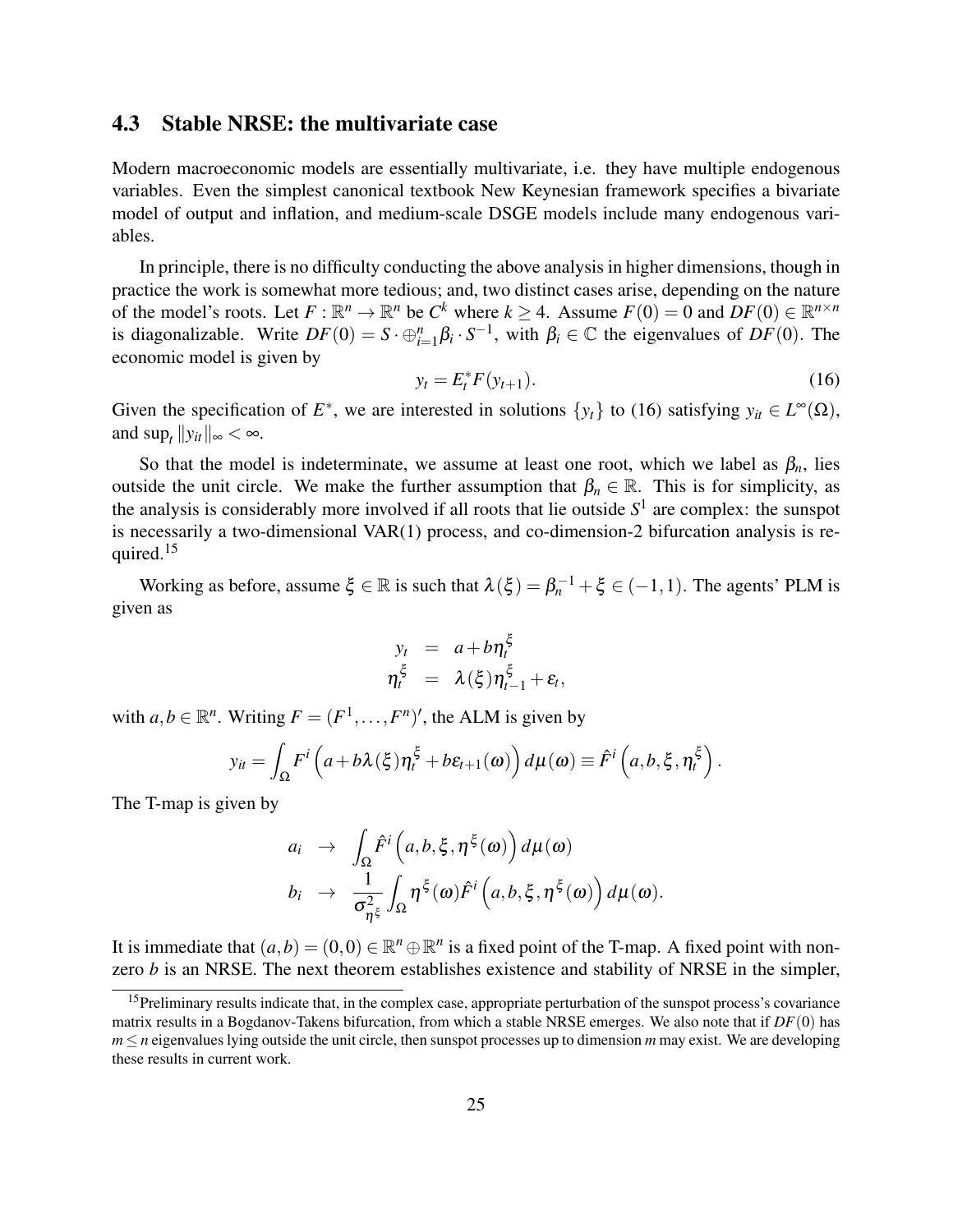transcritical case, which occurs when  $\mu_3^{\varepsilon} \neq 0$ . As notation, let  $S_n$  be the *n*<sup>th</sup>-column of *S* (i.e. an eigenvector associated to  $\beta_n$ ),  $S^{-1} = (S^{i\bar{j}})$  and  $D^2F^i$  the Hessian of  $F^i$  evaluated at zero.

**Theorem 6 (***Extension: multivariate case***)**  $Let DF(0) = S \cdot \bigoplus_{i=1}^{n} \beta_i \cdot S^{-1}$  with  $\beta_n \in \mathbb{R}$  and  $|\beta_n| > 1$ .

*• Existence. Assume the following regularity conditions hold:*

*Condition* 6.1  $\mu_3^{\varepsilon} \neq 0$ *Condition* 6.2  $\sum_{i=1}^{n} S^{ni} (S'_n \cdot D^2 F^i \cdot S_n) \neq 0$ 

*Then NRSE exist. Specifically, there exists a neighborhood V of*  $\beta_n^{-1}$  *so that given any open*  $\mathcal{L}$  *set*  $W \subset V$  containing  $\beta_n^{-1}$  there is a  $\lambda(\xi) \in W$  and  $(a,b) \in \mathbb{R}^n \oplus \mathbb{R}^n$  with  $b \neq 0$  satisfying  $T(a,b,\xi) = (a,b)'.$ 

**•** *Stability.* Assume further that  $Re(\beta_i) < 1$  for all  $i = 1,...,n$  and  $\frac{Re(\beta_i)}{\beta_n} < 1$  for all  $i =$ 1,...,*n*−1*. Then the NRSE are E-stable.*

We remark that the second regularity condition for existence (above) can be viewed as generic in the following sense: *S* is invertible (and thus the  $S_{ij}$  and  $S^{ij}$  are not all zero) and *S* is a first-order term whereas the  $D^2F^i$  are second-order. Also, we note that the stability condition provided in this theorem is sufficient, but not necessary: indeed in this multivariate setting stable NRSE exist under many other constellations of conditions.

Theorem 6 demonstrates that it is possible to extend existence and stability results to multivariate models.

#### 4.4 Stable NRSE: the case with lags

As a final extension, we consider a univariate reduced-form model with an endogenous lag. This, too, is an important extension because many macroeconomic models, and all serious DSGE models, are both forward-looking and backward-looking. Lagged effects arise, for example, from capital accumulation, adjustment costs, indexation and policy inertia. To investigate this in a simple set-up we revert to a univariate non-stochastic model.

Let  $F : \mathbb{R}^2 \to \mathbb{R}$  be  $C^k$  ( $k \ge 4$ ), with  $F(0,0) = 0$ ,  $F_1(0,0) = \beta \ne 0$ , and  $F_2(0,0) = \delta \ne 0$ , where, in this section,  $F_i$  is the partial of  $F$  with respect to the *i*-th variable. The sequence of reduced-form equations is given by

$$
y_t = E_t^* F(y_{t+1}, y_{t-1}), \tag{17}
$$

and we assume the model is subject to an initial condition  $y_t = y_0$  at  $t = 0$ . Given the specification of  $E^*$ , we are interested in solutions  $\{y_t\}$  to (17) satisfying  $y_t \in L^\infty(\Omega)$ , and  $\sup_t ||y_t||_\infty < \infty$ .

The linearized, RE version of this model is given by

$$
y_t = \beta E_t y_{t+1} + \delta y_{t-1}.
$$
 (18)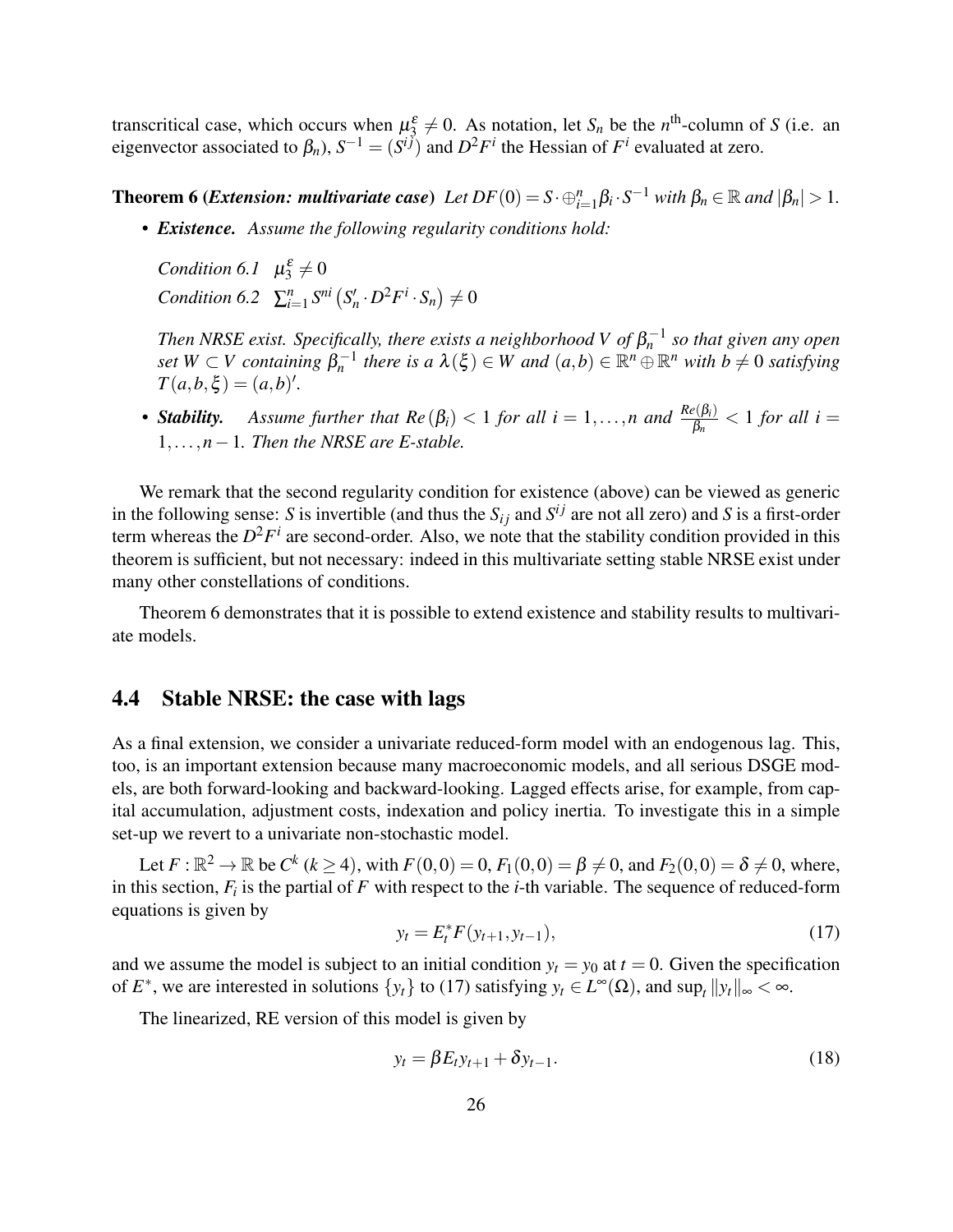It can be shown that the model (18) is determinate when  $|\beta + \delta| < 1$  and that the nonexplosive solution takes the form  $y_t = \varphi_1 y_{t-1}$  where  $\varphi_1$  is given below and  $|\varphi_1| < 1$ . Clearly this is an MSV solution.

The model (18) is indeterminate and has real roots provided  $|\beta+\delta|>1, |\delta|<|\beta|$  and  $\beta\delta<\frac{1}{4}$  $\frac{1}{4}$ , and we assume these conditions hold throughout the rest of this section. In this case both roots

$$
\varphi_1 = \frac{1 - \sqrt{1 - 4\beta \delta}}{2\beta}
$$
 and 
$$
\varphi_2 = \frac{1 + \sqrt{1 - 4\beta \delta}}{2\beta}
$$

of the associated quadratic  $\beta \varphi^2 - \varphi + \delta = 0$  have absolute values less than one and there are two MSV solutions  $y_t = \varphi_i y_{t-1}$  for  $i = 1, 2$ . Under the information assumptions provided below, it can be shown that the solution  $y_t = \varphi_1 y_{t-1}$  is E-stable when  $\beta < 0$ , while the solution  $y_t = \varphi_2 y_{t-1}$  is never E-stable.

As in previous sections, let  $\{\varepsilon_t\} \subset L^\infty(\Omega)$  be a zero-mean iid process with compact support. Evans and McGough (2005c) showed that the process given by

$$
y_t = \varphi_1 y_{t-1} + \eta_t
$$
  

$$
\eta_t = \varphi_2 \eta_{t-1} + \varepsilon_t
$$

is a stationary sunspot equilibrium of (18); and further, if  $\beta < 0$  then this REE is stable under adaptive learning.

As we did in Section 3, we use perturbations of sunspots in the linear model to generate NRSE in the nonlinear model. Let  $\xi \in \mathbb{R}$  be such that  $\lambda_2(\xi) = \varphi_2 + \xi \in (-1,1)$ . The agents' PLM is given as

$$
y_t = a + by_{t-1} + c\eta_t^{\xi}
$$
  

$$
\eta_t^{\xi} = \lambda_2(\xi)\eta_{t-1}^{\xi} + \varepsilon_t,
$$

which, by specifying  $E^*$ , gives the following ALM:

$$
y_t = \int_{\Omega} F\left( (1+b)a + b^2 y_{t-1} + c\left(\lambda_2(\xi) + b\right) \eta_t^{\xi} + c\epsilon(\omega), y_{t-1} \right) d\mu(\omega). \tag{19}
$$

Here we are assuming, as in common in the literature, that when agents form expectations their information set includes  $y_{t-1}$  and  $\eta_t$ , but not  $y_t$ . Note that the PLMs used by the agents for forecasting are linear and take the form of the MSV solution plus the serially correlated sunspot variable.

The next step in the analysis would normally be to define the T-map, but this requires knowledge of the asymptotic distribution of the regressors for fixed beliefs (*a*,*b*, *c*). Unfortunately, given the presence of  $y_{t-1}$ , this distribution is endogenous to beliefs, which appears to be a formidable technical impediment. Based on our work thus far, and invoking the MSV principle, the following conjecture seems reasonable:

**Conjecture 1 (***Extension: lagged case*) Assume that  $|\beta + \delta| > 1$ ,  $|\delta| < |\beta|$  and  $\beta \delta < \frac{1}{4}$ 4 *.*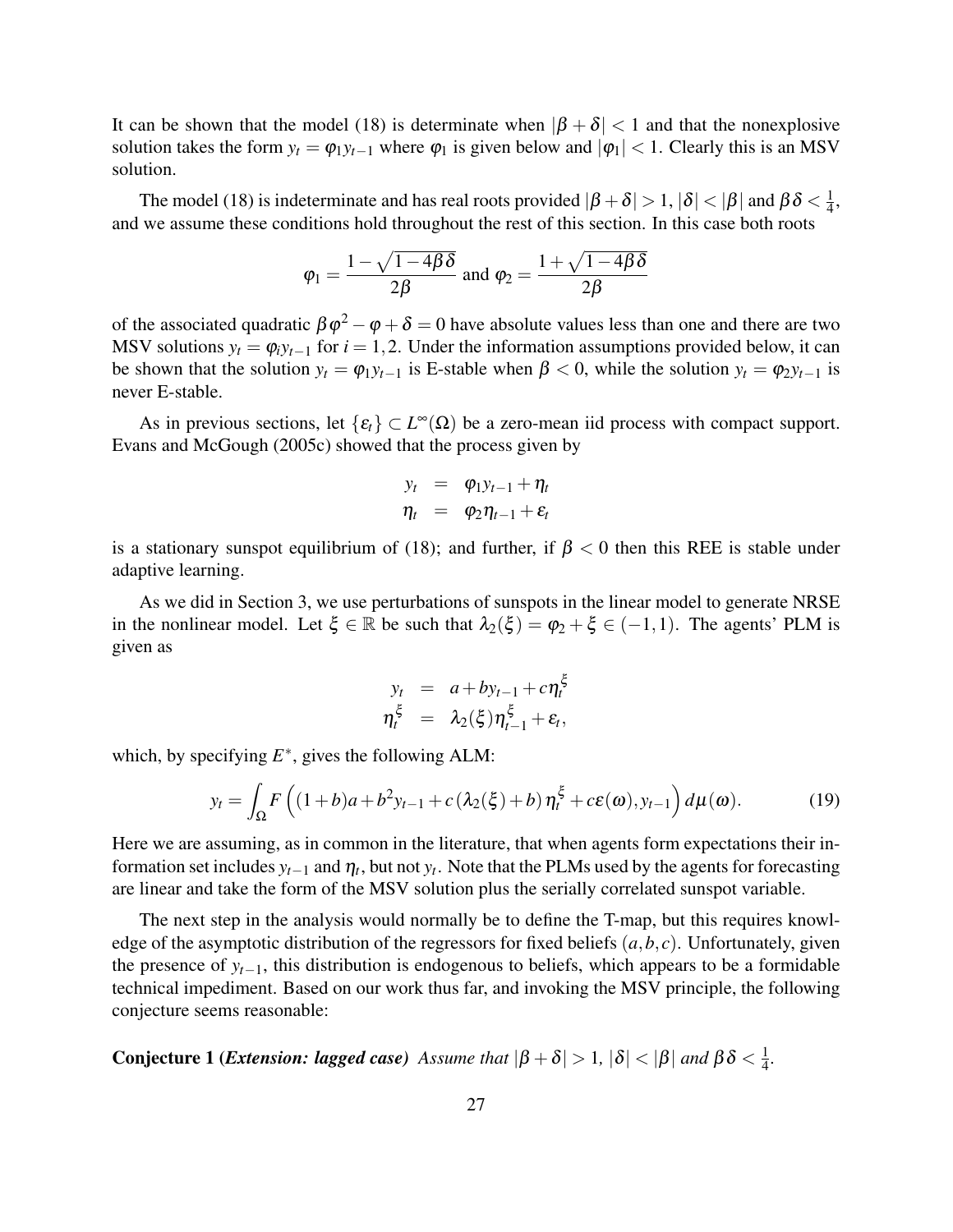- *• Existence. NRSE generically exist.*
- *• Stability. If, in addition,* β < 0*, then E-stable NRSE generically exist.*

To provide support for this conjecture, we present numerical results. First, observe that a "sample-version" of a T-map may be defined. Specifically, for fixed beliefs  $(a, b, c)$ , we may draw a sequence of *N* shocks  $\left\{\eta_t^{\xi}\right\}_t^N$  $_{t=0}$ , and using quadrature to evaluate (19), compute the associated endogenous realizations {*yt*} *N*  $_{t=0}^N$ , where  $y_0$  and  $\eta_0^{\xi}$  $\frac{5}{0}$  are taken as given. The sample T-map is given by simply using these data to regress  $y_t$  on  $y_{t-1}$ ,  $\eta_t^{\xi}$  and a constant. If the sample size *N* is large enough (and if the associated asymptotic distributions exist, etc.) then the sample T-map should well-approximate the true T-map, which means a fixed point of the sample T-map should wellapproximate an NRSE. Finally, if the NRSE is E-stable, it is expected that iteration of the sample T-map, possibly modified to include a damping factor, should converge to a fixed point.



Figure 4. NRSE in a model with lags. PLM:  $y_t = a + by_{t-1} + c\eta_t$ . Iterations of the T-map converging toward an NRSE.

Precisely this experiment is carried out in Figure 4. The map *F* used to construct this figure has linear terms  $\beta = -1.5$  and  $\delta = .2$  and an ad-hoc quadratic form to capture the nonlinearity. Thus the linear model is indeterminate, and, according to the conjecture, we expect stable NRSE to exist. Sample size is set at 3000, and the shock  $\varepsilon_t$  is uniformly distributed on  $[-.1, .1]$ . The initial conditions for beliefs, as indicated by the red, dashed lines, correspond to the linear REE values, with *c* set arbitrarily at 6. The sample T-map is then iterated, and the "time-plot" is provided in the Figure. We see convincing evidence of rapid convergence to non-REE values, suggesting the presence of a stable NRSE.<sup>16</sup>

We may also conduct the analogous real-time learning simulation – See Figure 5. In this case, as new data become available, beliefs are updated over time using recursive least squares. As above, the dynamics are initialized at the linear REE values, and for this simulation a decreasing gain algorithm is used.<sup>17</sup> The red, dashed lines in the first two panels identify the fixed point of

<sup>&</sup>lt;sup>16</sup>That the sample T-map never settles down to a fixed point is a reflection of the finite sample properties of the map. <sup>17</sup>We use a decreasing gain sequence with  $\psi_t = t^{-0.8}$  rather than  $\gamma = t^{-1}$  in order to increase the speed of conver-

gence. The sunspot process is symmetric and sets  $\xi = -0.02$  so that  $\lambda = -0.85$ .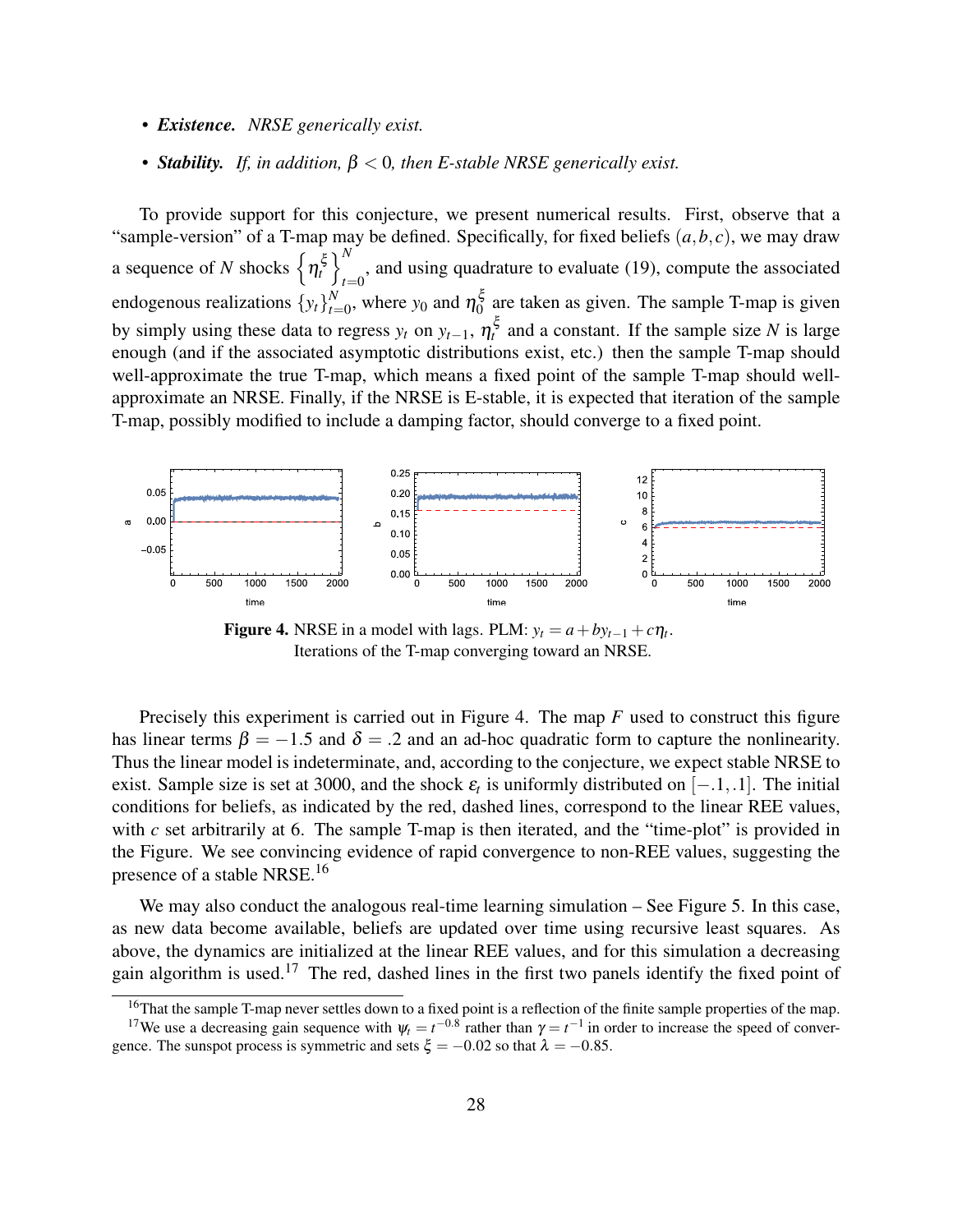

Figure 5. NRSE in a model with lags. PLM:  $y_t = a + by_{t-1} + c\eta_t$ . Real time adaptive learning of NRSE.

the sample T-map, and in the last panel, the red, dashed line corresponds to the initial condition for beliefs *c*. We note that convergence appears to obtain to the fixed point of the sample Tmap identified in Figure 4, thus supporting our conjecture. Thus, while the presence of lagged endogenous variables seriously complicates the theoretical analysis, we conjecture that the MSV principle extends to this case.

## 5 Example: NRSE in a New Keynesian Model

We examine the existence and stability of near-rational sunspot equilibria in a standard model of monopolistic competition with Rotemberg-style price frictions. We assume a policy rule specifying that the nominal interest rate respond to expectations of inflation and output gap. The model's reduced-form equations may be written

$$
y_t^{-\sigma} = \beta \cdot R_t E_t^* \pi_{t+1}^{-1} y_{t+1}^{-\sigma}
$$
 (20)

$$
\gamma \cdot \pi_t (\pi_t - \pi^*) = \beta \cdot \gamma \cdot E_t^* \pi_{t+1} (\pi_{t+1} - \pi^*) + \left(\frac{\nu}{\alpha}\right) y_t^{\frac{1+\chi}{\alpha}} + (1-\nu) y_t^{1-\sigma}
$$
(21)

$$
R_t = R^* \left( E_t^* \left( \frac{\pi_{t+1}}{\pi^*} \right) \right)^{\alpha_{\pi} \cdot \pi^*} \left( E_t^* \left( \frac{y_{t+1}}{y^*} \right) \right)^{\alpha_{\mathcal{Y}} \cdot y^*} e^{v_t}, \qquad (22)
$$

$$
v_t = \rho v_{t-1} + u_t, \qquad (23)
$$

where  $0 < \rho < 1$  and  $u_t$  is white noise. Here equation (20) is the nonlinear IS relation, equation (21) is the nonlinear Phillips curve, and (22) is the Taylor rule, with policy shock  $v_t$ . Also,  $y^*$  is steady-state output, and  $R^*$  is the interest-rate target, chosen to satisfy  $\beta R^* = \pi^*$ . The details are provided in the On-line Appendix. The MSV solution posits a dependence of  $y_t$ ,  $\pi_t$  and  $R_t$  only on  $v_t$ . If the steady state  $(y^*, \pi^*, R^*)$  is determinate then this MSV solution is locally the unique REE of the model; if the steady state is indeterminate there are also local stationary sunspot equilibria.

To assess existence and stability NRSE associated with this model, we simplify the reducedform system. Letting  $x = (y, \pi)'$ , we can write (20)-(22) as

$$
F(x_t, v_t) = G_1(E_t^* x_{t+1}) \cdot G_2(E_t^* x_{t+1}) \cdot E_t^* G_3(x_{t+1}),
$$
\n(24)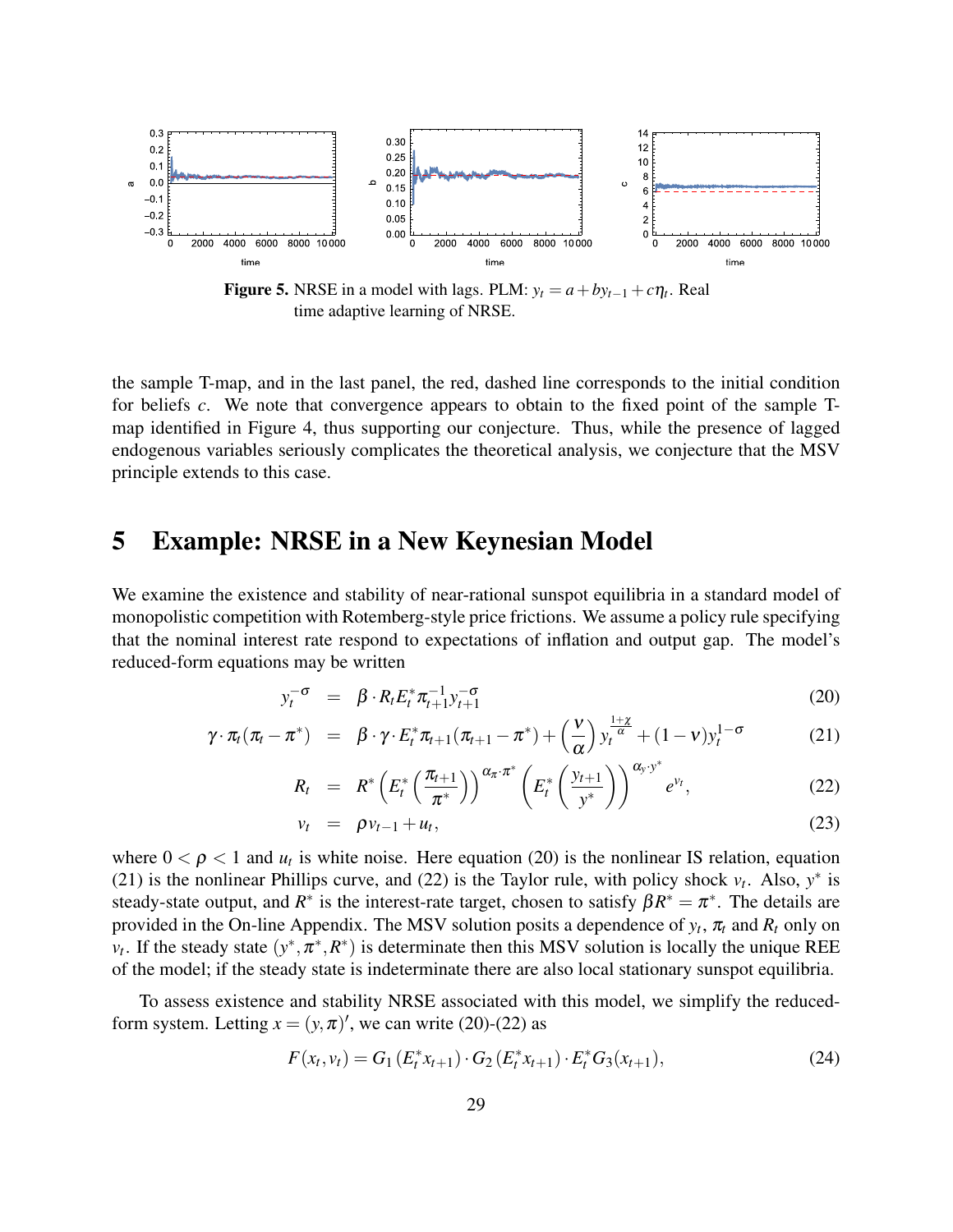for appropriate *F* and *G<sup>i</sup>* . In doing so, however, we see that none of our results directly applies to (24); and further, there is no obvious way to manipulate the model so that our results would apply.

One way to proceed would be to work out the existence and stability results that do apply to systems of the form (24), and we anticipate that, using the techniques developed in this paper, establishing the desired results would be straightforward, if quite tedious. We suggest an alternative approach based on the MSV principle. Specifically, for a given calibration, we assess whether the linearized model is indeterminate and whether its minimal state variable solution is E-stable; if both of these conditions are met then the MSV principle suggests that then there are stable nearrational sunspot equilibria of the nonlinear model. We can then use simulations to examine the veracity of the principle for the case at hand.

We adopt a standard calibration, with  $R^* = \beta^{-1}$  and  $\pi^* = 1$ , and with the policy parameters set aggressively to induce stable indeterminacy. In the On-line Appendix, we show that under this calibration the linearized model is indeterminate and the MSV solution is stable under adaptive learning; therefore, the MSV principle applies: stable near-rational sunspot equilibria should exist. To assess existence via simulation, we compute the model's resonance frequency  $\lambda$ , i.e. the serial correlation which, when perturbed, excites the existence of stable near-rational sunspots – see the On-line Appendix for this computation, as well as for the stochastic properties of the sunspot process used for our numerical work. We assume that the policy shock is observable and, when making forecasts, agents in the economy use a PLM of the form

$$
x_t = a + b\eta_t + cv_t, \text{ where } \eta_t = (\lambda + \xi)\eta_{t-1} + \varepsilon_t,
$$
\n(25)

where  $\varepsilon_t$  is mean-zero white noise. Here the 2 × 1 vectors  $a = (a_y, a_\pi)'$ ,  $b = (b_y, b_\pi)'$  and  $c =$  $(c_y, c_\pi)'$  capture agents beliefs, and they are assumed updated by recursive least-squares. A complete description of the model's dynamics is provided in the On-line Appendix.<sup>18</sup>

Figure 6 shows the results of a simulation in which agents do not believe in sunspots. As expected, the MSV solution is stable under learning: if agents do not condition on a sunspot then the estimated coefficients converge to their near-rational MSV values identified as dashed horizontal lines.

If, on the other hand, agents think that the sunspot may be relevant, and thus include it in their PLM, then the economy converges to an NRSE, as is evidenced in Figure 7.<sup>19</sup> Here we extend the simulation in order to illustrate convergence. Note that the sunspot equilibrium obtains even though agents are initially skeptical that sunspots have any forecasting value and thus place initially no weight on the sunspot, i.e. we set their initial estimates *b* equal to zero.

<sup>&</sup>lt;sup>18</sup>For our calibration we set  $\beta = .96$ ,  $v = 1.5$ ,  $\gamma = 5$ ,  $\alpha_{\pi} = 5$ ,  $\alpha_{\gamma} = 5$ ,  $\chi = .25$ ,  $\alpha = .75$ ,  $\rho = 0.5$ , and  $\sigma = 1$ . For the learning algorithm we choose constant gain  $\psi = 0.1$ . The intrinsic innovation  $u_t$  is uniform on [-0.1,0.1]. The serial correlation of the sunspot  $\lambda(\xi) = -0.632$ , and the mds  $\varepsilon_t$  is mean zero with asymmetric support [−0.0000825,0.0004125].

<sup>&</sup>lt;sup>19</sup>To save space we only show the trajectory for the estimates of *b*; the trajectories for  $(a, c)$  are very similar to those of Figure 6.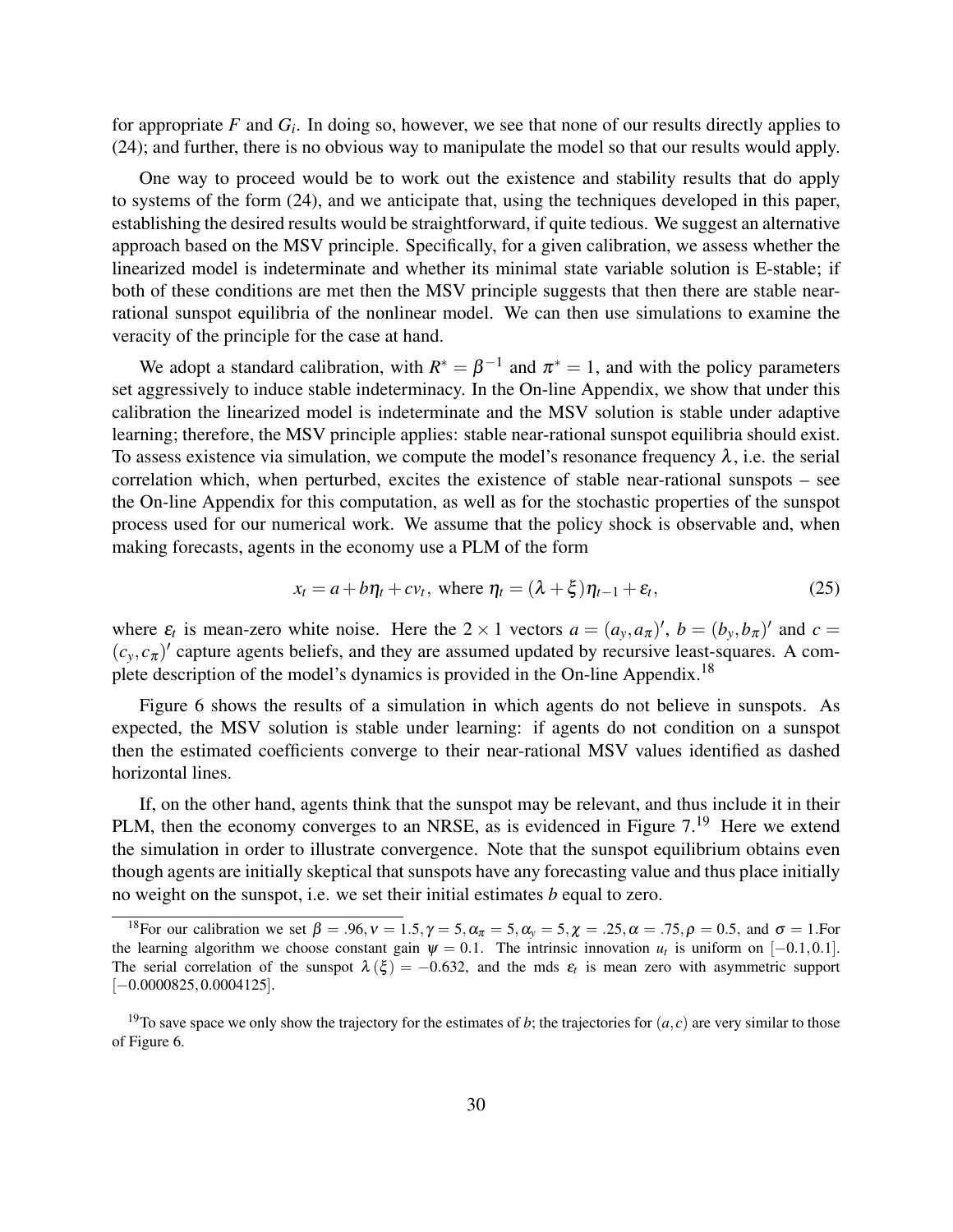



Figure 7. Stable NRSE in New Keynesian model. PLMs:  $y_t = a_y + b_y \eta_t + c_y v_t$  and  $\pi_t = a_\pi + b_\pi \eta_t + c_\pi v_t$ .

To illustrate the economic effects of coordination on an NRSE we compare the densities of output for the near-rational MSV and NRSE based on 20,000 observations drawn from the asymptotic distributions. See Figure 8, where we have normalized the densities to have maximum height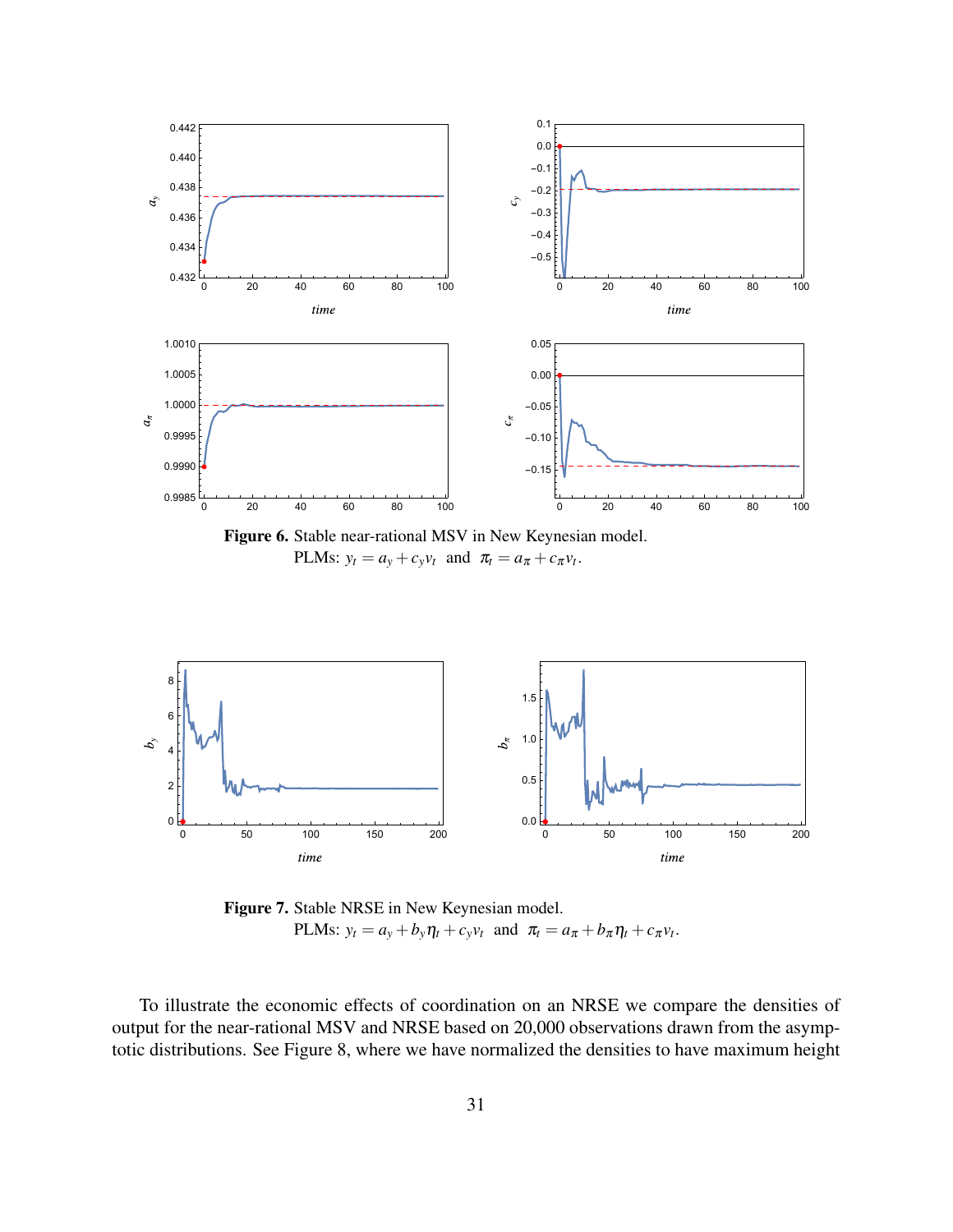

Figure 8. Comparison of output densities of near-rational MSV and NRSE in New Keynesian model.

equal to one. As might be anticipated, output in an NRSE exhibits greater volatility. Inflation and interest-rate volatility (not shown) also display greater volatility in the NRSE. Finally, it is worth observing that the standard advice for policymakers still applies: by guarding against indeterminacy they can eliminate the excess volatility associated with NRSE.

## 6 Conclusion

According to Blanchard, ". . . the world economy is pregnant with multiple equilibria – self-fulfilling outcomes of pessimism or optimism, with major macroeconomic implications."<sup>20</sup> This conclusion, and others like it, makes imperative understanding when and how sunspot equilibria, which represent and characterize the class of stationary multiple equilibria, are consistent with the dynamic stochastic general equilibrium modeling paradigm of the macroeconomic literature.

Investigations of sunspot equilibria in mainstream models have met with a variety of obstacles. Most notably, and as indicated in the Introduction, sunspot equilibria in nonlinear models have complicated stochastic structure, making them difficult for researchers and economic agents to model, and thus rendering stability analysis impossible.

Our embrace of a linear-forecasting framework allows us to circumvent this obstacle while preserving natural, agent-level behavior. We establish the existence of (near-rational) sunspot equilibria that have simple recursive stochastic structure. By providing agents an understanding of this

<sup>&</sup>lt;sup>20</sup>IMF blog, http://blog-imfdirect.imf.org/2011/12/21/2011-in-review-four-hard-truths/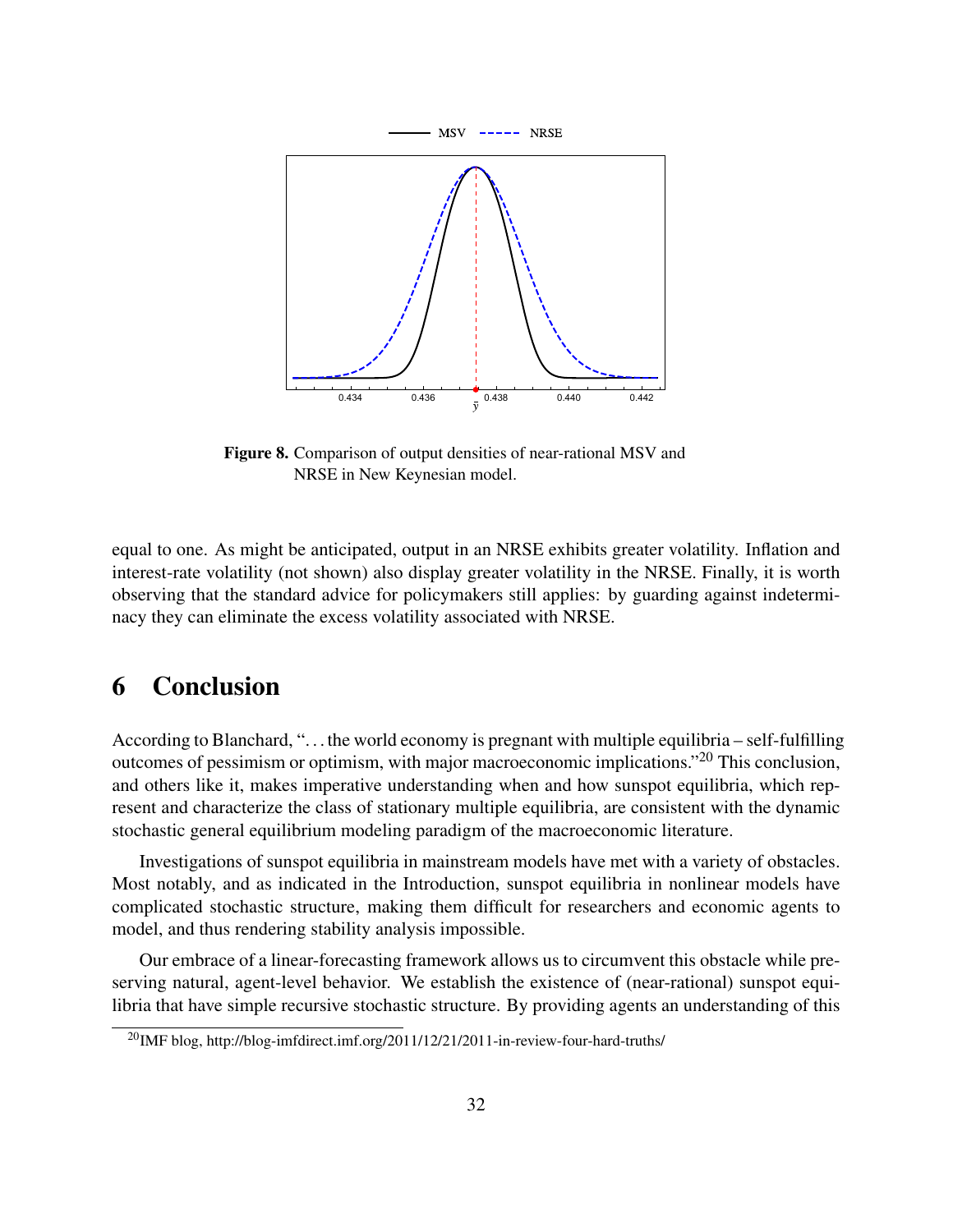structure, we are then able to assess stability under adaptive learning, and indeed establish generic stability results.

Importantly, our results provide methods for assessing existence and stability of NRSE in nonlinear models using determinacy and E-stability tools for linear models. Furthermore, the MSV principle provides a convenient computational method for searching for stable NRSE in nonlinear models: simply look for stable MSV solutions to associated indeterminate linearized models.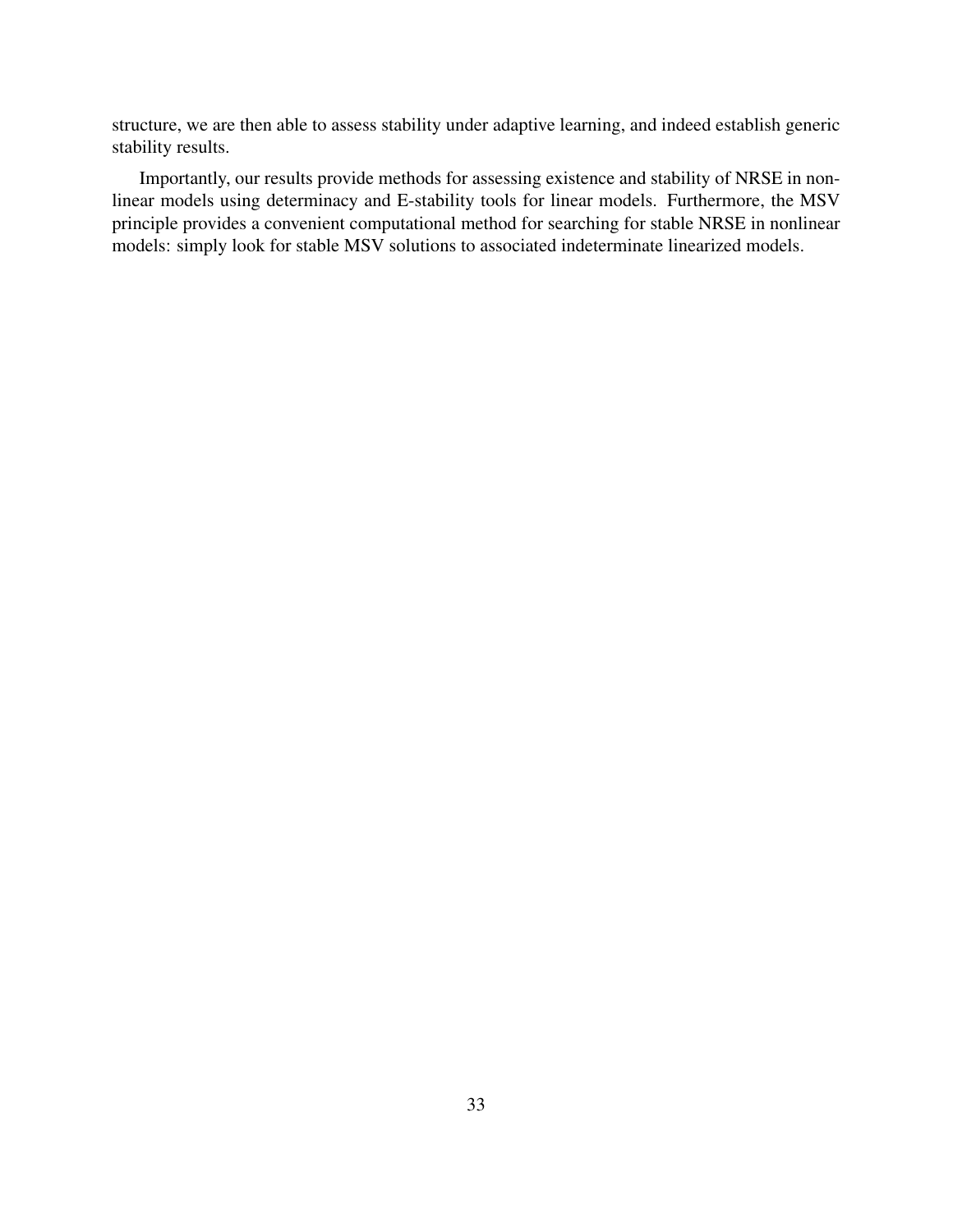# Appendix

In this Appendix we discuss the generalization of Leibniz's rule needed for our analysis and the bifurcation argument underlying the proofs of Theorems 1 and 2 (as well as all other bifurcationbased results). All formal proofs are provided in the On-line Appendix.

#### A.1 Leibniz's Rule

We need to be able to differentiate a variety of functions defined in terms of Lesbesgue integrals. For this, we require the following simple generalization of Leibniz's rule.

**Lemma 1 (Leibniz's Rule)** Let  $k \geq 4$ ,  $U \subset \mathbb{R}^n$  be open and  $h: U \times \Omega \to \mathbb{R}$  have the following *properties:*

- *1. For all*  $x \in U$ *,*  $h(x, \cdot) \in L^{\infty}(\Omega)$
- *2. For almost all*  $\omega \in \Omega$ ,  $h(\cdot, \omega) \in C^k(U)$
- *3. There exists*  $G \in L^1(\Omega)$  *so that for all*  $x \in U$ ,  $|D_{x_i}h(x, \omega)| \le G(\omega)$  *for almost all*  $\omega \in \Omega$ *.*
- $I f H : U \to \mathbb{R}$  *is given by*  $H(x) = \int_{\Omega} h(x, \omega) d\mu(\omega)$  *then*  $H \in C^k(U)$  *and*

$$
D_{x_i}H(x)=\int_{\Omega}D_{x_i}h(x,\omega)d\mu(\omega).
$$

While surely well known, for completeness, we present the proof of this Lemma in the On-line Appendix. Here, we outline the simple argument for the application of Lemma 1 in our analysis. Consistent with the notation from the main text, consider the following ALM, as given by  $\hat{F}$ :

$$
y_t = \int_{\Omega} F(a + b\lambda(\xi)\eta_t^{\xi} + b\varepsilon_{t+1}(\omega))d\mu(\omega) \equiv \hat{F}(a, b, \xi, \eta_t^{\xi}).
$$

Since *F* is continuous, it follows that  $\hat{F}(a,b,\xi,\eta_t^{\xi}(\cdot)) \in L^{\infty}(\Omega)$  for all *t*. Further, the analysis below will be local to the steady state  $(0,0,0)'$ , thus we may assume the existence of an open neighborhood  $U \subset \mathbb{R}^3$  of the steady state, with compact closure, so that  $\hat{F}: U \times \Omega \to \mathbb{R}$ ; and since  $\hat{F}(\cdot,\eta_t^{\xi}(\omega))$  is  $C^4(U)$ , the compact closure of *U* provides the uniform bounds on the various partials needed to apply Lemma 1.

#### A.2 Outline of the bifurcation argument

The bifurcation argument used to establish many of the existence and stability results in this paper is standard, and outlined here. Recall that we let  $\gamma = (a, b)'$ . Write  $H(\gamma, \xi) = T(\gamma, \xi) - \gamma$ . The first step involves the decomposition of *H* into first and higher-order terms. We require the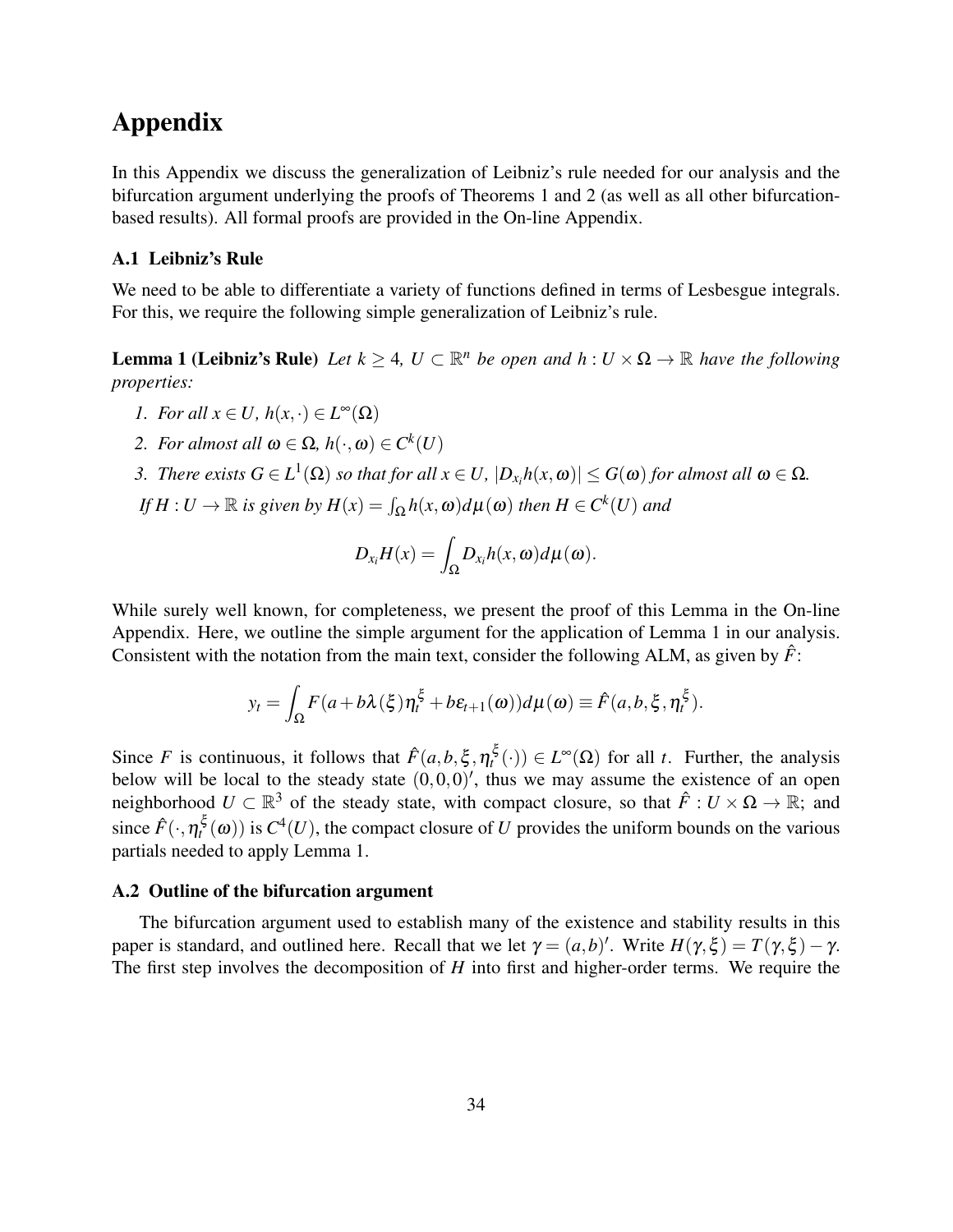following derivatives, which are all evaluated at the origin:

$$
\hat{F}_a = \int_{\Omega} F'd\mu(\omega) = \beta
$$
\n
$$
\hat{F}_b = \int_{\Omega} F' \cdot (\lambda(\xi)\eta^{\xi} + \varepsilon(\omega))d\mu(\omega) = \beta \lambda(\xi)\eta^{\xi}
$$
\n
$$
T_a^a = \int_{\Omega} \hat{F}_a d\mu(\omega) = \beta
$$
\n
$$
T_b^a = \int_{\Omega} \hat{F}_b d\mu(\omega) = \int_{\Omega} \eta^{\xi}(\omega) d\mu(\omega) = 0
$$
\n
$$
T_a^b = \frac{1}{\sigma_{\eta^{\xi}}^2} \int_{\Omega} \eta^{\xi}(\omega) \hat{F}_a d\mu(\omega) = 0
$$
\n
$$
T_b^b = \frac{1}{\sigma_{\eta^{\xi}}^2} \int_{\Omega} \eta^{\xi}(\omega) \hat{F}_b d\mu(\omega) = \frac{\beta \lambda(\xi)}{\sigma_{\eta^{\xi}}^2} \int_{\Omega} (\eta^{\xi}(\omega))^2 d\mu(\omega) = \beta \lambda(\xi).
$$

Noting that  $DH = DT - I_2$  and that  $\beta \lambda(\xi) - 1 = \beta \xi$  we have that

$$
H(\gamma,\xi) = \begin{pmatrix} \beta - 1 & 0 \\ 0 & \beta \xi \end{pmatrix} \begin{pmatrix} a \\ b \end{pmatrix} + \begin{pmatrix} f(a,b,\xi) \\ g(a,b,\xi) \end{pmatrix},
$$
 (26)

where *f* and *g* are  $\mathcal{O}([|(a,b,\xi)||^2)$ .

As noted in Sections 3.3 and 3.4, the system  $\dot{\gamma} = H(\gamma, \xi)$  is central to our analysis. It is evident that this system bifurcates at  $\xi = 0$ . To assess the nature of this bifurcation, we appeal to the center manifold theorem. This theorem guarantees the existence of a sufficiently smooth function  $h:\mathbb{R}^2\to\mathbb{R}$  characterizing an invariant, parameter-dependent manifold, that is, a differentiable subset  $W_c(\xi)$  of  $\mathbb{R}^2$ , tangent to the *b*-axis, so that

- For  $\xi$  and *b* near zero,  $W_c(\xi)$  is the graph of  $a = h(b, \xi)$ .
- $W_c(\xi)$  is invariant under the action of *H*, that is, the trajectory of  $\gamma$  implied by  $\dot{\gamma} = H(\gamma, \xi)$ remains in  $W_c(\xi)$  if it is initialized in  $W_c(\xi)$ .

The invariance of the center manifold may be used to specify a functional equation characterizing *h*. Specifically, by definition,  $\dot{a} = (\beta - 1)a + f(a, b, \xi)$ ; and, on  $W_c(\xi)$ ,  $a = h(b, \xi)$ , so that

$$
\dot{a} = h_b(b, \xi) \cdot \dot{b} = h_b(b, \xi) (\beta \xi b + g(a, b, \xi)).
$$

We conclude that *h* must satisfy the functional equation

$$
(\beta-1)h(b,\xi)+f(h(b,\xi),b,\xi)=h_b(b,\xi)(\beta\xi b+g(h(b,\xi),b,\xi)).
$$

Using this equation together with the implicit function theorem allows for the computation of the Taylor expansion of *h* to arbitrary order.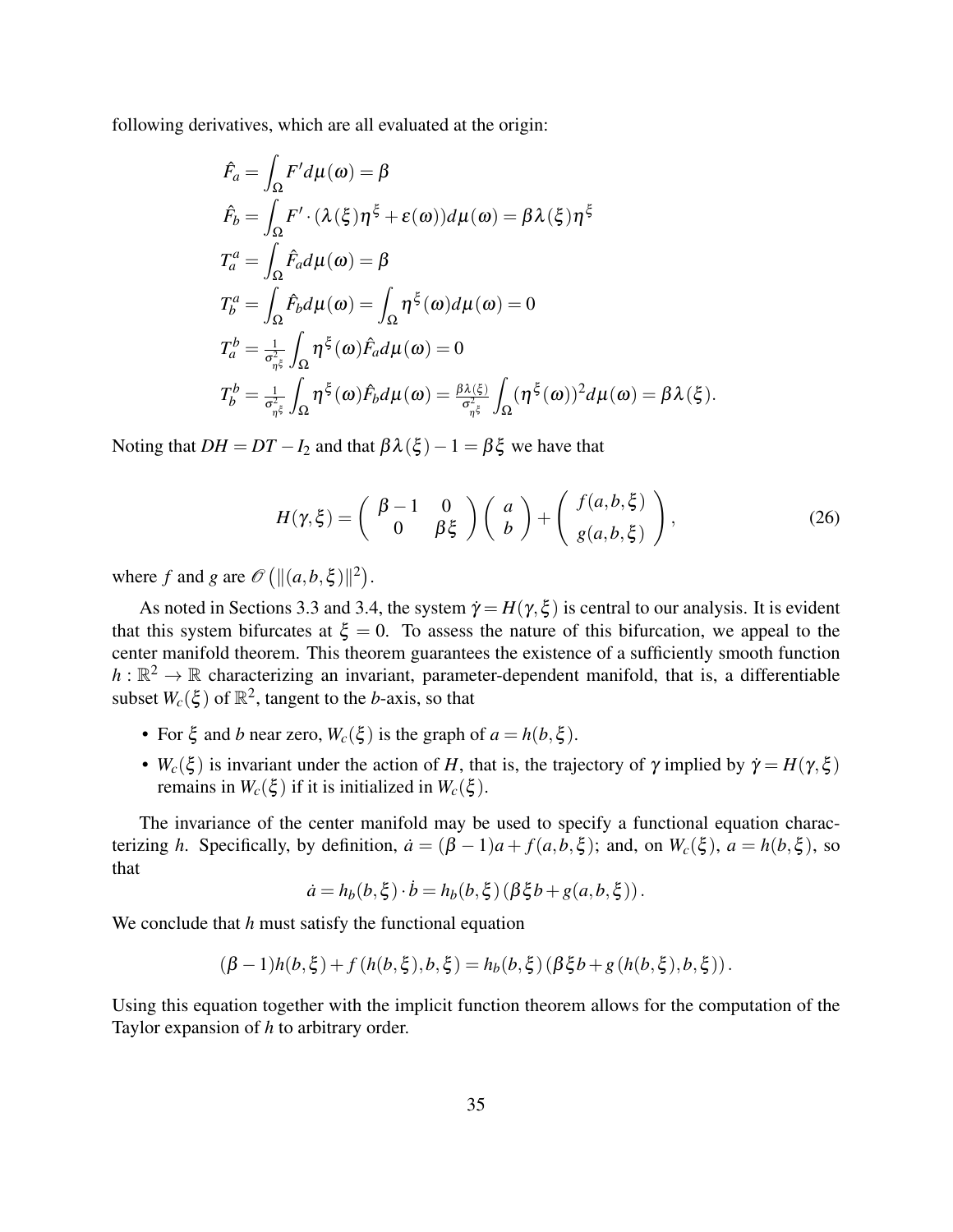The importance of the manifold  $W_c(\xi)$  follows from a corollary to the center manifold theorem which states that the dynamic behavior of the two-dimensional system  $\dot{\gamma} = H(\gamma)$  is locally equivalent in a natural sense to its behavior on  $W_c(\xi)$ ; and, using *h*, this behavior is captured by the univariate system

$$
\dot{b} = \beta \xi b + g(h(b, \xi), b, \xi)
$$

The proofs in the On-line Appendix involve fleshing out the details of this analysis.

## References

- ADAM, K., A. MARCET, AND J. P. NICOLINI (2016): "Stock Market Volatility and Learning," *Journal of Finance*, 71, 33–82.
- AZARIADIS, C. (1981): "Self-Fulfilling Prophecies," *Journal of Economic Theory*, 25, 380–396.
- AZARIADIS, C., AND R. GUESNERIE (1986): "Sunspots and Cycles," *Review of Economic Studies*, 53, 725–737.
- BENHABIB, J., G. W. EVANS, AND S. HONKAPOHJA (2014): "Liquidity Traps and Expectation Dynamics: Fiscal Stimulus or Fiscal Austerity?," *Journal of Economic Dynamics and Control*, 45, 220–238.
- BENHABIB, J., AND R. A. FARMER (1994): "Indeterminacy and Increasing Returns," *Journal of Economic Theory*, 63, 19–41.
- BENHABIB, J., S. SCHMITT-GROHE, AND M. URIBE (2001): "The Perils of Taylor Rules," *Journal of Economic Theory*, 96, 40–69.
- BENHABIB, J., P. WANG, AND Y. WEN (2015): "Sentiments and Aggregate Demand Fluctuations," *Econometrica*, 83(2), 549–585.
- BISCHI, G. I., C. CHIARELLA, AND I. SUSHKO (eds.) (2013): *Global analysis of dynamic models in economic and finance: essays in honour of Laura Gardini*. Springer, Berlin.
- BLANCHARD, O., AND C. KAHN (1980): "The Solution of Linear Difference Models under Rational Expectations," *Econometrica*, 48, 1305–1311.
- BRANCH, W. (2006): "Restricted Perceptions Equilibria and Learning in Macroeconomics," in Colander (2006), pp. 135–160.
- BRANCH, W. A., AND B. MCGOUGH (2005): "Consistent expectations and misspecification in stochastic non-linear economies," *Journal of Economic Dynamics and Control*, 29(4), 659 – 676.
- BRANCH, W. A., B. MCGOUGH, AND M. ZHU (2017): "Statistical Sunspots," Mimeo.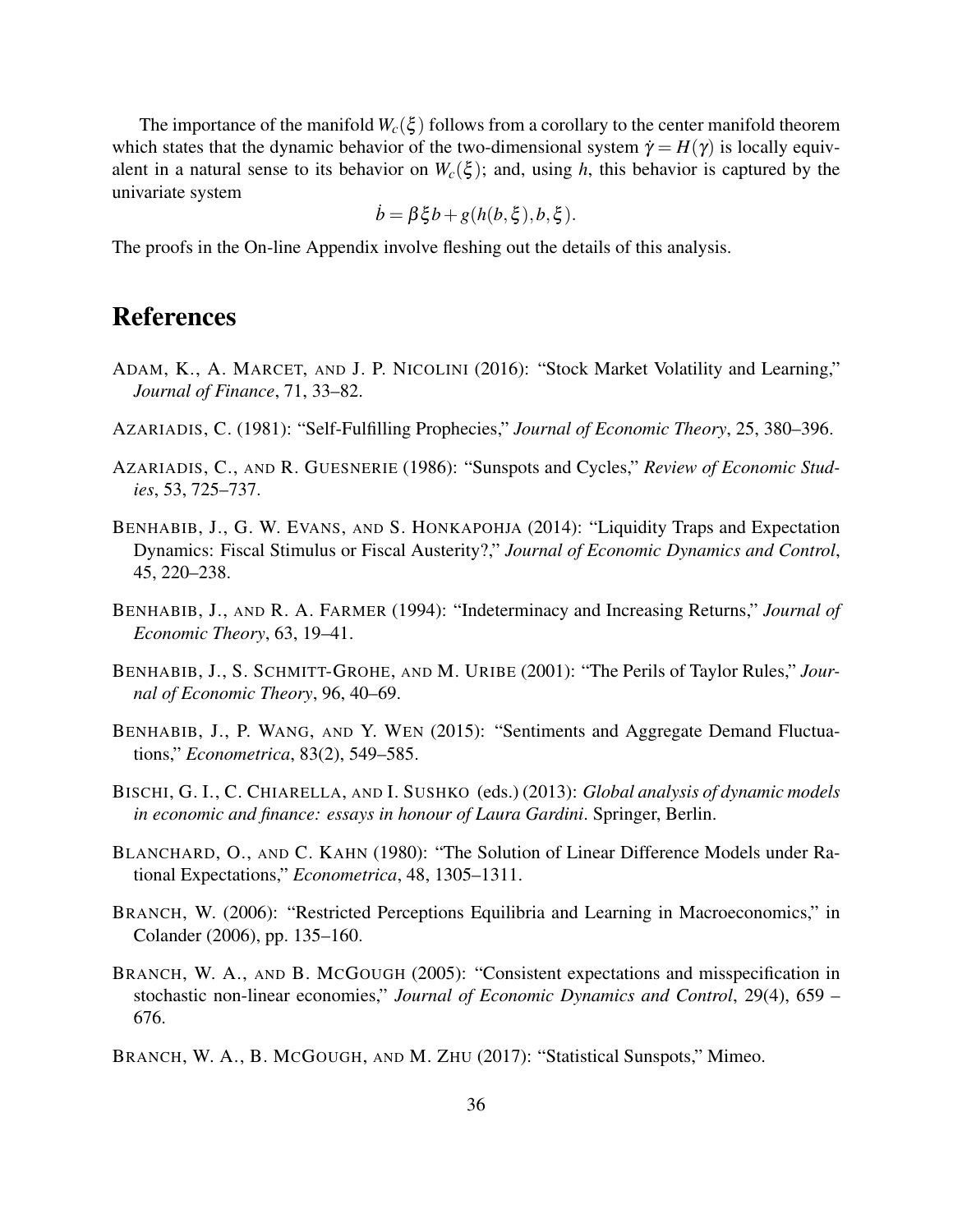- BRAY, M., AND N. SAVIN (1986): "Rational Expectations Equilibria, Learning, and Model Specification," *Econometrica*, 54, 1129–1160.
- BULLARD, J., AND S. EUSEPI (2014): "When Does Determinacy Imply Expectational Stability?," *International Economic Review*, 55, 1–22.
- BULLARD, J., AND K. MITRA (2002): "Learning About Monetary Policy Rules," *Journal of Monetary Economics*, 49, 1105–1129.
- CASS, D., AND K. SHELL (1983): "Do Sunspots Matter?," *Journal of Political Economy*, 91, 193–227.
- CLARIDA, R., J. GALI, AND M. GERTLER (2000): "Monetary Policy Rules and Macroeconomic Stability: Evidence and Some Theory," *Quarterly Journal of Economics*, 115, 147–180.
- COCHRANE, J. H. (2017): "The New-Keynesian Liquidity Trap," *Journal of Monetary Economics*, 92, 47–63.
- COLANDER, D. (2006): *Post Walrasian Macroeconomics*. Cambridge, Cambridge, U.K.
- DUFFY, J., AND W. XIAO (2007): "Instability of Sunspot Equilibria in Real Business Cycle Models under Adaptive Learning," *Journal of Monetary Economics*, 54, 879–903.
- EUSEPI, S., AND B. PRESTON (2018): "The Science of Monetary Policy: An Imperfect Knowledge Perspective," *Journal of Economic Literature*, 56, 3–59.
- EVANS, G. W. (1985): "Expectational Stability and the Multiple Equilibria Problem in Linear Rational Expectations Models," *The Quarterly Journal of Economics*, 100, 1217–1233.
- (1989): "The Fragility of Sunspots and Bubbles," *Journal of Monetary Economics*, 23, 297–317.
- EVANS, G. W., AND S. HONKAPOHJA (1994): "On the Local Stability of Sunspot Equilibria under Adaptive Learning Rules," *Journal of Economic Theory*, 64, 142–161.
	- (2001): *Learning and Expectations in Macroeconomics*. Princeton University Press, Princeton, New Jersey.
- (2003): "Existence of Adaptively Stable Sunspot Equilibria near an Indeterminate Steady State," *Journal of Economic Theory*, 111, 125–134.
- EVANS, G. W., AND B. MCGOUGH (2005a): "Indeterminacy and the Stability Puzzle in Non-Convex Economies," *The B.E. Journal of Macroeconomics* (Contributions), 5, Iss. 1, Article 8.
- (2005b): "Monetary Policy, Indeterminacy and Learning," *Journal of Economic Dynamics and Control*, 29, 1809–1840.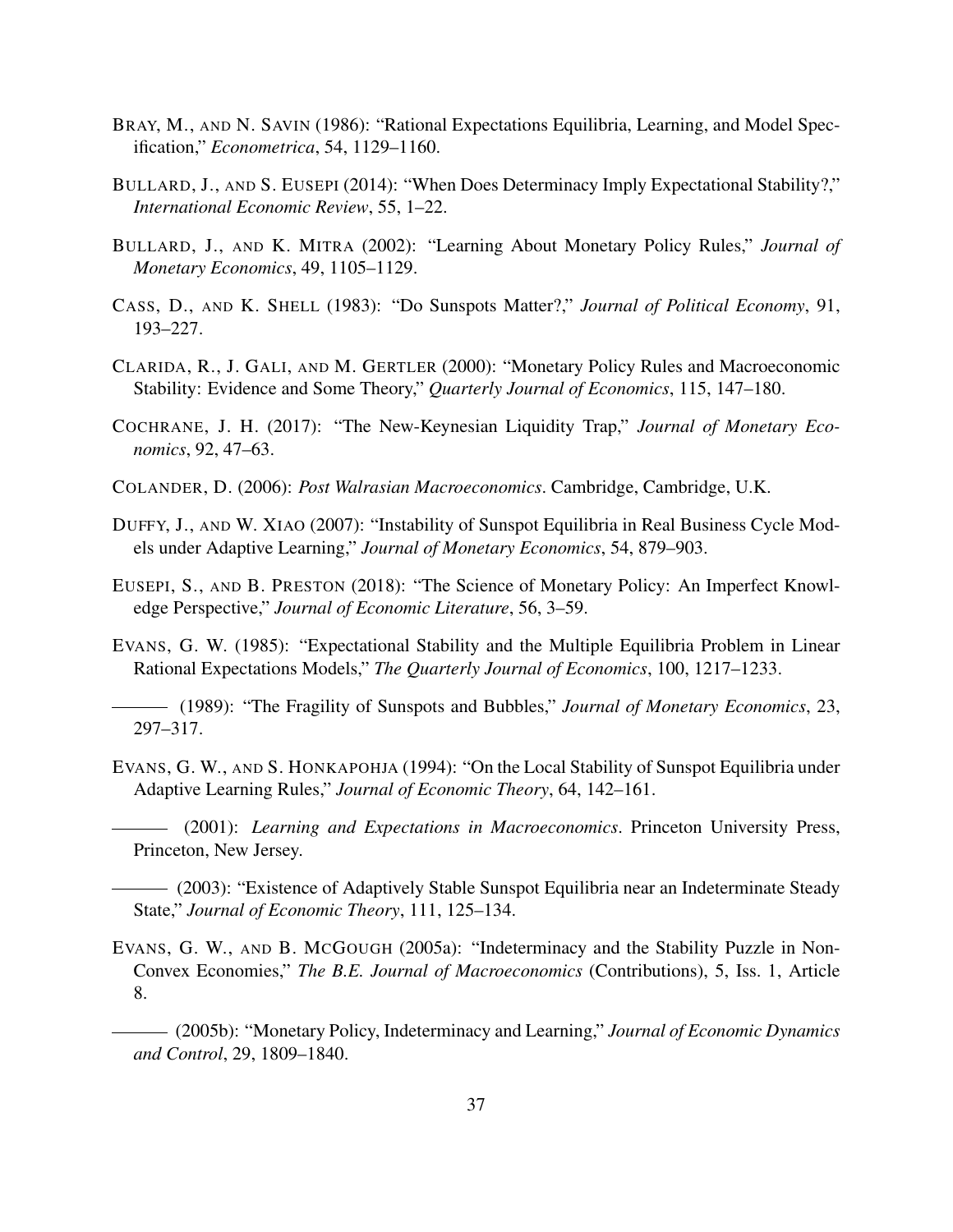(2005c): "Stable Sunspot Solutions in Models with Predetermined Variables," *Journal of Economic Dynamics and Control*, 29, 601–625.

(2011): "Representations and Sunspot Stability," *Macroeconomic Dynamics*, 15, 80–92.

(2018a): "Equilibrium Selection, Observability and Backward-Stable Solutions," *Journal of Monetary Economics*, 98, 1–10.

(2018b): "Interest-Rate Pegs in New Keynesian Models," *Journal of Money, Credit and Banking*, 50, 939–965.

- FARMER, R. E., AND J.-T. GUO (1994): "Real Business Cycles and the Animal Spirits Hypothesis," *The Journal of Economic Theory*, 63, 42–72.
- GALI, J. (2014): "Monetary Policy and Rational Asset Price Bubbles," *American Economic Review*, 104, 721–752.
- GARCIA-SCHMIDT, M., AND M. WOODFORD (2019): "Are Low Interest Rates Deflationary? A Paradox of Perfect-Foresight Analysis," *American Economic Review*, 109, 86–120.
- GUESNERIE, R. (1986): "Stationary Sunspot Equilibria in an N-commodity World," *Journal of Economic Theory*, 40, 103–128.
- GUESNERIE, R., AND M. WOODFORD (1992): "Endogenous Fluctuations," in Laffont (1992), chap. 6, pp. 289–412.
- HOMMES, C., G. SORGER, AND F. WAGENER (2013): "Consistency of linear forecasts in a nonlinear stochastic economy," in Bischi, Chiarella, and Sushko (2013), pp. 229–287.
- HOMMES, C. H., AND G. SORGER (1998): "Consistent Expectations Equilibria," *Macroeconomic Dynamics*, 2, 287–321.
- HOMMES, C. H., AND M. ZHU (2014): "Behavioral Learning equilibria," *Journal of Economic Theory*, 150, 778–814.
- LAFFONT, J.-J. (ed.) (1992): *Advances in Economic Theory: Sixth World Congress. Volume 2.* Cambridge University Press, Cambridge, UK.
- LUBIK, T. A., AND F. SCHORFHEIDE (2004): "Testing for Indeterminacy: An Application to U.S. Monetary Policy," *American Economic Review*, 94, 190–217.
- MARCET, A., AND T. J. SARGENT (1989): "Convergence of Least-Squares Learning Mechanisms in Self-Referential Linear Stochastic Models," *Journal of Economic Theory*, 48, 337–368.
- MARTIN, A., AND J. VENTURA (2012): "Economic Growth with Bubbles," *American Economic Review*, 102, 3033–3058.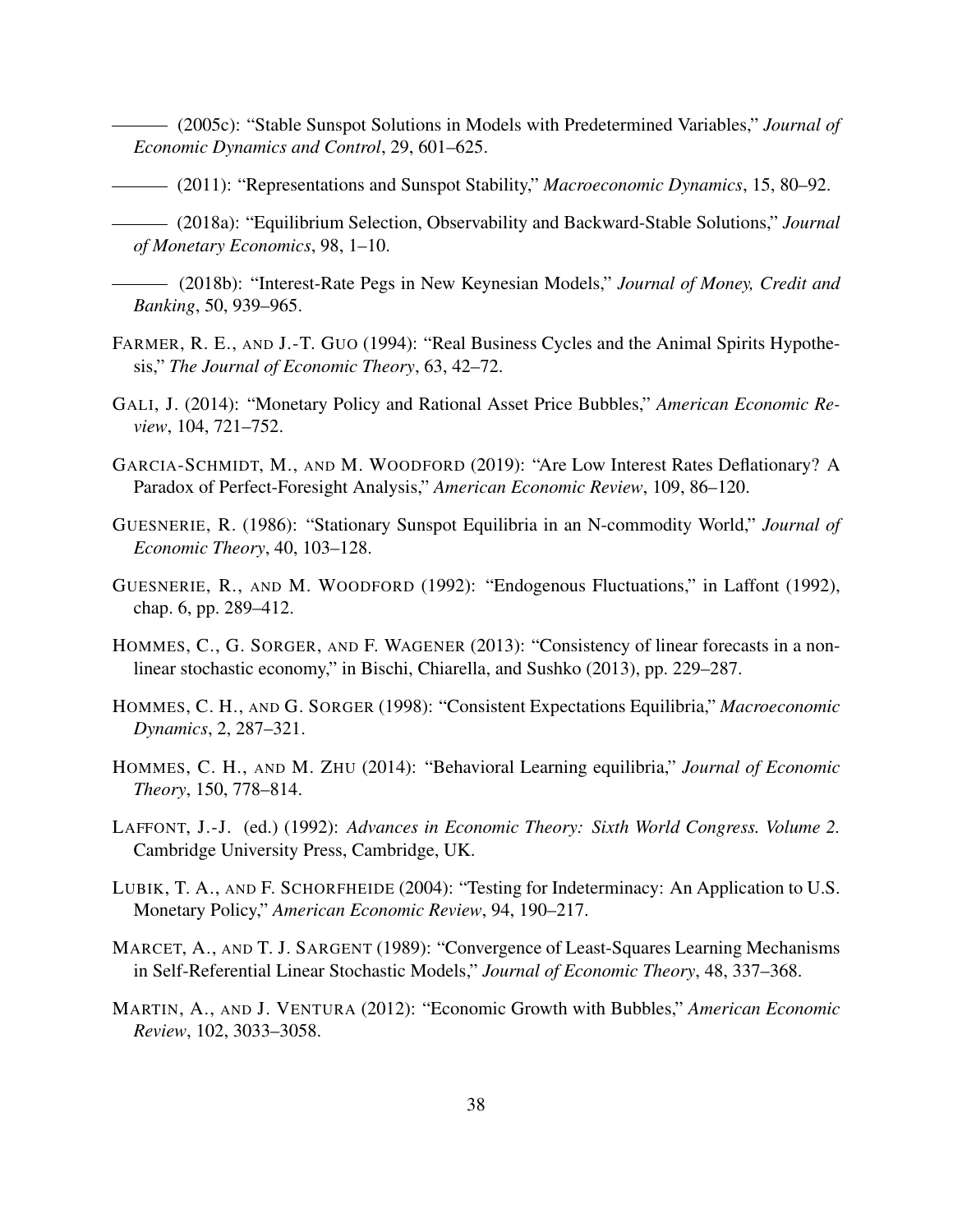- MCCALLUM, B. T. (1983): "On Nonuniqueness in Linear Rational Expectations Models: An Attempt at Perspective," *Journal of Monetary Economics*, 11, 139–168.
- MERTENS, K., AND M. O. RAVN (2014): "Fiscal Policy in an Expectation Driven Liquidity Trap," *Review of Economic Studies*, 81, 1637–1667.
- MIAO, J., Z. SHEN, AND P. WANG (2019): "Monetary Policy and Rational Asset Price Bubbles: Comment," *American Economic Review*, 109, 1969–1990.
- MILANI, F. (2007): "Expectations, Learning and Macroeconomic Persistence," *Journal of Monetary Economics*, 54, 2065–2082.
- SHELL, K. (1977): "Monnaie et Allocation Intertemporelle," Working paper, CNRS Seminaire de E.Malinvaud, Paris.
- SIMS, C. A. (2001): "Solving Linear Rational Expectations Models," *Computational Economics*, 20, 1–20.
- SLOBODYAN, S., AND R. WOUTERS (2012): "Estimating a Medium-Scale DSGE Model with Expectations Based on Small Forecasting Models," *American Economic Journal: Macroeconomics*, 4, 65–101.
- WOODFORD, M. (1986): "Stationary Sunspot Equilibria: The Case of Small Fluctuations Around a Deterministic Steady State," manuscript, University of Chicago and New York University.

(1990): "Learning to Believe in Sunspots," *Econometrica*, 58, 277–307.

XIONG, W., AND H. YAN (2010): "Heterogeneous Expectations and Bond Markets," *Review of Financial Studies*, 23(4), 1433–1466.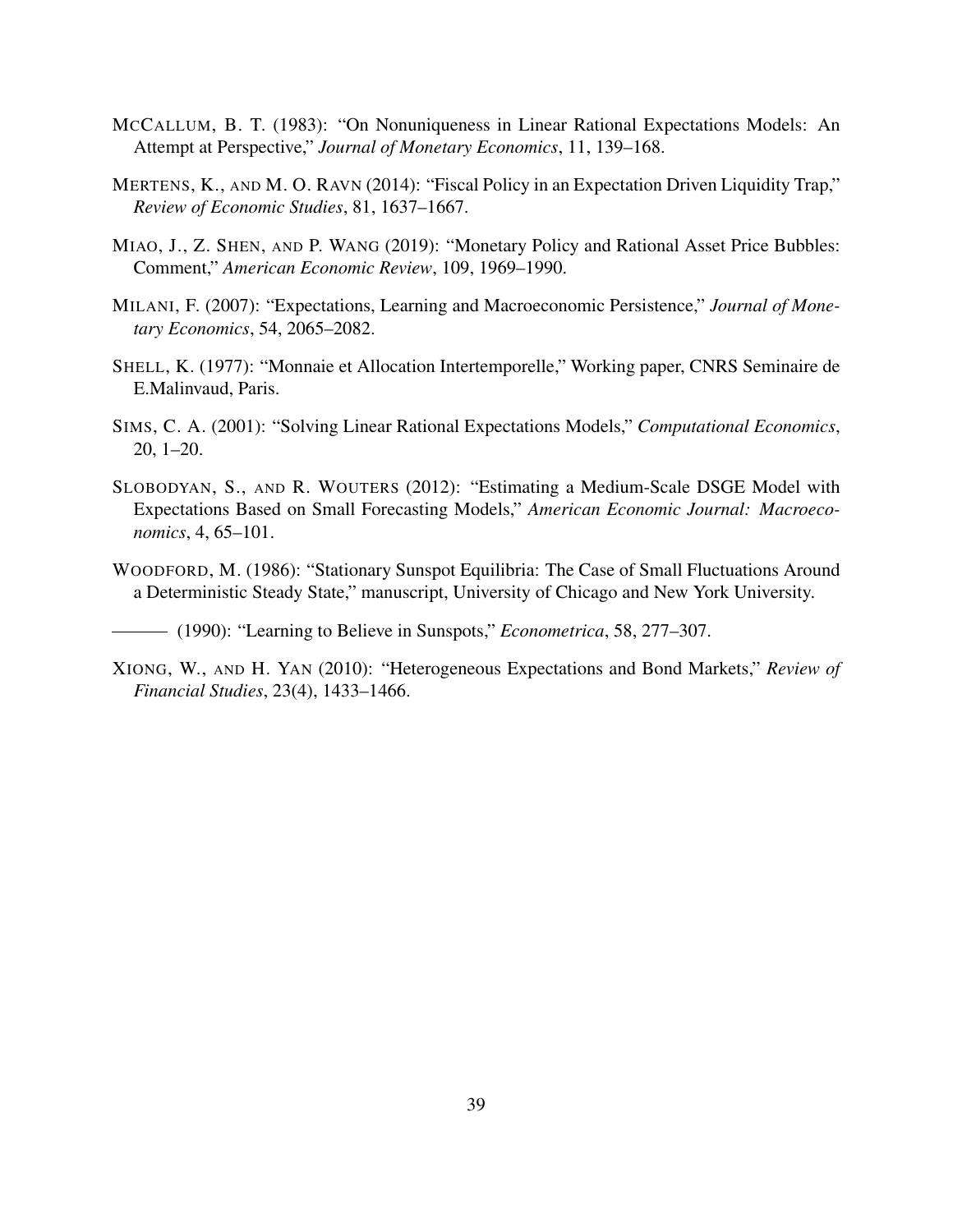### On-line Appendix

**Proof of Lemma 1.** Fix  $x \in U$ ,  $i \in \{1, ..., n\}$ , and let  $\Delta_m$  be a real sequence converging to zero such that

$$
x(\Delta_m)=(x_1,\ldots,x_{i-1},x_i+\Delta_m,x_{i+1},\ldots,x_n)\in U.
$$

Define  $h_n(x, \omega) = \Delta_m^{-1}(h(x(\Delta_m) - h(x))$ . Since  $L^{\infty}(\Omega) \subset L^1(\Omega)$  it follows that  $h_n(x, \cdot) \in L^1(\Omega)$  and  $h_n(x, \cdot) \to D_{x_i}h(x, \cdot)$  almost everywhere. By the mean-value theorem, for almost all  $\omega \in \Omega$ , there is a  $\delta_m$  with  $|\delta_m| < |\Delta_m|$  such that

$$
|h_n(x, \omega)| = |D_{x_i}h(x(\delta_m), \omega)| \le G(\omega).
$$

We may compute

$$
D_{x_i}H(x) = \lim_{m \to \infty} \Delta_m^{-1}(H(x(\Delta_m)) - H(x)) = \lim_{m \to \infty} \int_{\Omega} h_m(x, \omega) d\mu(\omega)
$$
  
= 
$$
\int_{\Omega} \lim_{m \to \infty} h_m(x, \omega) d\mu(\omega) = \int_{\Omega} D_{x_i}h(x, \omega) d\mu(\omega),
$$

where the third equality follows from the dominated convergence theorem. The proof is completed by induction, recognizing that  $D_{x_i}h(\cdot, \omega) \in C^{k-1}(U)$ .

In the work below we will repeatedly be required to differentiate functions of the form *H*, constructed from functions of the form *h*, as defined in the lemma above. Our analysis will be local to a steady state, so that our sets *U* will have compact closure, thus giving the needed uniform bounds on  $D_x h$ , which themselves are assumed continuous.

**Proof of Theorems 1 and 2.** This analysis requires the computation of a host of derivatives, and we proceed with these computations now. Importantly, all derivatives of *F* are evaluated at zero and all partials (first and higher orders) of  $\hat{F}$  and *T* are evaluated at  $a = b = \xi = 0$ . For notational ease, we will often omit the arguments. Note that when computing derivatives of  $\hat{F}$ , the variable  $\eta^{\xi}$  is taken as fixed.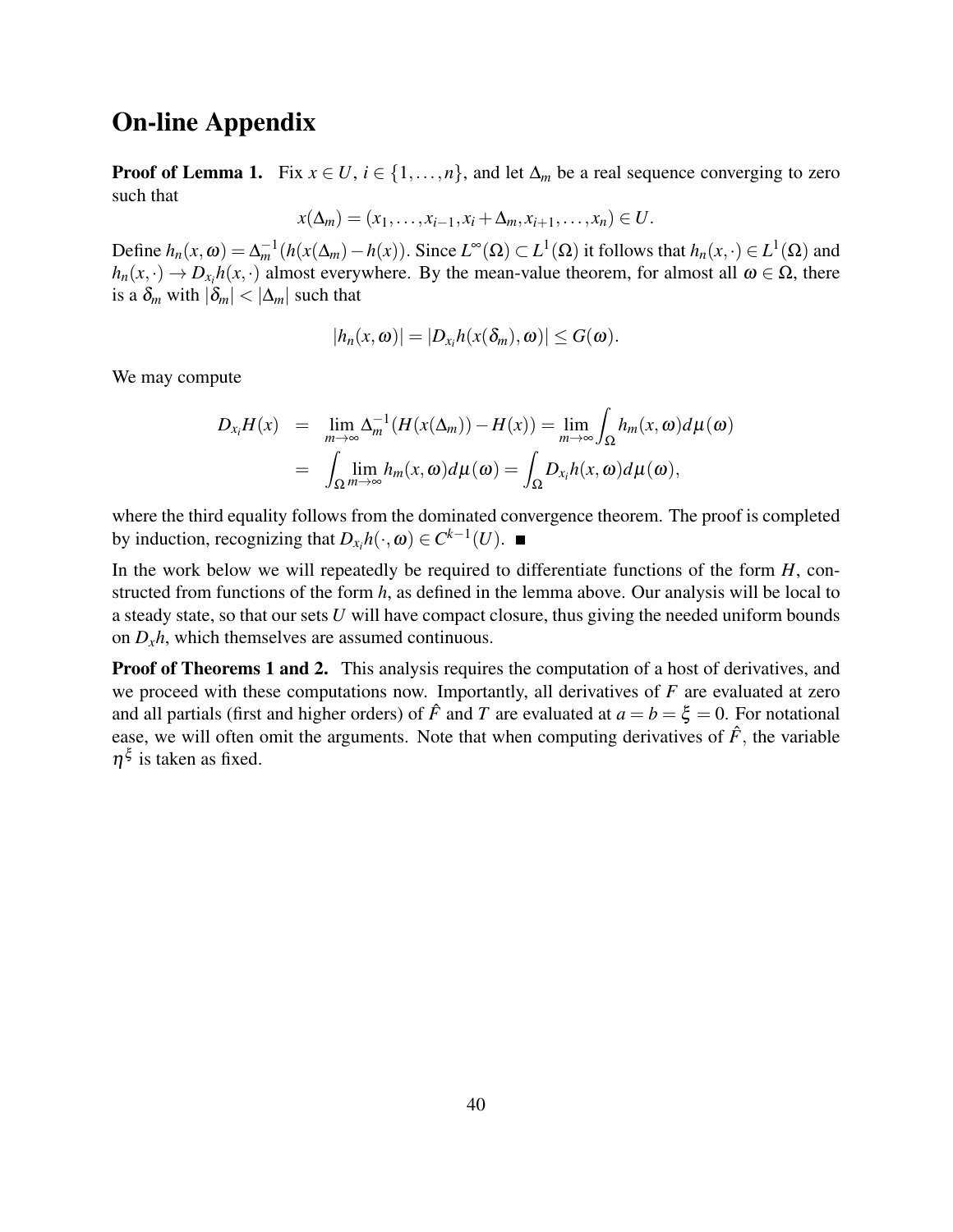**Derivatives of** 
$$
\hat{F}(a, b, \xi, \eta^{\xi}) = \int_{\Omega} F(a+b\lambda(\xi)\eta^{\xi} + b\epsilon(\omega))d\mu(\omega)
$$
  
\n
$$
\hat{F}_a = \int_{\Omega} F'd\mu(\omega) = \beta
$$
\n
$$
\hat{F}_b = \int_{\Omega} F' \cdot (\beta^{-1}\eta^{\xi} + \epsilon(\omega))d\mu(\omega) = \eta^{\xi}
$$
\n
$$
\hat{F}_{\xi} = \int_{\Omega} F' b\eta^{\xi} d\mu(\omega) = 0, \text{ since } b = 0.
$$
\n
$$
\hat{F}_{aa} = \int_{\Omega} F'' d\mu(\omega) = F''(0)
$$
\n
$$
\hat{F}_{ab} = \int_{\Omega} \lambda(\xi)\eta^{\xi}F'' d\mu(\omega) = \beta^{-1}\eta^{\xi}F''(0)
$$
\n
$$
\hat{F}_{bb} = \int_{\Omega} F''(\lambda(\xi)\eta^{\xi} + \epsilon(\omega))^2 d\mu(\omega) = (\beta^{-2}(\eta^{\xi})^2 + \sigma_{\epsilon}^2)F''(0)
$$
\n
$$
\hat{F}_{\xi\xi} = \int_{\Omega} F'' (b\eta^{\xi})^2 d\mu(\omega) = 0
$$
\n
$$
\hat{F}_{a\xi} = \int_{\Omega} F'' b\eta^{\xi} d\mu(\omega) = 0
$$
\n
$$
\hat{F}_{b\xi} = \int_{\Omega} (r \eta^{\xi}F' + b\eta^{\xi}F'') d\mu(\omega) = \beta \eta^{\xi}
$$
\n
$$
\hat{F}_{bbb} = \int_{\Omega} (r \eta^{\xi}F' + b\eta^{\xi}F'') d\mu(\omega) = \beta \eta^{\xi}
$$
\n
$$
\hat{F}_{bbb} = \int_{\Omega} F'''(\lambda(\xi)\eta^{\xi} + \epsilon(\omega))^3 d\mu(\omega) = F'''(0)((\beta^{-1}\eta^{\xi})^3 + 3\beta^{-1}\eta^{\xi} \sigma_{\epsilon}^2)
$$
\n(27i)

Derivatives of 
$$
T^{a}(a, b, \xi) = \int_{\Omega} \hat{F}(a, b, \xi, \eta^{\xi}(\omega)) d\mu(\omega)
$$

\n
$$
T_{a}^{a} = \int_{\Omega} \hat{F}_{a} d\mu(\omega) = \beta \qquad (28a)
$$
\n
$$
T_{b}^{a} = \int_{\Omega} \hat{F}_{b} d\mu(\omega) = \int_{\Omega} \eta^{\xi}(\omega) d\mu(\omega) = 0 \qquad (28b)
$$
\n
$$
T_{\xi}^{a} = \int_{\Omega} \hat{F}_{\xi} d\mu(\omega) = 0 \qquad (28c)
$$
\n
$$
T_{ab}^{a} = \int_{\Omega} \hat{F}_{aa} d\mu(\omega) = F''(0) \qquad (28d)
$$
\n
$$
T_{ab}^{a} = \int_{\Omega} \hat{F}_{aa} d\mu(\omega) = \int_{\Omega} \lambda(\xi) F'' \eta^{\xi}(\omega) d\mu(\omega) = 0 \qquad (28e)
$$
\n
$$
T_{ab}^{a} = \int_{\Omega} \hat{F}_{bb} d\mu(\omega) = \int_{\Omega} (\beta^{-2} (\eta^{\xi}(\omega))^{2} + \sigma_{\xi}^{2}) F''(0) d\mu(\omega) = \sigma_{\eta}^{2} F''(0) \qquad (28f)
$$
\n
$$
T_{\xi\xi}^{a} = \int_{\Omega} \hat{F}_{\xi\xi} d\mu(\omega) = 0 \qquad (28g)
$$
\n
$$
T_{\xi}^{a} = \int_{\Omega} \hat{F}_{\xi} d\mu(\omega) = 0 \qquad (28h)
$$
\n
$$
T_{\xi}^{a} = \int_{\Omega} \hat{F}_{\xi} d\mu(\omega) = \int_{\Omega} \beta \eta^{\xi}(\omega) d\mu(\omega) = 0 \qquad (28i)
$$
\n
$$
T_{ab}^{a} = \int_{\Omega} \hat{F}_{\xi} d\mu(\omega) = \int_{\Omega} \beta \eta^{\xi}(\omega) d\mu(\omega) = 0 \qquad (28i)
$$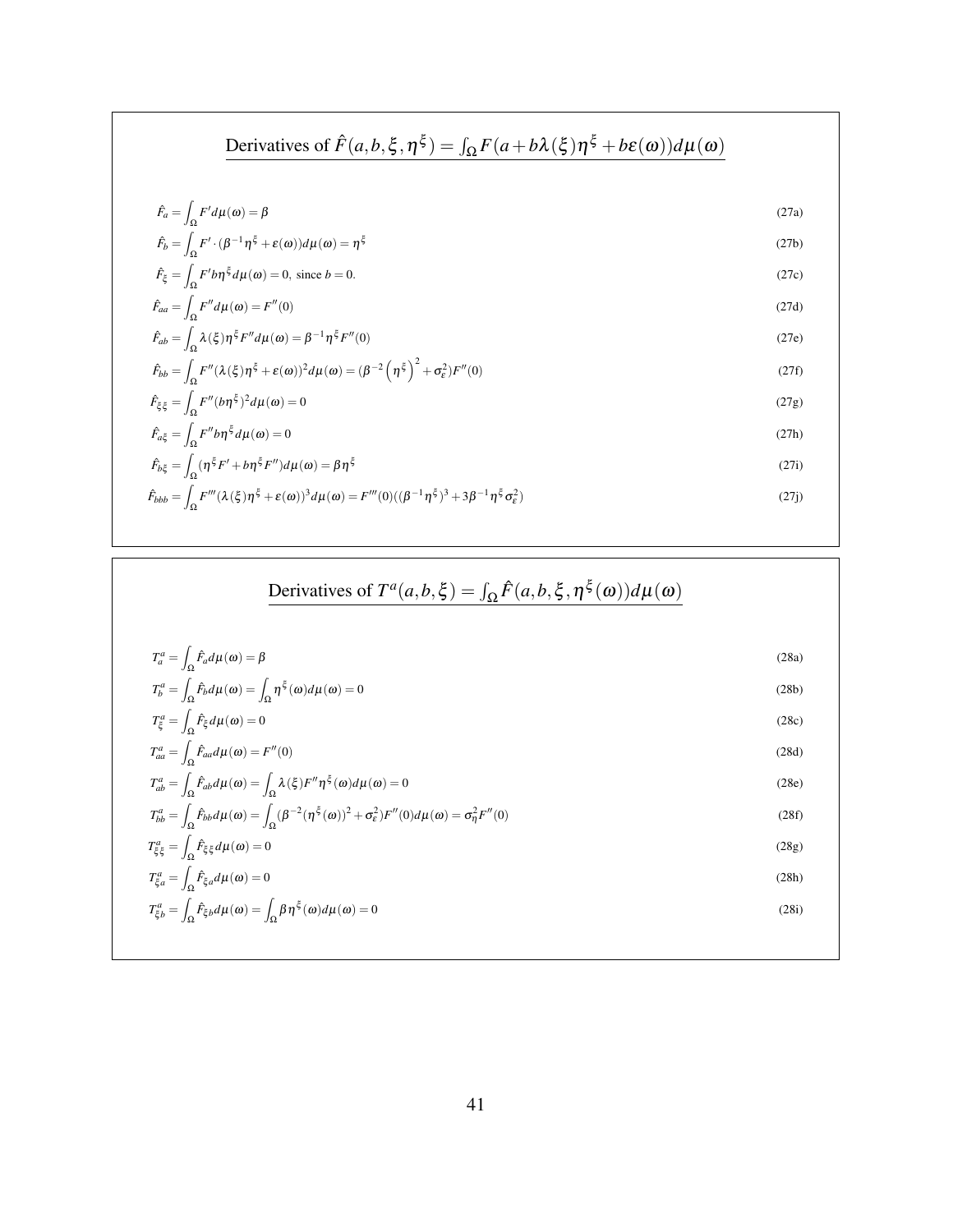Derivatives of 
$$
T^b(a,b,\xi) = \frac{1}{\sigma_{\eta\xi}^2} \int_{\Omega} \eta^{\xi}(\omega) \hat{F}(a,b,\xi,\eta^{\xi}(\omega)) d\mu(\omega)
$$

$$
T_a^b = \frac{1}{\sigma_{\eta\xi}^2} \int_{\Omega} \eta^{\xi}(\omega) \hat{F}_a d\mu(\omega) = 0
$$
\n(29a)

$$
T_b^b = \frac{1}{\sigma_{\eta\xi}^2} \int_{\Omega} \eta^{\xi}(\omega) \hat{F}_b d\mu(\omega) = \frac{1}{\sigma_{\eta\xi}^2} \int_{\Omega} (\eta^{\xi}(\omega))^2 d\mu(\omega) = 1
$$
\n(29b)

$$
T_{\xi}^{b} = \left(\sigma_{\eta\xi}^{2}\right)^{-2} \left[\sigma_{\eta\xi}^{2} \int_{\Omega} \left(\hat{F}\frac{\partial}{\partial \xi}\eta^{\xi}(\omega) + \eta^{\xi}(\omega)\hat{F}_{\xi}\right) d\mu(\omega) - \frac{\partial}{\partial \xi}\sigma_{\eta\xi}^{2} \int_{\Omega} \eta^{\xi}(\omega)\hat{F}d\mu(\omega)\right] = 0
$$
\n(29c)

$$
T_{bb}^{b} = \frac{1}{\sigma_{\eta\xi}^{2}} \int_{\Omega} \eta^{\xi}(\omega) \hat{F}_{bb} d\mu(\omega) = \int_{\Omega} \eta^{\xi}(\omega) (\beta^{-2} (\eta^{\xi}(\omega))^{2} + \sigma_{\varepsilon}^{2}) F''(0) d\mu(\omega) = \frac{F''(0) \mu_{3}^{\eta\xi}}{\beta^{2} \sigma_{\eta}^{2}}
$$
(29d)

$$
T_{ab}^b = \frac{1}{\sigma_{\eta\xi}^2} \int_{\Omega} \eta^{\xi}(\omega) \hat{F}_{ab} d\mu(\omega) = \frac{1}{\sigma_{\eta\xi}^2} \int_{\Omega} \beta^{-1} F''(\eta^{\xi}(\omega))^2 = \beta^{-1} F''(0)
$$
\n(29e)

$$
T_{aa}^b = \frac{1}{\sigma_{\eta^{\xi}}^2} \int_{\Omega} \eta^{\xi}(\omega) \hat{F}_{aa} d\mu(\omega) = 0
$$
\n(29f)

$$
T_{\xi\xi}^{b} = \left(\sigma_{\eta\xi}^{2}\right)^{-4} \left\{ \left(\sigma_{\eta}^{2}\right)^{2} \left[\sigma_{\eta\xi}^{2}\int_{\Omega}\left(2\hat{F}_{\xi}\frac{\partial}{\partial\xi}\eta^{\xi}(\omega)+\hat{F}\frac{\partial^{2}}{(\partial\xi)^{2}}\eta^{\xi}(\omega)+\hat{F}_{\xi\xi}\eta^{\xi}(\omega)\right)d\mu(\omega) \right. \\ \left. +\frac{\partial}{\partial\xi}\sigma_{\eta\xi}^{2}\int_{\Omega}\left(\hat{F}\frac{\partial}{\partial\xi}\eta^{\xi}(\omega)+\eta^{\xi}(\omega)\hat{F}_{\xi}\right)d\mu-\int_{\Omega}\frac{\partial}{\partial\xi}\eta^{\xi}(\omega)\hat{F}\frac{\partial}{\partial\xi}\sigma_{\eta\xi}^{2}d\mu(\omega) \right. \\ \left. -\int_{\Omega}\eta^{\xi}(\omega)\hat{F}_{\xi}\frac{\partial}{\partial\xi}\sigma_{\eta\xi}^{2}d\mu(\omega)-\int_{\Omega}\eta^{\xi}(\omega)\hat{F}\frac{\partial^{2}}{(\partial\xi)^{2}}\sigma_{\eta\xi}^{2}d\mu(\omega)\right] \\ -\sigma_{\eta\xi}^{2}\int_{\Omega}\left(\hat{F}\frac{\partial}{\partial\xi}\eta^{\xi}(\omega)+\eta^{\xi}(\omega)\hat{F}_{\xi}\right)\frac{\partial}{\partial\xi}(\sigma_{\eta\xi}^{2})^{2}d\mu(\omega)+\frac{\partial}{\partial\xi}\sigma_{\eta\xi}^{2}\int_{\Omega}\eta^{\xi}(\omega)\hat{F}\frac{\partial}{\partial\xi}(\sigma_{\eta\xi}^{2})^{2}d\mu(\omega)\right\}=0
$$
(29g)

$$
-\sigma_{\eta\xi}^2 \int_{\Omega} \left( \tilde{F} \frac{\partial}{\partial \xi} \eta^{\xi}(\omega) + \eta^{\xi}(\omega) \tilde{F}_{\xi} \right) \frac{\partial}{\partial \xi} (\sigma_{\eta\xi}^2)^2 d\mu(\omega) + \frac{\partial}{\partial \xi} \sigma_{\eta\xi}^2 \int_{\Omega} \eta^{\xi}(\omega) \tilde{F} \frac{\partial}{\partial \xi} (\sigma_{\eta\xi}^2)^2 d\mu(\omega) \right) = 0 \qquad (29g)
$$
  

$$
T_{b\xi}^b = \left( \sigma_{\eta\xi}^2 \right)^{-2} \left[ \sigma_{\eta\xi}^2 \int_{\Omega} \left( \frac{\partial}{\partial \xi} \eta^{\xi}(\omega) \tilde{F}_{b} + \eta^{\xi}(\omega) \tilde{F}_{b\xi} \right) d\mu(\omega) - \frac{\partial}{\partial \xi} \sigma_{\eta\xi}^2 \int_{\Omega} \eta^{\xi}(\omega) \tilde{F}_{b} d\mu(\omega) \right] = \beta \left( \frac{\beta^2 - 2}{\beta^2 - 1} \right) \qquad (29h)
$$

$$
T_{bbb}^b = \frac{1}{\sigma_{\eta\xi}^2} \int_{\Omega} \hat{F}_{bbb} \eta^{\xi}(\omega) d\mu(\omega) = \frac{F'''(0)}{\sigma_{\eta}^2} \left(\beta^{-3} \sigma_{\eta}^4 + 3\beta^{-1} \sigma_{\eta}^2 \sigma_{\epsilon}^2\right).
$$
 (29i)

Equation (29h) requires elaboration. Since

$$
\frac{\partial}{\partial \xi} \eta^{\xi}(\omega) = \lambda(\xi)^{-1} \sum_{m \ge 0} m \lambda(\xi)^m \varepsilon_m(\omega), \text{ and}
$$
\n
$$
\hat{F}_b(\omega) \equiv \hat{F}_b(a, b, \xi, \eta^{\xi}(\omega)) = \beta \lambda(\xi) \eta^{\xi}(\omega) = \beta \lambda(\xi) \sum_{k \ge 0} \lambda(\xi)^k \varepsilon_k(\omega),
$$
\n(30)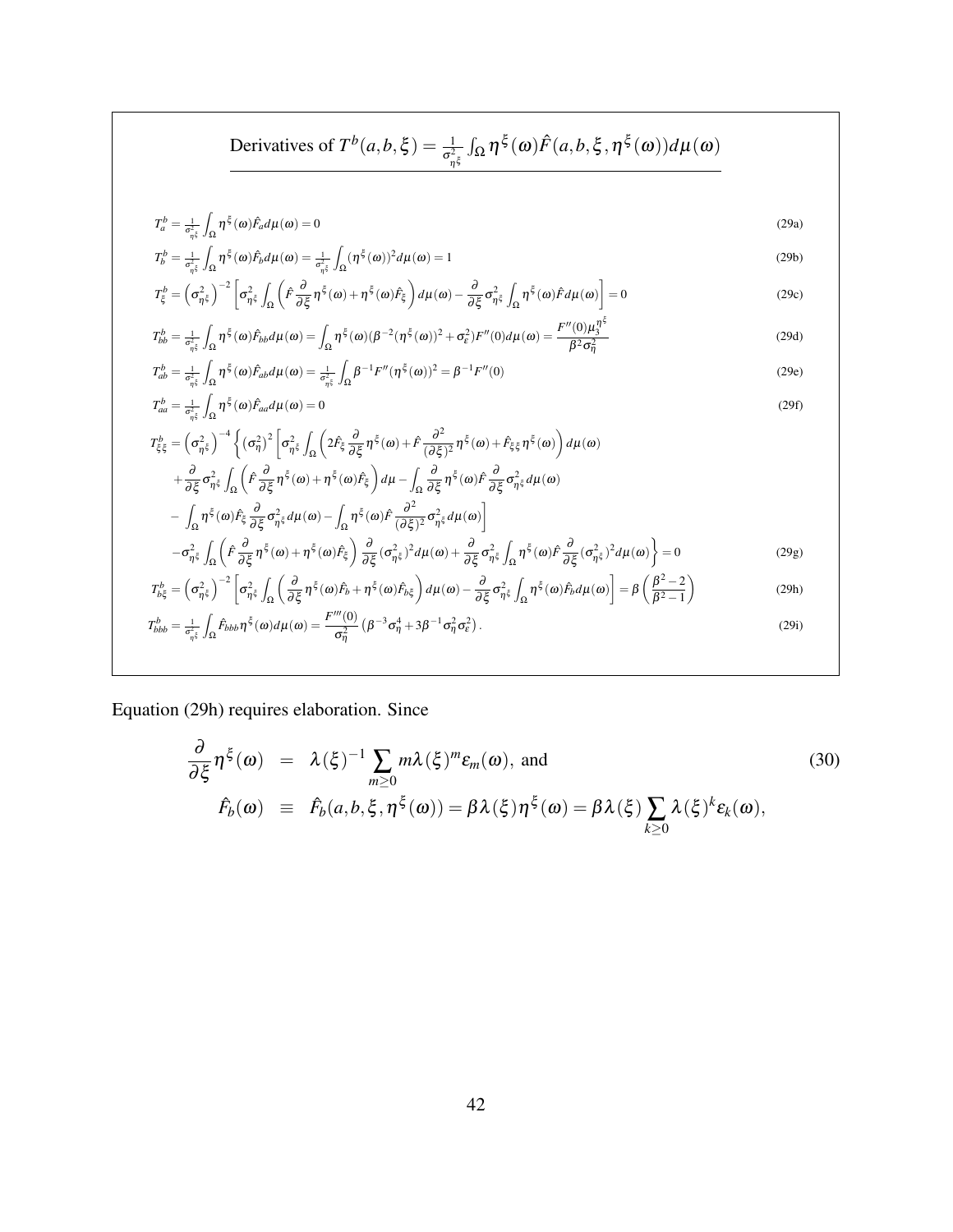it follows that

$$
\int_{\Omega} \hat{F}_{b}(\omega) \frac{\partial}{\partial \xi} \eta^{\xi}(\omega) d\mu(\omega) = \beta \int_{\Omega} \left( \sum_{k \geq 0} \lambda(\xi)^{k} \varepsilon_{k}(\omega) \right) \left( \sum_{m \geq 0} m \lambda(\xi)^{m} \varepsilon_{m}(\omega) \right) d\mu(\omega)
$$
  
\n
$$
= \beta \int_{\Omega} \sum_{k \geq 0} k (\lambda(\xi)^{2})^{k} \varepsilon_{k}(\omega)^{2} d\mu(\omega) = \beta \lambda(\xi)^{2} \sum_{k \geq 0} k (\lambda(\xi)^{2})^{k-1} \sigma_{\varepsilon}^{2}
$$
  
\n
$$
= \beta \lambda(\xi)^{2} \sigma_{\varepsilon}^{2} \frac{\partial}{\partial \lambda(\xi)^{2}} \sum_{k \geq 0} (\lambda(\xi)^{2})^{k} =
$$
  
\n
$$
= \beta \lambda(\xi)^{2} \sigma_{\varepsilon}^{2} \frac{\partial}{\partial \lambda(\xi)^{2}} (1 - \lambda(\xi)^{2})^{-1} = \beta \left( \frac{\lambda(\xi)^{2}}{1 - \lambda(\xi)^{2}} \right) \sigma_{\eta^{\xi}}^{2}.
$$

Next,

$$
\int_{\Omega} \eta^{\xi}(\omega) \hat{F}_{b\xi} d\mu(\omega) = \beta \int_{\Omega} \left( \eta^{\xi}(\omega) \right)^2 d\mu(\omega) = \beta \sigma_{\eta^{\xi}}^2.
$$

Finally,

$$
\frac{\partial}{\partial \xi} \sigma_{\eta^{\xi}}^2 = \frac{\partial}{\partial \xi} \left( \frac{\sigma_{\varepsilon}^2}{1 - \lambda(\xi)^2} \right) = \frac{2\lambda(\xi)\sigma_{\varepsilon}^2}{(1 - \lambda(\xi)^2)^2} = 2\left( \frac{\lambda(\xi)}{1 - \lambda(\xi)^2} \right) \sigma_{\eta^{\xi}}^2,
$$

so that

$$
\frac{\partial}{\partial \xi} \sigma_{\eta^{\xi}}^2 \int_{\Omega} \eta^{\xi}(\omega) \hat{F}_b d\mu(\omega) = 2 \left( \frac{\lambda(\xi)}{1 - \lambda(\xi)^2} \right) \left( \sigma_{\eta^{\xi}}^2 \right)^2.
$$

Thus

$$
T_{b\xi}^b = \left(\sigma_{\eta^{\xi}}^2\right)^{-2} \left[\sigma_{\eta^{\xi}}^2 \left(\beta \left(\frac{\lambda(\xi)^2}{1-\lambda(\xi)^2}\right) \sigma_{\eta^{\xi}}^2 + \beta \sigma_{\eta^{\xi}}^2\right) - 2 \left(\frac{\lambda(\xi)}{1-\lambda(\xi)^2}\right) \left(\sigma_{\eta^{\xi}}^2\right)^2\right]
$$
  
=  $\frac{\beta - 2\lambda(\xi)}{1-\lambda(\xi)^2} = \beta \left(\frac{\beta^2 - 2}{\beta^2 - 1}\right).$ 

This completes our computation of the needed derivatives.

We now turn to the body of the argument, which requires bifurcation analysis of the following dynamic system:

$$
\begin{pmatrix}\n\dot{a} \\
\dot{b} \\
\dot{\xi}\n\end{pmatrix} = \begin{pmatrix}\nT^a(a, b, \xi) \\
T^b(a, b, \xi) \\
0\n\end{pmatrix} - \begin{pmatrix}\na \\
b \\
0\n\end{pmatrix} \equiv H(a, b, \xi).\n\tag{31}
$$

We may write decompose this system in to first, and higher-order terms:

$$
H(a,b,\xi) = \begin{pmatrix} \beta - 1 & 0 & 0 \\ 0 & 0 & 0 \\ 0 & 0 & 0 \end{pmatrix} \begin{pmatrix} a \\ b \\ \xi \end{pmatrix} + \begin{pmatrix} f(a,b,\xi) \\ g(a,b,\xi) \\ 0 \end{pmatrix},
$$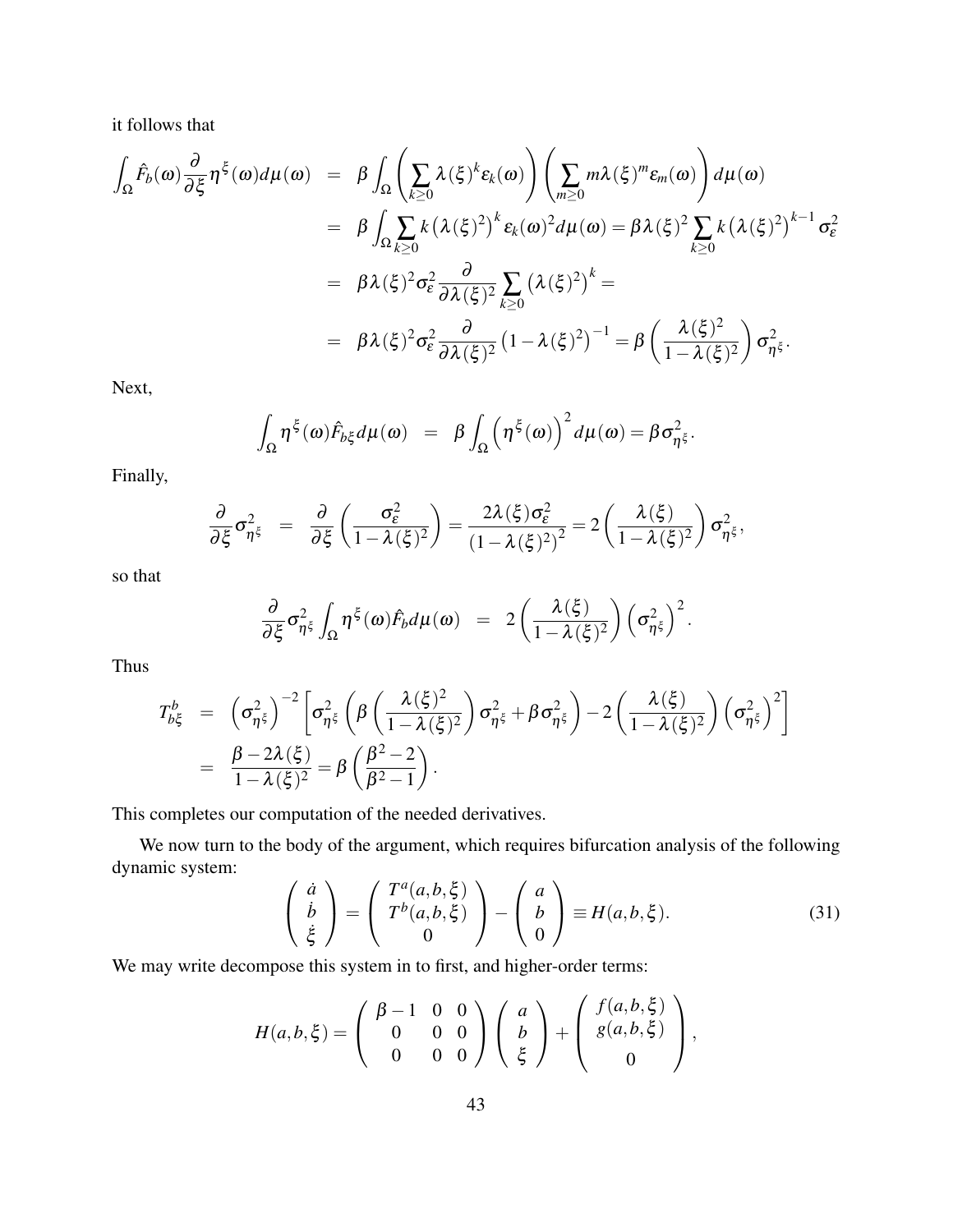where *f* and *g* are  $\mathcal{O}(||(a,b,\xi)||^2)$ , and given by  $f = T^a - \beta a$  and  $g = T^b - b$ . By the center manifold theorem, the orbit structure of the dynamic system determined by (31) is topologically equivalent to the projection of the system on to the parameter-dependent center manifold, which may be expressed by a  $C^4(V)$  function:  $a = h(b,\xi)$ , where  $V \subset \mathbb{R}^2$  is an open region containing the rest point. The remainder of the proof involves two steps: computing the center manifold; and conducting bifurcation analysis of the projected system.

#### Computing the center

A closed form representation of *h* is not available, but we may use the invariance of the center manifold together with a Taylor expansion of *h* to establish a sufficient approximation. By (31), we have that

$$
\dot{a} = (\beta - 1)h(b, \xi) + f(h(b, \xi), b, \xi).
$$

Differentiating  $a = h(b, \xi)$  with respect to time, we get  $\dot{a} = h_b \dot{b} + h_{\xi} \dot{\xi}$ . Using (31) and that  $\dot{\xi} = 0$ , we also have

$$
\dot{a} = h_b(b,\xi)g(h(b,\xi),b,\xi).
$$

Thus *h* is characterized by the functional equation

$$
L(b,\xi) \equiv (\beta - 1)h(b,\xi) + f(h(b,\xi),b,\xi) = h_b(b,\xi)g(h(b,\xi),b,\xi) \equiv R(b,\xi)
$$

This functional equation, together with the implicit function theorem, may be used to approximate *h*: simply compute the Taylor expansions of L and R, equate like terms, and solve the coefficients in the Taylor expansion of *h*.

Since the center manifold is tangent to the eigenspaces of the linear component of *H*, it follows that  $h_b(0,0) = h_{\xi}(0,0) = 0$ . Also, the origin is a steady state:  $h(0,0) = 0$ . Thus, we may write

$$
h(b,\xi) = \frac{1}{2} \cdot (h_{bb} \cdot b^2 + h_{\xi\xi} \cdot \xi^2) + h_{b\xi} \cdot \xi \cdot b + \mathscr{O}\left(\|(b,\xi)\|^3\right).
$$

Here, all derivatives are evaluated at  $(0,0)$ . As notation, we also write

$$
L(b,\xi) = L_b \cdot b + L_{\xi} \cdot \xi + \frac{1}{2} \cdot (L_{bb} \cdot b^2 + L_{\xi\xi} \cdot \xi^2) + L_{b\xi} \cdot b \cdot \xi + \mathcal{O}\left(\|(b,\xi)\|^3\right),
$$
  

$$
R(b,\xi) = R_b \cdot b + R_{\xi} \cdot \xi + \frac{1}{2} \cdot (R_{bb} \cdot b^2 + R_{\xi\xi} \cdot \xi^2) + R_{b\xi} \cdot b \cdot \xi + \mathcal{O}\left(\|(b,\xi)\|^3\right).
$$

Noting that, for example,  $\frac{\partial}{\partial b}f = f_a \cdot h_b + f_b$ , we compute

$$
L_b = (\beta - 1)h_b + f_a \cdot h_b + f_b \tag{32a}
$$

$$
L_{bb} = (\beta - 1)h_{bb} + h_{bb} \cdot f_a + h_b \cdot f_{ab} + h_b \cdot f_{ab} + f_{bb}
$$
\n
$$
(32b)
$$

$$
R_b = h_{bb} \cdot g + h_b \cdot (g_a \cdot h_b + g_b) \tag{32c}
$$

$$
R_{bb} = h_{bbb} \cdot g + 2h_{bb} \cdot (g_a \cdot h_b + g_b) + h_b \cdot \frac{\partial}{\partial b} (g_a \cdot h_b + g_b). \tag{32d}
$$

Since  $f, g$ , and *h* are zero at the origin and have no first order terms, we see  $h_{bb} = \frac{f_{bb}}{1 - f}$  $\frac{J_{bb}}{1-\beta}$ . Further, since  $f_{bb} = T_{bb}^a$ , it follows from (28f) that

$$
h_{bb} = \left(\frac{F''(0)}{1-\beta}\right)\sigma_{\eta^{\xi}}^2.
$$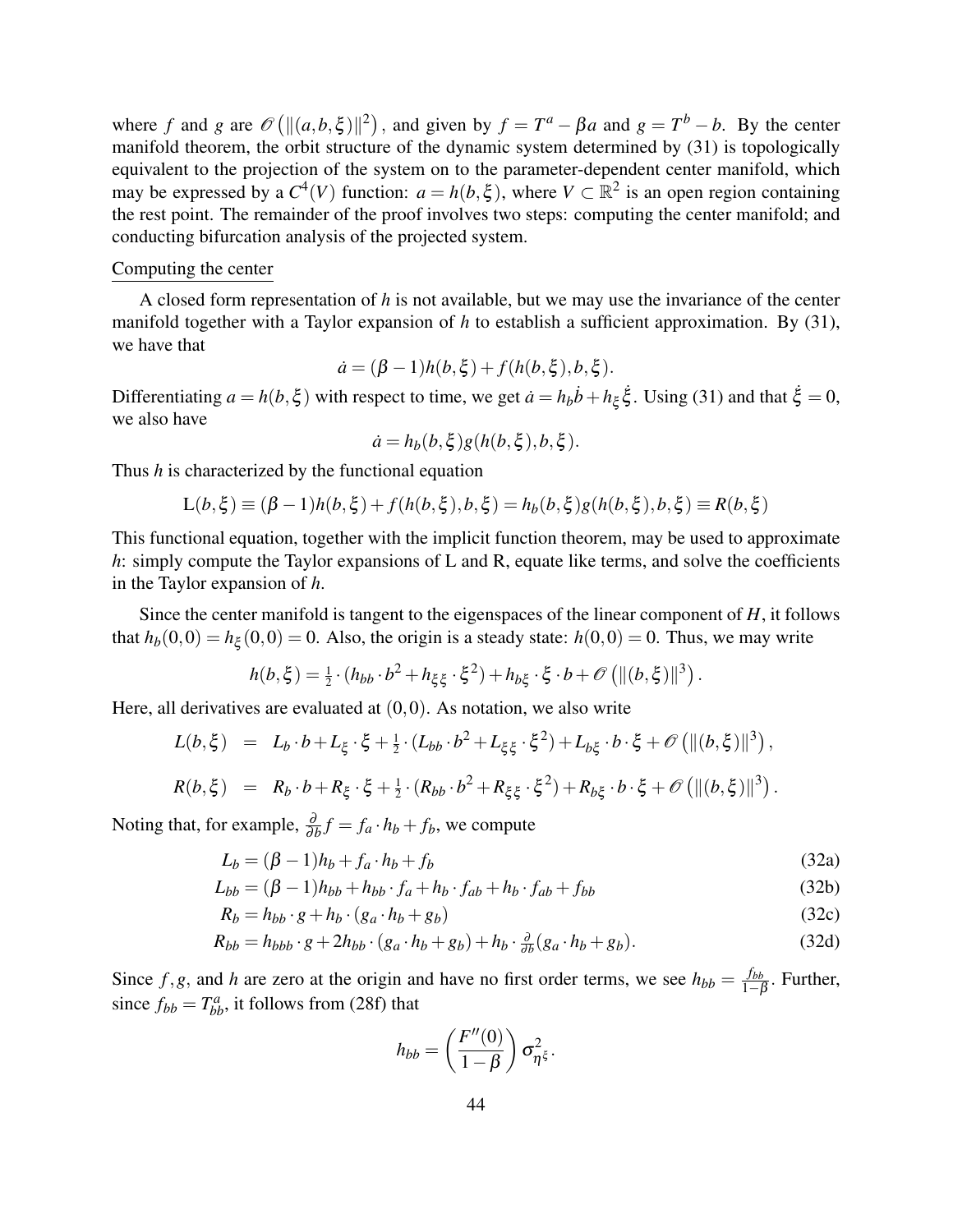As we will determine below, other second-order terms of *h* are not needed for the bifurcation analysis, and so our computation of the center manifold approximation is complete.

#### Bifurcation analysis

The local dynamics of (31) are topologically equivalent to the suspension of the projected system by the associated saddle. Intuitively this means that the dynamic system (31) may be decomposed into hyperbolic and center components; and, locally, the orbits of the decomposed systems, appropriately joined, are appropriately isomorphic to the orbits of the original system. In particular, if the projected system undergoes a particular bifurcation then so too does the system (31). The projected system is given by

$$
\dot{b} = g(h(b,\xi),b,\xi) \equiv G(b,\xi). \tag{33}
$$

To conduct bifurcation analysis, the higher-order derivatives of *G* are needed. That  $G(0,0) = 0$  is immediate. Since  $g = T^b - b$  we have that

$$
g_{aa} = T_{aa}^b = 0 \tag{34a}
$$

$$
g_{ab} = T_{ab}^b = \beta^{-1} F''(0)
$$
\n(34b)

$$
g_{bb} = T_{bb}^b = \frac{F''(0)\mu_3^{\eta^5}}{\beta^2 \sigma_{\eta^5}^2}
$$
 (34c)

$$
g_{b\xi} = T_{b\xi}^b = \beta \left(\frac{\beta^2 - 2}{\beta^2 - 1}\right) \tag{34d}
$$

$$
g_{bbb} = T_{bbb}^{b} = \frac{F'''(0)}{\sigma_{\eta\xi}^2} \left( \beta^{-3} \mu_4^{\xi} + 3 \beta^{-1} \sigma_{\eta\xi}^2 \sigma_{\varepsilon}^2 \right). \tag{34e}
$$

Using our information about *h*, we compute

$$
G_b = g_a \cdot h_b + g_b = 0 \tag{35a}
$$

$$
G_{\xi} = g_a \cdot h_{\xi} + g_{\xi} = 0 \tag{35b}
$$

$$
G_{bb} = g_a \cdot h_{bb} + h_b \cdot (g_{aa} \cdot h_b + g_{ab}) + g_{ab} \cdot h_b + g_{bb} = g_{bb}
$$
\n
$$
(35c)
$$

$$
G_{b\xi} = h_b \cdot \frac{\partial}{\partial \xi} g_a + g_a \cdot h_{b\xi} + g_{ba} \cdot h_{\xi} + g_{b\xi} = g_{b\xi}
$$
(35d)

$$
G_{bbb} = g_a h_{bbb} + 2h_{bb} \cdot (g_{aa} \cdot h_b + g_{ab}) + h_b \cdot \frac{\partial}{\partial b} (g_{aa} \cdot h_b + g_{ab}) + g_{ab} \cdot h_{bb} + h_b \cdot \frac{\partial}{\partial b} g_{ab} + h_b \cdot g_{bba} + g_{bbb} = 3h_{bb} \cdot g_{ab} + g_{bbb},
$$
(35e)

where, in each computation, the second equality follows from the work just above and that *h* and *g* have no first order terms.

Since  $G = G_b = G_{\xi} = 0$ , and  $G_{b\xi}$  is generically non-zero, we can assess the type of bifurcation by looking at the higher order terms in *b*. In particular, the type of bifurcation experienced by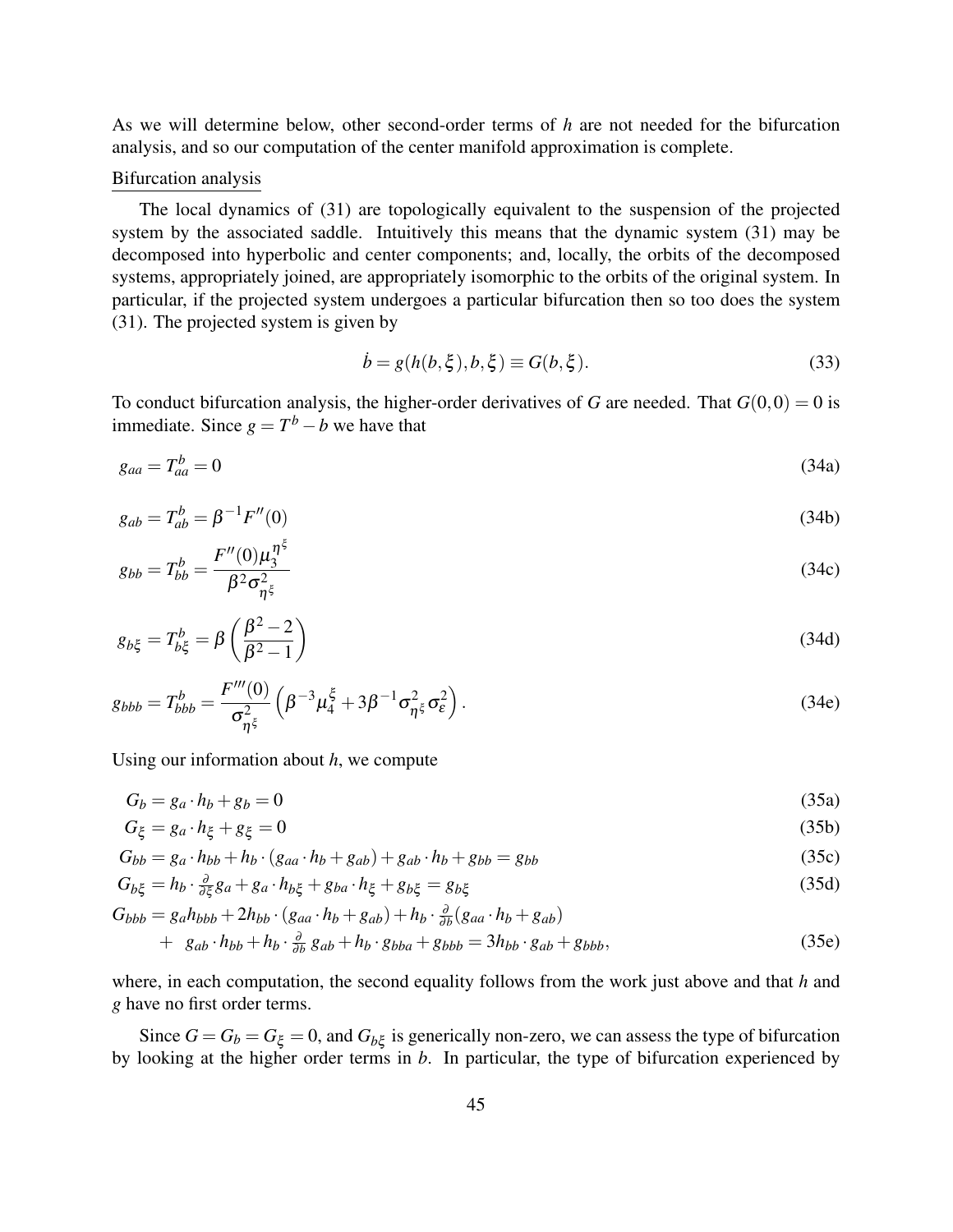the system (33) depends on whether  $G_{bb} = 0$ . Noting  $g_{bb}$  is proportional to  $\mu_3^{\eta^{\xi}}$  $i_3^{\eta}$ <sup>5</sup> $F''(0)$ , assuming non-trivial second-order curvature in  $F$ , we see whether  $g_{bb} = 0$  depends, generically, on whether  $E(\varepsilon_t^3)=0.$ 

### **Case** 1:  $E(\epsilon_t^3) = 0$ .

Since  $G_b$ ,  $G_\xi$  and  $G_{bb} = 0$ , and  $G_{b\xi} \neq 0$  the system undergoes a pitchfork bifurcation as  $\xi$  crosses zero provided that  $G_{bbb} \neq 0$ . Simplifying  $G_{bbb}$ , we get the following regularity condition:

$$
G_{bbb} = F'''(0) \left( \frac{3\sigma_{\varepsilon}^2}{\beta} + \frac{\mu_4^{\eta^{\xi}}}{\beta^3 \sigma_{\eta^{\xi}}^2} \right) + \left( \frac{3\left(F''(0)\right)^2}{\left(1 - \beta\right)\beta} \right) \sigma_{\eta^{\xi}}^2,
$$
\n(36)

where we note that under the assumptions of the proposition,  $G_{bbb}$  is generically non-zero in that the set of all such parameters for which the condition (36) is not satisfied has Lebesgue measure zero in parameter space. We conclude that if  $E(\varepsilon_i^3) = 0$  then the projected system undergoes a pitchfork bifurcation as  $\xi$  crosses zero, indicating the emergence of two additional fixed points: see chapter 3 of Wiggins (1990) for the relevant results in bifurcation theory used here and below.

Case 2: 
$$
E(\varepsilon_t^3) \neq 0
$$
.

In this case we have  $G_b = 0$ ,  $G_{\xi} = 0$ , and  $G_{b\xi} \neq 0$ . Since

$$
G_{bb} = \frac{F''(0)\mu_3^{\eta^{\xi}}}{\beta^2 \sigma_{\eta^{\xi}}^2}
$$

is generically non-zero, we conclude that if  $E(\epsilon_t^3) \neq 0$  then the projected system undergoes a transcritical bifurcation as ξ crosses zero, indicating the emergence of two additional fixed points.

The proof of existence is completed by noting that in both cases, non-trivial fixed points of the projected system emerge as a result of a bifurcation, and further that the local dynamics of the projected system are topologically equivalent to the dynamics of the original system.

Turning now to stability, we recall from the body that stability under adaptive learning is governed by the E-stability ode (31); thus we are interesting in knowing when the bifurcation results in two new fixed points of (31), at least one of which is Lyapunov stable. Again, because, locally, the dynamics of (31) are topologically equivalent to suspension of the projected system by the associated saddle, stability of the post-bifurcation fixed points entails two requirements: first, the associated saddle must be stable, that is,  $\beta - 1 < 0$ ; and second, the emergent fixed points of the projected system (33) must be Lyapunov stable. In case  $E(\xi_i^3) \neq 0$ , the bifurcation is transcritical in nature, so that we may simply choose an appropriate perturbation  $\mu$  to obtain a stable fixed point. In case  $E(\xi_t^3) = 0$ , additional restrictions are required: the new fixed points inherit the stability of the origin. Thus stability of the new fixed points – the NRSE – requires in this case that  $G_{bbb} < 0$ , which yields the additional non-generic condition identified in the theorem. Note that we may still conclude that if  $\beta < -1$  and  $F''(0) \neq 0$  then stable NSRE exist.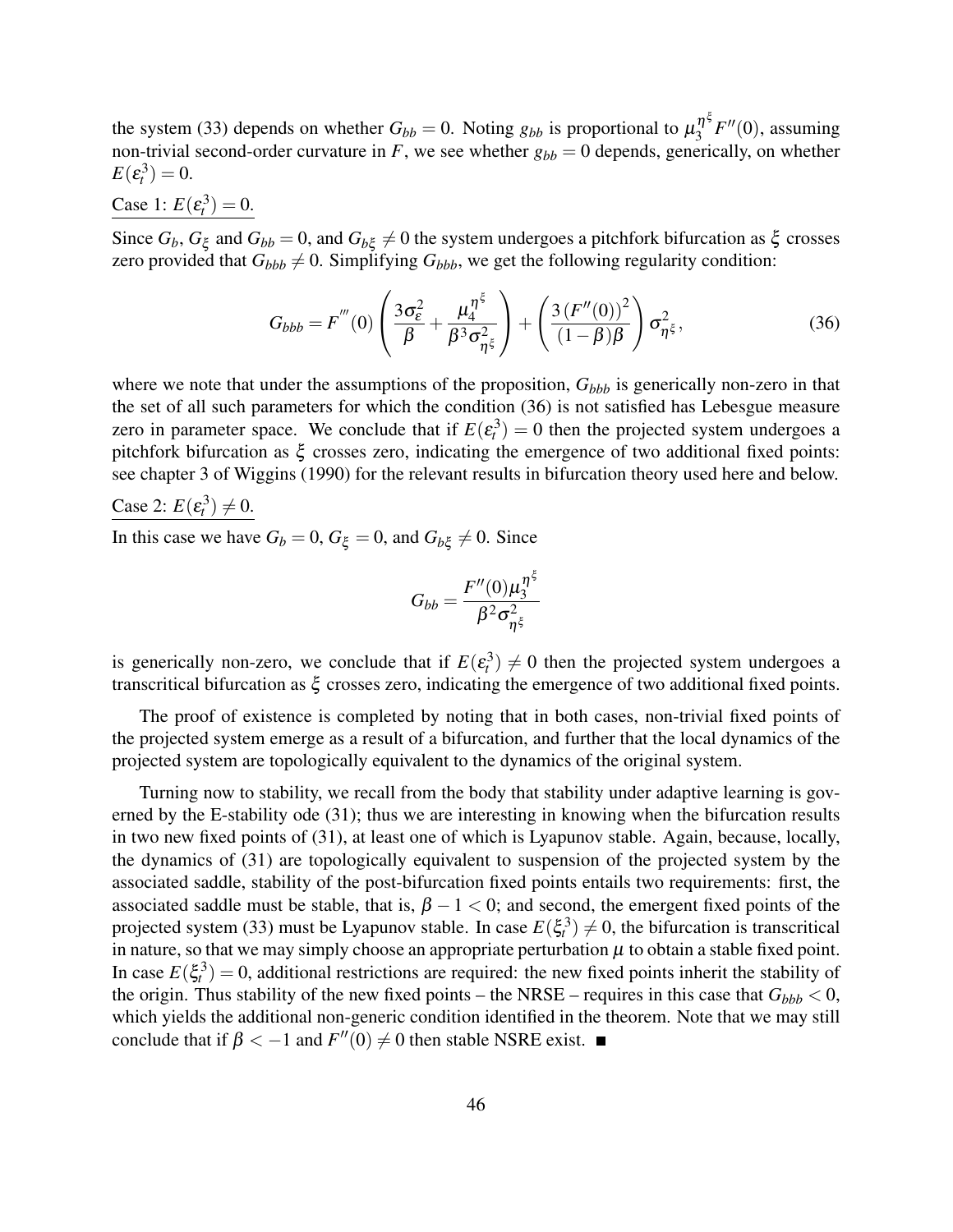**Proof Theorem 3.** The natural approach is to consider a perturbation of  $\sigma$  near zero; the technical challenge is that the T-map is not defined for  $\sigma = 0$ . To side-step the complication that  $\sigma_v^2 \to 0$ as  $\sigma \to 0$ , define  $\hat{v}_t = \sigma^{-1}v_t$ , and notice that  $\hat{v}_t = \rho \hat{v}_{t-1} + \zeta_t$ . Now consider the new function  $\hat{F}$ , defined as

$$
y_t = \int_{\Omega} F(a + b\rho \hat{v}_t + b\zeta_{t+1}(\omega), \rho \sigma \hat{v}_t + \sigma \zeta_{t+1}(\omega)) d\mu(\omega) \equiv \hat{F}(a, b, \sigma, \hat{v}_t).
$$

Projecting this process onto the span of  $(1, \hat{v}_t)$  yields the following map, which we label  $\hat{T}$ :

$$
\begin{pmatrix} a \\ b \end{pmatrix} \xrightarrow{\hat{T} = \hat{T}(a,b,\sigma)} \begin{pmatrix} \int_{\Omega} \hat{F}(a,b,\sigma,\hat{v}(\omega)) d\mu(\omega) \\ (\sigma_{\hat{v}}^2)^{-1} \int_{\Omega} \hat{v}(\omega) \hat{F}(a,b,\sigma,\hat{v}(\omega)) d\mu(\omega) \end{pmatrix} \equiv \begin{pmatrix} \hat{T}^a(a,b,\sigma) \\ \hat{T}^b(a,b,\sigma) \end{pmatrix}.
$$

By construction,  $\hat{T}$  is defined, *k*-times differentiable, and has a fixed point at  $(0,0)'$  when  $\sigma = 0$ .

Let  $H = \hat{T} - (a, b)$ <sup>'</sup>. We need some more derivatives.

![](_page_46_Figure_6.jpeg)

From these computations, we find that

$$
DH_{(a,b)'}(0,0,0) = \begin{pmatrix} \beta - 1 & 0 \\ 0 & \beta \rho - 1 \end{pmatrix}, \text{ and } DH_{\sigma}(0,0,0) = \begin{pmatrix} 0 \\ \rho DF_v \end{pmatrix}.
$$
 (38)

We conclude that the implicit function theorem applies to the system of equations  $H = 0$ , and that  $\frac{\partial b^*}{\partial \sigma} = (1 - \beta \rho)^{-1} \rho D F_v \neq 0.21$ 

<sup>&</sup>lt;sup>21</sup>We observe that given a linear model  $y_t = \beta E_t y_{t+1} + \rho D F_v v_t$ , the REE is given by  $y_t = b^* v_t$  with  $b^* = (1 - \mu)$  $(\beta \rho)^{-1} \rho D F_v$ .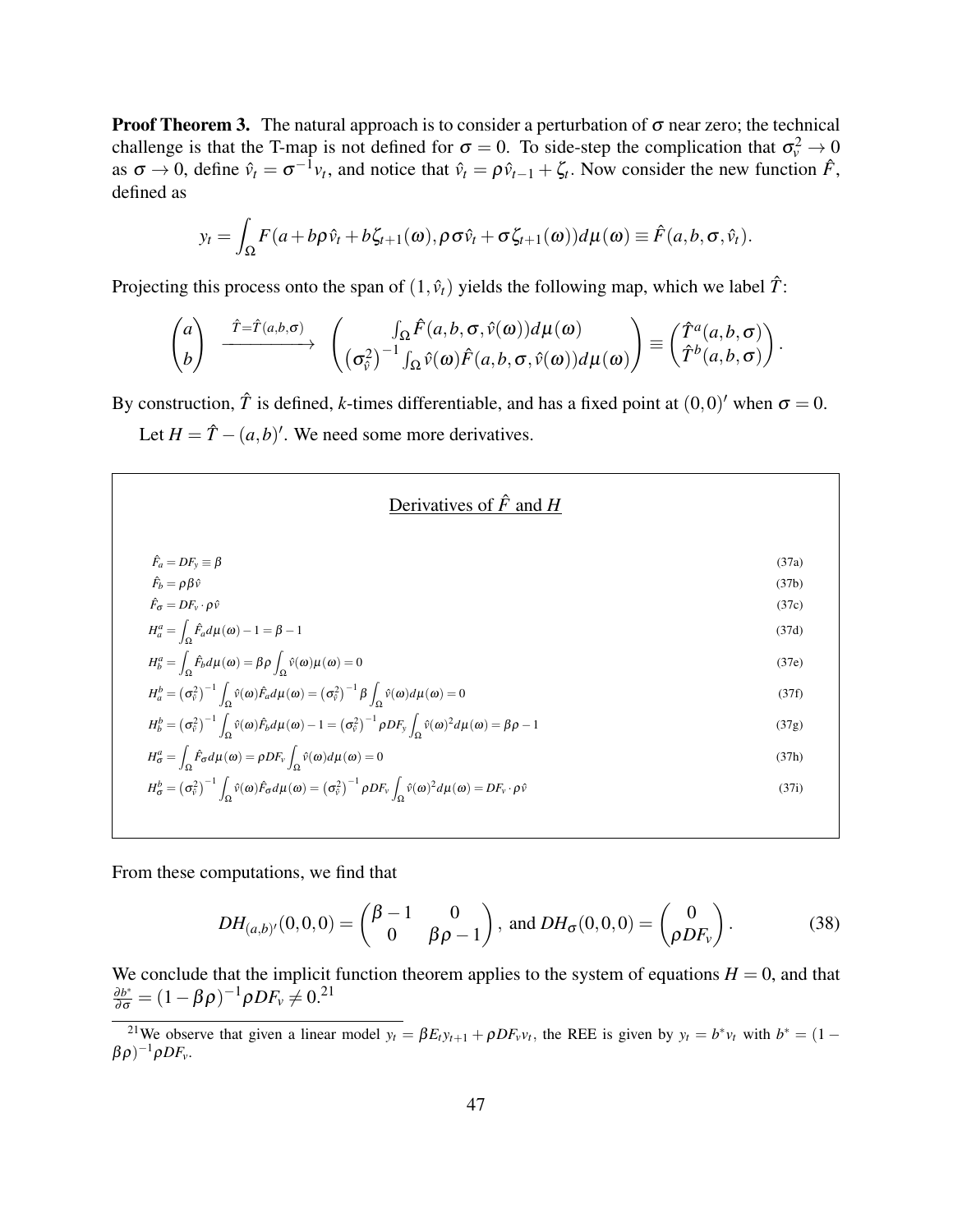We have demonstrated that for small  $\sigma$ , there exist  $(\hat{a}(\sigma), \hat{b}(\sigma))'$ , with  $\hat{b}(\sigma) \neq 0$ , such that  $\hat{T}(\hat{a}(\sigma), \hat{b}(\sigma), \sigma) = (\hat{a}(\sigma), \hat{b}(\sigma))'$ . The proof of part 1 of the theorem is completed by demonstrating that  $T(\hat{a}(\sigma), \sigma^{-1}\hat{b}(\sigma), \sigma) = (\hat{a}(\sigma), \sigma^{-1}\hat{b}(\sigma))'.$  To this end, first notice

$$
\tilde{F}(a, \sigma^{-1}b, \sigma, v_t) = \int_{\Omega} F(a + \sigma^{-1}b\rho v_t + b\zeta_{t+1}(\omega), \rho v_t + \sigma \zeta_{t+1}(\omega))d\mu(\omega) \n= \int_{\Omega} F(a + b\rho \hat{v}_t + b\zeta_{t+1}(\omega), \rho \sigma \hat{v}_t + \sigma \zeta_{t+1}(\omega))d\mu(\omega) \n= \hat{F}(a, b, \sigma, \hat{v}_t).
$$

Using this, we compute

$$
T^{a}(a,\sigma^{-1}b,\sigma) = \int_{\Omega} \tilde{F}(a,\sigma^{-1}b,\sigma,v(\omega))d\mu(\omega)
$$
  
= 
$$
\int_{\Omega} \hat{F}(a,b,\sigma,\hat{v}(\omega))d\mu(\omega) = \hat{T}^{a}(a,b,\sigma),
$$

and

$$
T^{b}(a, \sigma^{-1}b, \sigma) = (\sigma_{\nu}^{2}(\sigma))^{-1} \int_{\Omega} \nu^{\sigma}(\omega) \tilde{F}(a, \sigma^{-1}b, \sigma, \nu^{\sigma}(\omega)) d\mu(\omega)
$$
  

$$
= (\sigma^{2} \sigma_{\nu}^{2}(\sigma))^{-1} \int_{\Omega} \sigma \hat{\nu}(\omega) \hat{F}(a, b, \sigma, \nu^{\sigma}(\omega)) d\mu(\omega)
$$
  

$$
= \sigma^{-1} \hat{T}^{b}(a, b, \sigma).
$$

Thus

$$
T^{a}(a,\sigma^{-1}b,\sigma) = \hat{T}^{a}(a,b,\sigma) \text{ and } T^{b}(a,\sigma^{-1}b,\sigma) = \sigma^{-1}\hat{T}^{b}(a,b,\sigma). \tag{39}
$$

and the result follows.

To establish part 2 of the theorem, we may combine equations (39) with (38) to obtain

$$
DT(a,b,\sigma) = DT(a,\sigma^{-1}(\sigma b),\sigma) = \begin{pmatrix} 1 & 0 \\ 0 & \sigma^{-1} \end{pmatrix} D\hat{T}(a,\sigma b,\sigma)
$$
  
= 
$$
\begin{pmatrix} 1 & 0 \\ 0 & \sigma^{-1} \end{pmatrix} \begin{pmatrix} \beta-1 & 0 \\ 0 & \sigma(\beta\rho-1) \end{pmatrix} = \begin{pmatrix} \beta-1 & 0 \\ 0 & \beta\rho-1 \end{pmatrix},
$$

which yields the result.  $\blacksquare$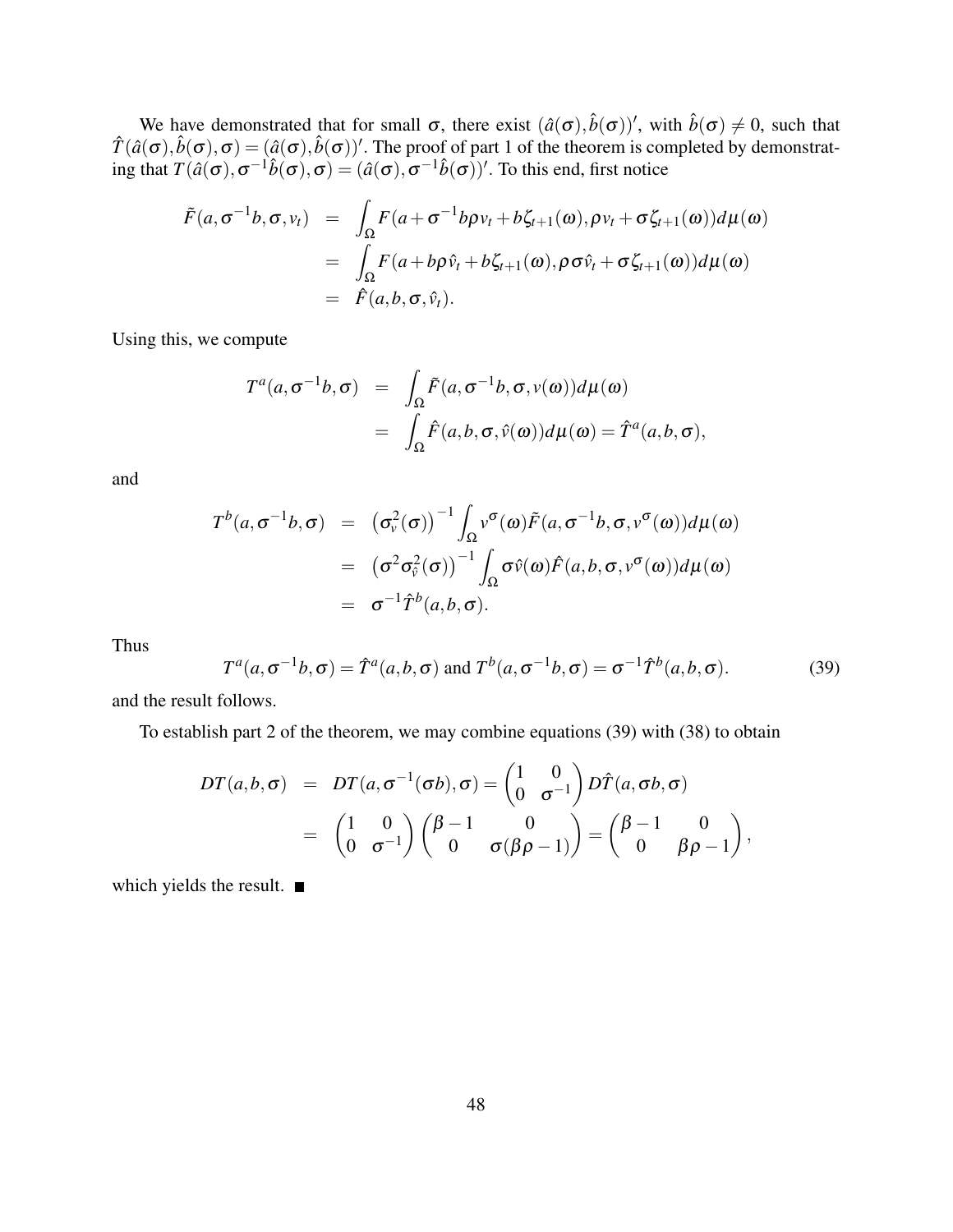In the remaining sections of this Appendix, we general the model and conduct the associated bifurcation analysis. While the details of the arguments are model-specific, the proof strategy remains the same throughout. The arguments given below will be considerably more brief than provided in the proof of Theorem 1, and we will reference this proof when steps are skipped.

Proof Theorem 4. Again, we begin with derivatives.

Derivatives of 
$$
\tilde{F}\left(y_t, a, b, \xi, \eta_t^{\xi}\right) \equiv \int_{\Omega} F\left(y_t, a+b\lambda(\xi)\eta_t^{\xi} + be(\omega)\right) d\mu(\omega)
$$
  
\n
$$
\tilde{F}_y = \int_{\Omega} F_1 d\mu(\omega) = F_1
$$
\n(40a)  
\n
$$
\tilde{F}_b = \int_{\Omega} F_2 d\mu(\omega) = F_2
$$
\n(40b)  
\n
$$
\tilde{F}_{\xi} = \int_{\Omega} F_2 b\eta^{\xi} d\mu(\omega) = 0
$$
\n(40c)  
\n
$$
\tilde{F}_y = \int_{\Omega} F_1 d\mu(\omega) = F_{11}
$$
\n(40e)  
\n
$$
\tilde{F}_{yy} = \int_{\Omega} F_{12} d\mu(\omega) = F_{12}
$$
\n(40f)  
\n
$$
\tilde{F}_{yy} = \int_{\Omega} \lambda(\xi)\eta^{\xi} F_{12} d\mu(\omega) = \beta^{-1}\eta^{\xi} F_{12}
$$
\n(40g)  
\n
$$
\tilde{F}_{yy} = \int_{\Omega} \lambda(\xi)\eta^{\xi} F_{12} d\mu(\omega) = 0
$$
\n(40h)  
\n
$$
\tilde{F}_{ab} = \int_{\Omega} F_{12} b\mu(\omega) = F_{22}
$$
\n(40i)  
\n
$$
\tilde{F}_{ab} = \int_{\Omega} \lambda(\xi)\eta^{\xi} F_{22} d\mu(\omega) = \beta^{-1}\eta^{\xi} F_{22}
$$
\n(40j)  
\n
$$
\tilde{F}_{ab} = \int_{\Omega} F_{22} b\eta^{\xi} d\mu(\omega) = 0
$$
\n(40k)  
\n
$$
\tilde{F}_{bb} = \int_{\Omega} F_{22} b\eta^{\xi} d\mu(\omega) = 0
$$
\n(40l)  
\n
$$
\tilde{F}_{bb} = \int_{\Omega} F_{22} b\eta^{\xi} d\mu(\omega) = 0
$$
\n(40m)  
\n
$$
\tilde{F}_{bb} = \int_{\Omega} F_{22} b\eta^{\xi} d\mu(\omega) = 0
$$
\n(40m)  
\n $$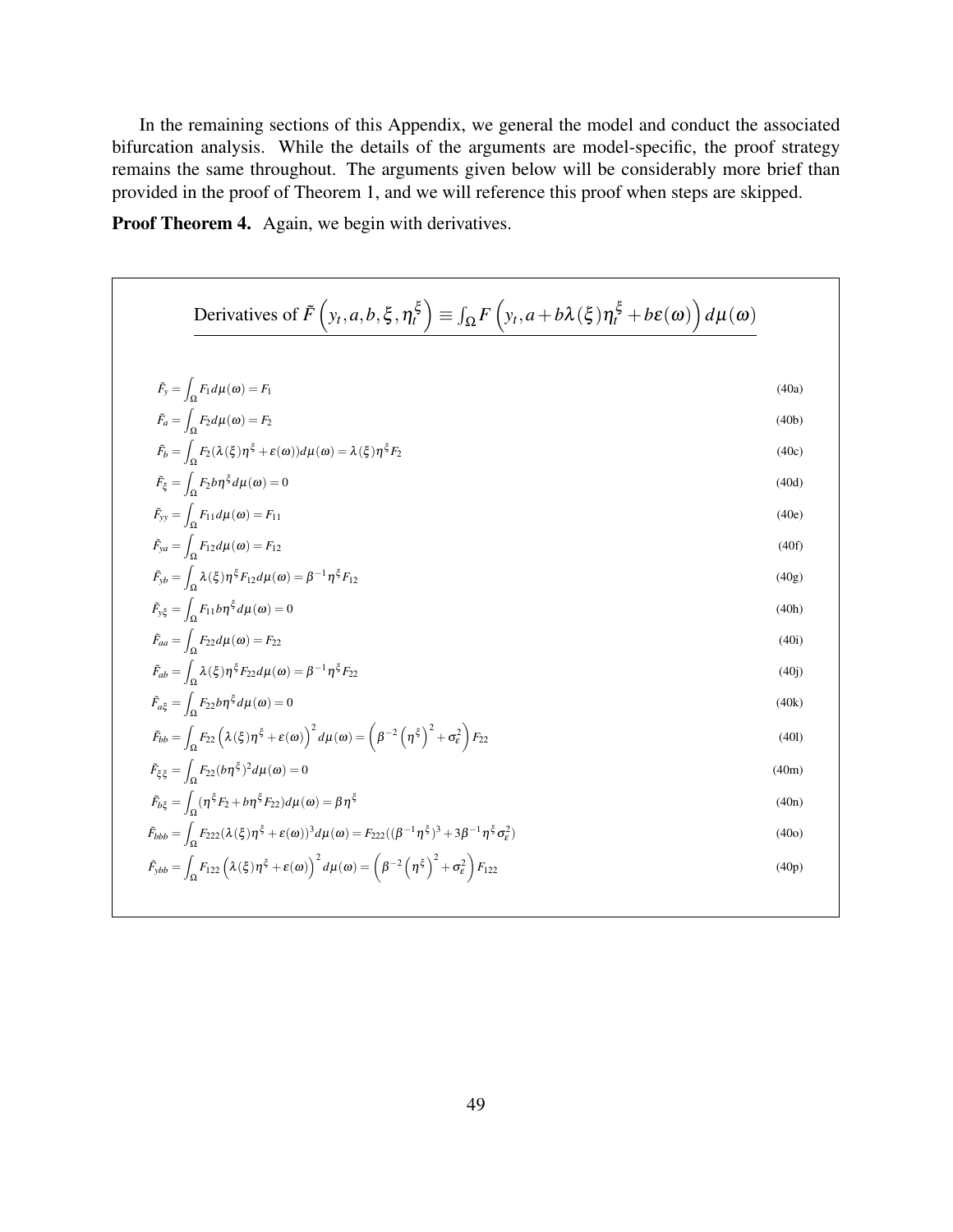$$
\begin{aligned}\n\text{Derivatives of } &\tilde{F}\left(\hat{F}\left(a,b,\xi,\eta^{\xi}\right),a,b,\xi,\eta^{\xi}\right)=0 \\
\hat{F}_{a} &= -\frac{\tilde{F}_{a}}{\tilde{F}_{y}}=\tilde{p}^{2} \\
\hat{F}_{b} &= -\frac{\tilde{F}_{b}}{\tilde{F}_{y}}=\eta^{\xi} \\
\hat{F}_{c} &= -\frac{\tilde{F}_{c}}{\tilde{F}_{y}}=0\n\end{aligned}
$$
\n
$$
\begin{aligned}\n\hat{F}_{aa} &= -(F_{y})^{-1}\left(\tilde{F}_{aa}+2\tilde{F}_{a}\tilde{F}_{ya}+\tilde{F}_{a}^{2}\tilde{F}_{yy}\right)=-\left(\frac{\beta F_{112}}{\tilde{F}_{1}}\right)\eta^{\xi}-\frac{2\beta F_{12}+F_{22}}{\tilde{F}_{1}}\equiv\Phi_{aa}^{1} \cdot \eta^{\xi}+\Phi_{aa}^{0} \\
\hat{F}_{ab} &= -(F_{y})^{-1}\left(\tilde{F}_{ab}+2\tilde{F}_{b}^{2}\pi+\tilde{F}_{a}\tilde{F}_{yb}+\tilde{F}_{a}\tilde{F}_{b}\tilde{F}_{yy}\right)=-\left(\frac{F_{112}}{\tilde{F}_{1}}\right)\left(\eta^{\xi}\right)^{2}-\left(\frac{2\beta F_{12}+F_{22}}{\beta F_{1}}\right)\eta^{\xi}\equiv\Phi_{ab}^{2} \cdot\left(\eta^{\xi}\right)^{2}+\Phi_{ab}^{1} \cdot \eta^{\xi} \qquad (41e) \\
\hat{F}_{bb} &= -(F_{y})^{-1}\left(\tilde{F}_{bb}+2\tilde{F}_{b}\tilde{F}_{y}+\tilde{F}_{b}^{2}\tilde{F}_{yy}\right)=-\left(\frac{F_{112}}{\tilde{F}_{1}}\right)\left(\eta^{\xi}\right)^{3}-\left(\frac{2\beta F_{12}+F_{22}}{\beta F_{1}}\right)\left(\eta^{\xi}\right)^{2}-\frac{F_{22}\sigma_{\xi}^{2}}{\tilde{F}_{1}}\qquad (41f) \\
&= \Phi_{bb}^{3} \cdot\left(\eta^{\xi}\right)^{3} + \Phi_{bb}^{2} \cdot\left(\eta^{\xi}\right)^{2} + \Phi_{bb}^{6}\
$$

# Derivatives of  $T^a(a,b,\xi) = \int_{\Omega} \hat{F}(a,b,\xi,\eta^{\xi}(\omega))d\mu(\omega)$

$$
T_a^a = \int_{\Omega} \hat{F}_a d\mu(\omega) = \beta \tag{42a}
$$

$$
T_b^a = \int_{\Omega} \hat{F}_b d\mu(\omega) = \int_{\Omega} \eta^{\xi}(\omega) d\mu(\omega) = 0
$$
\n(42b)

$$
T_{\xi}^{a} = \int_{\Omega} \hat{F}_{\xi} d\mu(\omega) = 0
$$
\n(42c)

$$
T_{aa}^a = \int_{\Omega} \hat{F}_{aa} d\mu(\omega) = \int_{\Omega} \left( \Phi_{aa}^1 \cdot \eta^{\xi}(\omega) + \Phi_{aa}^0 \right) d\mu(\omega) = \Phi_{aa}^0
$$
\n(42d)

$$
T_{ab}^a = \int_{\Omega} \hat{F}_{ab} d\mu(\omega) = \int_{\Omega} \left( \Phi_{ab}^2 \cdot \left( \eta^{\xi}(\omega) \right)^2 + \Phi_{ab}^1 \cdot \eta^{\xi} \omega \right) d\mu(\omega) = \Phi_{ab}^2 \cdot \sigma_{\eta^{\xi}}^2
$$
(42e)

$$
T_{bb}^{a} = \int_{\Omega} \hat{F}_{bb} d\mu(\omega) = \int_{\Omega} \left( \Phi_{bb}^{3} \cdot \left( \eta^{\xi}(\omega) \right)^{3} + \Phi_{bb}^{2} \cdot \left( \eta^{\xi}(\omega) \right)^{2} + \Phi_{bb}^{0} \right) d\mu(\omega) = \Phi_{bb}^{3} \cdot \mu_{3}^{\eta^{\xi}} + \Phi_{bb}^{2} \cdot \sigma_{\eta^{\xi}}^{2} + \Phi_{bb}^{0}
$$
(42f)

$$
T_{\xi b}^{a} = \int_{\Omega} \hat{F}_{\xi b} d\mu(\omega) = 0
$$
\n(42g)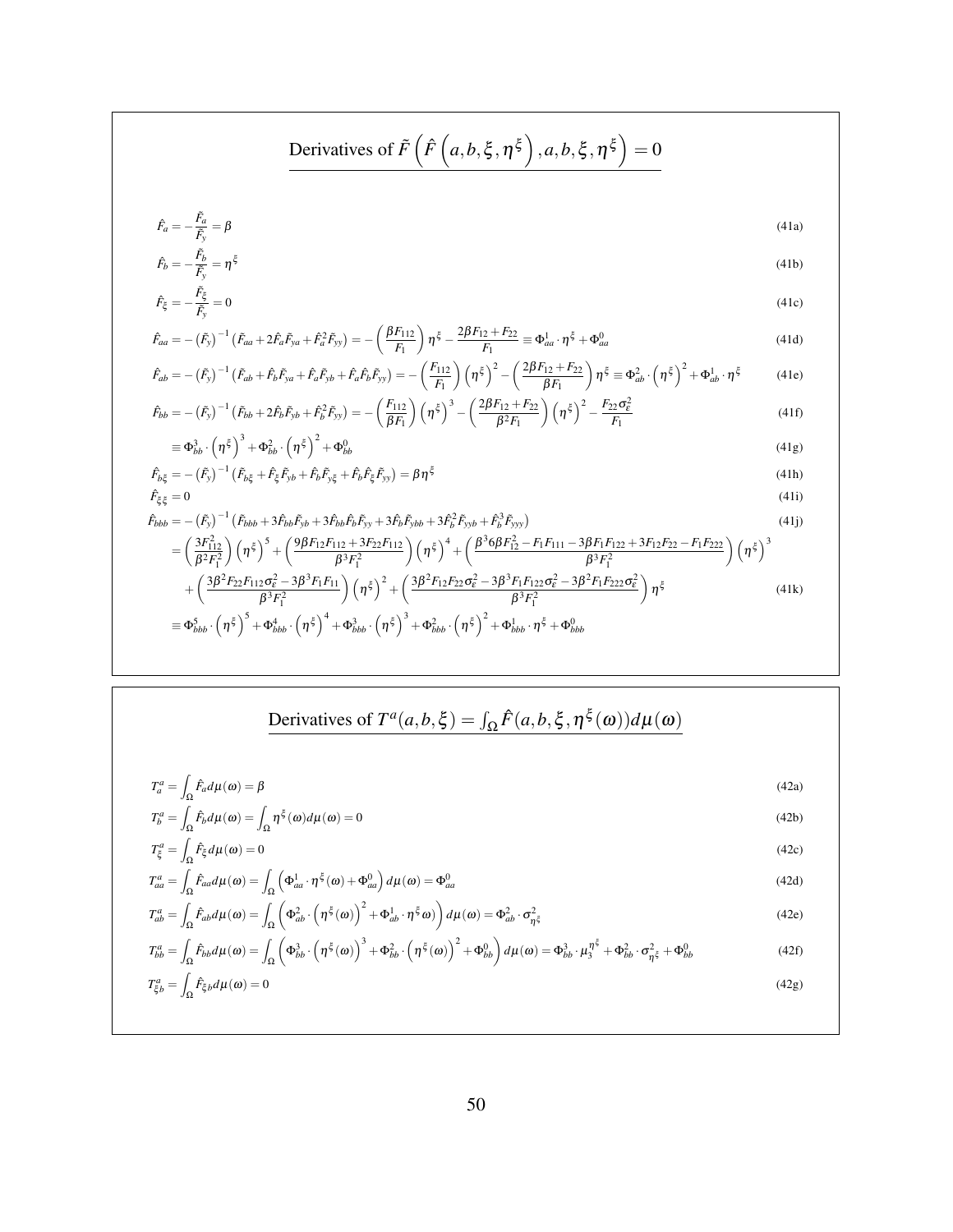Derivatives of 
$$
T^b(a,b,\xi) = \frac{1}{\sigma_{\eta\xi}^2} \int_{\Omega} \hat{F}(a,b,\xi,\eta^{\xi}(\omega)) d\mu(\omega)
$$

$$
T_a^b = \frac{1}{\sigma_{\eta\zeta}^2} \int_{\Omega} \eta^{\zeta}(\omega) \hat{F}_a d\mu(\omega) = 0
$$
\n(43a)

$$
T_b^b = \frac{1}{\sigma_{\eta\xi}^2} \int_{\Omega} \eta^{\xi}(\omega) \hat{F}_b d\mu(\omega) = \frac{1}{\sigma_{\eta\xi}^2} \int_{\Omega} (\eta^{\xi}(\omega))^2 d\mu(\omega) = 1
$$
\n(43b)

$$
T_{\xi}^{b} = \left(\sigma_{\eta\xi}^{2}\right)^{-2} \left[\sigma_{\eta\xi}^{2} \int_{\Omega} \left(\hat{F}\frac{\partial}{\partial\xi}\eta^{\xi}(\omega) + \eta^{\xi}(\omega)\hat{F}_{\xi}\right) d\mu(\omega) - \frac{\partial}{\partial\xi}\sigma_{\eta\xi}^{2} \int_{\Omega} \eta^{\xi}(\omega)\hat{F}d\mu(\omega)\right] = 0
$$
\n(43c)

$$
T_{bb}^{b} = \frac{1}{\sigma_{\eta\xi}^{2}} \int_{\Omega} \eta^{\xi}(\omega) \hat{F}_{bb} d\mu(\omega) = \frac{1}{\sigma_{\eta\xi}^{2}} \int_{\Omega} \eta^{\xi}(\omega) \left(\Phi_{bb}^{3} \cdot \left(\eta^{\xi}(\omega)\right)^{3} + \Phi_{bb}^{2} \cdot \left(\eta^{\xi}(\omega)\right)^{2} + \Phi_{bb}^{0}\right) d\mu(\omega) = \frac{1}{\sigma_{\eta\xi}^{2}} \left(\Phi_{bb}^{3} \sigma_{\eta\xi}^{4} + \Phi_{bb}^{2} \mu_{3}^{\eta\xi}\right)
$$
(43d)

$$
T_{ab}^{b} = \frac{1}{\sigma_{\eta^{\xi}}^{2}} \int_{\Omega} \eta^{\xi}(\omega) \hat{F}_{ab} d\mu(\omega) = \frac{1}{\sigma_{\eta^{\xi}}^{2}} \int_{\Omega} \eta^{\xi}(\omega) \left(\Phi_{ab}^{2} \cdot \left(\eta^{\xi}(\omega)\right)^{2} + \Phi_{ab}^{1} \cdot \eta^{\xi}(\omega)\right) d\mu(\omega) = \frac{1}{\sigma_{\eta^{\xi}}^{2}} \left(\Phi_{ab}^{2} \mu_{3}^{\eta^{\xi}} + \Phi_{ab}^{1} \sigma_{\eta^{\xi}}^{2}\right)
$$
(43e)

$$
T_{aa}^{b} = \frac{1}{\sigma_{\eta\xi}^{2}} \int_{\Omega} \eta^{\xi}(\omega) \hat{F}_{aa} d\mu(\omega) = \frac{1}{\sigma_{\eta\xi}^{2}} \int_{\Omega} \eta^{\xi}(\omega) \left(\Phi_{aa}^{1} \cdot \eta^{\xi}(\omega) + \Phi_{aa}^{0}\right) d\mu(\omega) = \Phi_{aa}^{1}
$$
\n
$$
(43f)
$$

$$
T_{\xi\xi}^{b} = \left(\sigma_{\eta\xi}^{2}\right)^{-4} \left\{ \left(\sigma_{\eta}^{2}\right)^{2} \left[\sigma_{\eta\xi}^{2}\int_{\Omega}\left(2\hat{F}_{\xi}\frac{\partial}{\partial\xi}\eta^{\xi}(\omega)+\hat{F}\frac{\partial^{2}}{(\partial\xi)^{2}}\eta^{\xi}(\omega)+\hat{F}_{\xi\xi}\eta^{\xi}(\omega)\right)d\mu(\omega) \right.\right.\left. +\frac{\partial}{\partial\xi}\sigma_{\eta\xi}^{2}\int_{\Omega}\left(\hat{F}\frac{\partial}{\partial\xi}\eta^{\xi}(\omega)+\eta^{\xi}(\omega)\hat{F}_{\xi}\right)d\mu-\int_{\Omega}\frac{\partial}{\partial\xi}\eta^{\xi}(\omega)\hat{F}\frac{\partial}{\partial\xi}\sigma_{\eta\xi}^{2}d\mu(\omega) \right.\left. -\int_{\Omega}\eta^{\xi}(\omega)\hat{F}_{\xi}\frac{\partial}{\partial\xi}\sigma_{\eta\xi}^{2}d\mu(\omega)-\int_{\Omega}\eta^{\xi}(\omega)\hat{F}\frac{\partial^{2}}{(\partial\xi)^{2}}\sigma_{\eta\xi}^{2}d\mu(\omega)\right]\left. -\sigma_{\eta\xi}^{2}\int_{\Omega}\left(\hat{F}\frac{\partial}{\partial\xi}\eta^{\xi}(\omega)+\eta^{\xi}(\omega)\hat{F}_{\xi}\right)\frac{\partial}{\partial\xi}(\sigma_{\eta\xi}^{2})^{2}d\mu(\omega)+\frac{\partial}{\partial\xi}\sigma_{\eta\xi}^{2}\int_{\Omega}\eta^{\xi}(\omega)\hat{F}\frac{\partial}{\partial\xi}(\sigma_{\eta\xi}^{2})^{2}d\mu(\omega)\right>=0
$$
\n(43g)

$$
T_{b\xi}^{b} = \left(\sigma_{\eta\xi}^{2}\right)^{-2} \left[\sigma_{\eta\xi}^{2} \int_{\Omega} \left(\frac{\partial}{\partial \xi} \eta^{\xi}(\omega) \hat{F}_{b} + \eta^{\xi}(\omega) \hat{F}_{b\xi}\right) d\mu(\omega) - \frac{\partial}{\partial \xi} \sigma_{\eta\xi}^{2} \int_{\Omega} \eta^{\xi}(\omega) \hat{F}_{b} d\mu(\omega)\right] = \beta \left(\frac{\beta^{2}-2}{\beta^{2}-1}\right)
$$
(43h)

$$
T_{bbb}^{b} = \frac{1}{\sigma_{\eta\xi}^2} \int_{\Omega} \hat{F}_{bbb} \eta^{\xi}(\omega) d\mu(\omega)
$$
\n
$$
1 + \int_{\Omega} \left( \sigma_{\phi}^{\xi}(\omega) \right)^5 + \sigma_{\phi}^4 - \left( \sigma_{\phi}^{\xi}(\omega) \right)^4 + \sigma_{\phi}^3 - \left( \sigma_{\phi}^{\xi}(\omega) \right)^3 + \sigma_{\phi}^2 - \left( \sigma_{\phi}^{\xi}(\omega) \right)^2 + \sigma_{\phi}^4 - \sigma_{\phi}^{\xi}(\omega) d\mu(\omega)
$$
\n
$$
(43i)
$$

$$
= \frac{1}{\sigma_{\eta\xi}^2} \int_{\Omega} \left( \Phi_{bbb}^5 \cdot \left( \eta^{\xi}(\omega) \right)^5 + \Phi_{bbb}^4 \cdot \left( \eta^{\xi}(\omega) \right)^4 + \Phi_{bbb}^3 \cdot \left( \eta^{\xi}(\omega) \right)^3 + \Phi_{bbb}^2 \cdot \left( \eta^{\xi}(\omega) \right)^2 + \Phi_{bbb}^1 \cdot \eta^{\xi}(\omega) + \Phi_{bbb}^0 \right) \eta^{\xi}(\omega) d\mu(\omega) \tag{43}
$$

$$
= \frac{1}{\sigma_{\eta\xi}^2} \left( \Phi_{bbb}^5 \cdot \sigma_{\eta\xi}^6 + \Phi_{bbb}^4 \cdot \sigma_{\eta\xi}^5 + \Phi_{bbb}^3 \cdot \mu_4^5 + \Phi_{bbb}^2 \cdot \mu_3^7 + \Phi_{bbb}^1 \cdot \sigma_{\eta\xi}^2 \right)
$$
(43k)

We now turn to the body of the argument, which, as before, requires bifurcation analysis of the system (31). The center manifold may be characterized locally as a  $C^4$  function:  $a = h(b, \xi)$ , which satisfies the following functional equation:

$$
(\beta - 1)h(b, \xi) + f(h(b, \xi), b, \xi) = h_b(b, \xi)g(h(b, \xi), b, \xi).
$$

Working as before, we find that

$$
h_{bb} = \frac{1}{1-\beta} f_{bb} = \frac{1}{1-\beta} T_{bb}^a = \frac{1}{1-\beta} \left( \Phi_{bb}^3 \cdot \mu_3^{\eta^{\xi}} + \Phi_{bb}^2 \cdot \sigma_{\eta^{\xi}}^2 + \Phi_{bb}^0 \right).
$$

The projected system is given by

$$
\dot{b} = g(h(b, \xi), b, \xi) \equiv G(b, \xi). \tag{44}
$$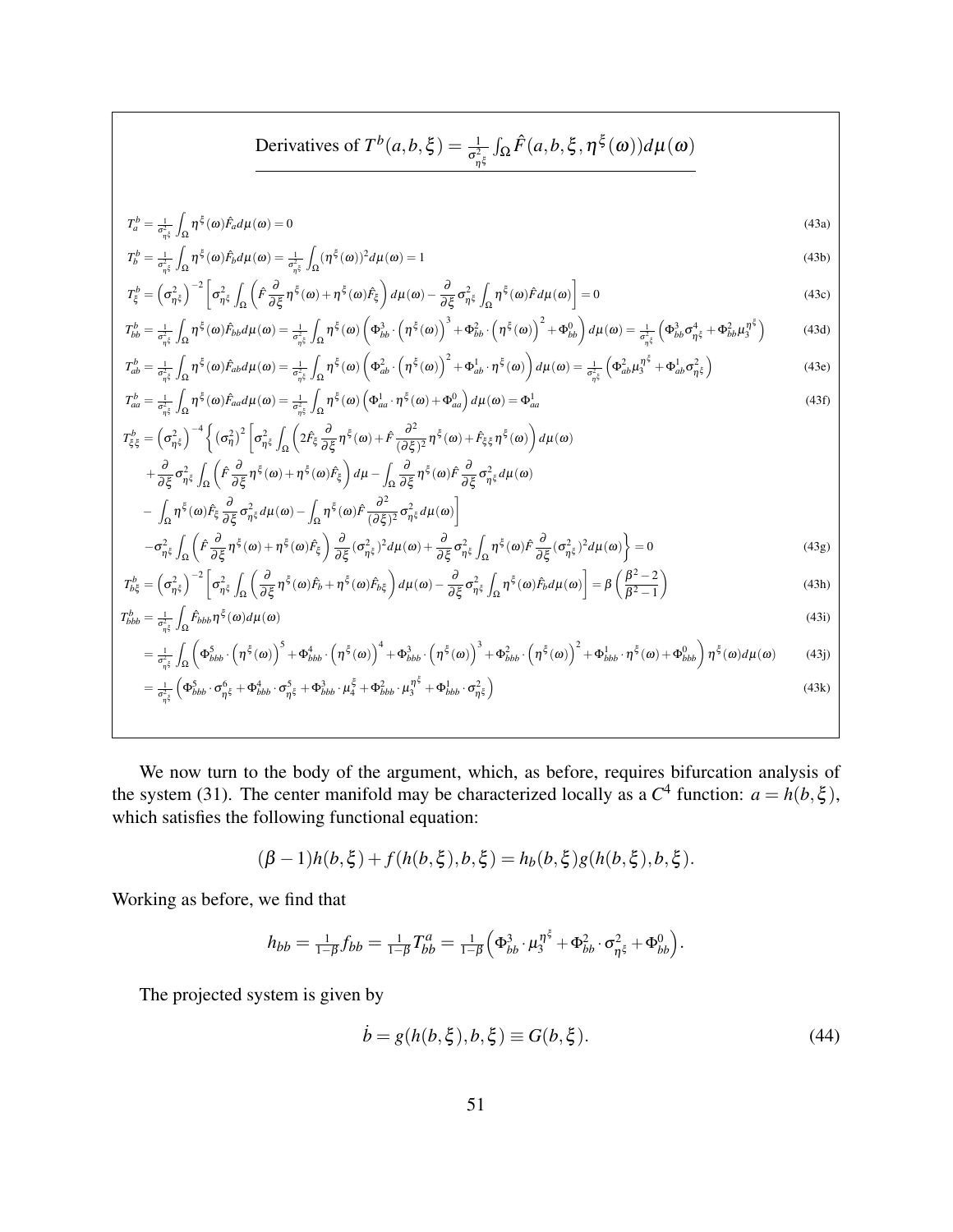To conduct bifurcation analysis, the higher-order derivatives of *G* are needed. That  $G(0,0) = 0$  is immediate. Since  $g = T^b - b$  we have that

$$
g_{aa} = T_{aa}^b = \Phi_{aa}^1 \tag{45a}
$$

$$
g_{ab} = T_{ab}^b = \frac{1}{\sigma_{\eta^{\xi}}^2} \left( \Phi_{ab}^2 \mu_3^{\eta^{\xi}} + \Phi_{ab}^1 \sigma_{\eta^{\xi}}^2 \right)
$$
(45b)

$$
g_{bb} = T_{bb}^b = \frac{1}{\sigma_{\eta^{\xi}}^2} \left( \Phi_{bb}^3 \sigma_{\eta^{\xi}}^4 + \Phi_{bb}^2 \mu_3^{\eta^{\xi}} \right)
$$
(45c)

$$
g_{b\xi} = T_{b\xi}^b = \beta \left(\frac{\beta^2 - 2}{\beta^2 - 1}\right) \tag{45d}
$$

$$
g_{bbb} = T_{bbb}^b = \frac{1}{\sigma_{\eta\xi}^2} \Big( \Phi_{bbb}^5 \cdot \sigma_{\eta\xi}^6 + \Phi_{bbb}^4 \cdot \sigma_{\eta\xi}^5 + \Phi_{bbb}^3 \cdot \mu_4^5 + \Phi_{bbb}^2 \cdot \mu_3^7 + \Phi_{bbb}^1 \cdot \sigma_{\eta\xi}^2 \Big). \tag{45e}
$$

Using our information about *h*, we compute

$$
G_b = g_a \cdot h_b + g_b = 0 \tag{46a}
$$

$$
G_{\xi} = g_a \cdot h_{\xi} + g_{\xi} = 0 \tag{46b}
$$

$$
G_{bb} = g_a \cdot h_{bb} + h_b \cdot (g_{aa} \cdot h_b + g_{ab}) + g_{ab} \cdot h_b + g_{bb} = g_{bb} = \frac{1}{\sigma_{\eta^{\xi}}^2} \left( \Phi_{bb}^3 \sigma_{\eta^{\xi}}^4 + \Phi_{bb}^2 \mu_3^{\eta^{\xi}} \right)
$$
(46c)

$$
G_{b\xi} = h_b \cdot \frac{\partial}{\partial \xi} g_a + g_a \cdot h_{b\xi} + g_{ba} \cdot h_{\xi} + g_{b\xi} = \beta \left( \frac{\beta^2 - 2}{\beta^2 - 1} \right)
$$
(46d)

$$
G_{bbb} = g_a h_{bbb} + 2h_{bb} \cdot (g_{aa} \cdot h_b + g_{ab}) + h_b \cdot \frac{\partial}{\partial b} (g_{aa} \cdot h_b + g_{ab})
$$
  
+  $g_{ab} \cdot h_{bb} + h_b \cdot \frac{\partial}{\partial b} g_{ab} + h_b \cdot g_{bba} + g_{bbb} = 3h_{bb} \cdot g_{ab} + g_{bbb}$  (46e)

$$
= \frac{1}{(1-\beta)\sigma_{\eta\xi}^2} \left( \Phi_{bb}^3 \cdot \mu_3^{\eta\xi} + \Phi_{bb}^2 \cdot \sigma_{\eta\xi}^2 + \Phi_{bb}^0 \right) \left( \Phi_{ab}^2 \mu_3^{\eta\xi} + \Phi_{ab}^1 \sigma_{\eta\xi}^2 \right)
$$
  
+ 
$$
\frac{1}{\sigma_{\eta\xi}^2} \left( \Phi_{bbb}^5 \cdot \mu_6^{\eta\xi} + \Phi_{bbb}^4 \cdot \mu_5^{\eta\xi} + \Phi_{bbb}^3 \cdot \mu_4^{\eta\xi} + \Phi_{bbb}^2 \cdot \mu_3^{\eta\xi} + \Phi_{bbb}^1 \cdot \sigma_{\eta\xi}^2 \right) \equiv \mathscr{I} \mathscr{C}
$$
(46f)

where, in each computation, the second equality follows from the work just above and that *h* and *g* have no first order terms.

Since  $G = G_b = G_{\xi} = 0$ , and  $G_{b\xi}$  is generically non-zero, the type of bifurcation experienced by the projected system depends on whether  $G_{bb} = 0$ . Noting that  $G_{bb} = \frac{1}{\sigma^2}$ η ξ  $\Big(\Phi_{bb}^3\mu_4^{\eta^\xi}+\Phi_{bb}^2\mu_3^{\eta^\xi}$  $\binom{\eta^{\xi}}{3}$  and that  $\Phi_{bb}^3 = -\frac{F_{112}}{\beta F_1}$ *f*<sub>*BF*1</sub></sub> and  $Φ<sub>bb</sub><sup>2</sup> = \frac{2βF_{12} + F_{22}}{β<sup>2</sup>F_1}$  $\frac{F_{12}+F_{22}}{\beta^2 F_1}$ , we have two cases:  $\text{Case 1: } (2\beta F_{12} + F_{22})\mu_3^{\varepsilon} \neq \beta F_{112};$ 

In this case we have  $G_b = 0$ ,  $G_{\xi} = 0$ ,  $G_{b\xi} \neq 0$ , and  $G_{bb} \neq 0$ ; thus the projected system undergoes a transcritical bifurcation as ξ crosses zero, indicating the emergence of two additional fixed points.

$$
\underline{\text{Case 2:}}\ (2\beta F_{12} + F_{22})\mu_3^{\varepsilon} = \beta F_{112} \text{ and } \mathscr{I}\mathscr{C} \neq 0.
$$

Since  $G_b$ ,  $G_\xi$  and  $G_{bb} = 0$ , and  $G_{b\xi} \neq 0$  the system undergoes a pitchfork bifurcation as  $\xi$  crosses zero provided that  $G_{bbb} \neq 0$ , thus  $\mathcal{I}\mathcal{C}$  must be non-zero.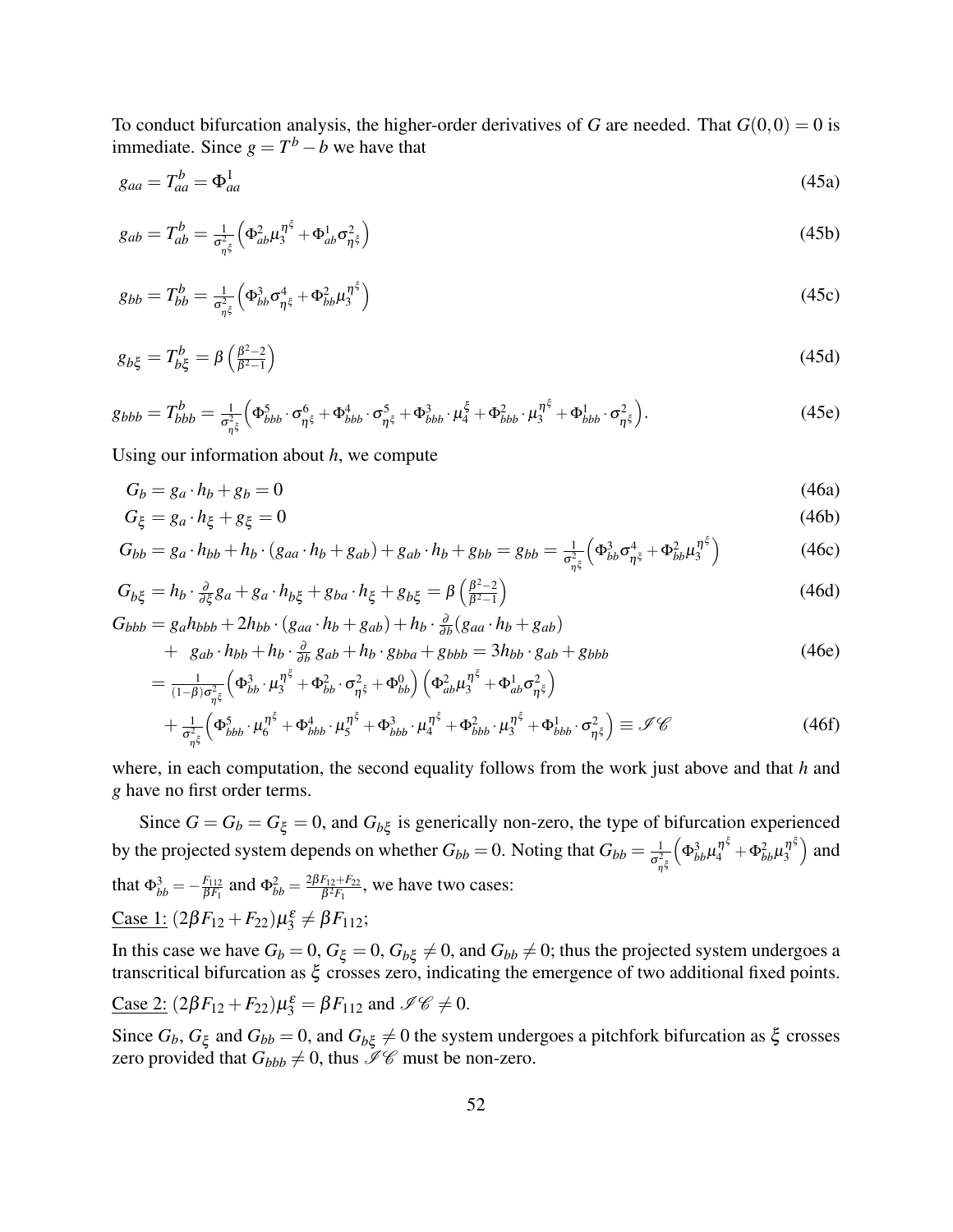The remainder of the proof is completed as before, with stability in Case 1 requiring that  $\mathcal{I}\mathcal{C}$ be negative.  $\blacksquare$ 

**Proof Theorem 5** In what follows, unless otherwise specified, derivatives are evaluated at

$$
(a,b,c,\xi) = (a^*,b^*,0,0).
$$

Recall that in the body we stated that by choosing  $|\sigma|$  small we may assume that  $DF_{\star} \approx DF_{\star}(0,0)$ for  $\star = y, v, yy$ , etc. To see this, first observe that if  $(\hat{a}(\sigma), \hat{b}(\sigma))'$  is the fixed point of the map  $\hat{T}$  (see proof of Theorem 3) then  $\lim_{\sigma \to 0} (\hat{a}(\sigma), \hat{b}(\sigma)) = (0,0)$ , and since  $a^*(\sigma) = \hat{a}(\sigma)$ , we may assume  $|a^*(\sigma)|$  is small. Also, since  $b^*(\sigma) = \frac{1}{\sigma}\hat{b}(\sigma)$ , we may assume  $|\sigma b^*(\sigma)|$  is small. Since  $v_t = \sigma \hat{v}_t$ follows that for small  $|\sigma|$ ,

$$
DF_{\star} \equiv DF_{\star}(a^*(\sigma) + b^*(\sigma)\rho v_t + b^*(\sigma)\sigma\zeta_{t+1}(\omega), \rho v_t + \sigma\zeta_{t+1}(\omega)) \approx DF_{\star}(0,0)
$$
 (47)

for  $\star = y, v, yy$ , etc.

Turning now the the main argument, the proof follows the same structure as the proof of Theorem 1, and because of this, we will be considerably more brief. Again, we require a host of derivatives.

| $\hat{F}_a = \int_{\Omega} DF_y \cdot d\mu(\omega) = DF_y$                                                                                                                                                                                                               | (48a) |
|--------------------------------------------------------------------------------------------------------------------------------------------------------------------------------------------------------------------------------------------------------------------------|-------|
| $\hat{F}_b = \int_{\Omega} DF_y \cdot (\rho v_t + \sigma \zeta_{t+1}(\omega)) d\mu(\omega) = DF_y \cdot \rho v_t$                                                                                                                                                        | (48b) |
| $\hat{F}_c = \int_{\Omega} DF_y \cdot (\lambda(\xi)\eta_t^{\xi} + \varepsilon_{t+1}(\omega)) d\mu(\omega) = DF_y \cdot \lambda(\xi)\eta_t^{\xi}$                                                                                                                         | (48c) |
| $\hat{F}_{\xi} = \int_{\Omega} DF_y \cdot c \eta_t^{\xi} d\mu(\omega) = 0$                                                                                                                                                                                               | (48d) |
| $\hat{F}_{aa} = \int_{\Omega} DF_{yy} \cdot d\mu(\omega) = DF_{yy}$                                                                                                                                                                                                      | (48e) |
| $\hat{F}_{ab} = \int_{\Omega} DF_{yy} \cdot (\rho v_t + \sigma \zeta_{t+1}(\omega)) d\mu(\omega) = DF_{yy} \cdot \rho v_t$                                                                                                                                               | (48f) |
| $\hat{F}_{ac} = \int_{\Omega} DF_{yy} \cdot (\lambda(\xi)) \eta_t^{\xi} + \varepsilon_{t+1}(\omega)) d\mu(\omega) = DF_{yy} \cdot \lambda(\xi) \eta_t^{\xi}$                                                                                                             | (48g) |
| $\hat{F}_{a\xi} = \int_{\Omega} DF_{yy} \cdot c \eta_t^{\xi} d\mu(\omega) = 0$                                                                                                                                                                                           | (48h) |
| $\hat{F}_{bb} = \int_{\Omega} DF_{yy} \cdot (\rho v_t + \sigma \zeta_{t+1}(\omega))^2 d\mu(\omega) = DF_{yy} \cdot (\rho^2 v_t^2 + \sigma^2 \sigma_{\zeta}^2)$                                                                                                           | (48i) |
| $\hat{F}_{bc} = \int_{\Omega} DF_{yy} \cdot (\rho v_t + \sigma \zeta_{t+1}(\omega)) (\lambda(\xi)) \eta_t^{\xi} + \varepsilon_{t+1}(\omega)) \mu(\omega) = DF_{yy} \cdot \lambda(\xi) \rho \eta_t^{\xi} v_t$                                                             | (48j) |
| $\hat{F}_{b\xi} = \int_{\Omega} DF_{yy} \cdot (\rho v_t + \sigma \zeta_{t+1}(\omega)) c \eta_t^{\xi} d\mu(\omega) = 0$                                                                                                                                                   | (48k) |
| $\hat{F}_{cc} = \int_{\Omega} DF_{yy} \cdot (\lambda(\xi)\eta_t^{\xi} + \varepsilon_{t+1}(\omega))^2 d\mu(\omega) = DF_{yy} \cdot \left(\lambda(\xi)^2 \left(\eta_t^{\xi}\right)^2 + \sigma_{\varepsilon}^2\right)$                                                      | (481) |
| $\hat{F}_{c\xi} = \int_{\Omega} \left( DF_{yy} \cdot c \eta_t^{\xi} \left( \lambda(\xi) \eta_t^{\xi} + \varepsilon_{t+1}(\omega) \right) + DF_y \cdot \eta_t^{\xi} \right) d\mu(\omega) = DF_y \cdot \eta_t^{\xi}$                                                       | (48m) |
| $\hat{F}_{\xi\xi} = \int_{\Omega} \left( DF_{yy} \cdot \left( c \eta_t^{\xi} \right)^2 + DF_y \cdot c \cdot \frac{\partial}{\partial \xi} \eta_t^{\xi} \right) d\mu(\omega) = 0$                                                                                         | (48n) |
| $\hat{F}_{ccc} = \int_{\Omega} DF_{yyy} \cdot (\lambda(\xi)\eta_t^{\xi} + \varepsilon_{t+1}(\omega))^3 d\mu(\omega) = DF_{yyy} \cdot \left(\lambda(\xi)^3 \left(\eta_t^{\xi}\right)^3 + 3\lambda(\xi)\sigma_{\varepsilon}^2 \eta_t^{\xi} + \mu_{4}^{\varepsilon}\right)$ | (48o) |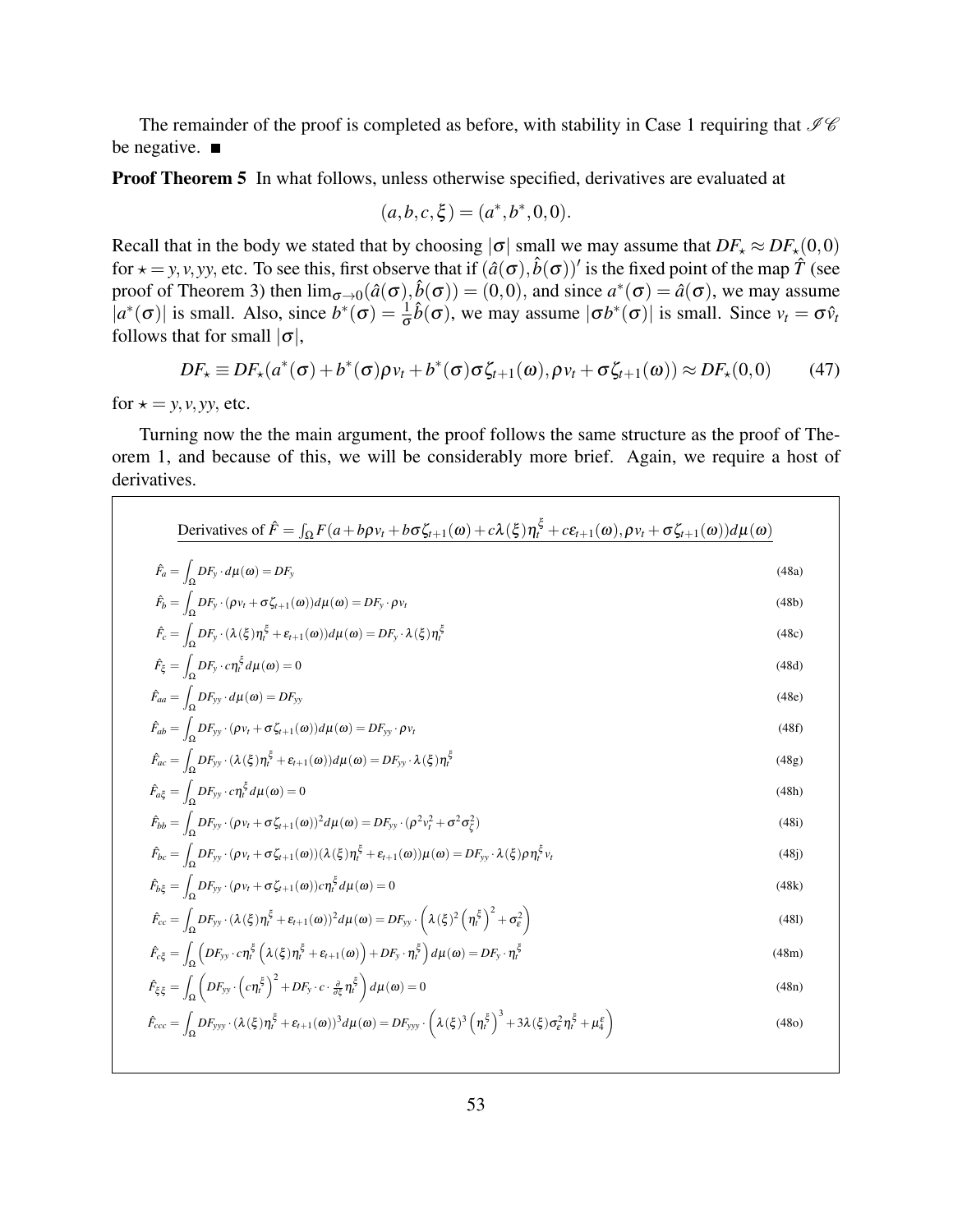Derivatives of 
$$
T^a = \int_{\Omega} \hat{F}(a, b, c, \xi, v(\omega), \eta^{\xi}(\omega)) d\mu(\omega)
$$
  
\n
$$
T_a^a = \int_{\Omega} \hat{F}_b \cdot d\mu(\omega) = DF_y \cdot \rho \int_{\Omega} v(\omega) d\mu(\omega) = 0
$$
\n(49a)  
\n
$$
T_b^a = \int_{\Omega} \hat{F}_c \cdot d\mu(\omega) = DF_y \cdot \lambda(\xi) \int_{\Omega} \eta^{\xi}(\omega) d\mu(\omega) = 0
$$
\n(49c)  
\n
$$
T_c^a = \int_{\Omega} \hat{F}_c \cdot d\mu(\omega) = DF_y \cdot \lambda(\xi) \int_{\Omega} \eta^{\xi}(\omega) d\mu(\omega) = 0
$$
\n(49e)  
\n
$$
T_{aa}^a = \int_{\Omega} \hat{F}_{aa} \cdot d\mu(\omega) = DF_{yy} \cdot \rho \int_{\Omega} v(\omega) d\mu(\omega) = 0
$$
\n(49e)  
\n
$$
T_{aa}^a = \int_{\Omega} \hat{F}_{ab} \cdot d\mu(\omega) = DF_{yy} \cdot \lambda(\xi) \int_{\Omega} \eta^{\xi}(\omega) d\mu(\omega) = 0
$$
\n(49f)  
\n
$$
T_{ac}^a = \int_{\Omega} \hat{F}_{ac} \cdot d\mu(\omega) = DF_{yy} \cdot \lambda(\xi) \int_{\Omega} \eta^{\xi}(\omega) d\mu(\omega) = 0
$$
\n(49g)  
\n
$$
T_{ac}^a = \int_{\Omega} \hat{F}_{bc} \cdot d\mu(\omega) = DF_{yy} \cdot \rho \cdot \lambda(\xi) \int_{\Omega} v(\omega)^2 + \sigma_{\xi}^2 \right) d\mu(\omega) = DF_{yy} \cdot \sigma_{\xi}^2
$$
\n(49h)  
\n
$$
T_{bc}^a = \int_{\Omega} \hat{F}_{bc} \cdot d\mu(\omega) = DF_{yy} \cdot \rho \cdot \lambda(\xi) \int_{\Omega} v(\omega) \eta^{\xi}(\omega) d\mu(\omega) = 0
$$
\n(49j)  
\n
$$
T_{ac}^a = \int_{\Omega} \hat{F}_{bc} \cdot d\mu(\omega) = DF_{yy} \int_{\Omega} (\lambda(\xi)^2 \eta^
$$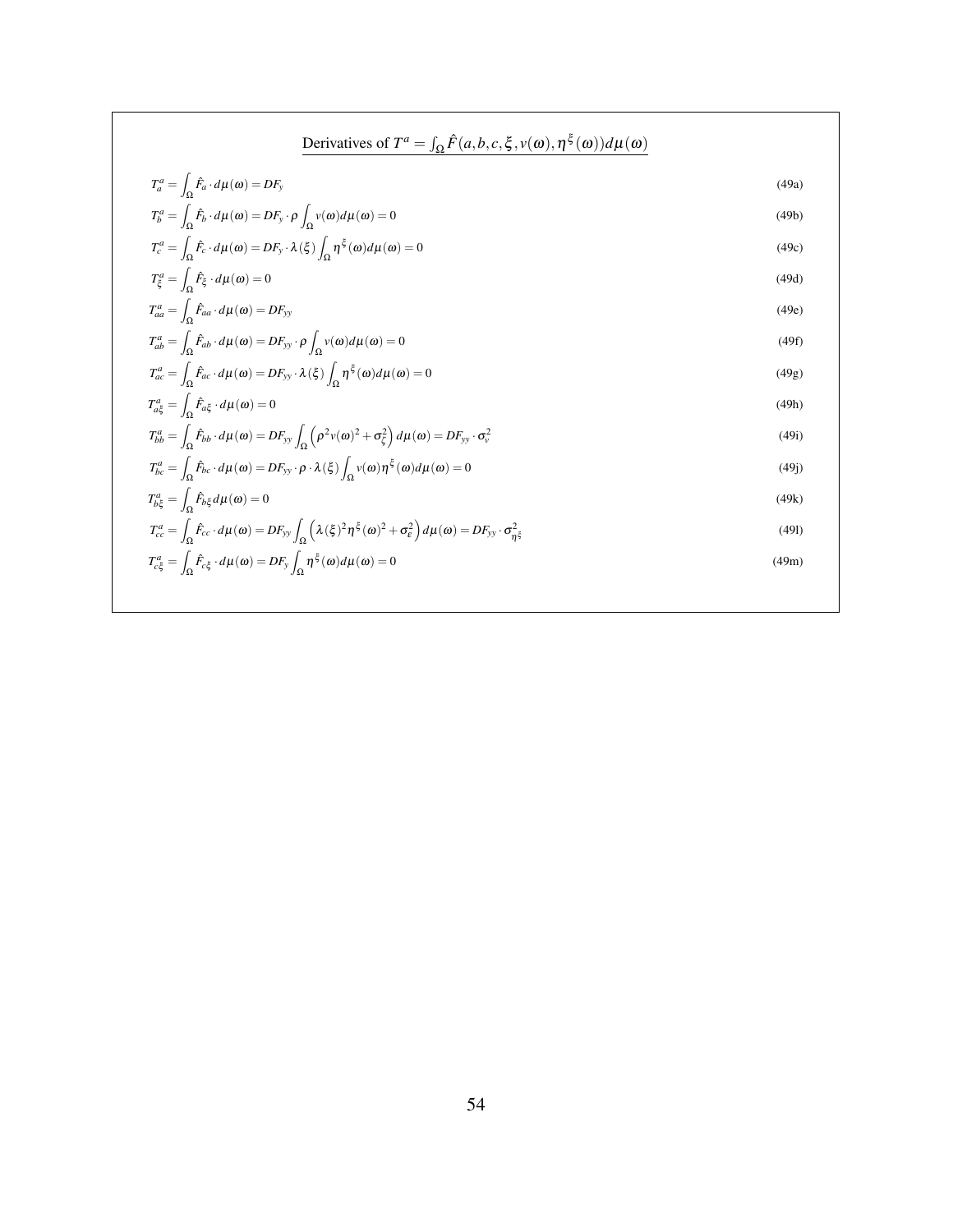$$
\begin{aligned}\n\text{Derivatives of } T^{b} &= \frac{1}{\sigma_{v}^{2}} \int_{\Omega} v(\omega) \hat{F}(a,b,c,\xi,v(\omega),\eta^{\xi}(\omega)) d\mu(\omega) \\
T_{a}^{b} &= \frac{1}{\sigma_{v}^{2}} \int_{\Omega} v(\omega) \hat{F}_{a} d\mu(\omega) = 0 \\
T_{b}^{b} &= \frac{1}{\sigma_{v}^{2}} \int_{\Omega} v(\omega) \hat{F}_{b} d\mu(\omega) = \frac{1}{\sigma_{v}^{2}} \cdot DF_{y} \cdot \rho \int_{\Omega} v(\omega)^{2} d\mu(\omega) = DF_{y} \cdot \rho \\
T_{c}^{b} &= \frac{1}{\sigma_{v}^{2}} \int_{\Omega} v(\omega) \hat{F}_{c} d\mu(\omega) = \frac{1}{\sigma_{v}^{2}} \cdot DF_{y} \cdot \lambda(\xi) \int_{\Omega} v(\omega) \eta^{\xi}(\omega) d\mu(\omega) = 0 \\
T_{b}^{b} &= \frac{1}{\sigma_{v}^{2}} \int_{\Omega} v(\omega) \hat{F}_{a} d\mu(\omega) = \frac{1}{\sigma_{v}^{2}} \cdot DF_{yy} \int_{\Omega} v(\omega) d\mu(\omega) = 0 \\
T_{ab}^{b} &= \frac{1}{\sigma_{v}^{2}} \int_{\Omega} v(\omega) \hat{F}_{ab} d\mu(\omega) = \frac{1}{\sigma_{v}^{2}} \cdot DF_{yy} \cdot \rho \int_{\Omega} v(\omega) d\mu(\omega) = \rho \cdot DF_{yy} \\
T_{ab}^{b} &= \frac{1}{\sigma_{v}^{2}} \int_{\Omega} v(\omega) \hat{F}_{ab} d\mu(\omega) = \frac{1}{\sigma_{v}^{2}} \cdot DF_{yy} \cdot \lambda(\xi) \int_{\Omega} v(\omega) \eta^{\xi}(\omega) d\mu(\omega) = 0 \\
T_{ab}^{b} &= \frac{1}{\sigma_{v}^{2}} \int_{\Omega} v(\omega) \hat{F}_{ab} d\mu(\omega) = 0 \\
T_{ab}^{b} &= \frac{1}{\sigma_{v}^{2}} \int_{\Omega} v(\omega) \hat{F}_{ab} d\mu(\omega) = 0 \\
T_{ab}^{b} &= \frac{1}{\sigma_{v}^{2}} \int_{\Omega} v(\omega) \hat{F}_{ba} d
$$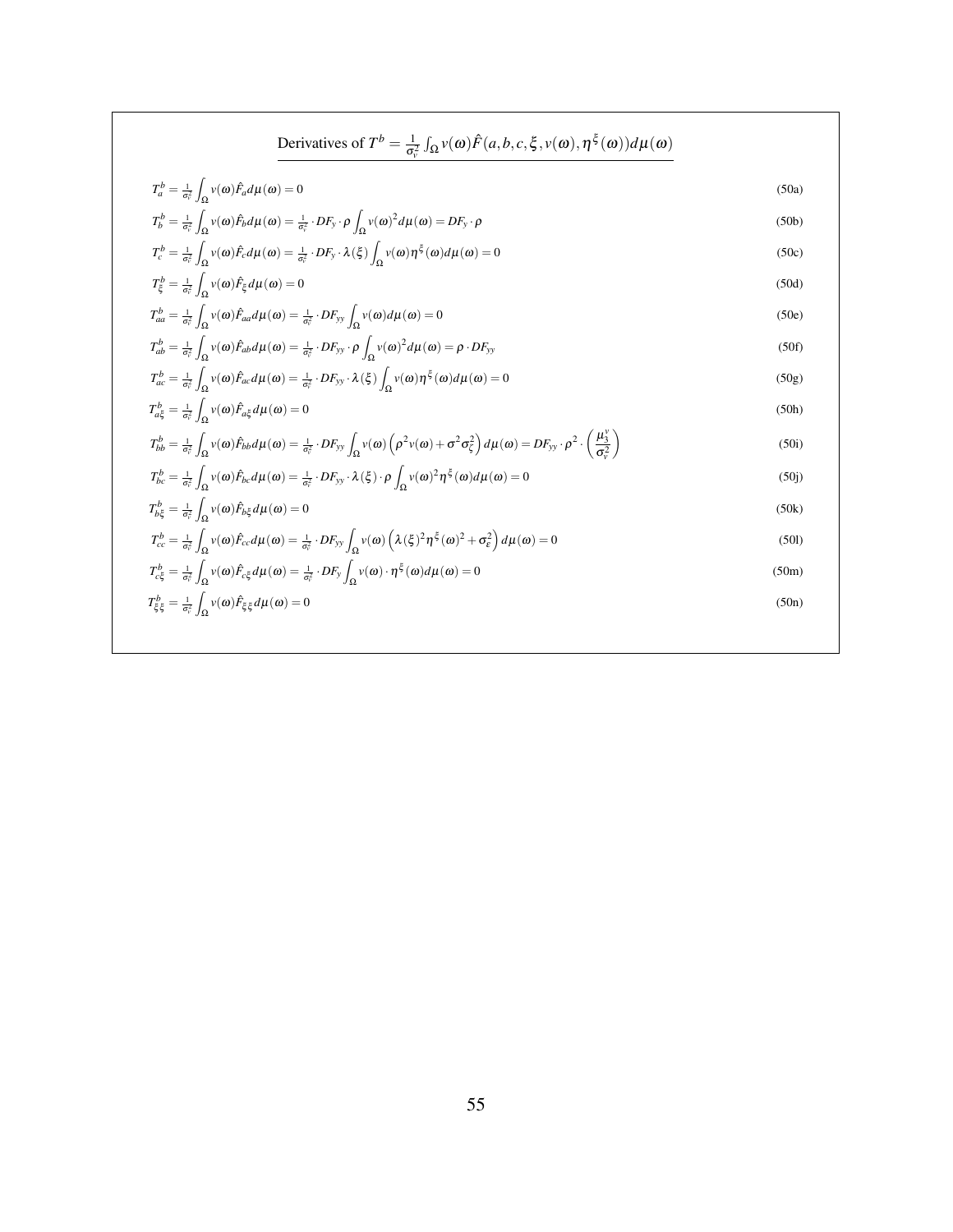Derivatives of 
$$
T^{c} = (\sigma_{\eta\xi}^{2})^{-1} \int_{\Omega} \eta^{\xi}(\omega) \hat{F}(a,b,c,\xi,v(\omega),\eta^{\xi}(\omega)) d\mu(\omega)
$$
  
\n
$$
T_{b}^{c} = \frac{1}{\sigma_{\eta\xi}^{2}} \int_{\Omega} \eta^{\xi}(\omega) \hat{F}_{a}d\mu(\omega) = 0
$$
\n
$$
T_{b}^{c} = \frac{1}{\sigma_{\eta\xi}^{2}} \int_{\Omega} \eta^{\xi}(\omega) \hat{F}_{a}d\mu(\omega) = \frac{1}{\sigma_{\eta\xi}^{2}} \cdot DF_{b} \int_{\Omega} \eta^{\xi}(\omega)(\omega) d\mu(\omega) = 0
$$
\n
$$
T_{c}^{c} = \frac{1}{\sigma_{\eta\xi}^{2}} \int_{\Omega} \eta^{\xi}(\omega) \hat{F}_{a}d\mu(\omega) = \frac{1}{\sigma_{\eta\xi}^{2}} \cdot DF_{b} \cdot \lambda(\xi) \int_{\Omega} \eta^{\xi}(\omega)^{2} d\mu(\omega) = 1
$$
\n
$$
T_{c}^{c} = (\sigma_{\eta\xi}^{2})^{-2} (\sigma_{\eta\xi}^{2} \int_{\Omega} (\hat{F}_{\frac{\partial}{\partial\xi}}^{2} \eta^{\xi}(\omega) + \eta^{\xi}(\omega) \hat{F}_{b}^{2}) d\mu(\omega) = 0
$$
\n
$$
T_{ab}^{c} = \frac{1}{\sigma_{\eta\xi}^{2}} \int_{\Omega} \eta^{\xi}(\omega) \hat{F}_{ab}d\mu(\omega) = \frac{1}{\sigma_{\eta\xi}^{2}} \cdot DF_{b} \cdot \lambda(\xi) \int_{\Omega} \eta^{\xi}(\omega) d\mu(\omega) = 0
$$
\n
$$
T_{ab}^{c} = \frac{1}{\sigma_{\eta\xi}^{2}} \int_{\Omega} \eta^{\xi}(\omega) \hat{F}_{ab}d\mu(\omega) = \frac{1}{\sigma_{\eta\xi}^{2}} \cdot DF_{b} \cdot \lambda(\xi) \int_{\Omega} \eta^{\xi}(\omega) d\mu(\omega) = 0
$$
\n
$$
T_{bc}^{c} = (\frac{1}{\sigma_{\eta\xi}^{2}} \int_{\Omega} \eta^{\xi}(\omega) \hat{F}_{ab}d\mu(\omega
$$

The computations (51d), (51h), (51k) require that at  $c = 0$ ,  $\hat{F}$  and its first partials are independent of  $\eta$ , and that  $\int_{\Omega} \frac{\partial}{\partial \xi} \eta(\omega) d\mu(\omega) = 0$ , which follows from equation (30). Also, (51m) follows from the same argument as (29h).

We turn now to the bifurcation analysis. Change coordinates:  $\alpha = a - a^*$ ,  $\gamma = b - b^*$ , and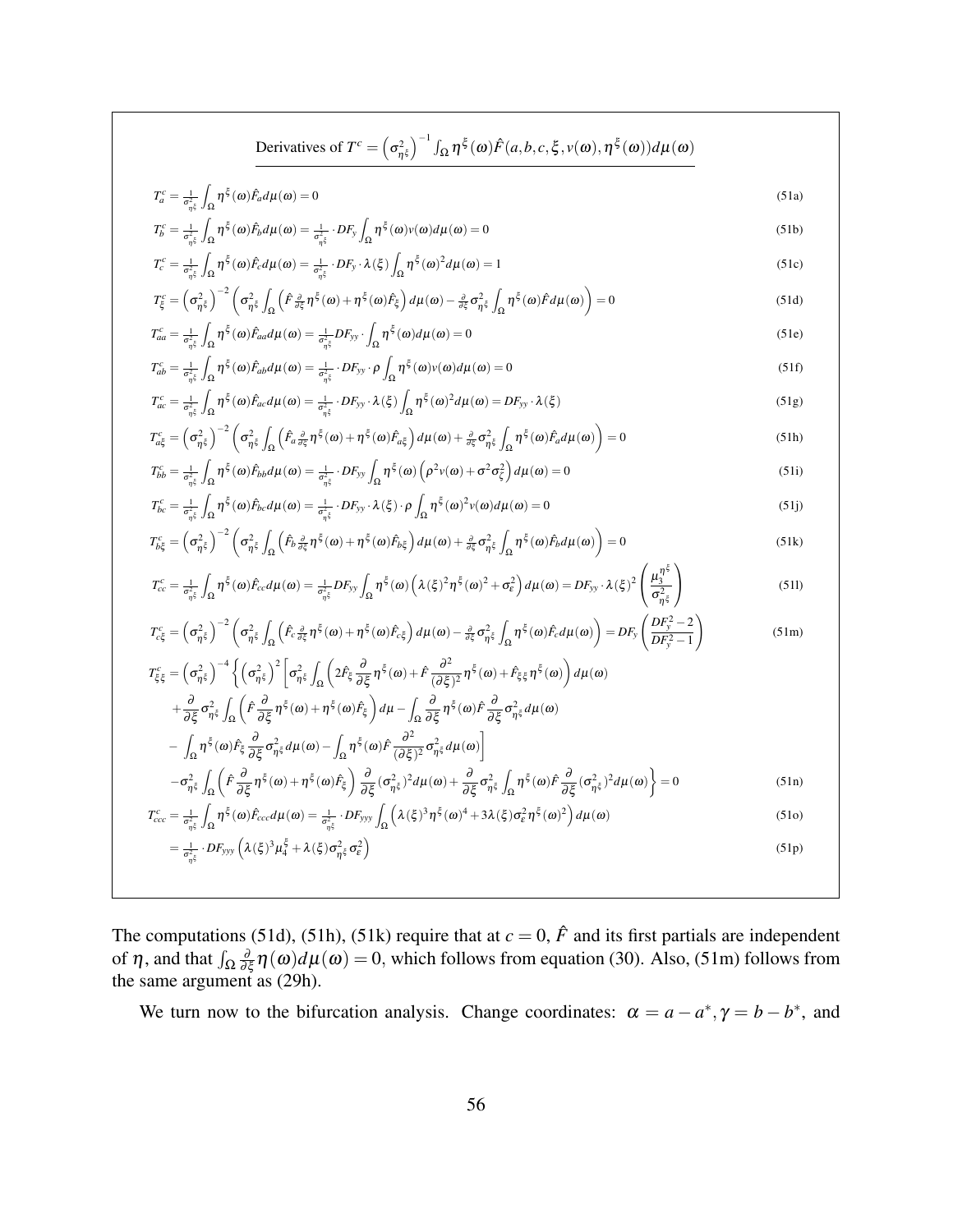consider the dynamic system

$$
\begin{pmatrix}\n\dot{\alpha} \\
\dot{\gamma} \\
\dot{c} \\
\dot{\xi}\n\end{pmatrix} = \begin{pmatrix}\nT^a(\alpha + a^*, \gamma + b^*, c, \xi) \\
T^b(\alpha + a^*, \gamma + b^*, c, \xi) \\
T^c(\alpha + a^*, \gamma + b^*, c, \xi) \\
0\n\end{pmatrix} - \begin{pmatrix}\n\alpha + a^* \\
\gamma + b^* \\
c \\
0\n\end{pmatrix} \equiv H(\alpha, \gamma, c, \xi),
$$

noting that the origin is a rest point. Following the usual proof strategy, write

$$
H(\alpha, \gamma, c, \xi) = \begin{pmatrix} T_a^a & T_b^a & T_c^a & T_c^a \\ T_a^b & T_b^b & T_c^b & T_c^b \\ T_a^c & T_b^c & T_c^c & T_c^c \\ 0 & 0 & 0 & 0 \end{pmatrix} \begin{pmatrix} \alpha \\ \gamma \\ c \\ 0 \end{pmatrix} + \begin{pmatrix} f^1(\alpha, \gamma, c, \xi) \\ f^2(\alpha, \gamma, c, \xi) \\ g(\alpha, \gamma, c, \xi) \\ 0 \end{pmatrix},
$$

where  $f^i$  and  $g$  are  $\mathscr{O}(|[(a,b,c,\xi)||^2)$ . By appealing to our previous computations, we find that

$$
\begin{pmatrix}\nT_a^a & T_b^a, & T_c^a & T_\xi^a \\
T_a^b & T_b^b, & T_c^b & T_\xi^b \\
T_a^c & T_b^c, & T_c^c & T_\xi^c \\
0 & 0 & 0 & 0\n\end{pmatrix} = \begin{pmatrix}\nDF_y - 1 & 0 & 0 & 0 \\
0 & \rho DF_y & 0 & 0 \\
0 & 0 & 0 & 0 \\
0 & 0 & 0 & 0\n\end{pmatrix}
$$

and

$$
f^1(\alpha, \gamma, c, \xi) = T^a(\alpha + a^*, \gamma + b^*, c, \xi) - DF_y \cdot \alpha - a^*
$$
  

$$
f^2(\alpha, \gamma, c, \xi) = T^b(\alpha + a^*, \gamma + b^*, c, \xi) - \rho DF_y \cdot \gamma - b^*
$$
  

$$
g(\alpha, \gamma, c, \xi) = T^c(\alpha + a^*, \gamma + b^*, c, \xi) - c.
$$

The center manifold is parameterized by  $\alpha = h^{\alpha}(c,\xi)$  and  $\gamma = h^{\gamma}(c,\xi)$ ; and, using invariance, these parameterizations satisfy the following functional equations:

$$
L^{\alpha}(c,\xi) \equiv (DF_{y}-1)h^{\alpha} + f^{\alpha}(h^{\alpha},h^{\gamma},c,\xi) = h_{c}^{\alpha} \cdot g(h^{\alpha},h^{\gamma},c,\xi) \equiv R^{\alpha}(c,\xi)
$$
(52)

$$
L^{\gamma}(c,\xi) \equiv (\rho DF_y - 1)h^{\gamma} + f^2(h^{\alpha}, h^{\gamma}, c, \xi) = h_c^{\gamma} \cdot g(h^{\alpha}, h^{\gamma}, c, \xi) \equiv R^{\gamma}(c, \xi). \tag{53}
$$

Computing as in (32), we find that

$$
h_{cc}^{\alpha} = \frac{f_{cc}^{1}}{1 - DF_{y}} = \frac{T_{cc}^{a}}{1 - DF_{y}} = \left(\frac{DF_{yy}}{1 - DF_{y}}\right) \sigma_{\eta^{2}\xi}^{2}
$$

$$
h_{cc}^{\gamma} = \frac{f_{cc}^{2}}{1 - \rho DF_{y}} = \frac{T_{cc}^{b}}{1 - \rho DF_{y}} = 0,
$$

and, as before, these are the only partials we require.

Projected onto the center, the dynamics take the form

$$
\dot{c} = g(h^{\alpha}(c,\xi), h^{\gamma}(c,\xi), c, \xi) \equiv G(c,\xi).
$$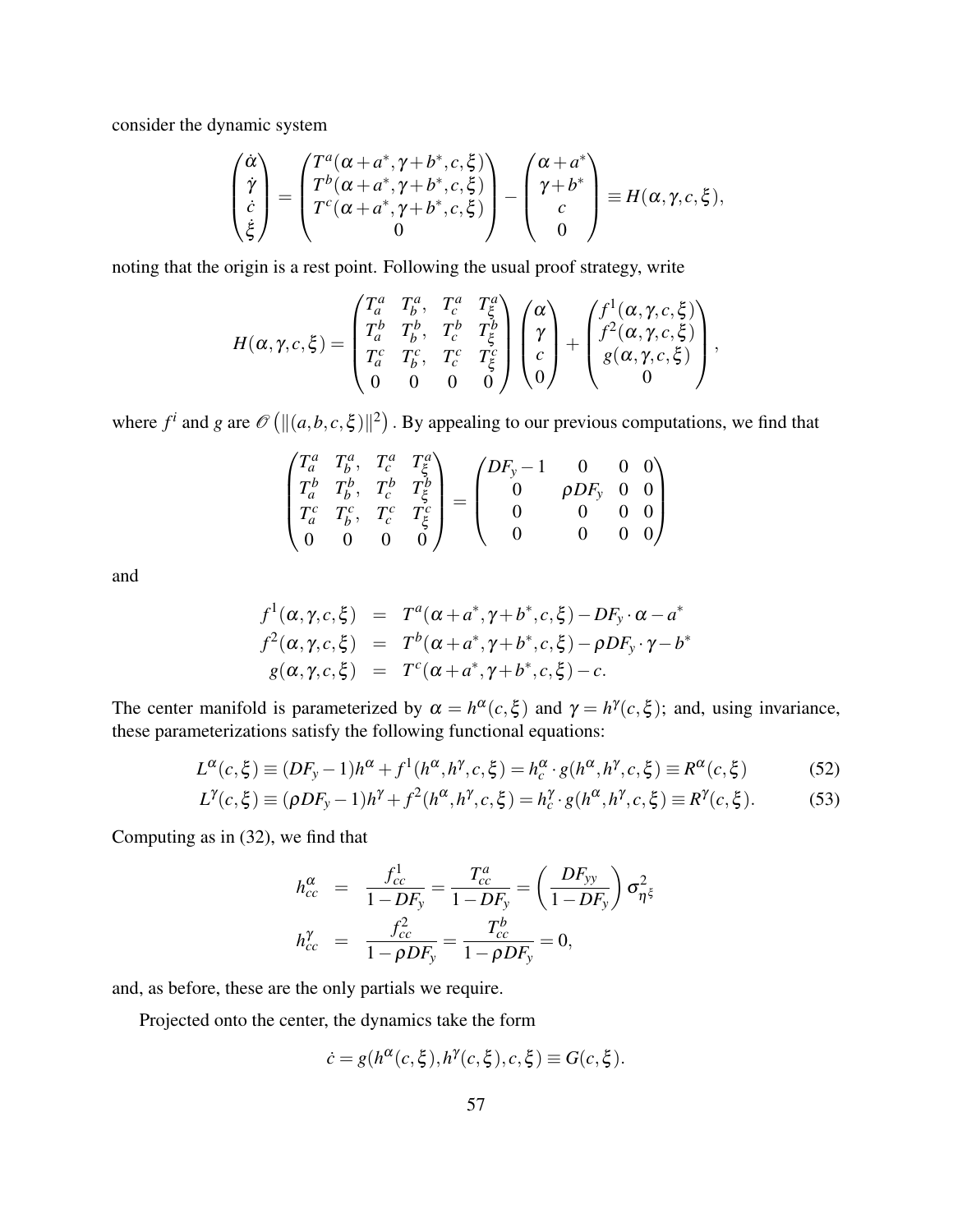Computing as in (46), we find  $G<sub>\star</sub> = 0$  and

$$
G_{cc} = g_{cc} = T_{cc}^c = DF_{yy} \cdot DF_y^{-2} \left(\frac{\mu_3^{\eta^{\xi}}}{\sigma_{\eta^{\xi}}^2}\right)
$$
 (54a)

$$
G_{c\xi} = g_{c\xi} = T_{c\xi}^c = DF_y \left( \frac{DF_y^2 - 2}{DF_y^2 - 1} \right)
$$
 (54b)

$$
G_{ccc} = 3(h_{cc}^{\alpha} \cdot g_{ac} + h_{cc}^{\gamma} \cdot g_{bc}) + g_{ccc} = 3h_{cc}^{\alpha} \cdot T_{ac}^{c} + T_{ccc}^{c} = \frac{3DF_{yy}}{DF_{y}} \left(\frac{DF_{yy}}{1 - DF_{y}}\right) \sigma_{\eta\xi}^{2} + T_{ccc}^{c}
$$
(54c)

$$
=\frac{3DF_{yy}}{DF_y}\left(\frac{DF_{yy}}{1-DF_y}\right)\sigma_{\eta\zeta}^2+\frac{1}{\sigma_{\eta\zeta}^2}\cdot DF_{yyy}\left(DF_y^{-3}\mu_{3}^{\epsilon}+DF_y^{-1}\sigma_{\eta\zeta}^2\sigma_{\epsilon}^2\right).
$$
\n(54d)

The proofs of existence and stability are complete arguing as in the proof of Theorem 1.  $\blacksquare$ Proof of Theorem 6. First, we require some derivatives. As notation, write

*a*

$$
T = \begin{pmatrix} T^a \\ T^b \end{pmatrix} \text{ and } DF = \left( DF_{y_j}^i \right).
$$

We compute as follows:

Derivatives of 
$$
\hat{F}(a, b, \xi, \eta_i^{\xi}) = \int_{\Omega} (F^i(a_1 + b_1 \lambda(\xi)) \eta_i^{\xi} + b_1 \varepsilon_{t+1}(\omega), a_2 + b_2 \lambda(\xi) \eta_i^{\xi} + b_2 \varepsilon_{t+1}(\omega)) d\mu(\omega)
$$
  
\n
$$
\hat{F}_{a_j}^i = \int_{\Omega} DF^i_{y_j} \cdot d\mu(\omega) = DF^i_{y_j}
$$
\n(55a)  
\n
$$
\hat{F}_{b_j}^i = \int_{\Omega} DF^i_{y_j} \cdot (\lambda(\xi) \cdot \eta_i^{\xi} + \varepsilon_{t+1}(\omega)) d\mu(\omega) = DF^i_{y_j} \cdot \lambda(\xi) \cdot \eta_i^{\xi}
$$
\n(55b)

$$
\hat{F}_{\xi}^{i} = \int_{\Omega} \left( \sum_{j=1}^{n} DF_{y_{j}}^{i} \cdot b_{j} \right) \eta_{i}^{\xi} d\mu(\omega) = 0
$$
\n
$$
\hat{F}_{a_{j}a_{k}}^{i} = \int_{\Omega} DF_{y_{j}y_{k}}^{i} \cdot d\mu(\omega) = DF_{y_{j}y_{k}}^{i}
$$
\n(55d)

$$
r_{a_j a_k} = \int_{\Omega} D r_{y_j y_k} \cdot a \mu(\omega) = D r_{y_j y_k}
$$
  
\n
$$
\hat{F}_{a_j b_k}^i = \int_{\Omega} D F_{y_j y_k}^i \cdot \lambda(\xi) \cdot \eta_t^{\xi} d\mu(\omega) = D F_{y_j y_k}^i \cdot \lambda(\xi) \cdot \eta_t^{\xi}
$$
\n(55e)

$$
\hat{F}_{a_j\xi}^i = \int_{\Omega} \left( \sum_{k=1}^n DF_{y_jy_k}^i \cdot b_k \right) \eta_t^{\xi} d\mu(\omega) = 0 \tag{55f}
$$

$$
\hat{F}_{b_jb_k}^i = \int_{\Omega} DF_{y_jy_k}^i \cdot \left(\lambda(\xi) \cdot \eta_t^{\xi} + \varepsilon_{t+1}(\omega)\right)^2 d\mu(\omega) = DF_{y_jy_k}^i \left(\left(\lambda(\xi) \cdot \eta_t^{\xi}\right)^2 + \sigma_{\varepsilon}^2\right)
$$
\n(55g)

$$
\hat{F}_{b_j\xi}^i = \int_{\Omega} \left( \left( \sum_{k=1}^n DF_{y_jy_k}^i \cdot b_k \right) \eta_i^{\xi} + DF_{y_j}^i \cdot \eta_i^{\xi} \right) d\mu(\omega) = DF_{y_j}^i \cdot \eta_i^{\xi}
$$
\n(55h)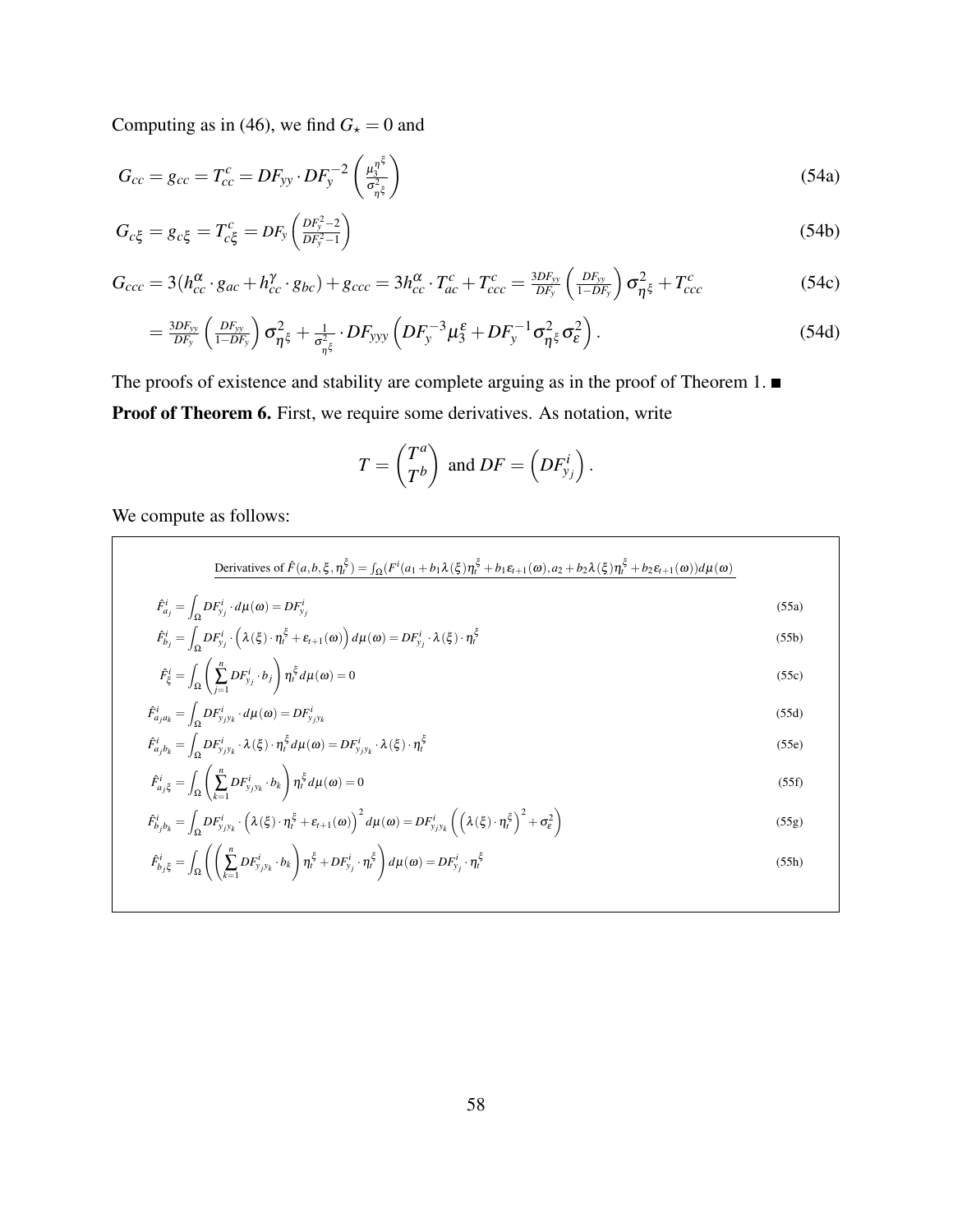$$
\begin{aligned}\n\text{Derivatives of } T^{a_i} &= \int_{\Omega} \hat{F}^i(a, b, \xi, \eta^{\xi}(\omega)) d\mu(\omega) \\
T^{a_i}_{a_j} &= \int_{\Omega} \hat{F}^i_{a_j} d\mu(\omega) = DF^i_{y_j} \\
T^{a_i}_{b_j} &= \int_{\Omega} \hat{F}^i_{b_j} d\mu(\omega) = \int_{\Omega} DF^i_{y_j} \cdot \lambda(\xi) \cdot \eta^{\xi}(\omega) d\mu(\omega) = 0\n\end{aligned}\n\tag{56a}
$$
\n
$$
T^{a_i}_{\xi} = \int_{\Omega} \hat{F}^i_{\xi} d\mu(\omega) = 0\n\tag{56b}
$$
\n
$$
T^{a_i}_{a_j a_k} = \int_{\Omega} \hat{F}^i_{a_j a_k} d\mu(\omega) = DF^i_{y_j y_k} \\
\text{56d}
$$
\n
$$
T^{a_i}_{a_j b_k} = \int_{\Omega} \hat{F}^i_{a_j b_k} d\mu(\omega) = \int_{\Omega} DF^i_{y_j y_k} \cdot \lambda(\xi) \cdot \eta^{\xi}(\omega) d\mu(\omega) = 0\n\tag{56e}
$$
\n
$$
T^{a_i}_{a_j \xi} = \int_{\Omega} \hat{F}^i_{a_j \xi} d\mu(\omega) = 0\n\tag{56f}
$$
\n
$$
T^{a_i}_{b_j b_k} = \int_{\Omega} \hat{F}^i_{b_j b_k} d\mu(\omega) = \int_{\Omega} DF^i_{y_j y_k} \left( \lambda(\xi)^2 \cdot \eta^{\xi}(\omega)^2 + \sigma_{\xi}^2 \right) d\mu(\omega) = DF^i_{y_j y_k} \cdot \sigma_{\eta \xi}^2 \\
T^{a_i}_{b_j \xi} = \int_{\Omega} \hat{F}^i_{b_j \xi} d\mu(\omega) = \int_{\Omega} DF^i_{y_j} \cdot \eta^{\xi}(\omega) d\mu(\omega) = 0\n\tag{56h}
$$

Derivatives of 
$$
T^{b_i} = \frac{1}{\sigma_{\eta\xi}^2} \int_{\Omega} \eta^{\xi}(\omega) \hat{F}^i(a, b, \xi, \eta^{\xi}(\omega)) d\mu(\omega)
$$

$$
T_{a_j}^{b_i} = \frac{1}{\sigma_{\eta^{\xi}}^2} \int_{\Omega} \eta^{\xi}(\omega) \hat{F}_{a_j}^i d\mu(\omega) = 0
$$
\n(57a)

$$
T_{b_j}^{b_i} = \frac{1}{\sigma_{\eta\xi}^2} \int_{\Omega} \eta^{\xi}(\omega) \hat{F}_{b_j}^i d\mu(\omega) = \frac{1}{\sigma_{\eta\xi}^2} \cdot DF_{y_j}^i \cdot \lambda(\xi) \cdot \int_{\Omega} \eta^{\xi}(\omega)^2 d\mu(\omega) = DF_{y_j}^i \cdot \lambda(\xi)
$$
\n(57b)

$$
T_{\xi}^{b_i} = \left(\sigma_{\eta^{\xi}}^2\right)^{-2} \left(\sigma_{\eta^{\xi}}^2 \int_{\Omega} \left(\eta^{\xi}(\omega)\hat{F}_{\xi}^i + \hat{F}^i \frac{\partial}{\partial \xi} \eta^{\xi}(\omega)\right) d\mu(\omega) - \frac{\partial}{\partial \xi} \sigma_{\eta^{\xi}}^2 \int_{\Omega} \eta^{\xi}(\omega)\hat{F}^i d\mu(\omega)\right) = 0
$$
\n<sup>(57c)</sup>

$$
T_{a_j a_k}^{b_i} = \frac{1}{\sigma_{\eta \xi}^2} \int_{\Omega} \eta^{\xi}(\omega) \hat{F}_{a_j a_k}^i d\mu(\omega) = 0
$$
\n<sup>(57d)</sup>

$$
T_{a_j b_k}^{b_i} = \frac{1}{\sigma_{\eta^{\xi}}^2} \int_{\Omega} \eta^{\xi}(\omega) \hat{F}_{a_j b_k}^i d\mu(\omega) = \frac{1}{\sigma_{\eta^{\xi}}^2} \cdot DF_{y_j y_k}^i \cdot \lambda(\xi) \cdot \int_{\Omega} \eta^{\xi}(\omega)^2 d\mu(\omega) = DF_{y_j y_k}^i \cdot \lambda(\xi)
$$
(57e)

$$
T_{b_jb_k}^{b_i} = \frac{1}{\sigma_{\eta\xi}^2} \int_{\Omega} \eta^{\xi}(\omega) \hat{F}_{b_jb_k}^i d\mu(\omega) = \frac{1}{\sigma_{\eta\xi}^2} \int_{\Omega} \eta^{\xi}(\omega) DF_{y_jy_k}^i \left( \left( \lambda(\xi) \cdot \eta^{\xi}(\omega) \right)^2 + \sigma_{\varepsilon}^2 \right) d\mu(\omega) = DF_{y_jy_k}^i \cdot \lambda(\xi)^2 \left( \frac{\mu_{\eta\xi}^{\eta\xi}}{\sigma_{\eta\xi}^2} \right)
$$
(57f)

$$
T_{b_j\xi}^{b_i} = \left(\sigma_{\eta\xi}^2\right)^{-2} \left(\sigma_{\eta\xi}^2 \int_{\Omega} \left(\eta^{\xi}(\omega)\hat{F}_{b_j\xi}^i + \hat{F}_{b_j}^i \frac{\partial}{\partial \xi}\eta^{\xi}(\omega)\right) d\mu(\omega) - \frac{\partial}{\partial \xi}\sigma_{\eta\xi}^2 \int_{\Omega} \eta^{\xi}(\omega)\hat{F}_{b_j}^i d\mu(\omega)\right) = DF_{y_j}^i \left(\frac{1 - 2\lambda(\xi)^2}{1 - \lambda(\xi)^2}\right) \tag{57g}
$$

The above computations show that  $DT = DF \oplus \lambda(\xi)DF$ . Next, let  $\hat{S} = S \oplus S$ ,  $\theta = (a', b')'$  and  $\phi = \hat{S}^{-1}\theta$ , and consider the dynamic system

$$
\dot{\phi} = \hat{S}^{-1}T(\hat{S}\phi, \xi) - \phi = \hat{H}(\phi, \xi),\tag{58}
$$

which is topologically equivalent to the E-stability differential equation of our economic model, except now, to first order, the dynamics are decoupled. In particular, after adjoining  $\xi$  as usual, we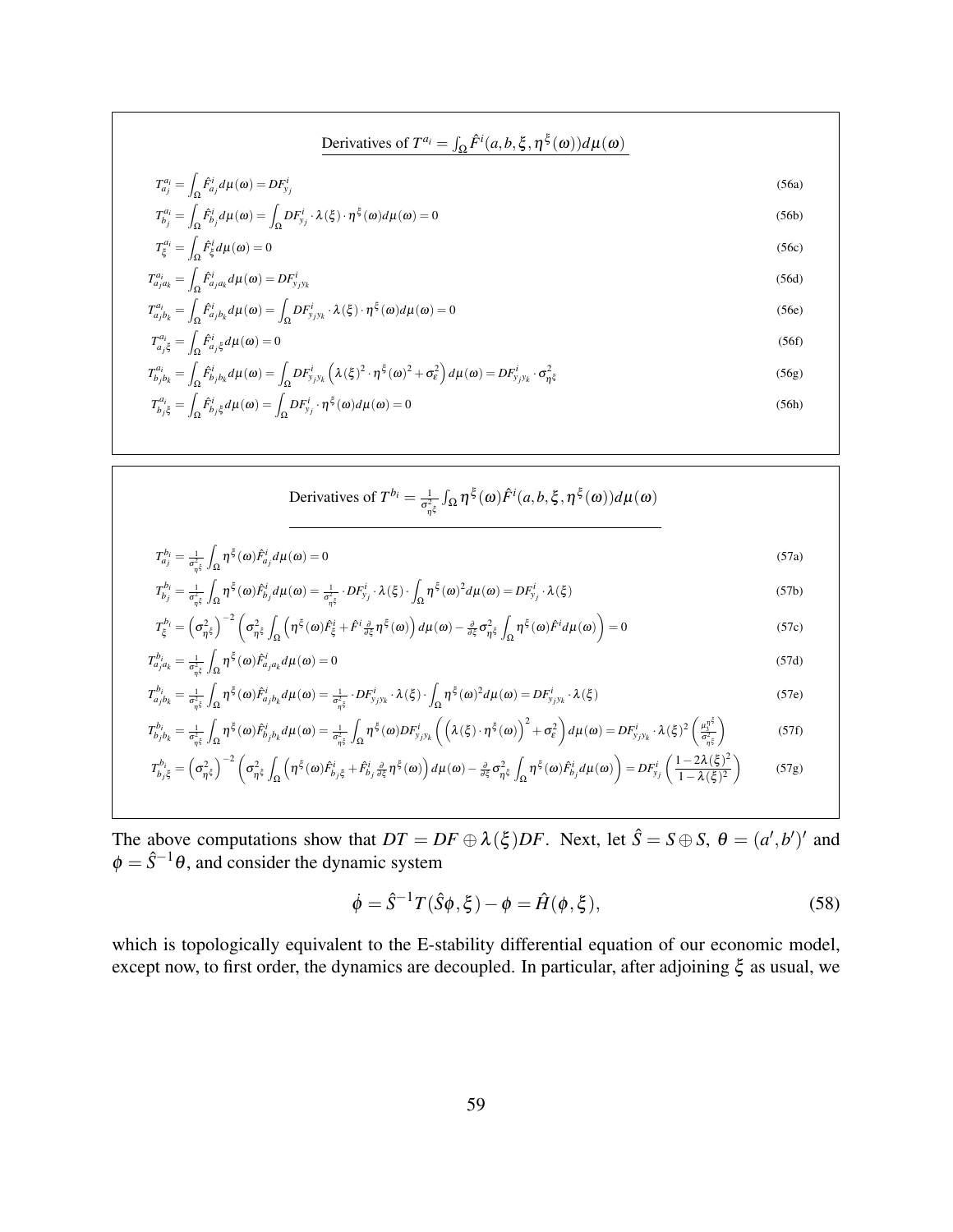may write the dynamic system (58) as

$$
\begin{pmatrix}\n\dot{\phi}_{1} \\
\vdots \\
\dot{\phi}_{n} \\
\dot{\phi}_{n+1} \\
\vdots \\
\dot{\phi}_{2n-1} \\
\dot{\xi}\n\end{pmatrix} = \begin{pmatrix}\n\beta_{1} - 1 & \cdots & 0 & 0 & \cdots & 0 & 0 & 0 \\
\vdots & \ddots & \vdots & \vdots & \vdots & \vdots & \vdots \\
0 & \cdots & \beta_{n} - 1 & 0 & \cdots & 0 & 0 \\
0 & \cdots & 0 & \frac{\beta_{1}}{\beta_{n}} - 1 & \cdots & 0 & 0 & 0 \\
\vdots & \vdots & \vdots & \vdots & \ddots & \vdots & \vdots & \vdots \\
0 & \cdots & 0 & 0 & \cdots & \frac{\beta_{n-1}}{\beta_{n}} - 1 & 0 & 0 \\
0 & \cdots & 0 & 0 & \cdots & 0 & 0 & 0 \\
\vdots & \vdots & \vdots & \vdots & \ddots & \vdots & \vdots & \vdots \\
0 & \cdots & 0 & 0 & \cdots & 0 & 0 & 0 \\
0 & \cdots & 0 & 0 & \cdots & 0 & 0 & 0\n\end{pmatrix} \begin{pmatrix}\n\phi_{1} \\
\vdots \\
\phi_{n} \\
\phi_{n} \\
\phi_{n} \\
\phi_{n} \\
\phi_{n} \\
\phi_{n} \\
\phi_{n} \\
\phi_{2n}\n\end{pmatrix} + \begin{pmatrix}\nf^{1}(\phi,\xi) \\
\vdots \\
f^{n+1}(\phi,\xi) \\
\vdots \\
f^{n+1}(\phi,\xi) \\
\vdots \\
\vdots \\
f^{2n-1}(\phi,\xi) \\
\phi(\phi,\xi)\n\end{pmatrix},
$$
\n(59)

where  $f^i$  and  $g$  comprise higher-order terms.

The center manifold is parameterized by  $\phi_i = h^i(\phi_{2n}, \xi)$  for  $i = 1, \ldots 2n - 1$ . Invariance provides the following functional equations in  $\phi_{2n}$  and  $\xi$ :

$$
h_{\phi_{2n}}^i \cdot g = f^i - D\hat{H}_{ii} \cdot h^i. \tag{60}
$$

These may be used to compute a second-order approximation to the  $h^i$ . Finally, the projected dynamics are given by

$$
\dot{\phi}_{2n} = g\left(h^1\left(\phi_{2n}, \xi\right), \ldots, h^{2n-1}\left(\phi_{2n}, \xi\right), \phi_{2n}, \xi\right) \equiv G\left(\phi_{2n}, \xi\right).
$$

We now turn to bifurcation analysis of  $\dot{\phi}_{2n} = G(\phi_{2n}, \xi)$ .

Note that *G* is second order:  $G = G_* = 0$ . Thus, to show that a transcritical bifurcation occurs it suffices to show that  $G_{\phi_{2n}\phi_{2n}}$  and  $G_{\phi_{2n}\xi}$  are non-zero. Using  $h^i = h^i_{\star} = 0$  we find that

$$
G_{\phi_{2n}\phi_{2n}} = g_{\phi_{2n}\phi_{2n}}
$$
 and  $G_{\phi_{2n}\xi} = g_{\phi_{2n}\xi}$ ,

just as in previous arguments.

Recalling that  $S^{-1} = (S^{ij})$  we find

$$
g(*, \phi_{2n}, \xi) = \sum_{i=1}^n S^{ni} \cdot T^{b_i}(*, b_1(\phi_{2n}), \ldots, b_n(\phi_{2n}), \xi),
$$

where  $b_i(\phi_{2n}) = * + S_{in} \cdot \phi_{2n}$ , and here and below an "\*" captures terms that are not relevant to the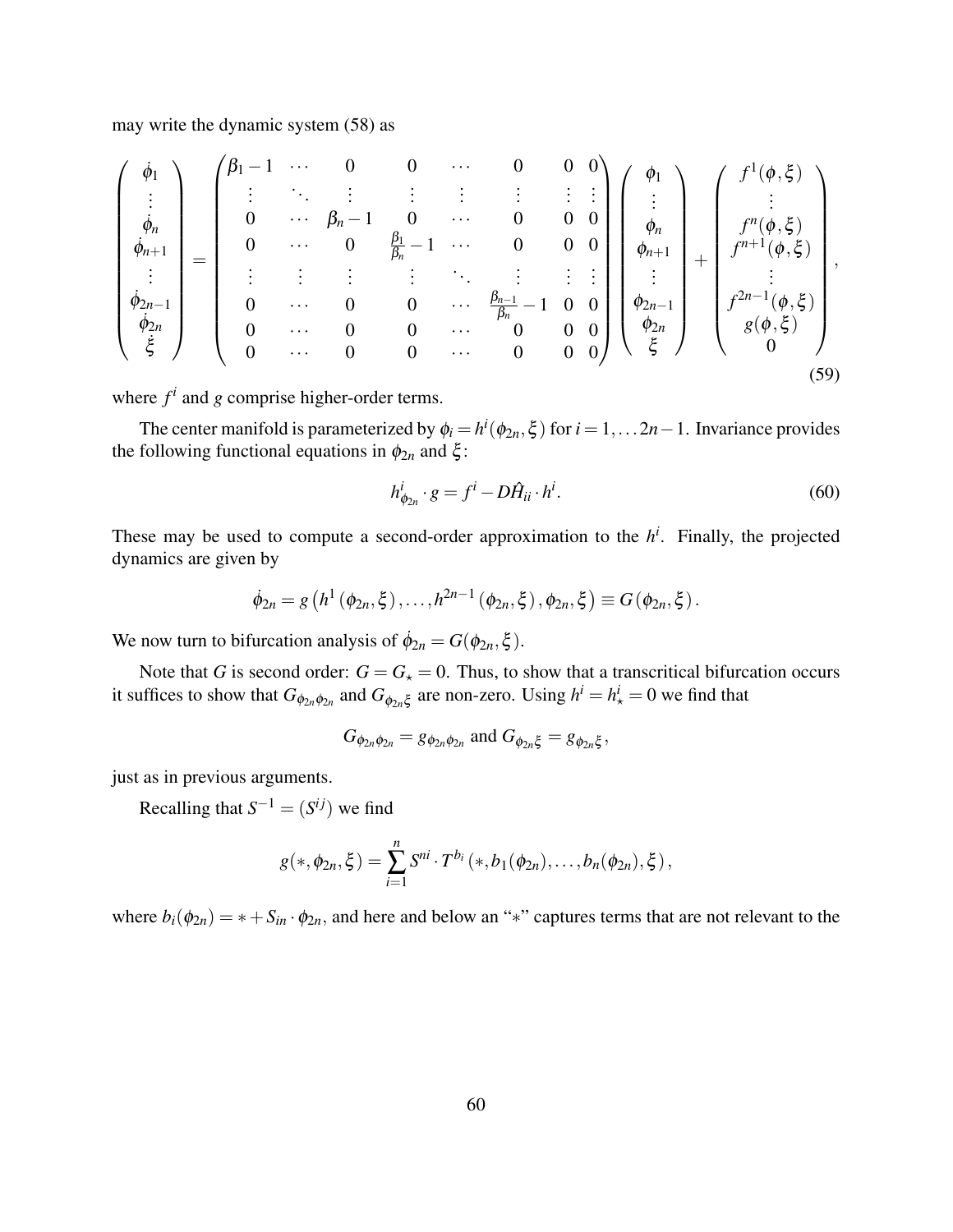local argument. We compute

$$
g_{\phi_{2n}} = \sum_{i=1}^{n} S^{ni} \cdot \sum_{j=1}^{n} S_{jn} \cdot T_{b_j}^{b_i}
$$
  
\n
$$
g_{\phi_{2n}\phi_{2n}} = \sum_{i=1}^{n} S^{ni} \cdot \sum_{j=1}^{n} S_{jn} \cdot \sum_{k=1}^{n} S_{kn} \cdot T_{b_jb_k}^{b_i} = \lambda (\xi)^2 \left(\frac{\mu_5^{\xi}}{\sigma_{\eta\xi}^2}\right) \sum_{i=1}^{n} S^{ni} (S'_n \cdot D^2 F^i \cdot S_n)
$$
  
\n
$$
g_{\phi_{2n}\xi} = \sum_{i=1}^{n} S^{ni} \cdot \sum_{j=1}^{n} S_{jn} \cdot T_{b_j\xi}^{b_i} = \left(\frac{1 - 2\lambda (\xi)^2}{1 - \lambda (\xi)^2}\right) \sum_{i=1}^{n} S^{ni} \cdot \sum_{j=1}^{n} S_{jn} \cdot DF_j^i
$$
  
\n
$$
= \left(\frac{1 - 2\lambda (\xi)^2}{1 - \lambda (\xi)^2}\right) \sum_{i=1}^{n} S^{ni} \cdot DF^i \cdot S_n = \left(\frac{1 - 2\lambda (\xi)^2}{1 - \lambda (\xi)^2}\right) \beta_n.
$$

Existence is now established as in case 1 of the proof of Theorem 1, and stability follows from the topological equivalence of (58) with the E-stability ode, together with the fact that, under the assumptions, the non-zero eigenvalues of  $D\hat{H}$  are negative.

#### Details of the NK example

A unit mass of households indexed as  $\omega \in \Omega$  maximizes discounted expected utility, where the utility flow is given by

$$
\frac{1}{1-\sigma}\left(c_t(\omega)^{1-\sigma}-1\right)+\log\left(\frac{m_{t-1}(\omega)}{\pi_t(\omega)}\right)-\frac{h_t(\omega)^{1+\chi}}{1+\chi}-\frac{\gamma}{2}\left(\frac{p_t(\omega)}{p_{t-1}(\omega)}-\pi^*\right)^2,
$$

where  $\sigma$ ,  $\chi$ ,  $\gamma$  > 0. Here household  $\omega$ 's consumption index is

$$
c_t(\boldsymbol{\omega}) = \left(\int c_t(\boldsymbol{\omega}, \boldsymbol{\overline{\omega}})^{\frac{v-1}{v}} d\boldsymbol{\overline{\omega}}\right)^{\frac{v}{1-v}},
$$

with  $c_t(\omega, \overline{\omega})$  denoting the consumption by household  $\omega$  of good  $\overline{\omega}$ . Household  $\omega$  produces the quantity  $y_t(\omega)$  of good  $\omega$  using labor  $h_t(\omega)$  via the technology  $y_t(\omega) = h_t(\omega)^{\alpha}$ , for  $0 < \alpha < 1$ . The household then sells this good at price  $p_t(\omega)$  under conditions of monopolistic competition against the demand curve  $p(\omega) = p \cdot (y(\omega)/y)^{-\frac{1}{v}}$ , for  $v > 1$ , where  $p^{1-v} = \int p(\omega)^{1-v} d\omega$  and  $y^{\frac{v-1}{v}} = \int y(\omega)^{\frac{v-1}{v}} d\omega$  are the usual CES aggregates. Also,  $m_{t-1}(\omega)$  is real money holdings at *t* − 1 and  $\pi_t(\omega) = p_t(\omega)/p_{t-1}(\omega)$  is the household-specific inflation rate. The first three terms of the utility flow are standard. The fourth term involving  $p_t(\omega)/p_{t-1}(\omega)$  reflects the internalized cost of price adjustment, with  $\pi^*$  corresponding to the inflation target.

The budget constraint of the household is

$$
c_t(\omega)+m_t(\omega)+b_t(\omega)+\mathcal{T}_t=\frac{m_{t-1}(\omega)}{\pi_t}+\frac{R_{t-1}}{\pi_t}b_{t-1}(\omega)+\frac{p_t(\omega)}{p_t}y_t(\omega),
$$

where  $b_{t-1}(\omega)$  is the real bond holdings at the start of period *t* , $R_{t-1}$  is the nominal interest rate factor,  $\pi_t = p_t / p_{t-1}$  is the aggregate inflation factor, and  $\mathcal{T}_t$  is lump-sum taxes net of transfers (including real monetary injections).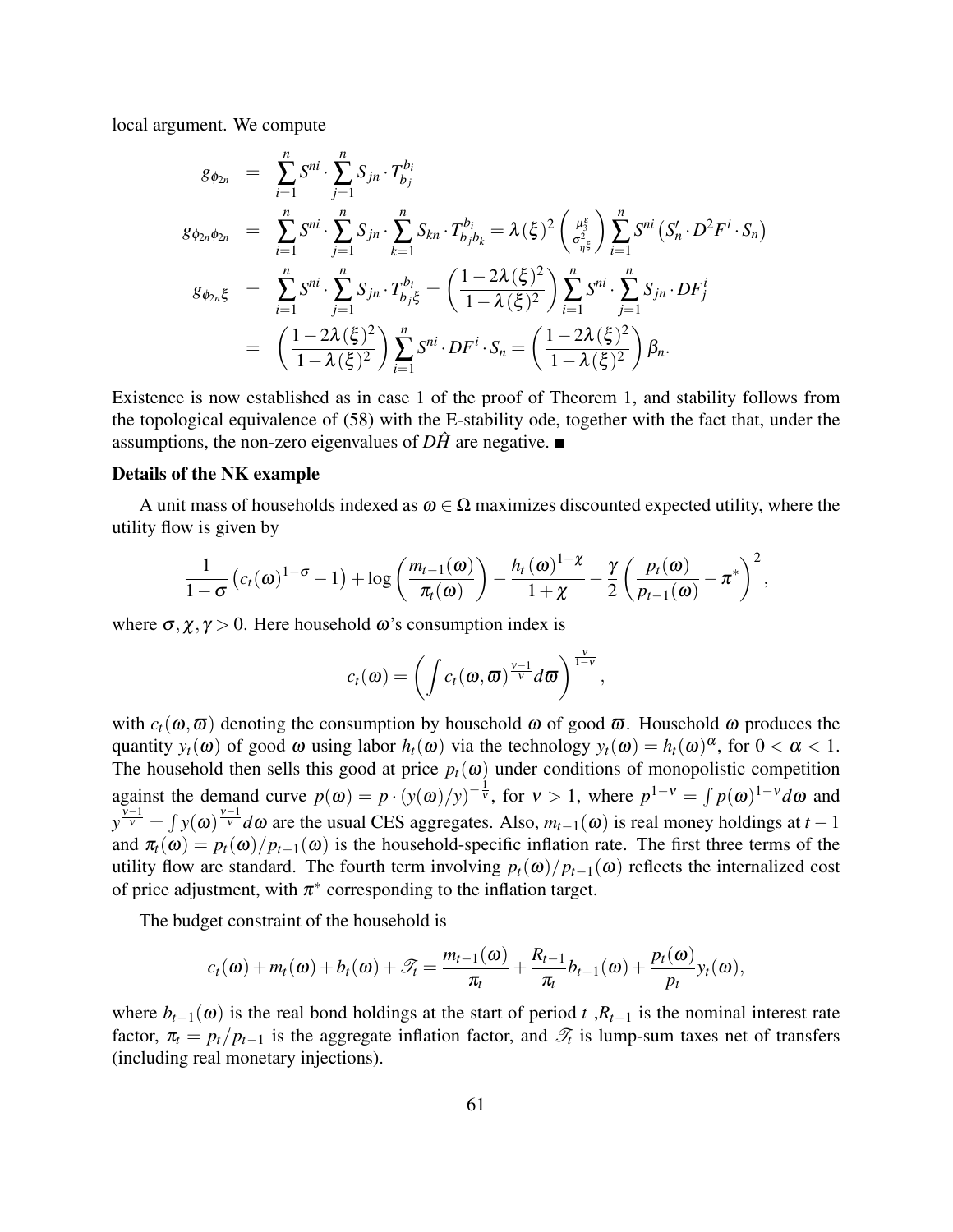The government prints money and levies lump sum taxes. The government's flow constraint is given by

$$
m_t^s + \mathcal{T}_t = \frac{m_{t-1}^s}{\pi_t}.
$$
\n(61)

Through transfers, the government may choose  $m_t^s$  to implement its instrument rule.

Aggregate market-clearing conditions are given by

$$
y_t = \int c_t(\omega) d\omega
$$
,  $m_t^s = \int m_t(\omega) d\omega$ , and  $0 = \int b_t(\omega) d\omega$ .

These equations, coupled with homogeneity and the agents' first-order conditions, yield the nonlinear three-equation model, reproduced here for reference:

$$
y_t^{-\sigma} = \beta \cdot R_t E_t \pi_{t+1}^{-1} y_{t+1}^{-\sigma}
$$
\n
$$
(62)
$$

$$
\gamma \cdot \pi_t(\pi_t - \pi^*) = \beta \cdot \gamma \cdot E_t \pi_{t+1}(\pi_{t+1} - \pi^*) + (v/\alpha) y_t^{\frac{1+\chi}{\alpha}} + (1-v) y_t^{1-\sigma}
$$
(63)

$$
R_t = R^* \left( E_t \left( \frac{\pi_{t+1}}{\pi^*} \right) \right)^{\alpha_{\pi} \cdot \pi^*} \left( E_t \left( \frac{y_{t+1}}{y^*} \right) \right)^{\alpha_y \cdot y^*} e^{v_t} \tag{64}
$$

$$
v_t = \rho v_{t-1} + u_t. \tag{65}
$$

,

To apply the MSV-principle, we must linearize our model. Recall that we set the inflation target to one, so that  $R^* = \beta^{-1}$ . Linearizing the model about the steady state, we obtain

$$
dy_t = E_t dy_{t+1} + (y^*/\sigma) (\beta dR_t - E_t d\pi_{t+1})
$$
  
\n
$$
d\pi_t = \beta E_t d\pi_{t+1} + \kappa dy_t
$$
  
\n
$$
dR_t = (\alpha_{\pi}/\beta) E_t d\pi_{t+1} + (\alpha_y/\beta) E_t dy_{t+1} + R^* d\nu_t
$$

where

$$
y^* = \left(\frac{\alpha(v-1)}{v}\right)^{\frac{\alpha}{1+\chi+\alpha(\sigma-1)}}
$$
  

$$
\kappa = \frac{1}{\gamma} \left(\frac{(1+\chi)v}{\alpha^2} (y^*)^{\frac{1+\chi}{\alpha}-1} + (1-v)(1-\sigma) (y^*)^{-\sigma}\right),
$$

and where  $d\star$  represents the deviation of the variable  $\star$  from its steady-state value (of course,  $dv = v$ ). Combining the interest-rate rule with the IS equation eliminates the dependency on  $dR_t$ , so that the linearized model may be written  $dx_t = FE_t dx_{t+1} + G dv_t$  for appropriate matrices  $F, G$ , where we recall that  $x = (y, \pi)'.$ 

The MSV solution of the linearized model is given by  $dx_t = C dv_t$ , for appropriate matrix *C*. If both eigenvalues of *F* have modulus less than one then the linearized model is determinate (or, equivalently, the steady state of the nonlinear model) is locally determinate; in this case the MSV solution is the unique non-explosive REE of the linearized model. If one or both eigenvalues